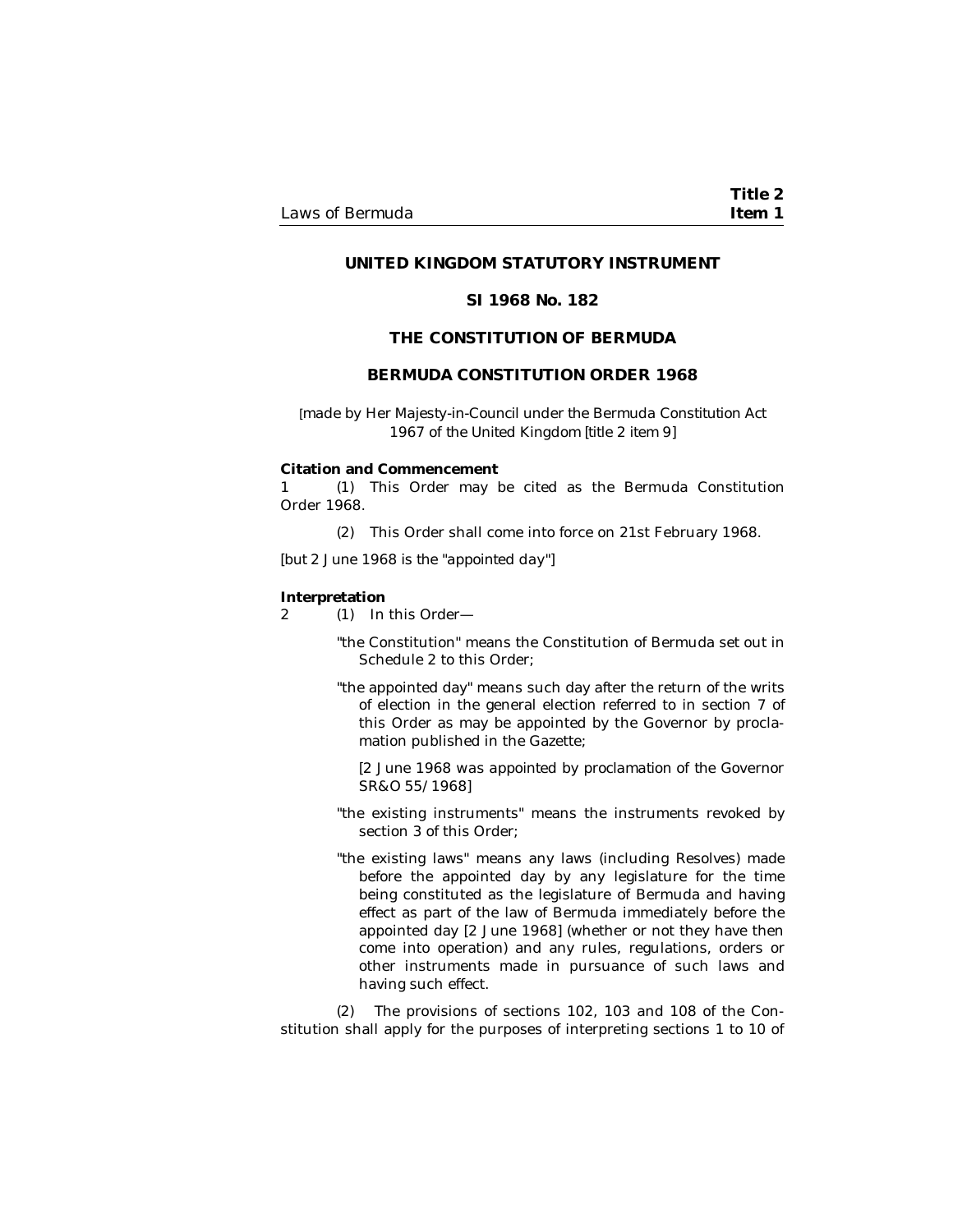this Order and otherwise in relation thereto as they apply for the purpose of interpreting and in relation to the Constitution.

#### **Revocations**

3 The instruments set out in Schedule 1 to this Order are revoked with effect from the appointed day [*2 June 1968*].

#### **Establishment of Constitution**

4 Subject to the provisions of this Order the Constitution shall come into operation on the appointed day [*2 June 1968*].

#### **Existing laws**

5 (1) Subject to the provisions of this section, the existing laws shall have effect on and after the appointed day [*2 June 1968*] as if they had been made in pursuance of the Constitution and shall be read and construed with such modifications, adaptations, qualifications and exceptions as may be necessary to bring them into conformity with the Constitution.

(2) The Governor may, by order published in the Gazette, at any time within twelve months after the commencement of this Order make such amendments in any existing law as may appear to him to be necessary or expedient for bringing that law into conformity with the provisions of the Constitution or otherwise for giving effect, or enabling effect to be given, to those provisions; and any existing law shall have effect accordingly from such date (not being earlier than the appointed day) as may be specified in the order.

(3) An order made under this section may be amended or revoked by the Legislature or, in relation to any existing law affected thereby, by any other authority having power to amend, repeal or revoke that existing law.

(4) Where any matter that falls to be prescribed or otherwise provided for the purposes of the Constitution by the Legislature or by any other person or authority is prescribed or provided for by or under any existing law (including any amendment of any such law made under this section) or is otherwise prescribed or provided for, immediately before the appointed day, by or under the existing instruments, that prescription or provision shall, as from the appointed day, have effect as if it had been made for those purposes by the Legislature or, as the case may be, by the other person or authority.

(5) The provisions of this section shall be without prejudice to any powers conferred by the Constitution or any other law upon any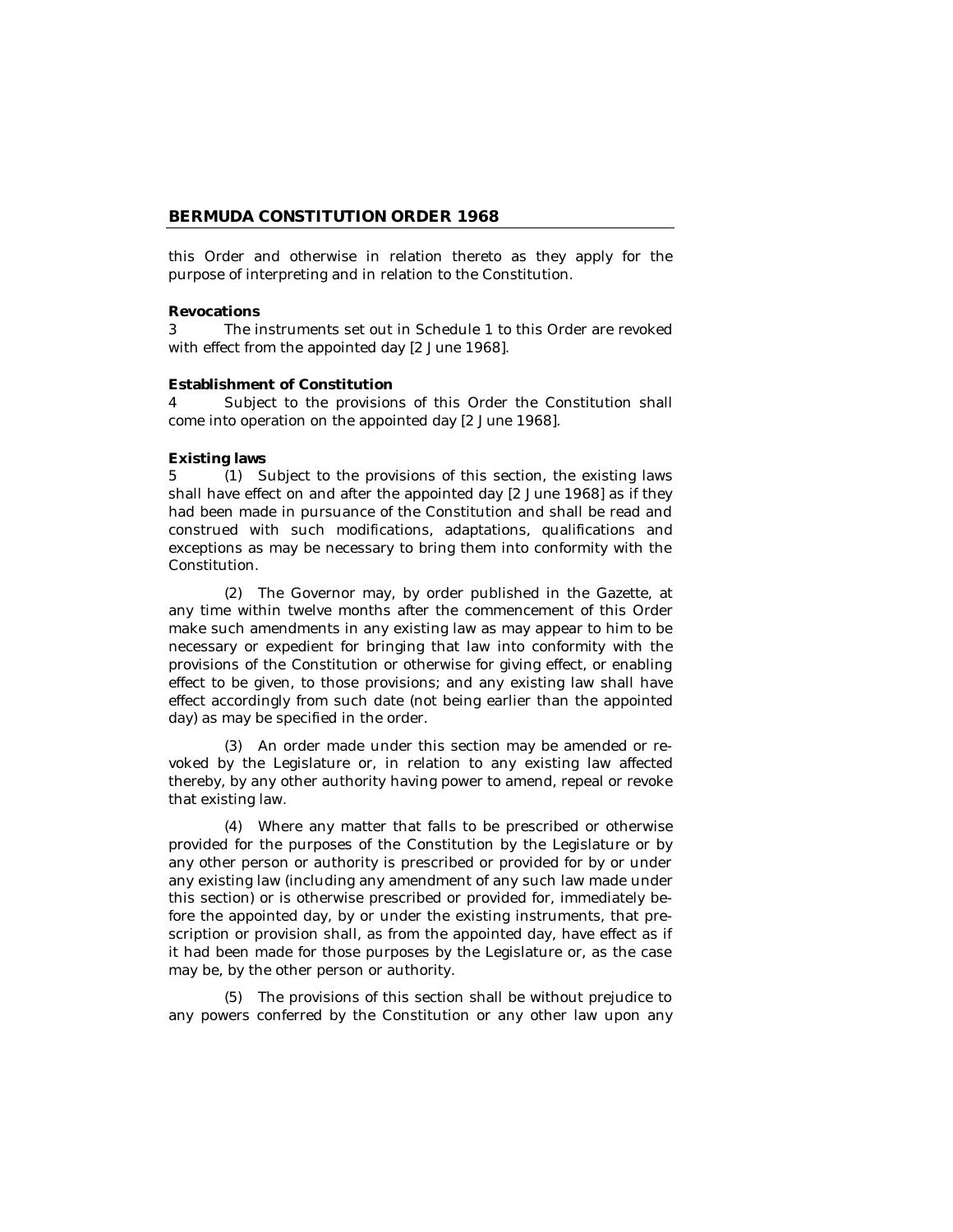person or authority to make provision for any matter, including the amendment or repeal of any existing law.

(6) For the avoidance of doubts it is hereby declared that nothing in section 55 of the Constitution shall affect any register of electors subsisting under any existing law immediately before construed as applying in relation to any subsequent revision of any such register.

#### **Existing officers**

6 (1) Any person who, immediately before the appointed day [*2 June 1968*] holds or is acting in any office to which this section applies shall be deemed as from that day to have been appointed to or to act in that office or the corresponding office in accordance with the provisions of the Constitution and to have made any necessary oaths or affirmation under the Constitution:

Provided that any person who under the existing instruments or any existing law would have been required to his office at the expiration of any period or on the attainment of any age shall vacate his office at the expiration of that period or on the attainment of that age.

(2) This section applies to the offices of the Governor, judges of the Supreme Court and the Court of Appeal and the personal staff of the Governor and to any public office.

(3) The provisions of this section shall be without prejudice to the power of any person or authority to abolish any office or to remove from office any person holding or acting in any office.

## **Holding of general election prior to the appointed day**

7 [*omitted*]

**First appointment of Secretary to Executive Council** 7A [*omitted*]

**Rules of procedure of Legislative Council and House of Assembly** 8 [*transitional*] [*omitted*]

### **Legal proceedings**

9 [*transitional*] [*omitted*]

#### **Regulations for retirement, compensation, etc. of certain officers**

10 [*transitional*] [*omitted*]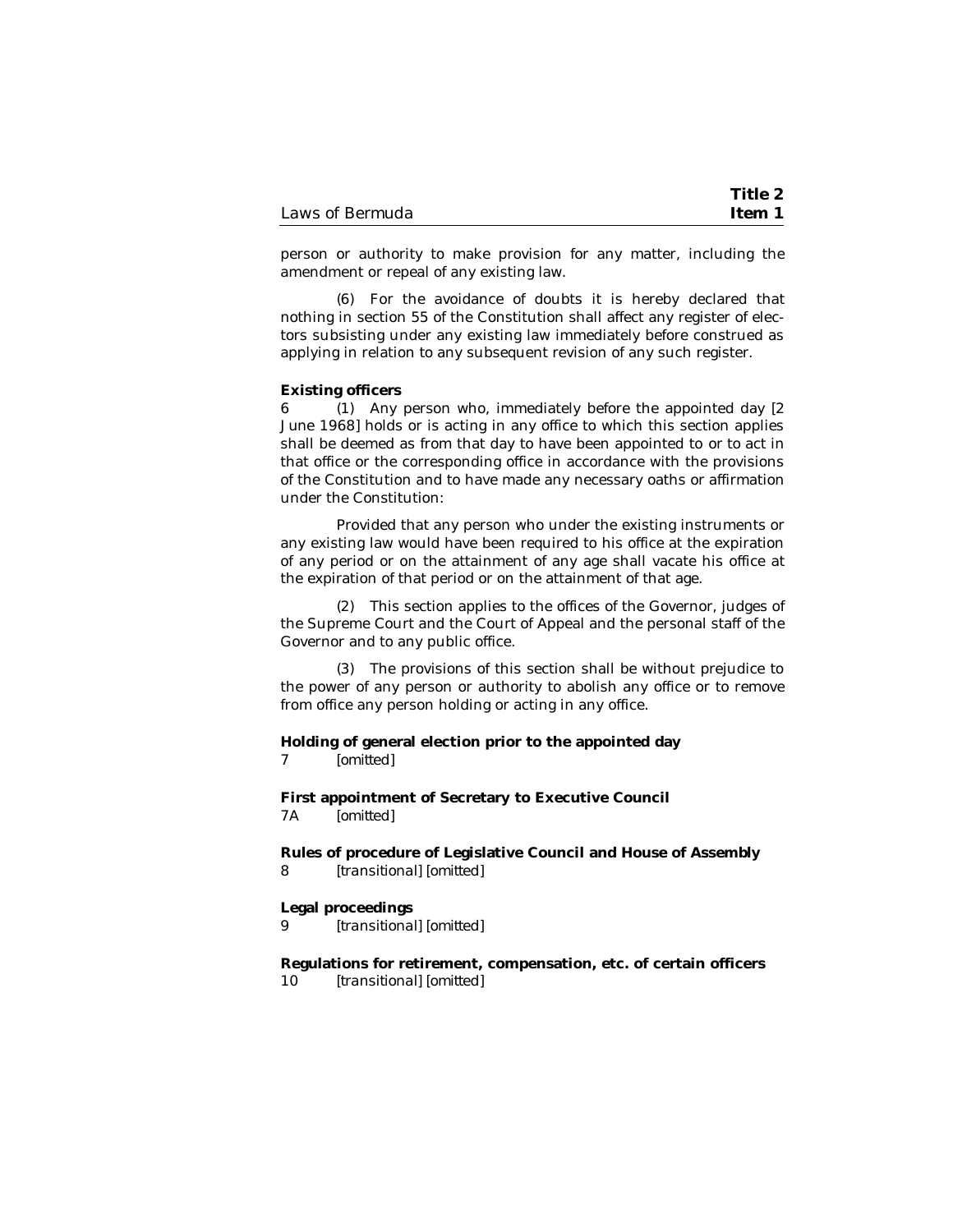# **SCHEDULE 1 TO THE ORDER**

### INSTRUMENTS REVOKED

Letters Patent, dated 19th January 1888, passed under the Great Seal of the United Kingdom, constituting the office of Governor and Commander-in-Chief of the Bermudas or Somers Islands [*Rev.III, p. 119*].

The Bermuda (Amendment) Letters Patent 1953 [*S.I. 1953 II, p. 2777*].

The Bermuda (Amendment) Letters Patent 1955 [*S.I. 1955 II, p. 3179*].

The Bermuda Letters Patent 1962 [*S.I. 1962 I, p.1025*].

Instructions issued under the Royal Sign Manual and Signet to the Governor and Commander-in-Chief of the Bermudas or Somers Islands on 25th November 1915.

Additional Instructions issued as aforesaid on 9th June 1930.

Additional Instructions issued as aforesaid on 30th August 1943.

Additional Instructions issued as aforesaid on 16th May 1953.

## **SCHEDULE 2 TO THE ORDER**

## **THE CONSTITUTION OF BERMUDA**

#### **CHAPTER I**

### PROTECTION OF FUNDAMENTAL RIGHTS AND FREEDOMS OF THE INDIVIDUAL

### **Fundamental rights and freedoms of the individual**

1 Whereas every person in Bermuda is entitled to the fundamental rights and freedoms of the individual, that is to say, has the right, whatever his race, place of origin, political opinions, colour, creed or sex, but subject to respect for the rights and freedoms of others and for the public interest, to each and all of the following, namely:

- (a) life, liberty, security of the person and the protection of the law;
- (b) freedom of conscience, of expression and of assembly and association; and
- (c) protection for the privacy of his home and other property and from deprivation of property without compensation,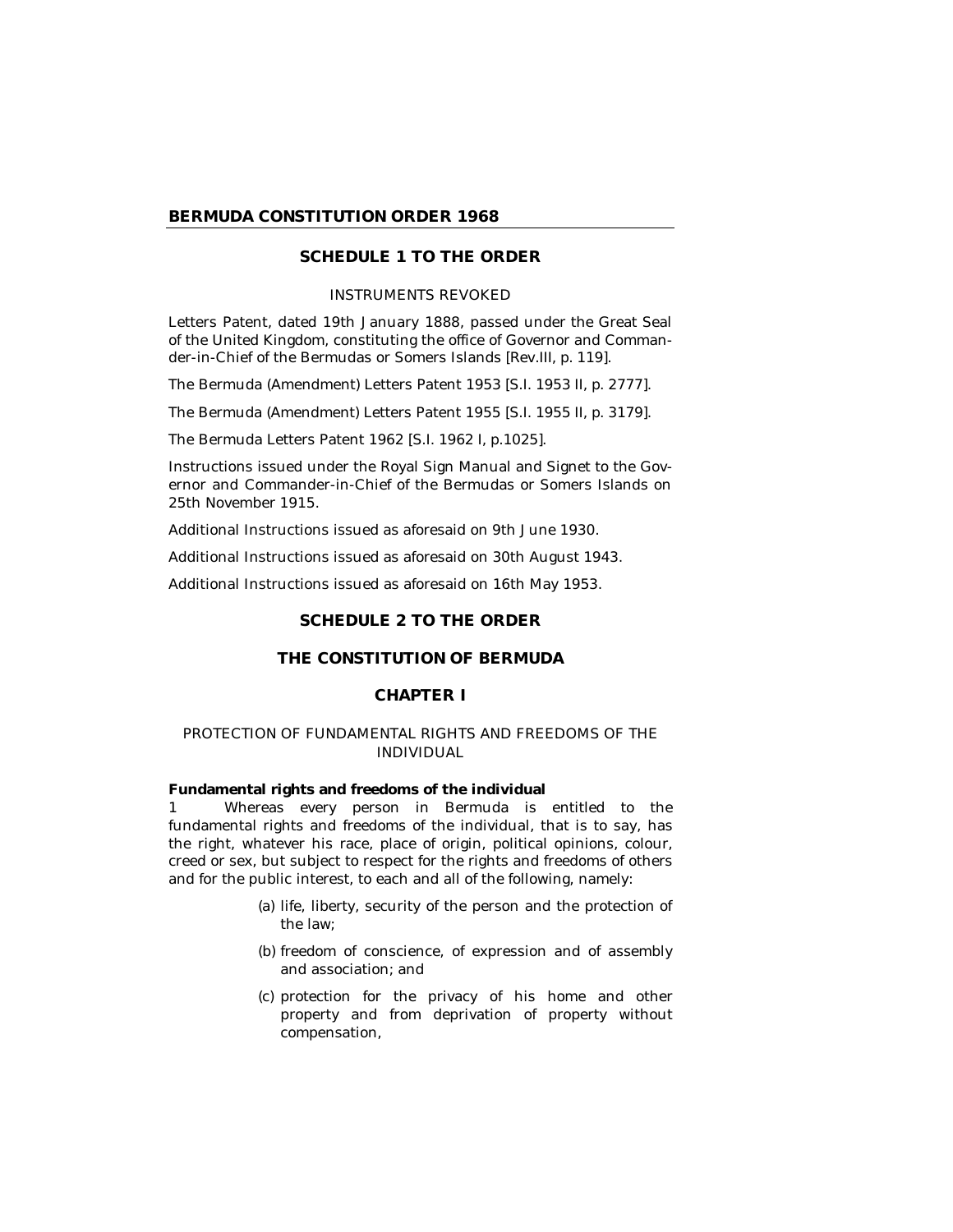| Laws of Bermuda | Item 1 |
|-----------------|--------|
|-----------------|--------|

the subsequent provisions of this Chapter shall have effect for the purpose of affording protection to the aforesaid rights and freedoms subject to such limitations of that protection as are contained in those provisions, being limitations designed to ensure that the enjoyment of the said rights and freedoms by any individual does not prejudice the rights and freedoms of others or the public interest.

#### **Protection of right to life**

2 (1) No person shall be deprived intentionally of his life save in execution of the sentence of a court in respect of a criminal offence of which he has been convicted.

(2) A person shall not be regarded as having been deprived of his life in contravention of this section if he dies as the result of the use, to such extent and in such circumstances as are permitted by law, of such force as is reasonably justifiable—

- (a) for the defence of any person from violence or for the defence of property;
- (b) in order to effect a lawful arrest or to prevent the escape of a person lawfully detained;
- (c) for the purpose of suppressing a riot, insurrection or mutiny; or
- (d) in order to prevent the commission by that person of a criminal offence,

or if he dies as a result of a lawful act of war.

## **Protection from inhuman treatment**

3 (1) No person shall be subjected to torture or to inhuman or degrading treatment or punishment.

(2) Nothing contained in or done under the authority of any law shall be held to be inconsistent with or in contravention of this section to the extent that the law in question authorises the infliction of any description of punishment that was lawful in Bermuda immediately before the coming into operation of this Constitution [*2 June 1968*].

### **Protection from slavery and forced labour**

- 4 (1) No person shall be held in slavery or servitude.
	- (2) No person shall be required to perform forced labour.

(3) For the purposes of this section, "forced labour" does not include—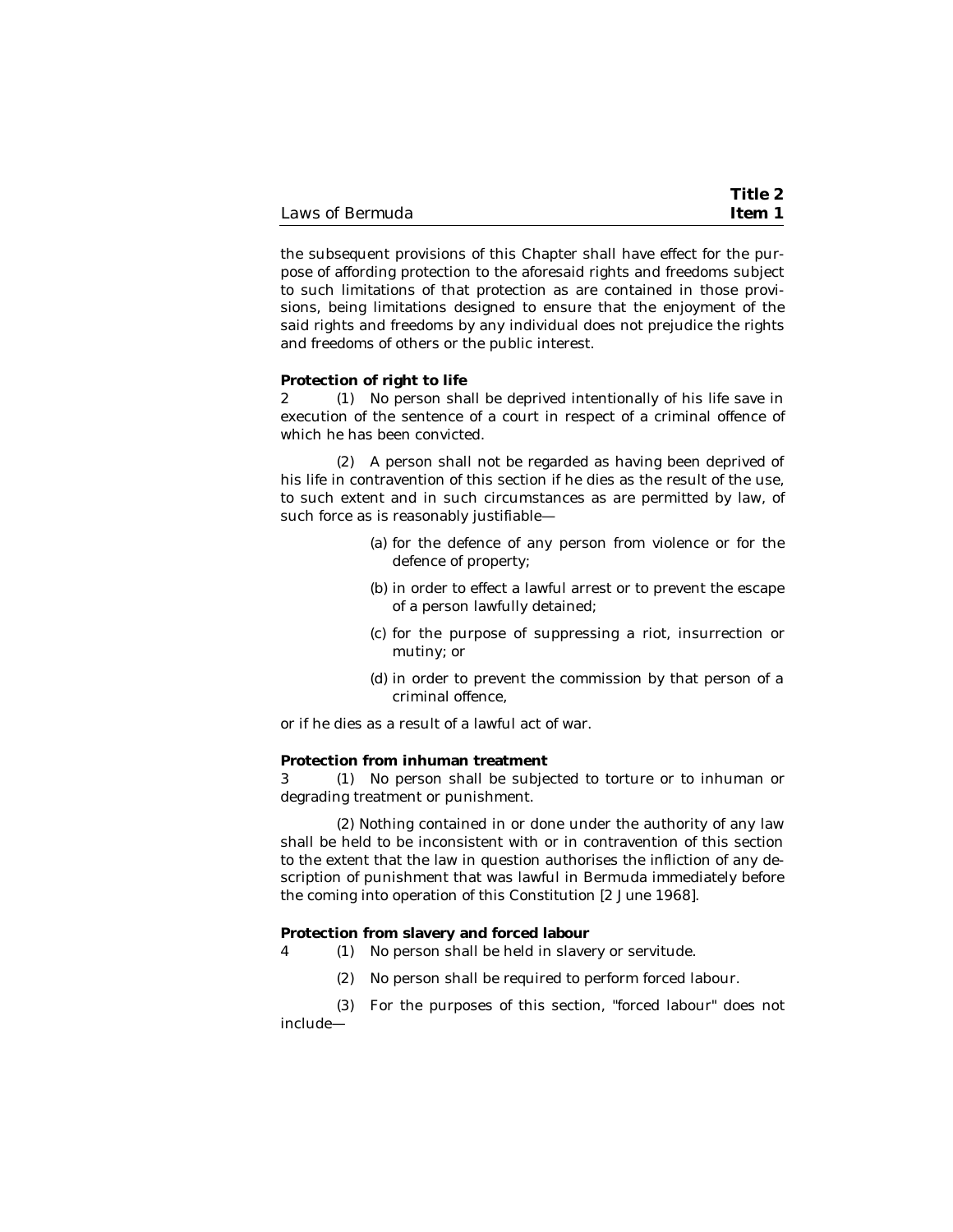- (a) any labour required in consequence of the sentence or order of a court;
- (b) any labour required of a member of a disciplined force in pursuance of his duties as such or, in the case of a person who has conscientious objections to service in a naval, military or air force, any labour that that person is required by law to perform in place of such service;
- (c) labour required of any person while he is lawfully detained that, though not required in consequence of the sentence or order of a court, is reasonably necessary in the interests of hygiene or for the maintenance of the place in which he is detained; or
- (d) any labour required during a period of public emergency (that is to say, a period to which section 14 of this Constitution applies) or in the event of any other emergency or calamity that threatens the life or wellbeing of the community, to the extent that the requiring of such labour is reasonably justifiable, in the circumstances of any situation arising or existing during that period or as a result of that other emergency or calamity, for the purpose of dealing with that situation.

#### **Protection from arbitrary arrest or detention**

5 (1) No person shall be deprived of his personal liberty save as may be authorised by law in any of the following cases:

- (a) in execution of the sentence or order of a court, whether established for Bermuda or some other country, in respect of a criminal offence of which he has been convicted or in consequence of his unfitness to plead to a criminal charge;
- (b) in execution of the order of a court punishing him for contempt of that court or of another court or tribunal;
- (c) in execution of the order of a court made in order to secure the fulfilment of any obligation imposed upon him by law;
- (d) for the purpose of bringing him before a court in execution of the order of a court;
- (e) upon reasonable suspicion that he has committed, is committing, or is about to commit, a criminal offence;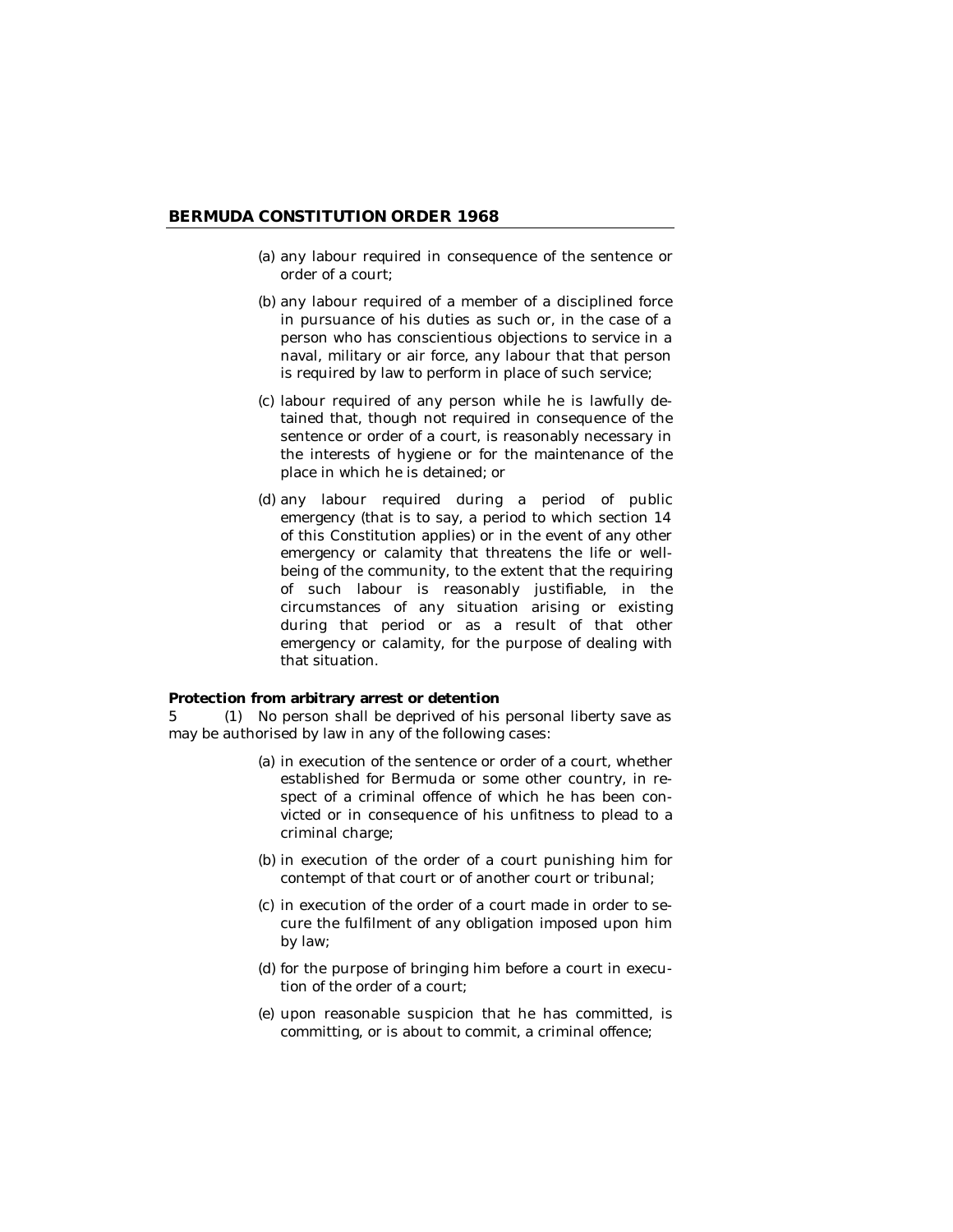- (f) in the case of a person who has not attained the age of twenty-one years, under the order of a court or with the consent of his parent or guardian, for the purpose of his education or welfare;
- (g) for the purpose of preventing the spread of an infectious or contagious disease or in the case of a person who is, or is reasonably suspected to be, of unsound mind, addicted to drugs or alcohol, or a vagrant, for the purpose of his care or treatment or the protection of the community;
- (h) for the purpose of preventing the unlawful entry of that person into Bermuda or for the purpose of effecting the expulsion, extradition or other lawful removal from Bermuda of that person or the taking of proceedings relating thereto.

(2) Any person who is arrested or detained shall be informed as soon as is reasonably practicable, in a language that he understands, of the reasons for his arrest or detention.

(3) Any person who is arrested or detained in such a case as is mentioned in subsection (1)(d) or (e) of this section and who is not released shall be brought without undue delay before a court; and if any person arrested or detained in such a case as is mentioned in the said paragraph (e) is not tried within a reasonable time he shall (without prejudice to any further proceedings that may be brought against him) be released either unconditionally or upon reasonable conditions, including in particular such conditions as are reasonably necessary to ensure that he appears at a later date for trial or for proceedings preliminary to trial.

(4) Any person who is unlawfully arrested or detained by any other person shall be entitled to compensation therefor from that other person.

(5) Any person who is arrested shall be entitled to be informed, as soon as he is brought to a police station or other place of custody, of his rights as defined by a law enacted by the Legislature to remain silent, to seek legal advice, and to have one person informed by telephone of his arrest and of his whereabouts.

## **Provisions to secure protection of law**

6 (1) If any person is charged with a criminal offence, then, unless the charge is withdrawn, the case shall be afforded a fair hearing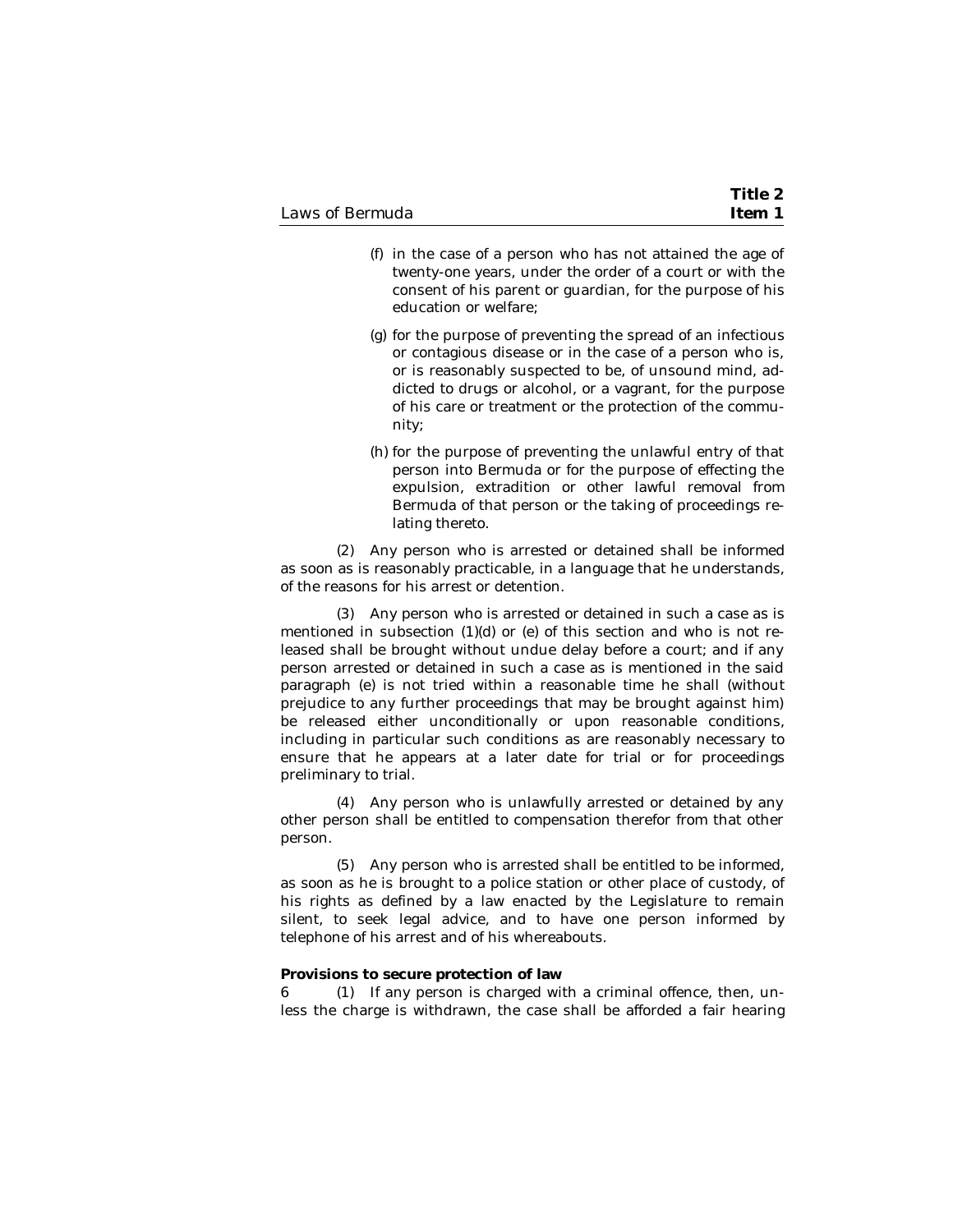within a reasonable time by an independent and impartial court established by law.

- (2) Every person who is charged with a criminal offence—
	- (a) shall be presumed to be innocent until he is proved or has pleaded guilty;
	- (b) shall be informed as soon as reasonably practicable, in a language that he understands and in detail, of the nature of the offence charged;
	- (c) shall be given adequate time and facilities for the preparation of his defence;
	- (d) shall be permitted to defend himself before the court in person or, at his own expense, by a legal representative of his own choice or, where so provided by any law, by a legal representative at the public expense;
	- (e) shall be afforded facilities to examine in person or by his legal representative the witnesses called by the prosecution before the court, and to obtain the attendance and carry out the examination of witnesses to testify on his behalf before the court on the same conditions as those applying to witnesses called by the prosecution;
	- (f) shall be permitted to have without payment the assistance of an interpreter if he cannot understand the language used at the trial of the charge; and
	- (g) shall, when charged on information or indictment in the Supreme Court, have the right to trial by jury,

and, except with his own consent, the trial shall not take place his absence, unless he so conducts himself in the court as to render the continuance of the proceedings in his presence impracticable and the court has ordered him to be removed and the trial to proceed in his absence.

(3) When a person is tried for any criminal offence, the accused person or any person authorised by him in that behalf shall, if he so requires and subject to payment of such reasonable fee as may be prescribed by law, be given within a reasonable time after judgment a copy for the use of the accused person of any record of the proceedings made by or on behalf of the court.

(4) No person shall be held to be guilty of a criminal offence on account of any act or omission that did not, at the time it took place, constitute such an offence, and no penalty shall be imposed for any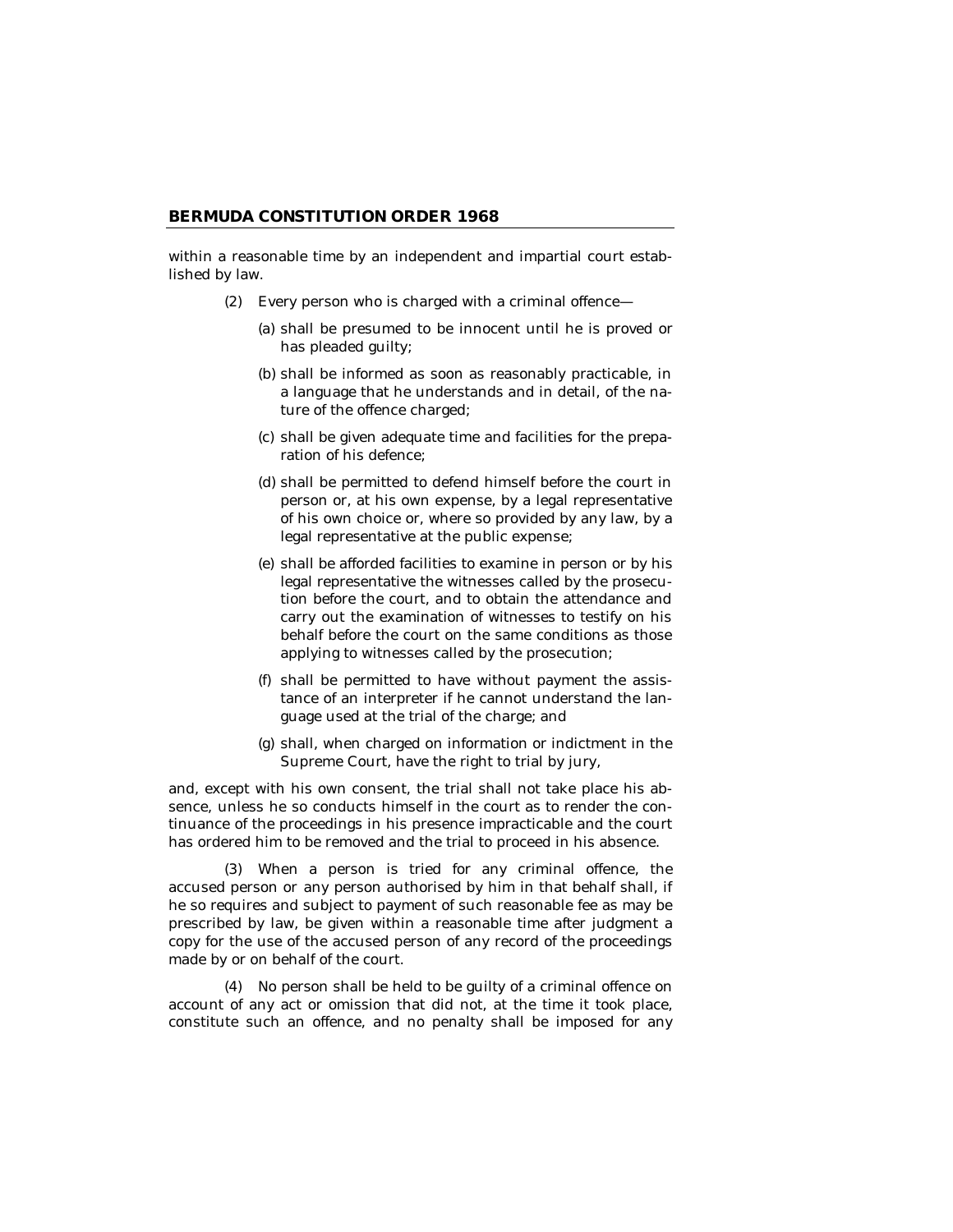criminal offence that is severer in degree or description than the maximum penalty that might have been imposed for that offence at the time when it was committed.

(5) No person who shows that he has been tried by a competent court for a criminal offence and either convicted or acquitted shall again be tried for that offence or for any other criminal offence of which he could have been convicted at the trial for that offence, save upon the order of a superior court in the course of appeal or review proceedings relating to the conviction or acquittal.

(6) No person shall be tried for a criminal offence if he shows that he has been pardoned for that offence.

(7) No person who is tried for a criminal offence shall be compelled to give evidence at the trial.

(8) Any court or other adjudicating authority prescribed by law for the determination of the existence or extent of any civil right or obligation shall be established by law and shall be independent and impartial; and where proceedings for such a determination are instituted by any person before such a court or other adjudicating authority, the case shall be given a fair hearing within a reasonable time.

(9) All proceedings instituted in any court for the determination of the existence or extent of any civil right or obligation, including the announcement of the decision of the court, shall be held in public.

(10) Nothing in subsection (9) of this section shall prevent the court from excluding from the proceedings persons other than the parties thereto and their legal representatives to such extent as the court—

- (a) may be empowered by law so to do and may consider necessary or expedient in circumstances where publicity would prejudice the interests of justice, or in interlocutory proceedings or in the interests of public morality, the welfare of persons under the age of eighteen years or the protection of the private lives of persons concerned in the proceedings; or
- (b) may be empowered or required by law to do so in the interests of defence, public safety or public order.

(11) Nothing contained in or done under the authority of any law shall be held to be inconsistent with or in contravention of—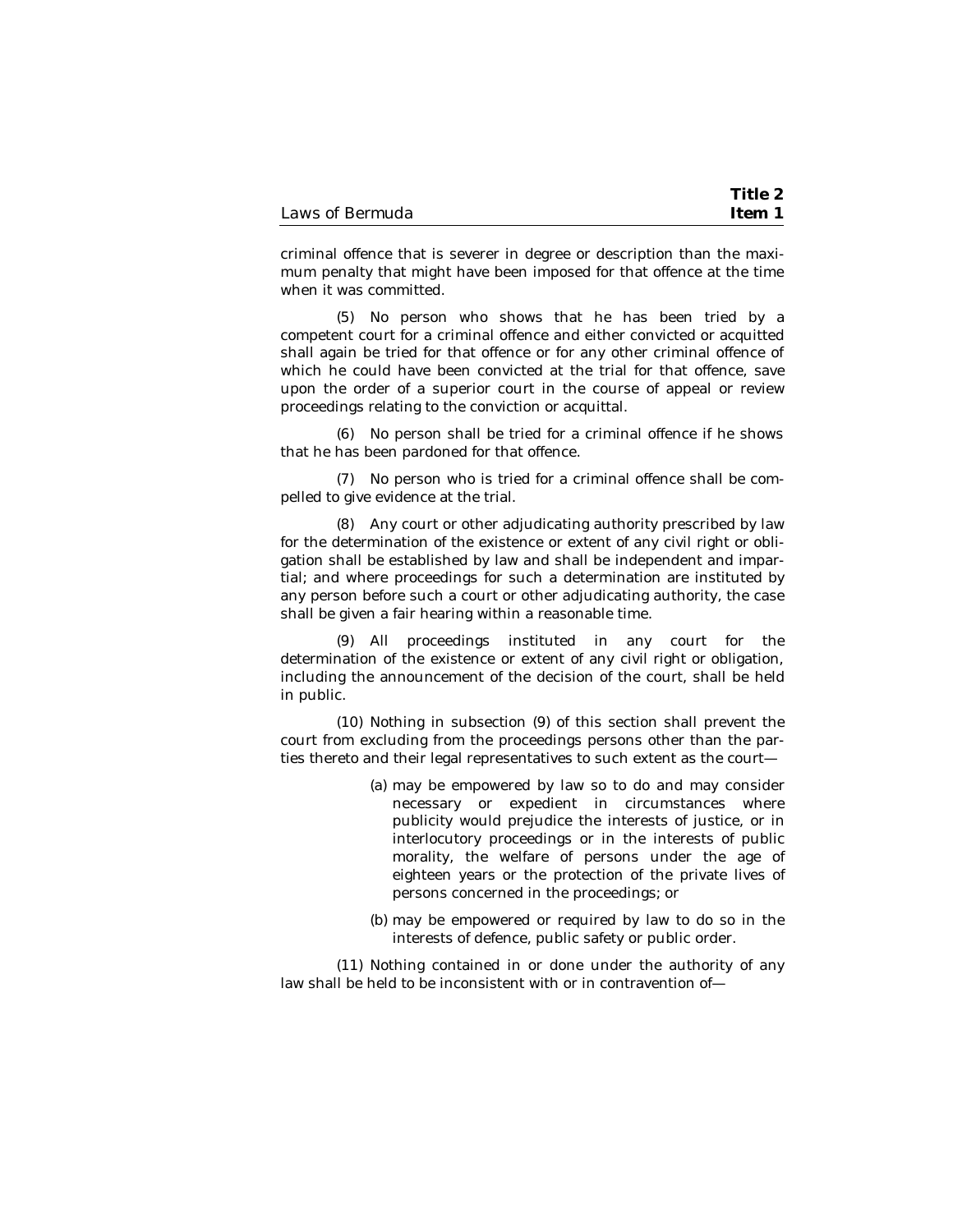- (a) subsection (2)(a) of this section to the extent that the law in question imposes upon any person charged with a criminal offence the burden of proving particular facts;
- (b) subsection (2)(e) of this section to the extent that the law in question imposes conditions that must be satisfied if witnesses called to testify on behalf of an accused person are to be paid their expenses out of public funds;
- (c) subsection (5) of this section to the extent that the law in question authorises a court to try a member of a disciplined force for a criminal offence notwithstanding any trial and conviction or acquittal of that member under the disciplinary law of that force, so, however, that any court so trying such a member and convicting him shall in sentencing him to any punishment take into account any punishment awarded him under that disciplinary law.

(12) In this section, "legal representative" means a person entitled to practise in Bermuda as a barrister and attorney of the Supreme Court.

#### **Protection for privacy of home and other property**

7 (1) Except with his consent, no person shall be subjected to the search of his person or his property or the entry by others on his premises.

(2) Nothing contained in or done under the authority of any law shall be held to be inconsistent with or in contravention of this section to the extent that the law in question makes provision—

- (a) that is reasonably required—
	- (i) in the interests of defence, public safety, public order, public morality, public health, town and country planning, the development of mineral resources, or the development or utilisation of any other property in such a manner as to promote the public benefit; or
	- (ii) for the purpose of protecting the rights and freedoms of other persons;
- (b) to enable an officer or agent of the Government, a local government authority or a body corporate established by law for a public purpose to enter on the premises of any person in order to inspect those premises or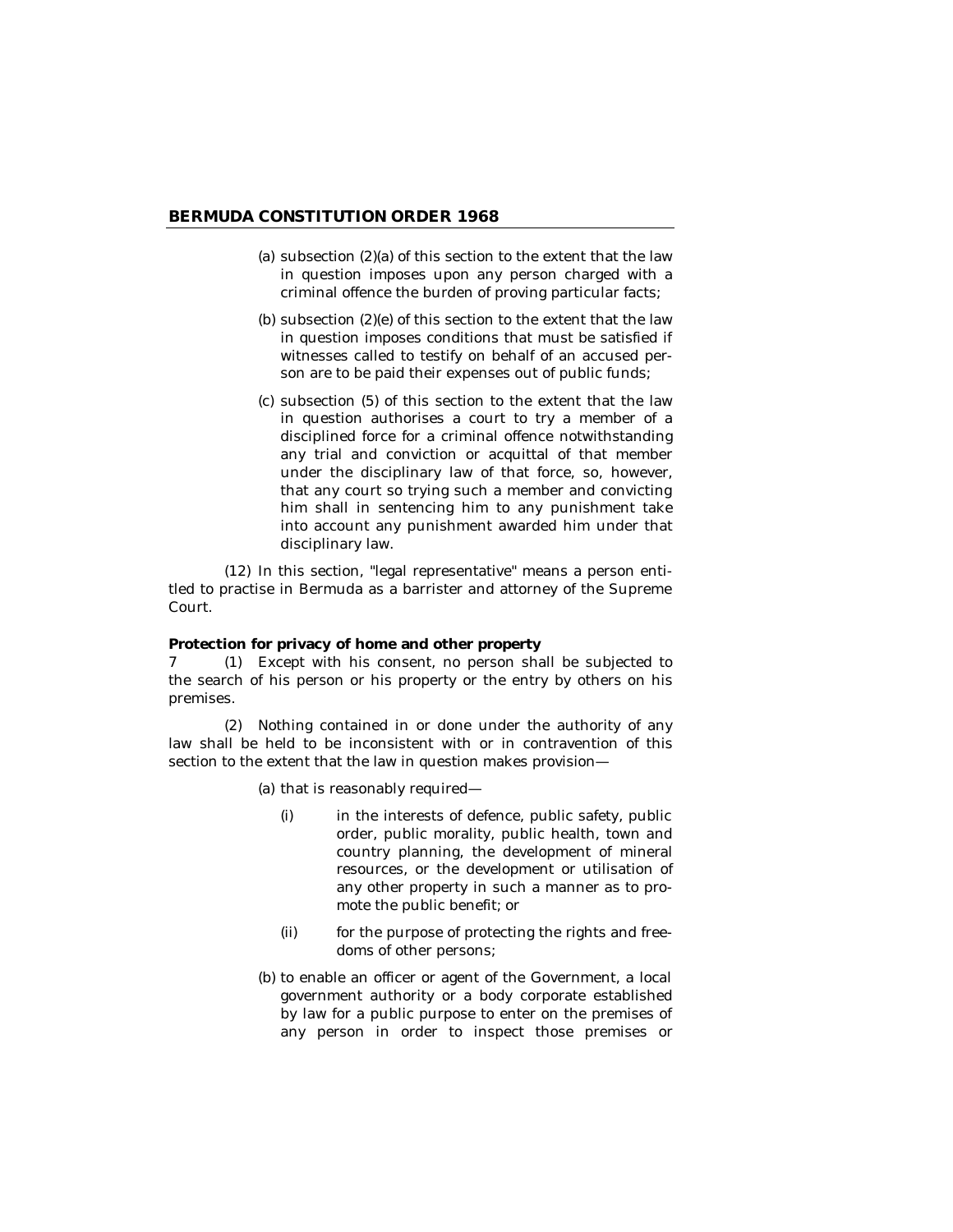**Title 2** 

anything thereon for the purpose of any tax, rate or due or in order to carry out work connected with any property that is lawfully on those premises and that belongs to the Government or that authority or body corporate, as the case may be; or

(c) to authorise, for the purpose of enforcing the judgment or order of a court in any civil proceedings, the search of any person or property by order of a court or the entry upon any premises by such order,

except so far as that provision or, as the case may be, the thing done under the authority thereof is shown not to be reasonably justifiable in a democratic society.

### **Protection of freedom of conscience**

8 (1) Except with his consent, no person shall be hindered in the enjoyment of his freedom of conscience, and for the purposes of this section the said freedom includes freedom of thought and of religion, freedom to change his religion or belief and freedom, either alone or in community with others, and both in public or in private, to manifest and propagate his religion or belief in worship, teaching, practice and observance.

(2) Except with his consent (or, if he is a person who has not attained the age of twenty-one years, the consent of his guardian) no person attending any place of education shall be required to receive religious instruction or to take part in or attend any religious ceremony or observance if that instruction, ceremony or observance relates to a religion other than his own.

(3) No religious community or denomination shall be prevented from or hindered in providing religious instruction for persons of that community or denomination in the course of any education provided by that community or denomination whether or not that community or denomination is in receipt of any government subsidy, grant or other form of financial assistance designed to meet, in whole or in part, the cost of such course of education.

(4) No person shall be compelled to take any oath which is contrary to his religion or belief or to take any oath in a manner which is contrary to his religion or belief.

(5) Nothing contained in or done under the authority of any law shall be held to be inconsistent with or in contravention of this section to the extent that the law in question makes provision which is reasonably required—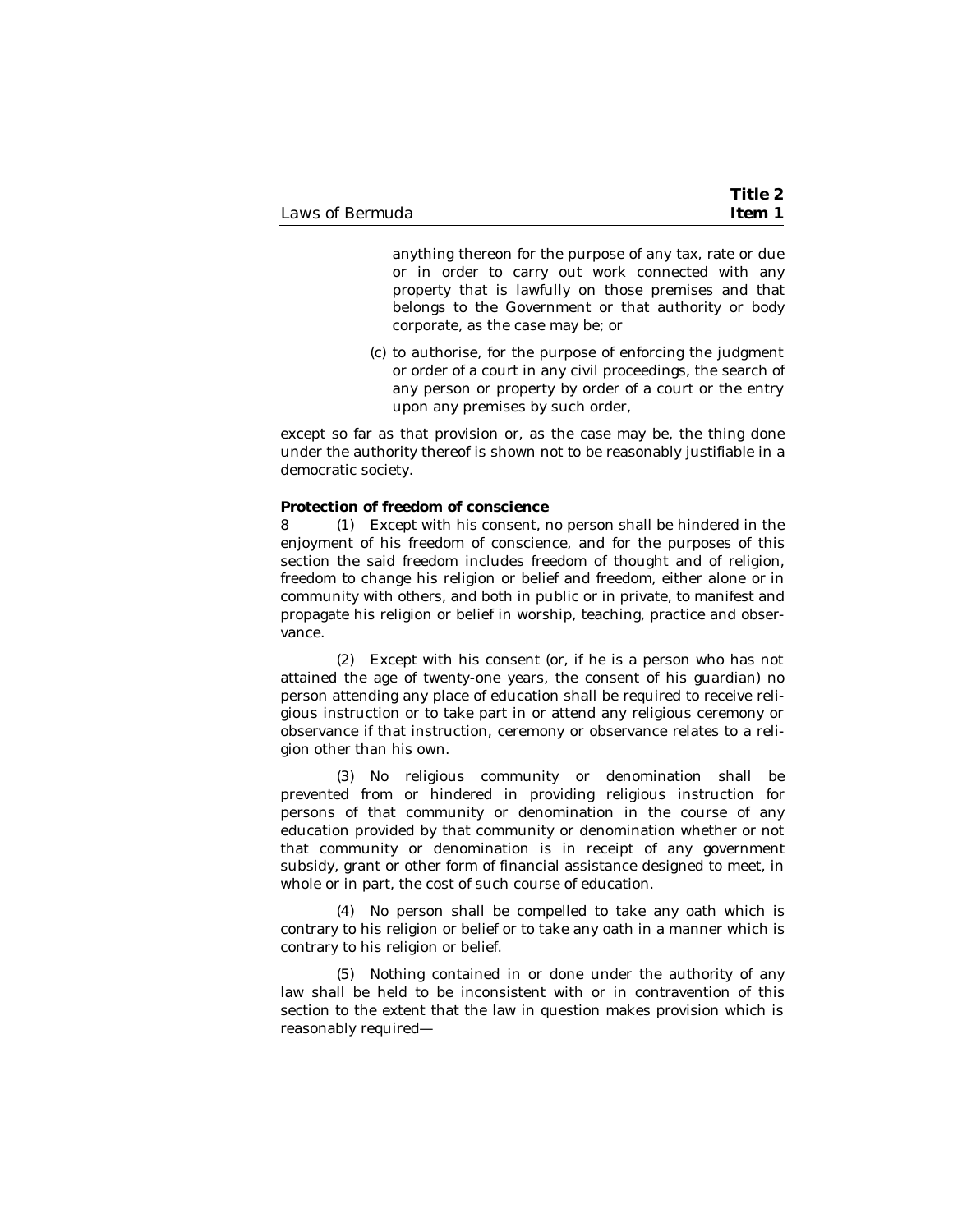- (a) in the interests of defence, public safety, public order, public morality or public health; or
- (b) for the purpose of protecting the rights and freedoms of other persons, including the right to observe and practise any religion or belief without the unsolicited interference of persons professing any other religion or belief,

except so far as that provision or, as the case may be, the thing done under the authority thereof is shown not to be reasonably justifiable in a democratic society.

#### **Protection of freedom of expression**

9 (1) Except with his consent, no person shall be hindered in the enjoyment of his freedom of expression, and for the purposes of this section the said freedom includes freedom to hold opinions and to receive and impart ideas and information without interference, and freedom from interference with his correspondence.

(2) Nothing contained in or done under the authority of any law shall be held to be inconsistent with or in contravention of this section to the extent that the law in question makes provision—

(a) that is reasonably required—

- (i) in the interests of defence, public safety, public order, public morality or public health; or
- (ii) for the purpose of protecting the rights, reputations and freedom of other persons or the private lives of persons concerned in legal proceedings, preventing the disclosure of information received in confidence, maintaining the authority and independence of the courts, regulating telephony, telegraphy, posts, wireless broadcasting, television or other means of communication or regulating public exhibitions or public entertainments; or
- (b) that imposes restrictions upon public officers or teachers,

except so far as that provision or, as the case may be, the thing done under the authority thereof is shown not to be reasonably justifiable in a democratic society.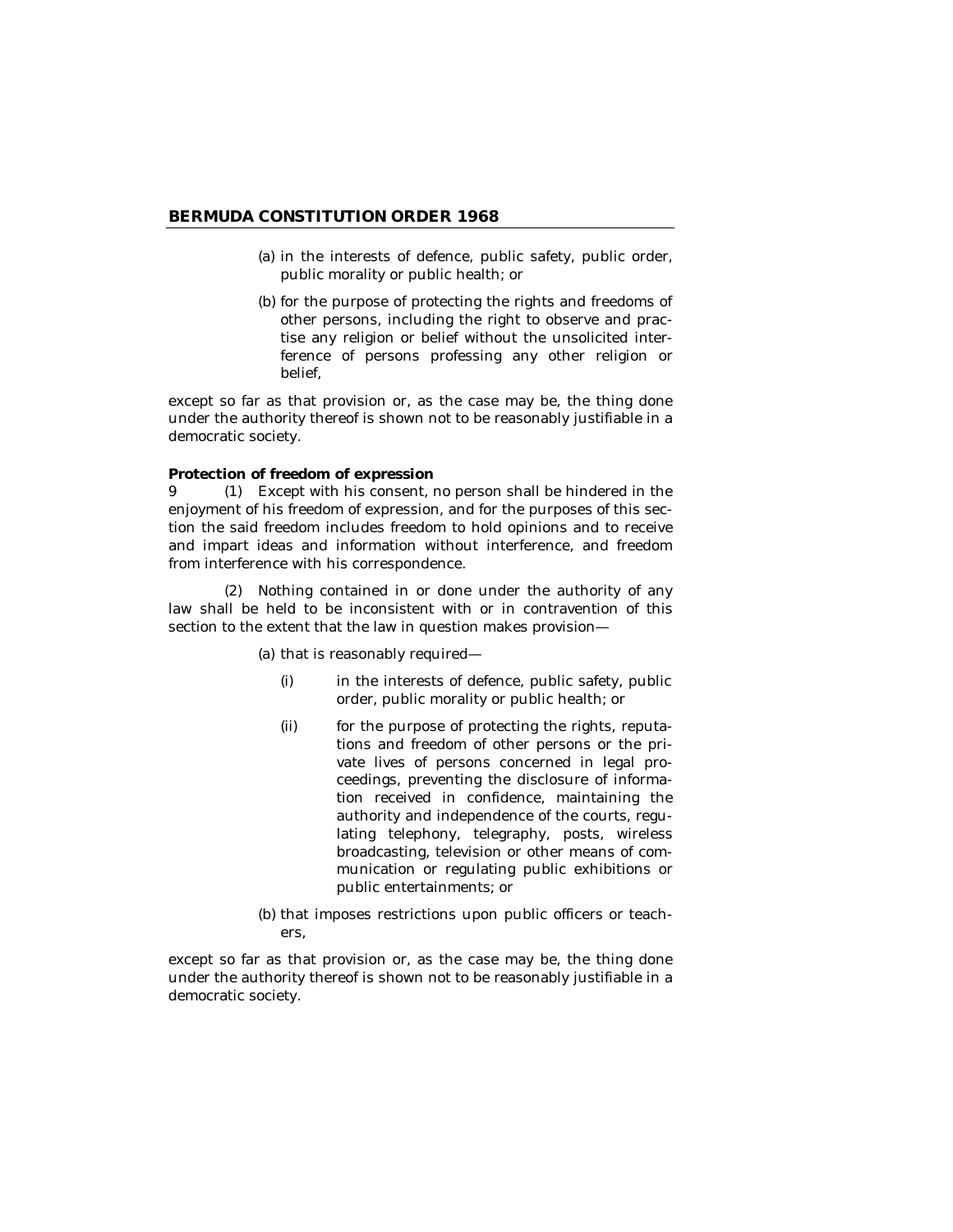(3) For the purposes of paragraph (b) of subsection (2) of this section in so far as that paragraph relates to public officers, "law" in that subsection includes directions in writing regarding the conduct of public officers generally or any class of public officer issued by the Government.

#### **Protection of freedom of assembly and association**

10 (1) Except with his consent, no person shall be hindered in the enjoyment of his freedom of peaceful assembly and association, that is to say, his right to assemble freely and associate with other persons and in particular to form or belong to political parties or to form or belong to trade unions or other associations for the protection of his interests.

(2) Nothing contained in or done under the authority of any law shall be held to be inconsistent with or in contravention of this section to the extent that the law in question makes provision—

(a) that is reasonably required—

- (i) in the interests of defence, public safety, public order, public morality or public health;
- (ii) for the purpose of protecting the rights and freedoms of other persons; or
- (b) that imposes restrictions upon public officers,

except so far as that provision or, as the case may be, the thing done under the authority thereof is shown not to be reasonably justifiable in a democratic society.

(3) For the purposes of paragraph (b) of subsection (2) of this section, "law" in that subsection includes directions in writing regarding the conduct of public officers generally or any class of public officer issued by the Government.

#### **Protection of freedom of movement**

11 (1) Except with his consent, no person shall be hindered in the enjoyment of his freedom of movement, that is to say, the right to move freely throughout Bermuda, the right to reside in any part thereof, the right to enter Bermuda and immunity from expulsion therefrom.

(2) Nothing contained in or done under the authority of any law shall be held to be inconsistent with or in contravention of this section to the extent that the law in question makes provision—

> (a) for the imposition of restrictions on the movement or residence in Bermuda or on the right to leave Bermuda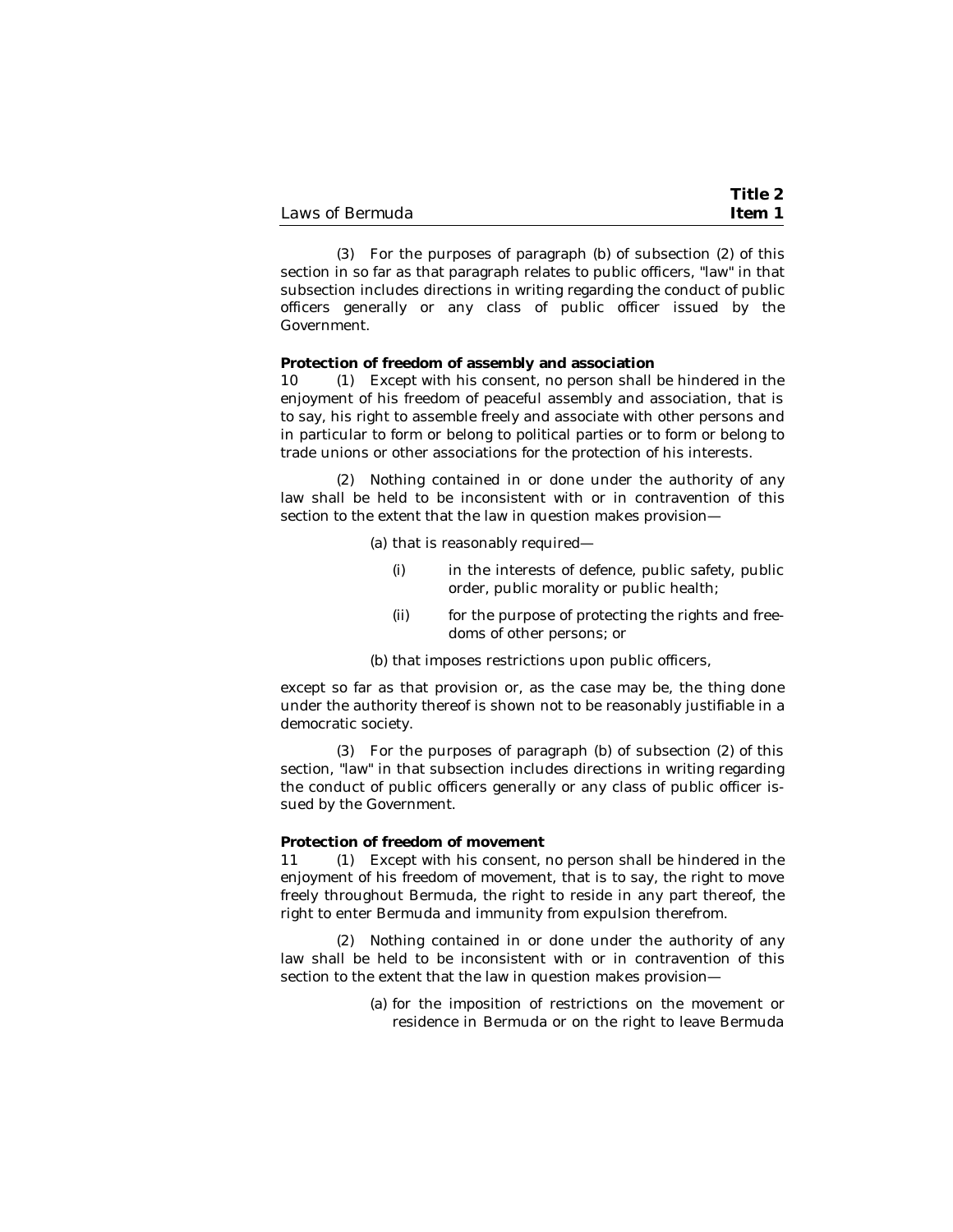of persons generally or any class of persons that are reasonably required—

- (i) in the interests of defence, public safety, public order, public morality or public health; or
- (ii) for the purpose of protecting the rights an freedoms of other persons,

except so far as that provision or, as the case may be, the thing done under the authority thereof is shown not to be reasonably justifiable in a democratic society;

- (b) for the removal of a person from Bermuda to be tried or punished in some other country for a criminal offence under the law of that country or to undergo imprisonment in some other country in execution of the sentence of a court in respect of a criminal offence under the law of Bermuda of which he has been convicted;
- (c) for the imposition of restrictions on the movement or residence within Bermuda or the right to leave Bermuda of public officers that are reasonably required for the purpose of ensuring the proper performance of their functions;
- (d) for the imposition of restrictions on the movement or residence within Bermuda of any person who does not belong to Bermuda or the exclusion or expulsion therefrom of any such person;
- (e) for the imposition of restrictions on the acquisition or use by any person of land or other property in Bermuda;
- (f) for the imposition of restrictions, by order of a court, on the movement or residence within Bermuda of any person or on any person's right to leave Bermuda either in consequence of his having been found guilty of a criminal offence under the law of Bermuda or for the purpose of ensuring that he appears before a court at a later date for trial of such a criminal offence or for proceedings preliminary to trial or for proceedings relating to his extradition or lawful removal from Bermuda; or
- (g) for the imposition of restrictions on the right of any person to leave Bermuda that are reasonably required in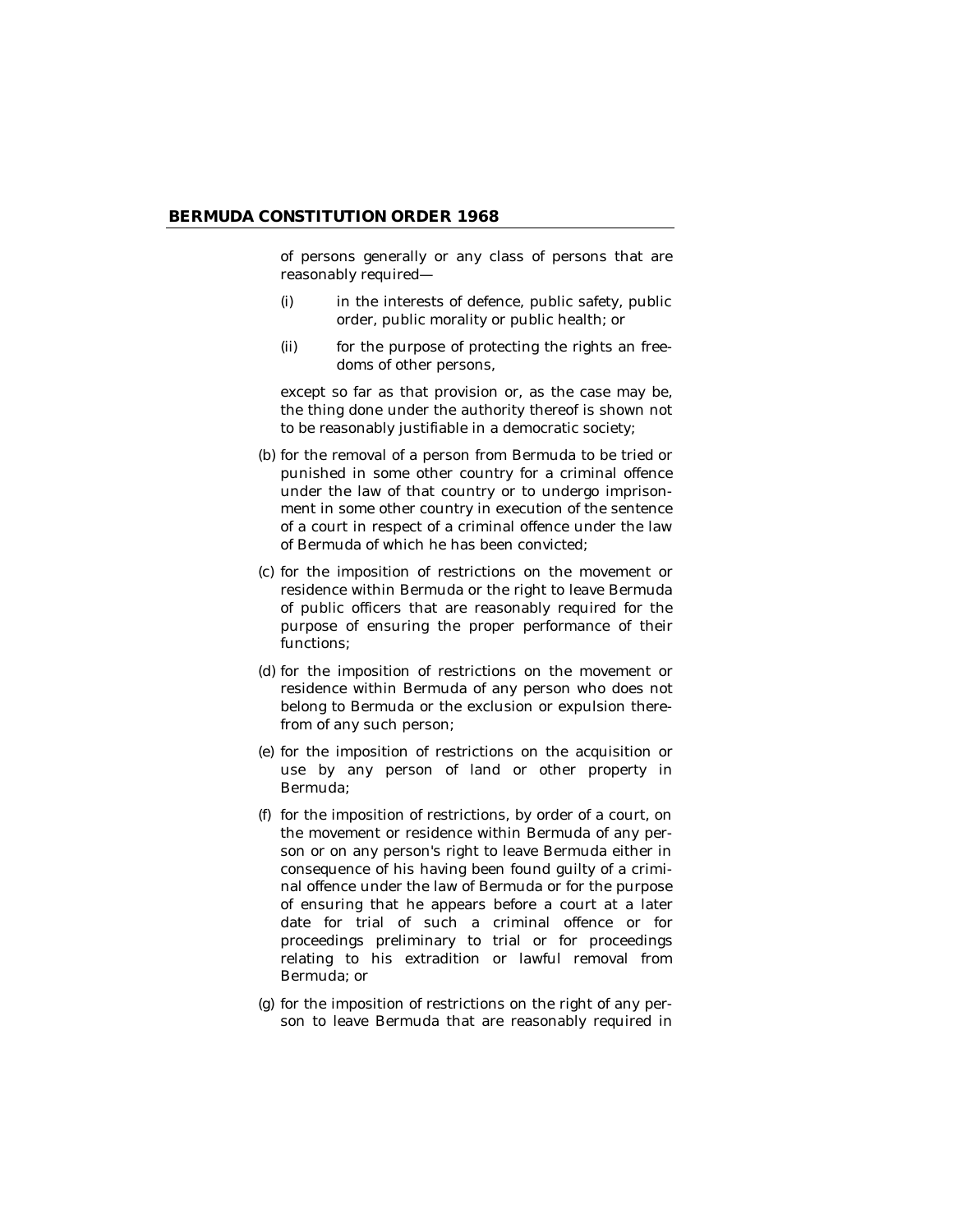order to secure the fulfilment of any obligations imposed by law, except so far as the provision or, as the case may be, the thing done under the authority thereof is shown not to be reasonably justifiable in a democratic society.

(3) For the purposes of paragraph (c) of subsection (2) of this section, "law" in that subsection includes directions in writing regarding the conduct of public officers generally or any class of public officer issued by the Government.

(4) Any restriction on a person's freedom of movement which is involved in his lawful detention shall not be held to be inconsistent with or in contravention of this section.

(5) For the purposes of this section, a person shall be deemed to belong to Bermuda if that person—

- (a) possesses Bermudian status;
- (b) is a citizen of the United Kingdom and Colonies by virtue of the grant by the Governor of a certificate of naturalisation under the British Nationality and Status of Aliens Act 1914 [*1914 c.17*] or the British Nationality Act 1948 [*1948 c.56*];

[*NOTE by the British Nationality Act 1981 section 51 without prejudice to subsection (3)(c) thereof in any UK statutory instrument made before 1 January 1983 "British subject" and "Commonwealth citizen" have the same meaning and in relation to any time after 1 January 1983 means a person who has the status of a Commonwealth citizen under the British Nationality Act 1981*]

- (c) is the wife of a person to whom either of the foregoing paragraphs of this subsection applies not living apart from such person under a decree of a court or a deed of separation; or
- (d) is under the age of eighteen years and is the child, stepchild or child adopted in a manner recognised by law of a person to whom any of the foregoing paragraphs of this subsection applies.

### **Protection from discrimination on the grounds of race, etc.**

12 (1) Subject to the provisions of subsections (4), (5) and (8) of this section, no law shall make any provision which is discriminatory either of itself or in its effect.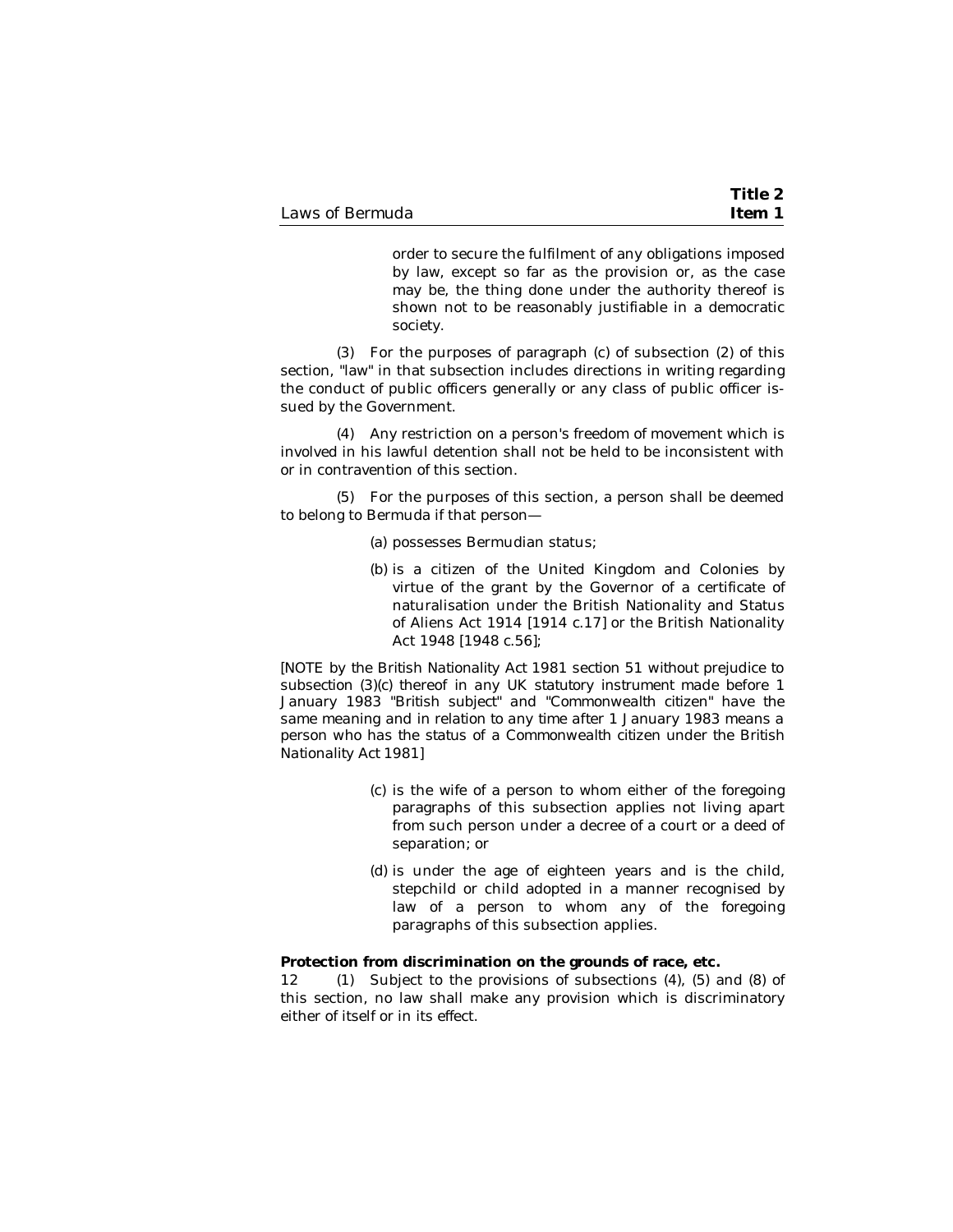(2) Subject to the provisions of subsections (6), (8) and (9) of this section, no person shall be treated in a discriminatory manner by any person acting by virtue of any written law or in the performance of the functions of any public office or any public authority.

(3) In this section, the expression "discriminatory" means affording different treatment to different persons attributable wholly or mainly to their respective descriptions by race, place of origin, political opinions, colour or creed whereby persons of one such description are subjected to disabilities or restrictions to which persons of another such description are not made subject or are accorded privileges or advantages which are not accorded to persons of another such description.

(4) Subsection (1) of this section shall not apply to any law so far as that law makes provision—

- (a) for the appropriation of revenues or other funds of Bermuda or for the imposition of taxation (including the levying of fees for the grant of licences);
- (b) with respect to the entry into or exclusion from, or the employment, engaging in any business or profession, movement or residence within, Bermuda of persons who do not belong to Bermuda for the purposes of section II of, this Constitution;
- (c) for the application, in the case of persons of any such description as is mentioned in subsection (3) of this section (or of persons connected with such persons) of the law with respect to adoption, marriage, divorce, burial, devolution of property on death or other like matters that is the personal law applicable to persons of that description; or
- (d) whereby persons of any such description as is mentioned in subsection (3) of this section may be subjected to any disability or restriction or may be accorded any privilege or advantage which, having regard to its nature and to special circumstances pertaining to those persons or to persons of any other such description, is reasonably justifiable in a democratic society.

(5) Nothing contained in any law shall be held to be inconsistent with or in contravention of subsection (1) of this section to the extent that it requires a person to possess Bermudian status or belong to Bermuda for the purposes of section 11 of this Constitution or to possess any other qualification (not being a qualification specifically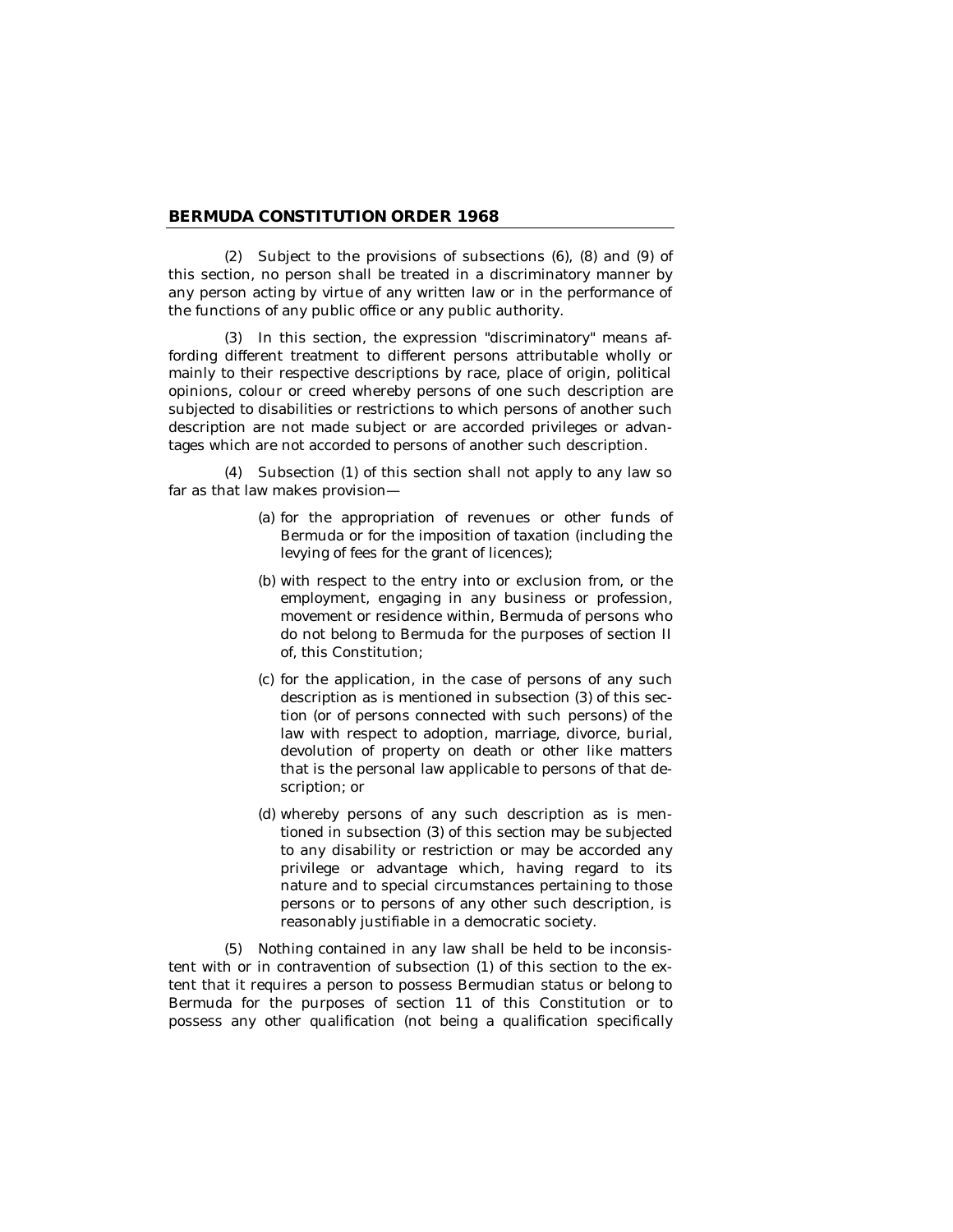relating to race, place of origin, political opinions, colour or creed) in order to be eligible for appointment to any office in the public service or in a disciplined force or any office in the service of a local government authority or of a body corporate established directly by any law for public purposes.

(6) Subsection (2) of this section shall not apply to anything which is expressly or by necessary implication authorised to be done by any such provision of law as is referred to in subsection (4) or (5) of this section.

(7) Subject to the provisions of subsection (8) of this section, no person shall be treated in a discriminatory manner in respect of access to any of the following places to which the general public have access, namely, shops, hotels, restaurants, eating-houses, licensed premises, places of entertainment or places of resort.

(8) Nothing contained in or done under the authority of any law shall be held to be inconsistent with or in contravention of this section to the extent that the law in question makes provision whereby persons of any such description as is mentioned in subsection (3) of this section may be subjected to any restriction on the rights and freedoms guaranteed by section 7, 8, 9, 10 and 11 of this Constitution, being such a restriction as is authorised by section 7(2)(a), 8(5), 9(2), 10(2) or  $11(2)(a)$ , as the case may be.

(9) Nothing in subsection (2) of this section shall affect any discretion relating to the institution, conduct or discontinuance of civil or criminal proceedings in any court that is vested in any person by or under this Constitution or any other law.

#### **Protection from deprivation of property**

13 (1) No property of any description shall be compulsorily taken possession of, and no interest in or right over property of any description shall be compulsorily acquired, except where the following conditions are satisfied, that is to say—

- (a) the taking of possession or acquisition is necessary or expedient in the interests of defence, public safety, public order, public morality, public health, town and country planning or the development or utilisation of any property in such manner as to promote the public benefit or the economic well-being of the community; and
- (b) there is reasonable justification for the causing of any hardship that may result to any person having an interest in or right over the property; and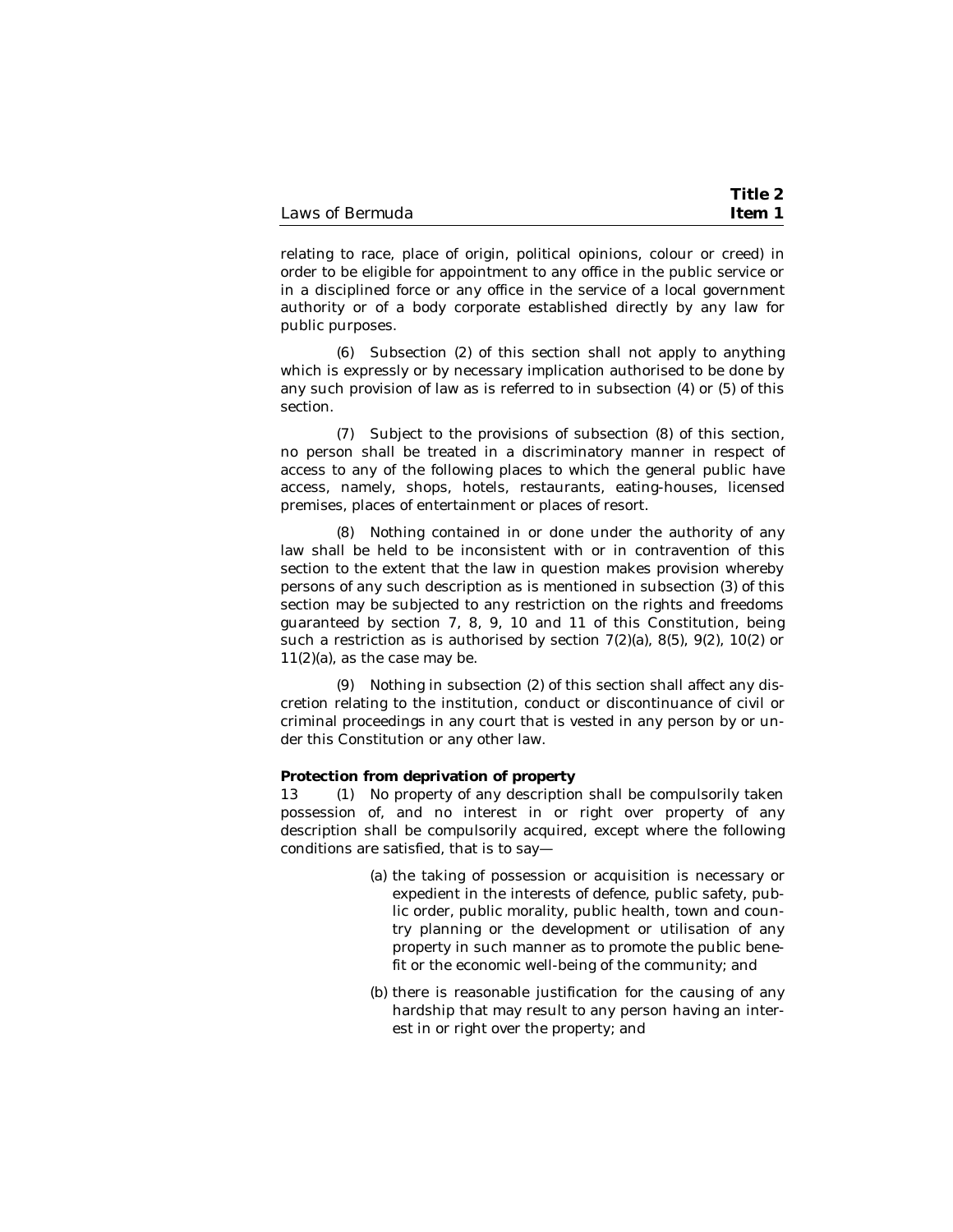- (c) provision is made by a law applicable to that taking of possession or acquisition—
	- (i) for the prompt payment of adequate compensation; and
	- (ii) securing to any person having an interest in or right over the property a right of access to the Supreme Court, whether direct or on appeal from any other authority, for the determination of his interest or right, the legality of the taking of possession or acquisition of the property, interest or right, and the amount of any compensation to which he is entitled, and for the purpose of obtaining prompt payment of that compensation; and
- (d) giving to any party to proceedings in the Supreme Court relating to such a claim the same rights of appeal as are accorded generally to parties to civil proceedings in that Court sitting as a court of original jurisdiction.

(2) Nothing contained in any law shall be held to be inconsistent with or in contravention of subsection (1) of this section—

- (a) to the extent that the law in question makes provision for the taking of possession or acquisition of any property, interest or right—
	- (i) in satisfaction of any tax, rate or due;
	- (ii) by way of penalty for breach of any law or forfeiture in consequence of a breach of any law;
	- (iii) as an incident of a lease, tenancy, mortgage, charge, bill of sale, pledge or contract;
	- (iv) by way of the taking of a sample for the purposes of any law;
	- (v) where the property consists of an animal upon its being found trespassing or straying;
	- (vi) in the execution of judgments or orders of a court;
	- (vii) by reason of its being in a dilapidated or dangerous state or injurious to the health of human beings, animals or plants;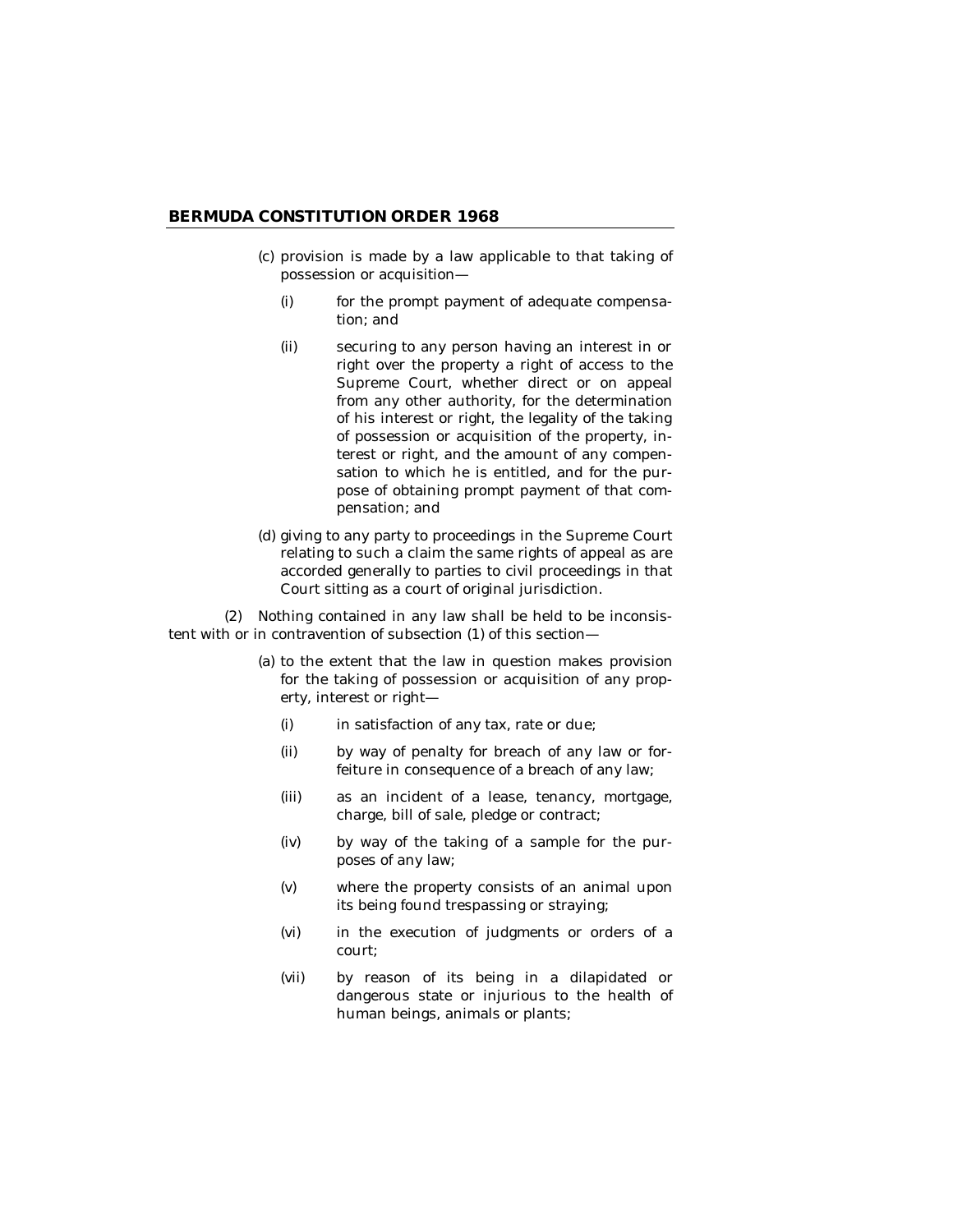- (viii) in consequence of any law with respect to prescription or the limitation of actions; or
- (ix) for so long only as may be necessary for the purposes of any examination, investigation, trial or inquiry or, in the case of land, for the purposes of the carrying out thereon of work of reclamation, drainage, soil conservation or the conservation of other natural resources or work relating to agricultural development or improvement (being work relating to such development or improvement that the owner or occupier of the land has been required, and has, without reasonable and lawful excuse, refused or failed to carry out),

except so far as that provision or, as the case may be, the thing done under the authority thereof is shown not to be reasonably justifiable in a democratic society; or

- (b) to the extent that the law in question makes provision for the taking possession or acquisition of any of the following property (including an interest in or right over property), that is to say—
	- (i) enemy property;
	- (ii) property of a deceased person, a person of unsound mind or a person who has not attained the age of twenty-one years, for the purpose of its administration for the benefit of the persons entitled to the beneficial interest therein;
	- (iii) property of a person adjudged bankrupt or a body corporate in liquidation, for the purpose of its administration for the benefit of the creditors of the bankrupt or body corporate and, subject thereto, for the benefit of other persons entitled to the beneficial interest in the property; or
	- (iv) property subject to a trust, for the purpose of vesting the property in persons appointed as trustees under the instrument creating the trust or by a court or, by order of a court, for the purpose of giving effect to the trust.

(3) Nothing contained in or done under the authority of any law shall be held to be inconsistent with or in contravention of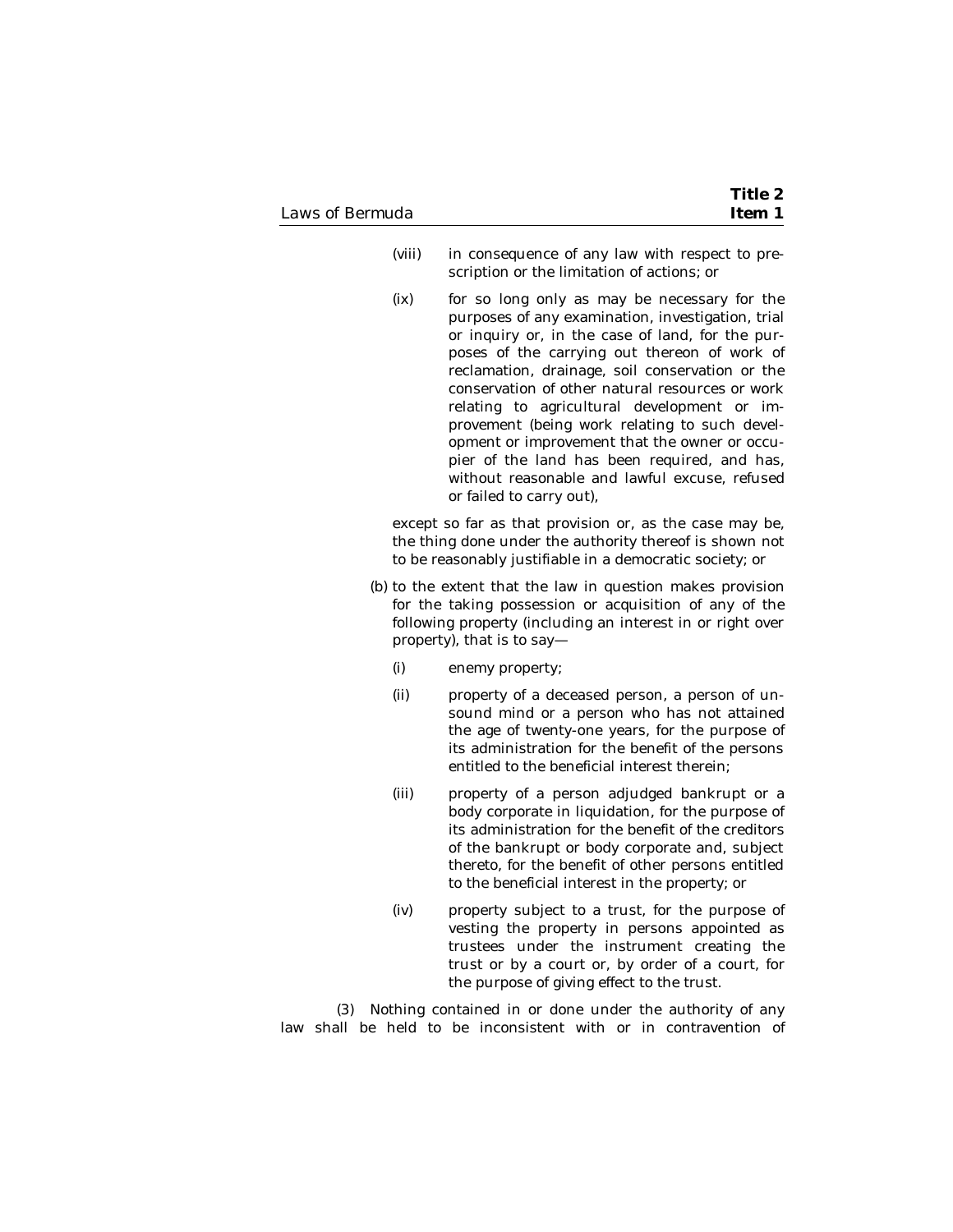subsection (1) of this section to the extent that the law in question makes provision for the compulsory taking of possession in the public interest of any property, or the compulsory acquisition in the public interest of any interest in or right over property, where that property, interest or right is held by a body corporate established by law for public purposes in which no moneys have been invested other than moneys provided from public funds.

#### **Provisions for time of war or emergency**

14 (1) This section applies to any period when—

- (a) Her Majesty is at war; or
- (b) there is in force a proclamation (in this section referred to as a "proclamation of emergency") made under subsection (3) of this section.

(2) Nothing contained in or done under the authority of any law shall be held to be inconsistent with or in contravention of section 5, any provision of section 6 other than subsections (4) and (6) thereof, or any provision of sections 7 to 12 (inclusive) of this Constitution to the extent that the law in question makes in relation to any period to which this section applies provision, or authorises the doing during any such period of anything, which is reasonably justifiable in the circumstances of any situation arising or existing during that period for the purpose of dealing with that situation.

(3) The Governor may, by proclamation published in the Gazette, declare that a state of emergency exists for the purposes of this section.

(4) Where any proclamation of emergency has been made, copies thereof shall as soon as is practicable be laid before both Houses, and if for any cause those Houses are not due to meet within five days of the making of that proclamation the Governor shall, by proclamation published in the Gazette, summon them to meet within that period and they shall accordingly meet and sit upon the day appointed by the proclamation and shall continue to sit and act as if they had stood adjourned or prorogued to that day:

Provided that if the proclamation of emergency is made during the period between a dissolution of the Legislature and the next ensuing general election—

> (a) the Houses to be summoned as aforesaid shall be the Houses referred to in section 50 of this Constitution unless the Governor is satisfied that it will be practicable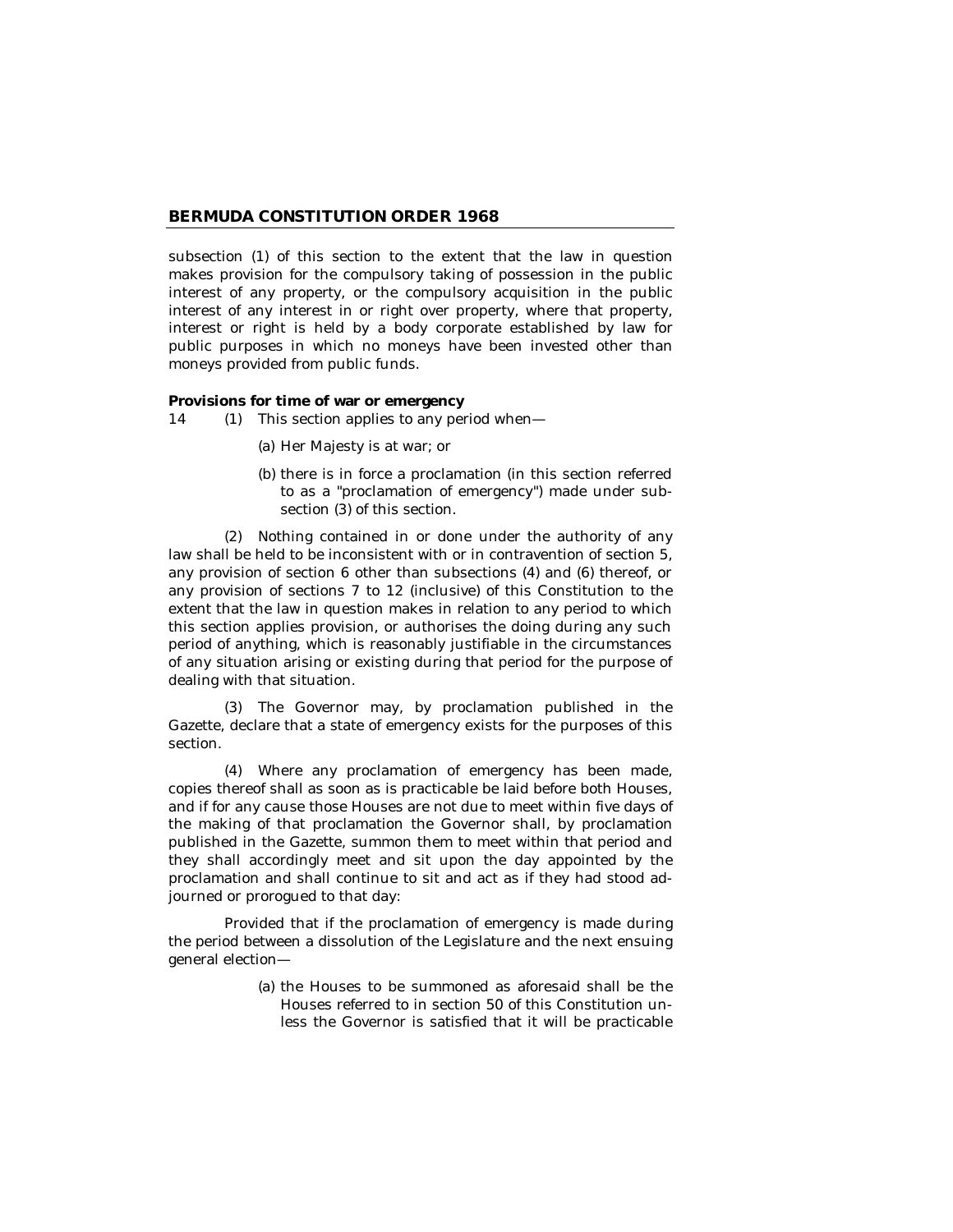to hold that election within seven days of the making of the proclamation of emergency; and

(b) if the Governor is so satisfied, he shall (instead of summoning the Houses so referred to to meet within five days of the making of the proclamation) summon the Houses of the new Legislature to meet as soon as practicable after the holding of that election.

(5) A proclamation of emergency shall, unless it is sooner revoked by the Governor, cease to be in force at the expiration of a period of fourteen days beginning on the date on which it was made or such longer period as may be provided under subsection (6) of this section, but without prejudice to the making of another proclamation of emergency at or before the end of that period.

(6) If at any time while a proclamation of emergency is in force (including any time while it is in force by virtue of the provisions of this subsection) a resolution is passed by each House approving its continuance in force for a further period, not exceeding three months, beginning on the date on which it would otherwise expire, the proclamation shall, if not sooner revoked, continue in force for that further period.

(7) Where any person is lawfully detained in pursuance only of such a law as is referred to in subsection (2) of this section—

- (a) he may from time to time request that his case shall be reviewed under paragraph (b) of this subsection but, where he has made such a request during the period of that detention, no subsequent request shall be made during that period before the expiration of six months from the making of the previous request; and
- (b) where a request is made under paragraph (a) of this subsection, the case shall within one month of the making of the request be reviewed by an independent and impartial tribunal established by law and presided over by a person appointed by the Chief Justice.

(8) On any review by a tribunal in pursuance of subsection (7) of this section of the case of a detained person, the tribunal may make recommendations concerning the necessity or expediency of continuing his detention to the authority by which it was ordered but, unless it is otherwise provided by law, that authority shall not be obliged to act in accordance with such recommendations.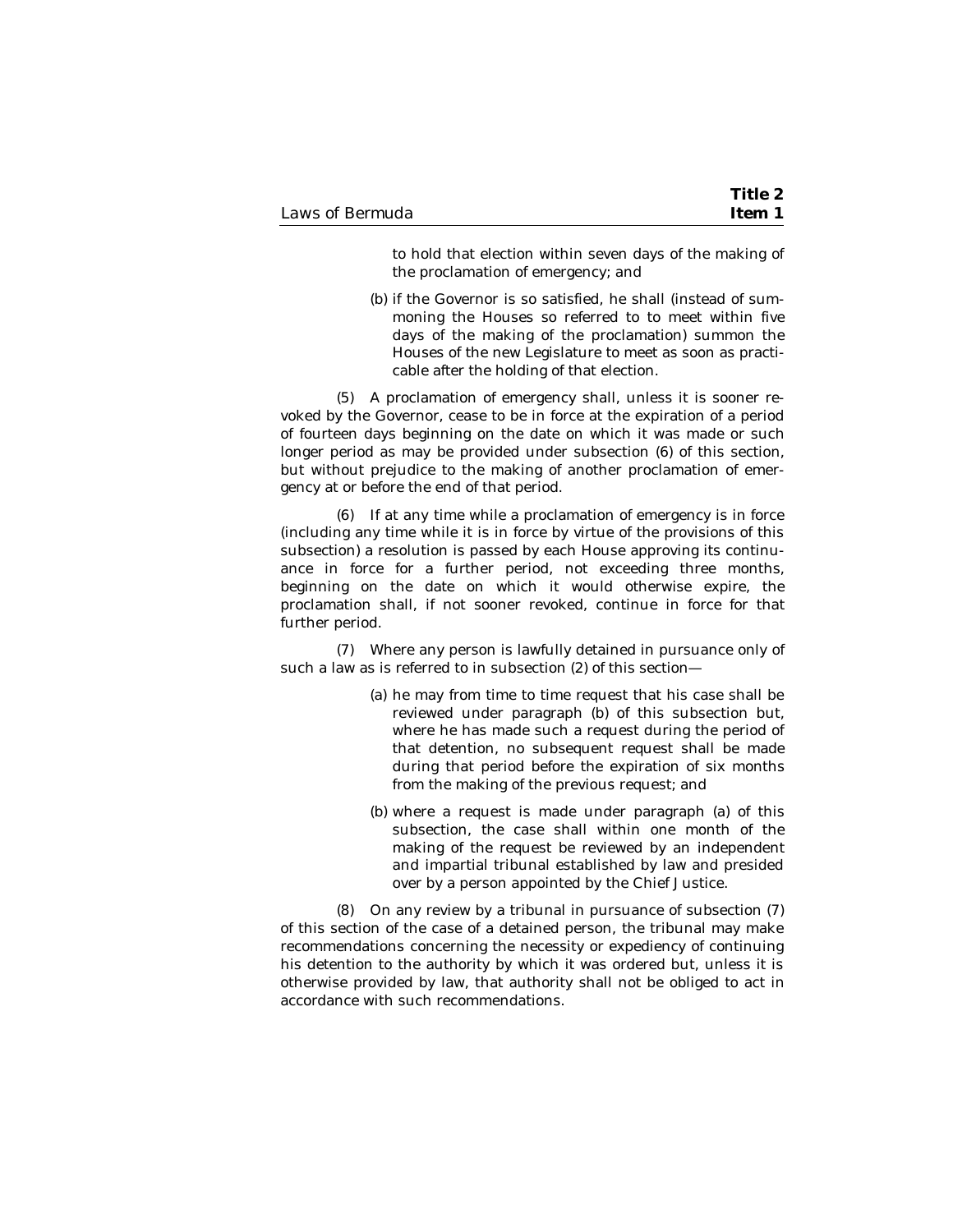(9) The functions conferred upon the Governor by this section shall be exercised by him after consultation with the Premier:

Provided that if in the judgment of the Governor it is impracticable for him to consult with the Premier, those functions shall be exercised by the Governor acting in his discretion.

#### **Enforcement of fundamental rights**

15 (1) If any person alleges that any of the foregoing provisions of this Chapter has been, is being or is likely to be contravened in relation to him, then, without prejudice to any other action with respect to the same matter which is lawfully available, that person may apply to the Supreme Court for redress.

- (2) The Supreme Court shall have original jurisdiction—
	- (a) to hear and determine any application made by any person in pursuance of subsection (1) of this section; and
	- (b) to determine any question arising in the case of any person which is referred to it in pursuance of subsection (3) of this section,

and may make such orders, issue such writs and give such directions as it may consider appropriate for the purpose of enforcing or securing the enforcement of any of the foregoing provisions of this Chapter to the protection of which the person concerned is entitled:

Provided that the Supreme Court shall not exercise its powers under this subsection if it is satisfied that adequate means of redress are or have been available to the person concerned under any other law.

(3) If in any proceedings in any court established for Bermuda other than the Supreme Court or the Court of Appeal, any question arises as to the contravention of any of the foregoing provisions of this Chapter, the court in which the question has arisen shall refer the question to the Supreme Court unless, in its opinion, the raising of the question is merely frivolous or vexatious.

(4) An appeal shall lie as of right to the Court of Appeal from any final determination of any application or question by the Supreme Court under this section, and an appeal shall lie as of right to Her Majesty in Council from the final determination by the Court of Appeal of the appeal in any such case:

Provided that no appeal shall lie from a determination by the Supreme Court under this section dismissing an application on the ground that it is frivolous or vexatious.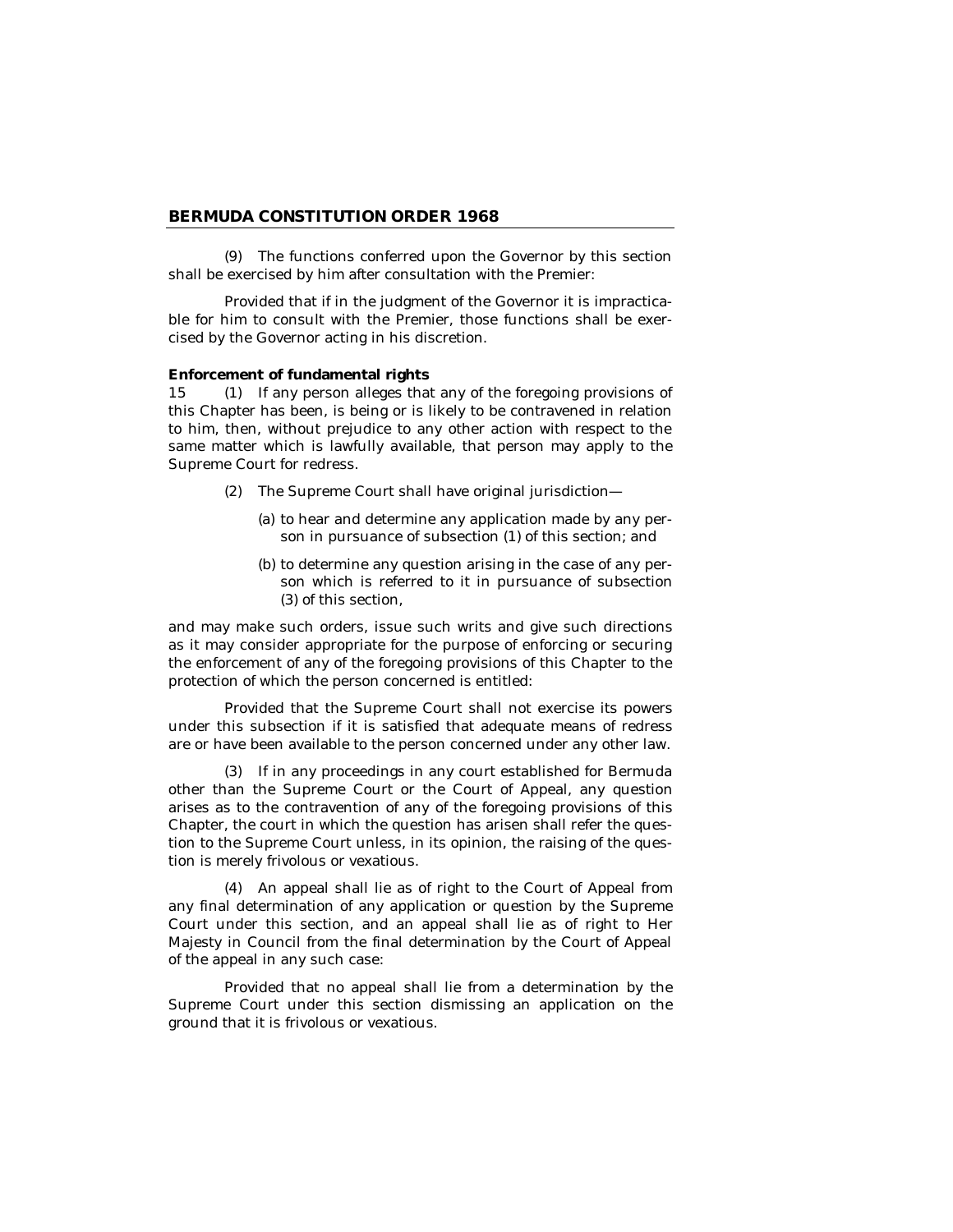**Title 2** 

(5) The Legislature may by law confer upon the Supreme Court such powers in addition to those conferred by this section as may appear to be necessary or desirable for the purpose of enabling the Court more effectively to exercise the jurisdiction conferred upon it by this section.

(6) The Legislature may by law make, or provide for the making of, provision with respect to the practice and procedure—

- (a) of the Supreme Court in relation to the jurisdiction and powers conferred upon it by or under this section;
- (b) of the Supreme Court or the Court of Appeal in relation to appeals under this section from determinations of the Supreme Court or the Court of Appeal; and
- (c) of other courts in relation to references to the Supreme Court under subsection (3) of this section;

including provision with respect to the time within which any application, reference or appeal shall or may be made or brought.

#### **Interpretation**

16 (1) In this Chapter, unless it is otherwise expressly provided or required by the context—

- "contravention" in relation to any requirement includes a failure to comply with that requirement, and cognate expressions shall be construed accordingly;
- "court" means any court of law having jurisdiction in Bermuda, including Her Majesty in Council, but excepting, save in sections 2 and 4 of this Constitution, a court constituted by or under disciplinary law;
- "disciplinary law" means a law regulating the discipline of any disciplined force;

"disciplined force" means—

- (a) a naval, military or air force;
- (b) any police force of Bermuda;
- (c) the prison service of Bermuda;
- "member" in relation to a disciplined force includes any person who, under the law regulating the discipline of that force, is subject to that discipline.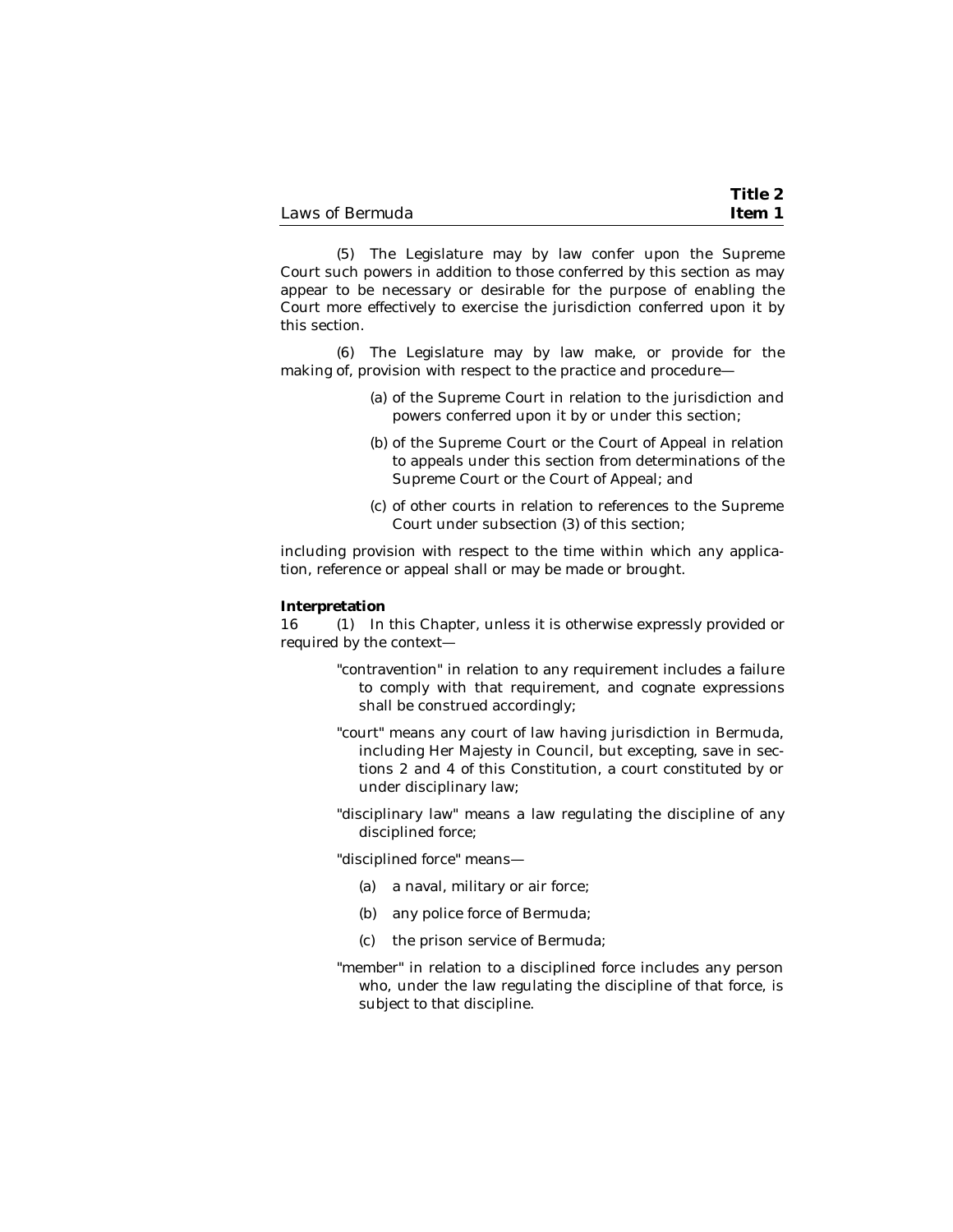(2) In relation to any person who is a member of a disciplined force raised under the law of Bermuda, nothing contained in or done under the authority of the disciplinary law of that force shall be held to be inconsistent with or in contravention of the provisions of this Chapter other than sections 2, 3 and 4.

(3) In relation to any person who is a member of a disciplined force raised otherwise than as aforesaid and lawfully present in Bermuda nothing contained in or done under the authority of the disciplinary law of that force shall be held to be inconsistent with or in contravention of any of the provisions of this Chapter.

## **CHAPTER II**

### THE GOVERNOR

### **The Governor**

17 (1) There shall be a Governor and Commander-in-Chief of Bermuda who shall be appointed by Her Majesty by Commission under Her Sign Manual and Signet and shall hold office during Her Majesty's pleasure.

(2) The Governor shall have such functions as are conferred on him by or under this Constitution or any other law and such other functions as Her Majesty may be pleased to assign to him, and, subject to the provisions of this Constitution and of any law by which any such functions are conferred, shall do and execute all things that belong to his office (including the exercise of any functions that are expressed to be exercisable in his discretion) according to such instructions, if any, as Her Majesty may from time to time see fit to give him under Her Sign Manual and Signet or through a Secretary of State:

Provided that the question whether or not the Governor has in any matter complied with any such instructions shall not be inquired into in any court.

(3) A person appointed to the office of Governor shall, before assuming the functions of that office, make oaths or affirmations of allegiance and for the due execution of that office in the forms set out in the Schedule to this Constitution.

#### **Office of Deputy Governor**

18 (1) There shall be a Deputy Governor who shall be appointed by the Governor in pursuance of instructions given by Her Majesty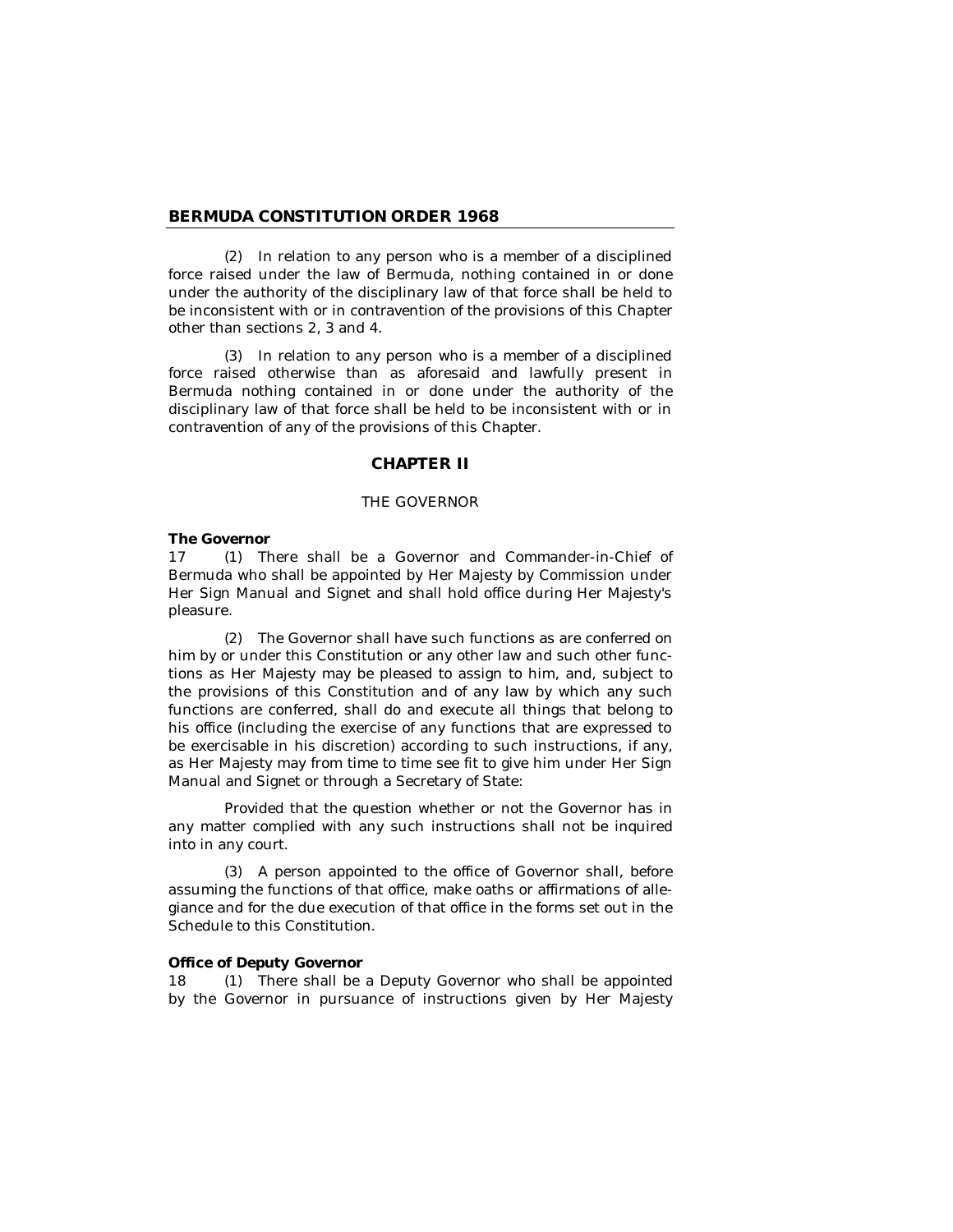|                 | Title 2 |
|-----------------|---------|
| Laws of Bermuda | Item    |

through a Secretary of State and shall hold office during Her Majesty's pleasure.

(2) If the office of Deputy Governor is vacant or the person holding that office is acting in the office of Governor under section 19 of this Constitution or is for any other reason unable to perform the functions of the office of Deputy Governor, then the Governor, acting in his discretion, may appoint a person to act as Deputy Governor and any such person shall continue to act until his appointment is revoked by the Governor, acting in his discretion.

### **Acting Governor**

19 (1) During any period when the office of Governor is vacant or the Governor is absent from Bermuda or is for any other reason unable to perform the functions of his office—

(a) the Deputy Governor; or

(b) if the office of Deputy Governor is vacant or the Deputy Governor is absent from Bermuda or is for any other reason unable to perform the functions of the office of Governor, such person as Her Majesty may designate in that behalf by instructions given through a Secretary of State (in this section referred to as "the person designated"),

shall, during Her Majesty's pleasure, act in the office of Governor and shall perform the functions of that office accordingly.

(2) Before assuming the functions of the office of Governor, the Deputy Governor or the person designated shall make the oaths or affirmations directed by section 17(3) of this Constitution to be made by the Governor.

(3) The Deputy Governor shall not continue to act in the office of Governor after the Governor has notified him that he is about to assume or resume the functions of that office and the person designated shall not continue to act in that office after the Governor or Deputy Governor has so notified him.

(4) The salary and allowances payable by or under any law enacted by the Legislature to any person while he is acting in the office of Governor under this section shall be a charge on the Consolidated Fund.

(5) In this section "the Governor" means the person holding the office of Governor and "the Deputy Governor" means the person holding the office of Deputy Governor.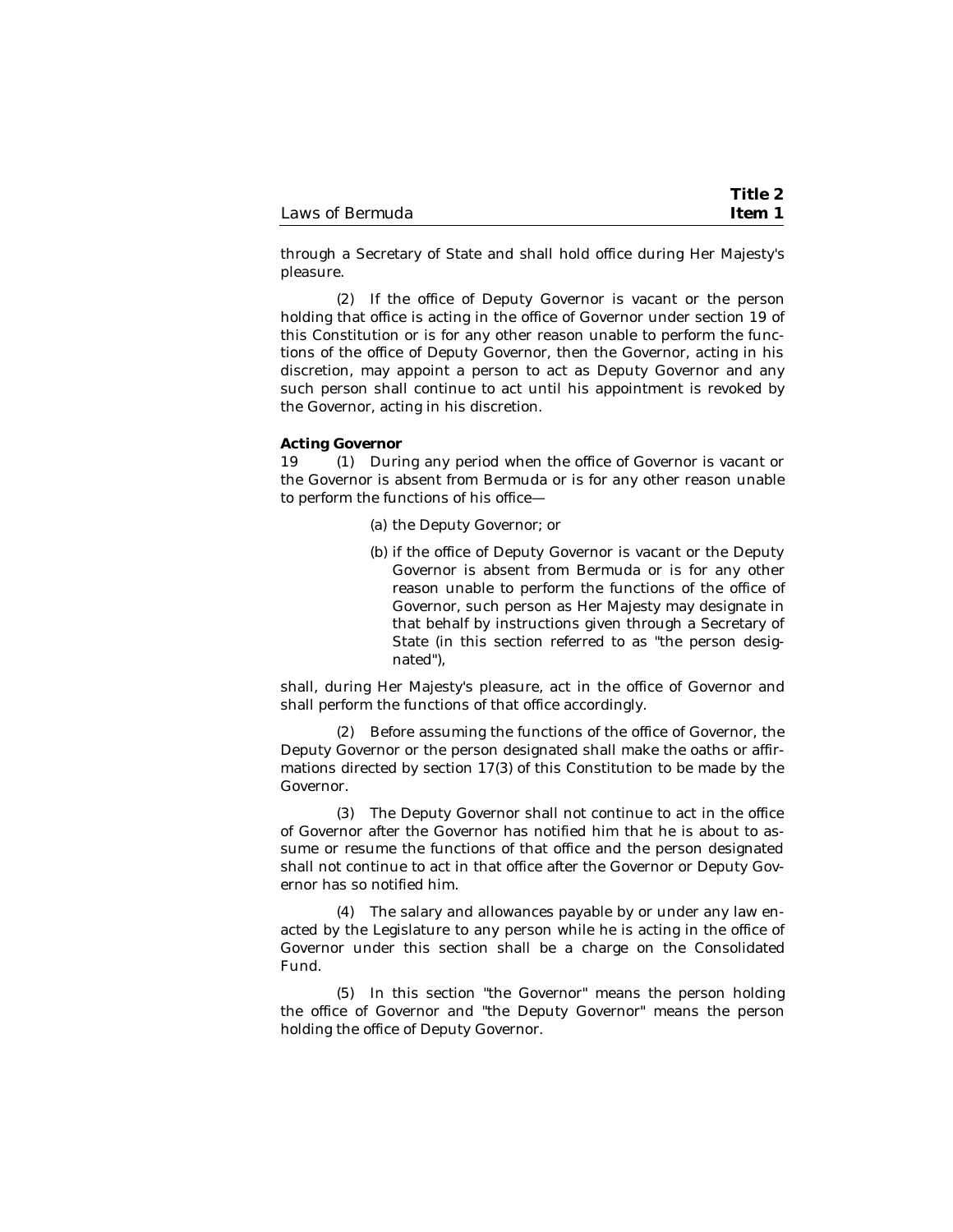#### **Functions of Deputy Governor**

19A (1) Subject to the provisions of subsection (2) of this section, the Deputy Governor shall—

- (a) assist the Governor in the exercise of his functions relating to matters for which he is responsible under section 62 of this Constitution;
- (b) assist the Governor in the exercise of such of his other functions, being functions in the exercise of which the Governor is not obliged to act in accordance with the advice of some other person or authority, as the Governor, acting in his discretion, may direct; and
- (c) perform such other functions, not of a ministerial nature, as (subject to the provisions of this Constitution and of any other law) may be assigned to the Deputy Governor, at the request of the Premier, by the Governor acting in his discretion.

(2) The Governor, acting in his discretion, may by writing under his hand, authorise the Deputy Governor to exercise for and on behalf of the Governor, subject to such exceptions and conditions as the Governor may from time to time specify, any or all of the functions of the office of Governor.

(3) The powers and authority of the Governor shall not be affected by any authority of the Deputy Governor under subsection (2) of this section and, subject to the provisions of this Constitution and of any law by which any function which the Deputy Governor is authorised to exercise is conferred, the Deputy Governor shall comply with such instructions relating to the exercise of that function as the Governor, acting in his discretion, may from time to time address to him:

Provided that the question whether or not the Deputy Governor has in any matter complied with any such instructions shall not be enquired into in any court of law.

(4) Any authority given under subsection (2) of this section may at any time be varied or revoked by Her Majesty by instructions given through a Secretary of State or by the Governor, acting in his discretion, by writing under his hand.

(5) In subsection (2) of this section the reference to any functions of the office of Governor does not include a reference to—

> (a) the functions conferred upon the Governor by this section; or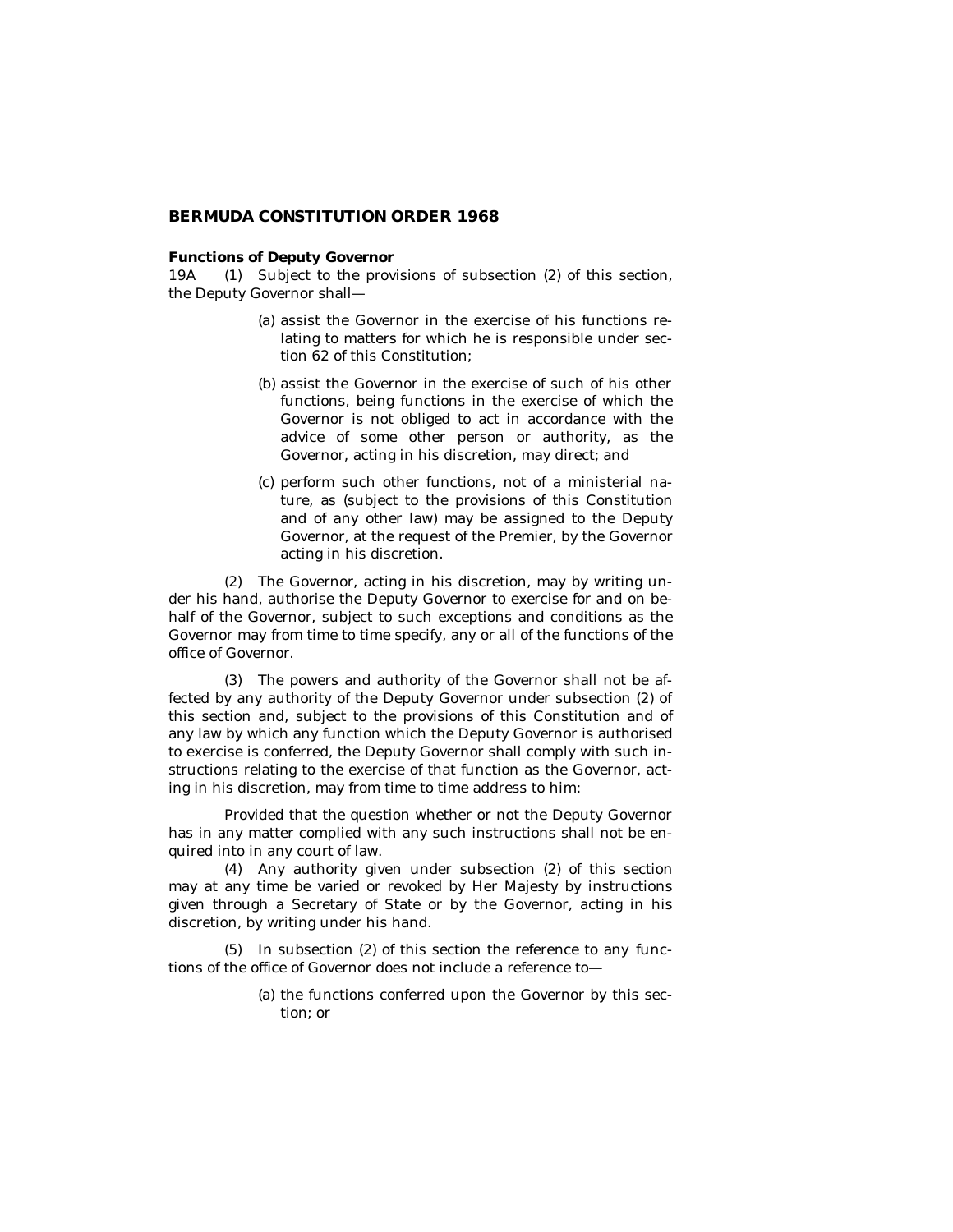(b) any functions conferred upon the Governor by any Act of the Parliament of the United Kingdom or by any Order of Her Majesty in Council or other instrument made under any such Act other than the Bermuda Constitution Act 1967 [*title 2 item 9*].

#### **Personal staff and expenditure of the Governor**

20 (1) The Legislature may, by law, prescribe the offices that are to constitute the personal staff of the Governor, the salaries and allowances that are to be paid to the members of that staff and the other sums that are to be paid in respect of the expenditure attaching to the office of Governor.

(2) Any salaries, allowances or other sums prescribed under subsection (1) of this section shall be a charge on the Consolidated Fund.

(3) The power to make appointments to the offices for the time being prescribed under subsection (1) of this section as being offices constituting the personal staff of the Governor, and to remove and to exercise disciplinary control over persons holding or acting in such offices, shall vest in the Governor, acting in his discretion.

#### **Exercise of Governor's functions**

21 (1) In the exercise of his functions the Governor shall, subject to the provisions of this section, obtain and act in accordance with the advice of the Cabinet or of a Minister acting under the general authority of the Cabinet.

(2) Subsection (1) of this section shall not apply to the exercise by the Governor of—

- (a) any function relating to any business of the Government for which he is responsible under section 62 of this Constitution;
- (b) any function conferred upon him by this Constitution which is expressed to be exercisable by him in his discretion, or in accordance with the recommendation or advice of, or after consultation with, any person or authority other than the Cabinet; or
- (c) any function conferred upon him by any other law which is expressed to be exercisable by him in his discretion or which he is otherwise authorised by such law to exercise without obtaining the advice of the Cabinet.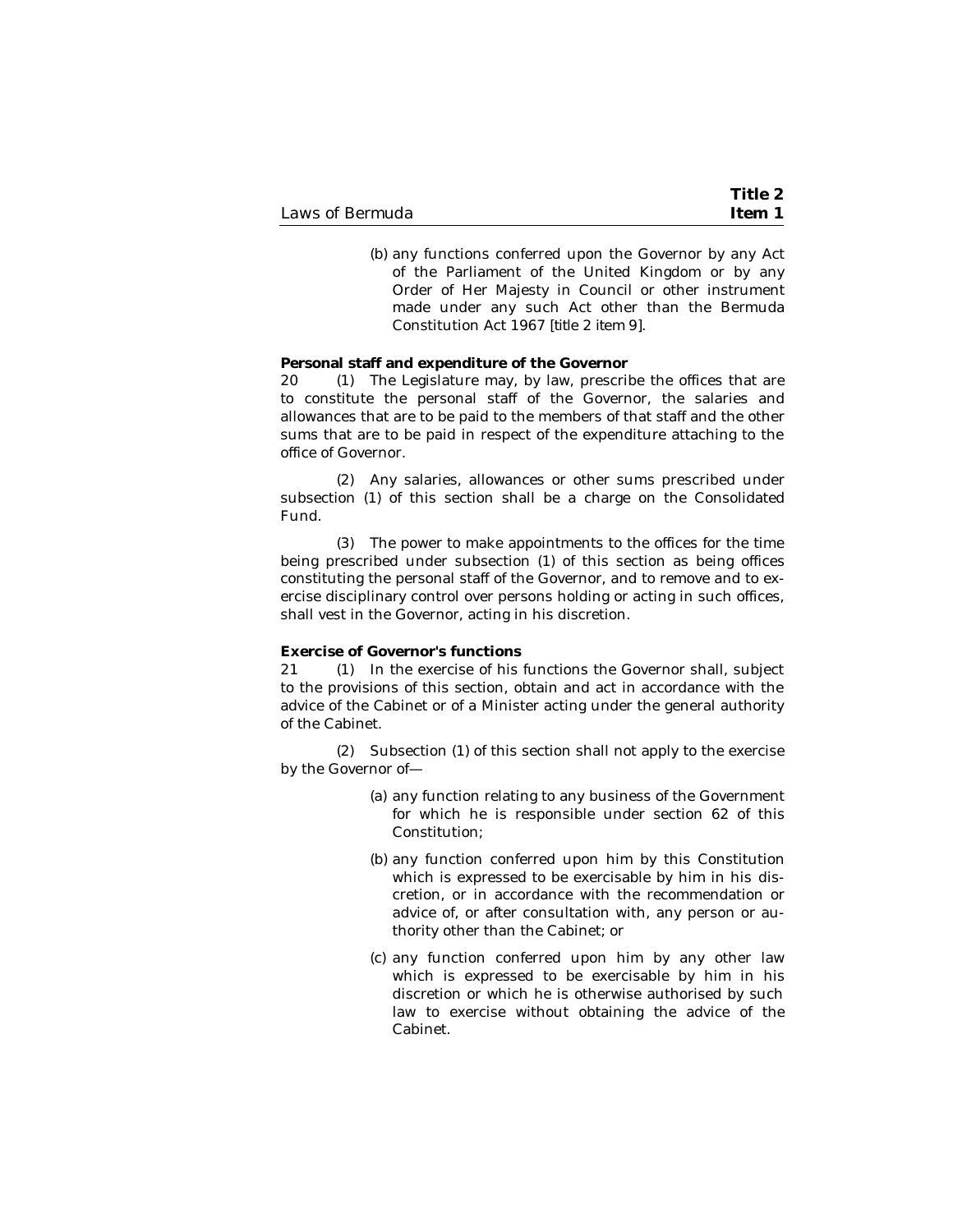(3) Where the Governor is by this Constitution or any other law directed to exercise any function in accordance with the recommendation of any person or authority, then—

- (a) before he acts in accordance therewith, he may, acting in his discretion, once refer that recommendation back for reconsideration by the person or authority concerned; and
- (b) if that person or authority, having reconsidered the original recommendation under the preceding paragraph, substitutes therefor a different recommendation, the provisions of this subsection shall apply to that different recommendation as they apply to the original recommendation.

(4) Where the Governor is by this Constitution or any other law directed to exercise any function after consultation with any person or authority other than the Cabinet he shall not be obliged to exercise that function in accordance with the advice of that person or authority.

(5) Where the Governor has obtained the advice of the Cabinet or a Minister on any matter in pursuance of subsection (1) of this section, he may act otherwise than in accordance with that advice if in his judgment it is necessary or expedient so to act in the interests of any of the matters referred to in paragraphs (a), (b), (c) and (d) of section  $62(1)$ of this Constitution.

(6) Where the Governor is by this Constitution or any other law directed to exercise any function in accordance with the recommendation or advice of, or after consultation with, any person or authority, the question whether he has so exercised that function shall not be inquired into in any court.

#### **Powers of pardon, etc.**

22 (1) The Governor may, in Her Majesty's name and on Her Majesty's behalf—

- (a) grant a pardon, either free or subject to lawful conditions, to any person convicted by any court of Bermuda of an offence against any law in force in Bermuda;
- (b) grant to any person a respite, either indefinite or for a specified period, from the execution of any punishment imposed by such a court on that person for such an offence;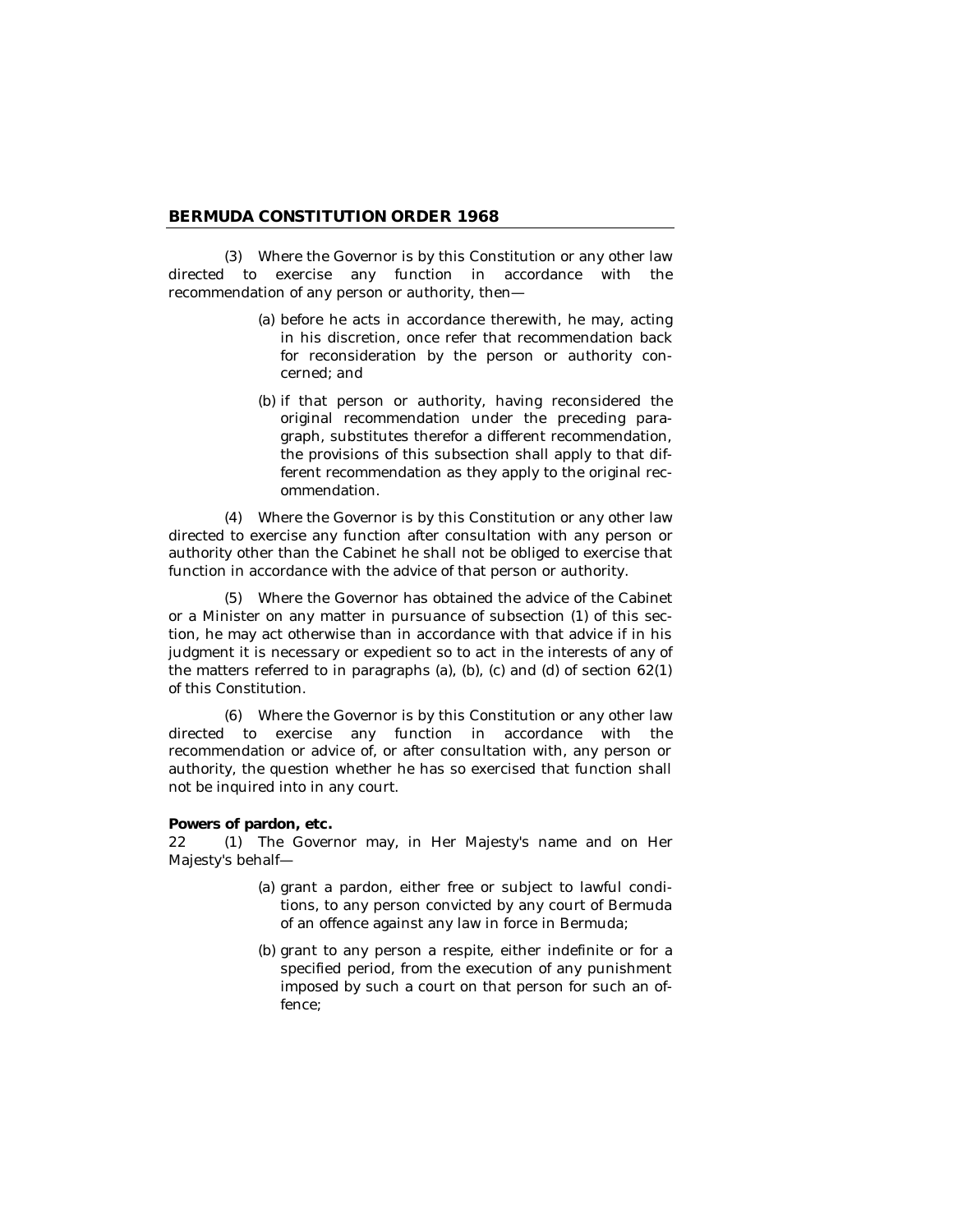- (c) substitute a less severe form of punishment for that imposed by such a court for such an offence; or
- (d) remit the whole or any part of any sentence passed by such a court for such an offence or any penalty or forfeiture otherwise due to Her Majesty on account of such an offence.

(2) In exercise of the powers conferred upon him by subsection (1) of this section, the Governor shall act after consultation with the Committee established under section 23 of this Constitution.

(3) Whenever any person has been sentenced to death by any court of Bermuda, other than a court-martial, for an offence against any law in force in Bermuda, the Governor shall call upon the judge who presided at the trial to make to him a written report of the case of such offender and shall cause such report, together with such other information derived from the record of the case or elsewhere as the Governor, acting in his discretion, may require, to be taken into consideration at a meeting of that Committee.

(4) In this section "court of Bermuda" includes Her Majesty in Council and any court having jurisdiction in Bermuda established by or under any Act of the Parliament of the United Kingdom.

#### **Establishment and procedure of Advisory Committee**

23 (1) There shall be for Bermuda an Advisory Committee on the Prerogative of Mercy (in this section referred to as "the of Committee") which shall consist of—

- (a) five members who shall be appointed by the Governor after consultation with the Premier; and
- (b) [*deleted by UK SI 1969 No. 1310 published in Bermuda as GN 525/1979*]

(2) The members appointed by the Governor under subsection (1)(a) of this section shall be appointed by instrument under the Public Seal.

(3) The Committee shall not be summoned except by the authority of the Governor, acting in his discretion; and the Governor shall preside at all meetings of the Committee.

(4) No business shall be transacted at any meeting of the Committee unless there are at least three members present.

(5) The office as a member of the Committee of any member appointed under subsection (1)(a) of this section shall become vacant—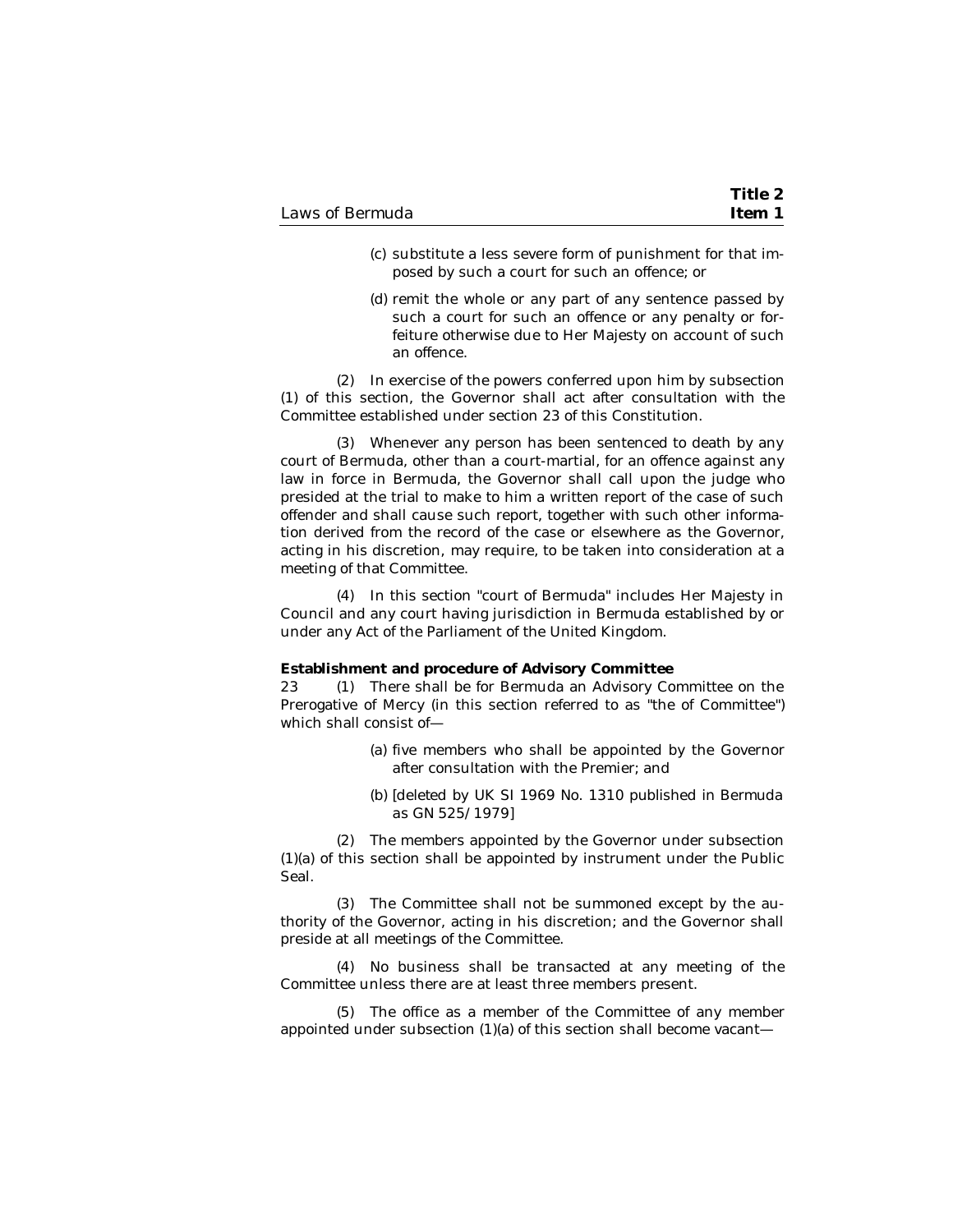- (a) in the case of a person who at the date of his appointment was a Minister, if he ceases to be a Minister; or
- (b) if the Governor, acting after consultation with the Premier, revokes his appointment as a member of the Committee.

(6) Subject to subsection (4) of this section, the Committee shall not be disqualified for the transaction of business by reason of any vacancy in the membership of the Committee and the validity of the transaction of any business by the Committee shall not be affected by reason only of the fact that some person who was not entitled to do so took part in the proceedings.

(7) Subject to the provisions of this section, the Committee may regulate its own proceedings.

### **Powers to dispose of land**

24 Subject to the provisions of this Constitution and of any other law, the Governor or any person authorised by him in that behalf, in Her Majesty's name and on Her Majesty's behalf, may, under the Public Seal, make grants and dispositions of lands or other immovable property in Bermuda or interests in such property that are vested in Her Majesty for the purposes of the Government and may exercise in relation to such property or interests any other powers that are lawfully exercisable by Her Majesty.

### **Powers to constitute offices and make appointments, etc.**

25 Subject to the provisions of this Constitution and of any other law, the Governor, in Her Majesty's name and on Her Majesty's behalf, may—

- (a) constitute offices for Bermuda and make appointments, to be held during Her Majesty's pleasure, thereto; and
- (b) remove any person so appointed or take such other disciplinary action in relation to him as the Governor may think fit.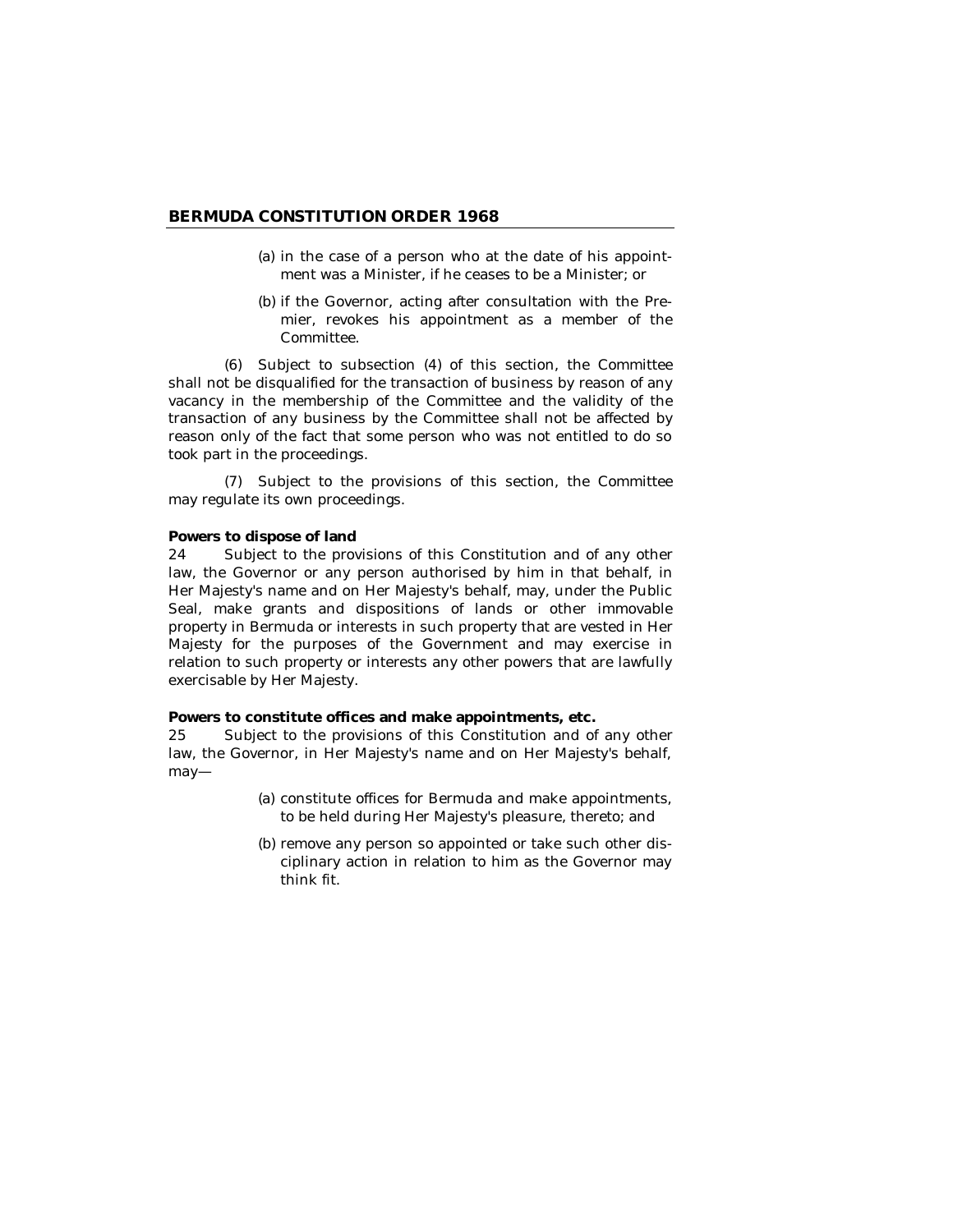## **CHAPTER III**

## **THE LEGISLATURE**

#### *Composition*

## **Legislature of Bermuda**

26 There shall be a Legislature for Bermuda which shall consist of Her Majesty, a Senate and a House of Assembly.

#### **Composition of Senate**

27 (1) The Senate shall consist of eleven members who shall be appointed by the Governor by instrument under the Public Seal in accordance with the provisions of this section.

- (2) Of the Senators-
	- (a) five shall be appointed by the Governor acting in accordance with the advice of the Premier;
	- (b) three shall be appointed by the Governor acting in accordance with the advice of the Opposition Leader; and
	- (c) three shall be appointed by the Governor acting in his discretion.

#### **Composition of House of Assembly**

28 The House of Assembly shall consist of forty members who, subject to the provisions of this Constitution, shall be elected in the manner prescribed by any law in force in Bermuda.

#### **Qualifications for membership of Senate and House of Assembly**

29 Subject to the provisions of section 30 of this Constitution, a person shall be qualified to be appointed as a Senator or elected as a member of the House of Assembly if, and shall not be qualified to be so appointed or elected unless, he—

- (a) is a British subject of the age of twenty-one years or upwards; and
- (b) possesses Bermudian status;

and a person shall not be qualified to be elected as a member of the House of Assembly unless he is also ordinarily resident in Bermuda.

[*NOTE by the British Nationality Act 1981 section 51 without prejudice to subsection (3)(c) thereof in any UK statutory instrument made before 1*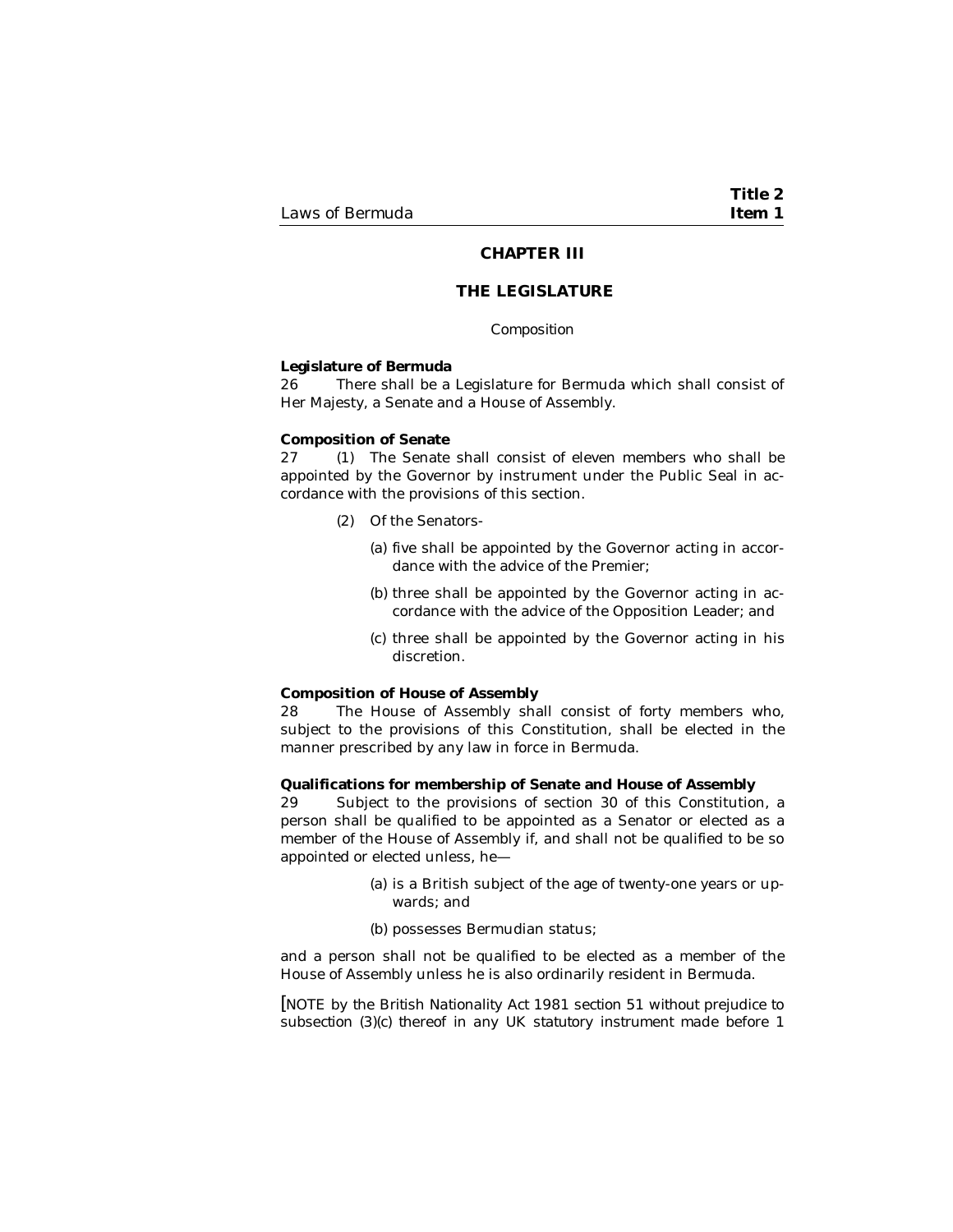*January 1983 "British subject" and "Commonwealth citizen" have the same meaning and in relation to any time after 1 January 1983 means a person who has the status of a Commonwealth citizen under the British Nationality Act 1981*]

#### **Disqualification for membership of Senate and House of Assembly**

30 (1) No person shall be qualified to be appointed as a Senator or elected as a member of the House of Assembly who—

- (a) is, by virtue of his own act, under any acknowledgment of allegiance, obedience or adherence to a foreign power or state;
- (b) has been adjudged or otherwise declared bankrupt under any law in force in Bermuda and has not been discharged;
- (c) is a person certified to be insane or otherwise adjudged to be of unsound mind under any law in force in Bermuda;
- (d) is under sentence of death imposed on him by a court in any part of the Commonwealth, or is serving a sentence of imprisonment (by whatever name called) exceeding twelve months imposed on him by such a court or substituted by competent authority for some other sentence imposed on him by such a court, or is under such a sentence of imprisonment the execution of which has been suspended;
- (e) is disqualified for membership of the House of Assembly under any law in force in Bermuda by reason of his having been convicted of any offence relating to elections;
- (f) holds or is acting in the office of a judge of the Supreme Court or the Court of Appeal or, subject to the provisions of subsection (3) of this section, any public office, or is serving in any capacity in the armed forces of the Crown that is prescribed for the purposes of this subsection by any law enacted by the Legislature.

(2) A person shall not be qualified to be appointed as a Senator if he is a member of the House of Assembly or a person for the time being nominated, with his consent, as a candidate for election to the House of Assembly; and a person shall not be qualified to be elected as a Member of the House of Assembly if he is a Senator.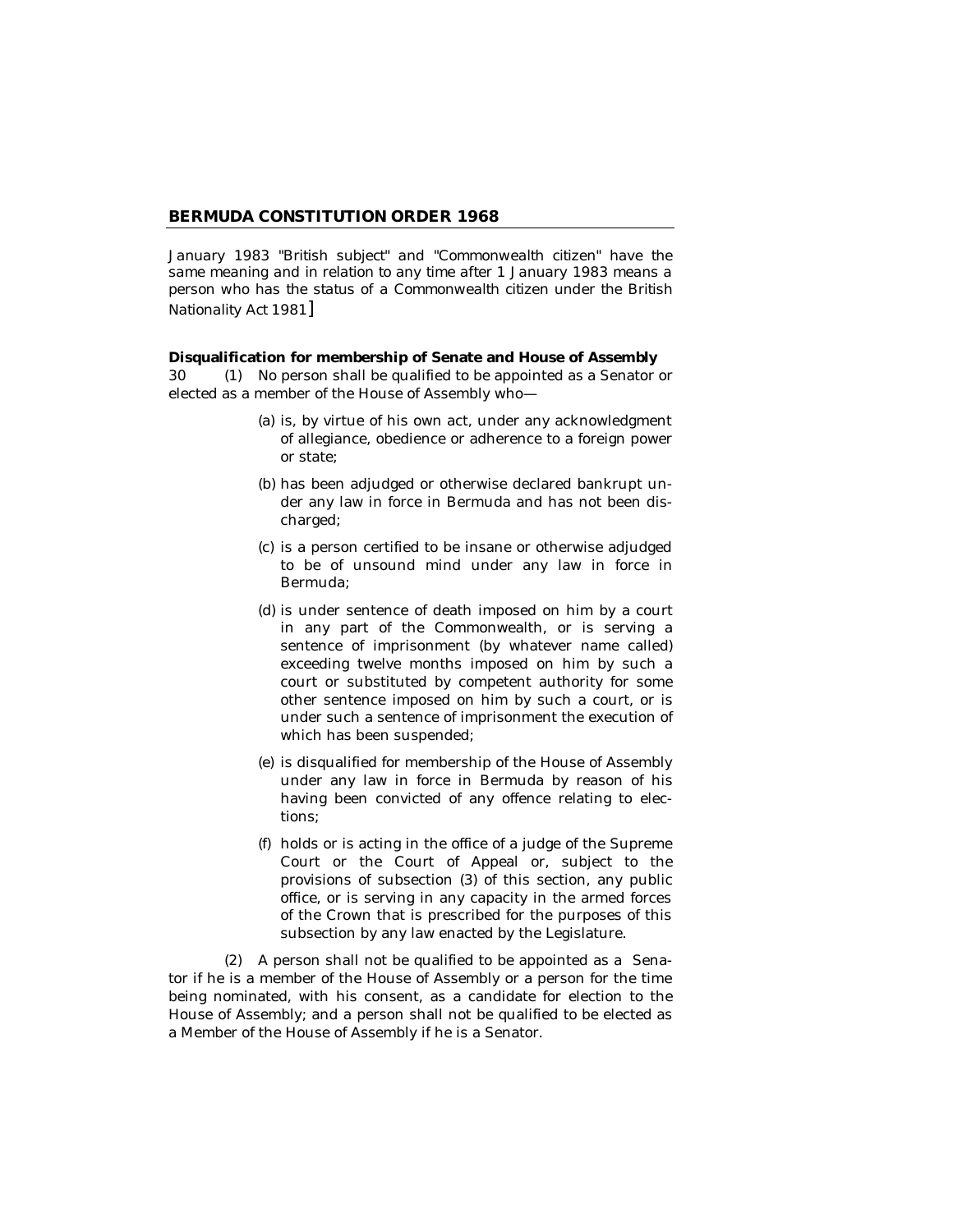- (3) The Legislature may by law provide—
	- (a) that a person shall not be disqualified for appointment as a Senator or election as a member of the House of Assembly by virtue of his holding or acting in any public office specified (either individually or by reference to a class of office) by such law;
	- (b) that a person may stand as a candidate for election to the House of Assembly notwithstanding that he holds or is acting in any public office specified (in the manner aforesaid) by such law if he undertakes to relinquish or, as the case may be, to cease to act in that office if he is elected as a member of that House; or
	- (c) that any office specified (in the manner aforesaid) by such law, being an office the emoluments of which are paid, directly or indirectly, out of public funds, but which would not apart from the provisions of such law be a public office for the purposes of this section, shall be deemed to be a public office for those purposes.

(4) Any law made in pursuance of subsection (3)(b) of this section may contain incidental and consequential provisions, including provision that a member who has given such an undertaking as is referred to in that subsection shall be incapable of taking his seat in the House until he has fulfilled that undertaking and shall vacate his seat if he has not fulfilled it within such time as is specified by such law; and for the avoidance of doubts it is hereby declared that, where provision is made in pursuance of subsection (3)(c) of this section in respect of any office, provision may also be made in pursuance of subsection (3)(b) of this section in respect of that office.

- (5) For the purposes of subsection  $(1)(d)$  of this section-
	- (a) two or more sentences of imprisonment that are required to be served consecutively shall be regarded as separate sentences if none of those sentences exceeds twelve months, but if any one of those sentences exceeds that term they shall be regarded as one sentence; and
	- (b) no account shall be taken of a sentence of imprisonment imposed as an alternative to or in default of the payment of a fine.

(6) Subject to such exceptions and limitations as may be prescribed by the Legislature, a person shall not be qualified to be elected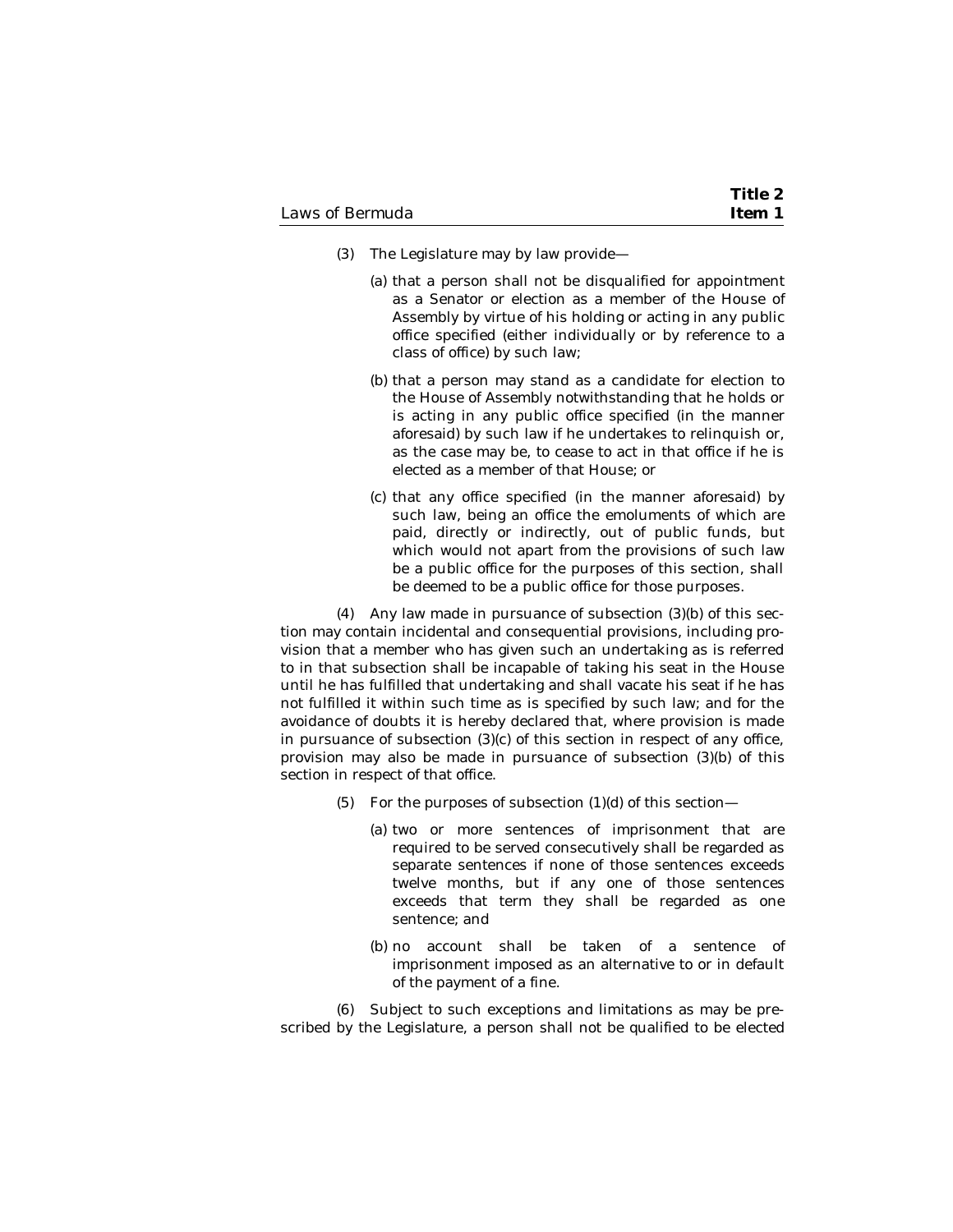as a member of the House of Assembly if he has an interest in any Government contract and has not, within seven days of his nomination as a candidate for election, disclosed the nature of the contract and his interest therein by means of a notice published in the Gazette or in a newspaper published and circulating in Bermuda.

(7) Subject to such exceptions and limitations as may be prescribed by the Legislature, a person shall not be qualified to be appointed as a Senator if he has an interest in any Government contract and has not, at least seven days before the date of his prospective appointment, disclosed the nature of the contract and his interest therein by means of a notice published in the Gazette or in a newspaper published and circulating in Bermuda.

(8) In subsections (6) and (7) of this section and subsection (1)(f) of the next following section "Government contract" means any contract made with the Government or with a department of the Government or with an officer of the Government contracting as such.

## **Tenure of seats of members of Senate and House of Assembly**

31 (1) The seat of a member of either House shall become vacant—

(a) upon a dissolution of the Legislature;

- (b) if he resigns it by writing under his hand addressed, in the case of a Senator, to the President or, in the case of a member of the House of Assembly, to the Speaker;
- (c) if he ceases to be a British subject or to possess Bermudian status;

[*NOTE by the British Nationality Act 1981 section 51 without prejudice to subsection (3)(c) thereof in any UK statutory instrument made before 1 January 1983 "British subject" and "Commonwealth citizen" have the same meaning and in relation to any time after 1 January 1983 means a person who has the status of a Commonwealth citizen under the British Nationality Act 1981*]

- (d) if he is absent from the sittings of the House for such period and in such circumstances as may be prescribed in the rules of procedure of the House;
- (e) subject to the provisions of subsection (2) of this section, if any circumstances arise that, if he were not a member of the House, would cause him to be disqualified for appointment or, as the case may be,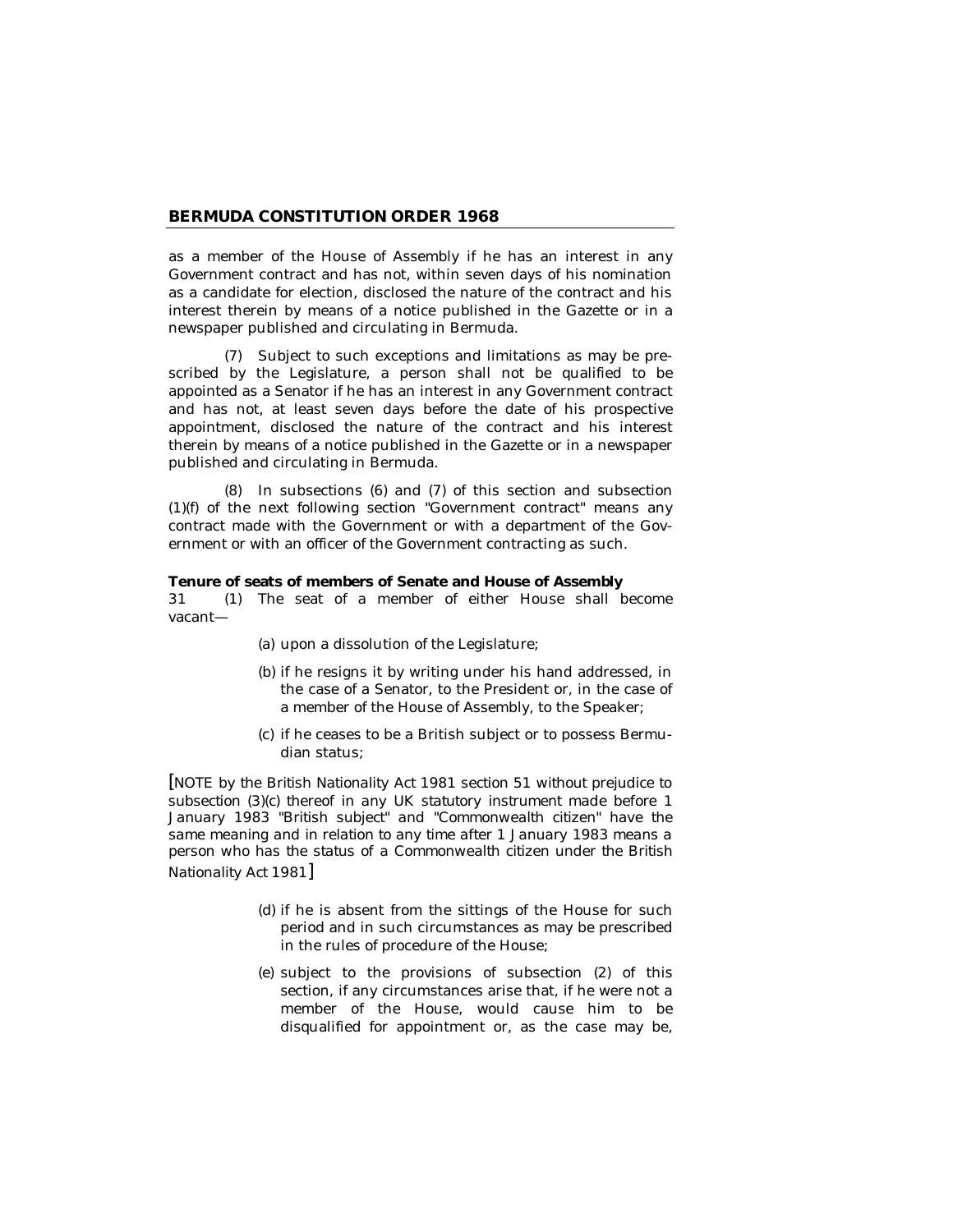election thereto by virtue of subsections (1) to (5) of section 30 of this Constitution or any law enacted in pursuance thereof.

(f) subject to such exceptions and limitations as may be prescribed by the Legislature, if he acquires an interest in any Government contract and has not, within seven days of acquiring that interest, disclosed the nature of the contract and his interest therein by means of a notice published in the Gazette or in a newspaper published and circulating in Bermuda.

(1A) A Senator shall also vacate his seat in the Senate if the Governor, acting in accordance with the advice of the Premier in the case of a Senator appointed in accordance with that advice, or acting in accordance with the advice of the Opposition Leader in the case of a Senator appointed in accordance with that advice, or acting in his discretion in the case of a Senator appointed by him in his discretion, declares the seat of that Senator to be vacant by writing under the hand of the Governor addressed to the President of the Senate.

 $(2)$  If circumstances such as are referred to in subsection  $(1)(e)$ of this section arise because any member of either House is under sentence of death or imprisonment, declared bankrupt, adjudged to be of unsound mind or convicted of an offence relating to elections and it is open to the member to appeal against the decision (either with the leave of a court or other authority or without such leave), he shall forthwith cease to perform his functions as a member of that House but, subject to subsection (3) of this section, he shall not vacate his seat until the expiration of a period of thirty days thereafter:

Provided that the President in the case of a Senator and the Speaker in the case of a member of the House of Assembly may, at the request of the member, from time to time extend that period for further periods of thirty days to enable the member to pursue an appeal against the decision, so, however, that extensions of time exceeding in the aggregate one hundred and fifty days shall not be given without the approval, signified by resolution, of the House of which he is a member.

(3) If, on the determination of any appeal, such circumstances as aforesaid continue to exist and no further appeal is open to the member, or if, by reason of the expiration of any period for entering an appeal or notice thereof or the refusal of leave to appeal or for any other reason, it ceases to be open to the member to appeal, he shall forthwith vacate his seat.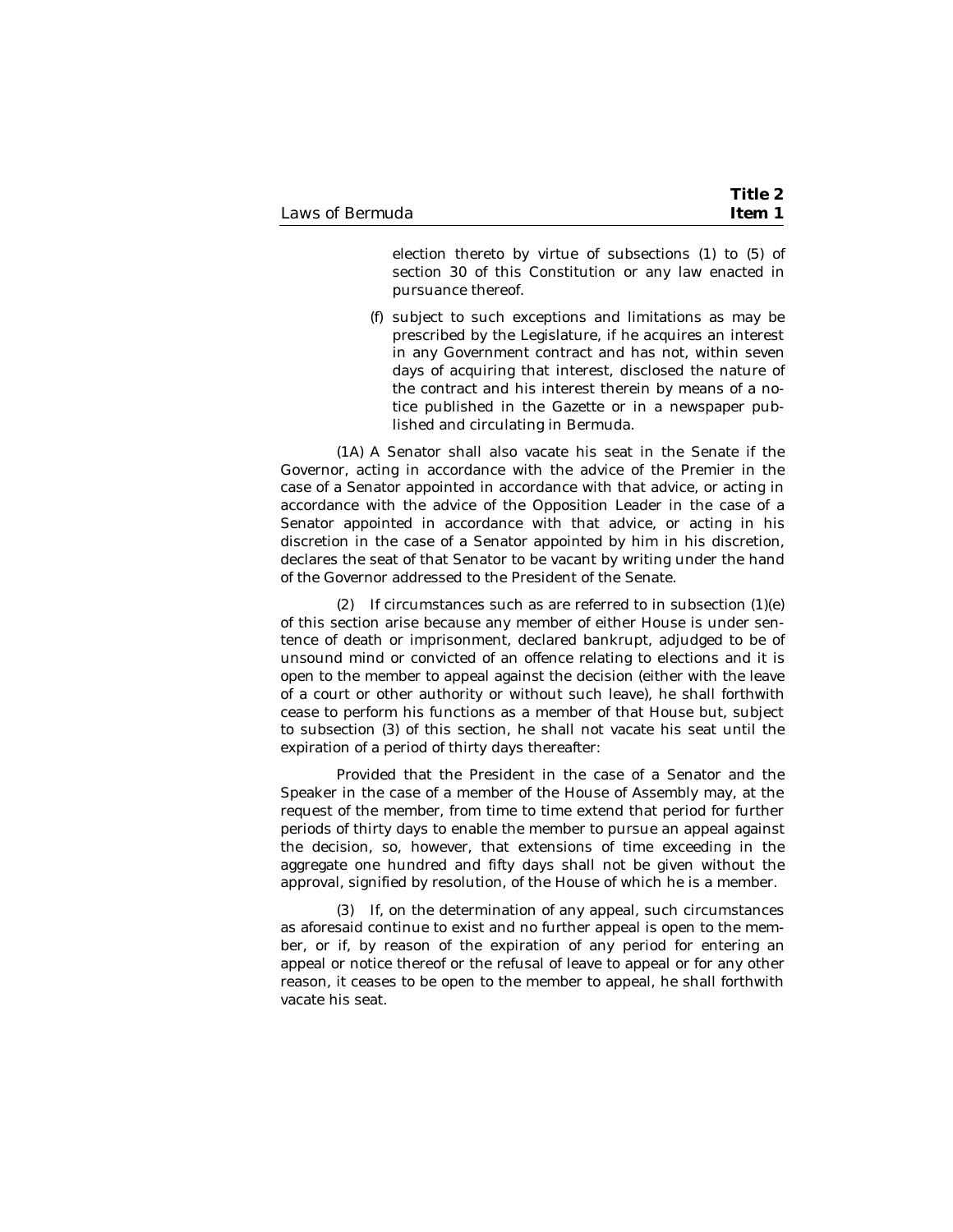(4) If at any time before the member vacates his seat such circumstances as aforesaid cease to exist, his seat shall not become vacant on the expiration of the period referred to in subsection (2) of this section and he may resume the performance of his functions as a member.

(5) References in this section to the President or the Speaker shall, if that office is vacant or the holder thereof is absent from Bermuda, be construed as if they were references to the Vice-President or the Deputy Speaker, as the case may require.

(6) The provisions of subsection (1) of this section shall be without prejudice to any provision contained in any law made in pursuance of paragraph (b) of section 30(3) of this Constitution for the vacation by a member of the House of Assembly of his seat.

### **President and Vice-President of Senate and Speaker and Deputy Speaker of House of Assembly**

32 (1) At its first sitting after any general election—

- (a) the Senate shall elect a President and a Vice-President from among its members and
- (b) the House of Assembly, shall elect a Speaker and a Deputy Speaker from among its members;

and the election of a President or a Speaker shall take place before the transaction of any other business by the House concerned.

(2) The office of President, Vice-President, Speaker or Deputy Speaker shall become vacant if the holder thereof—

- (a) ceases to be a member of the Senate or the House of Assembly, as the case may be;
- (b) is required, under the provisions of section 31(2) of this Constitution, to cease to perform his functions as such a member; or
- (c) announces the resignation of his office to the House of which he is a member or resigns it by writing under his hand addressed, in the case of the President or the Speaker, to the Clerk of that House or, in the case of the Vice-President or the Deputy Speaker, to the President or the Speaker respectively;
- (d) in the case of the Vice-President or the Deputy Speaker, if he is elected to be President or Speaker.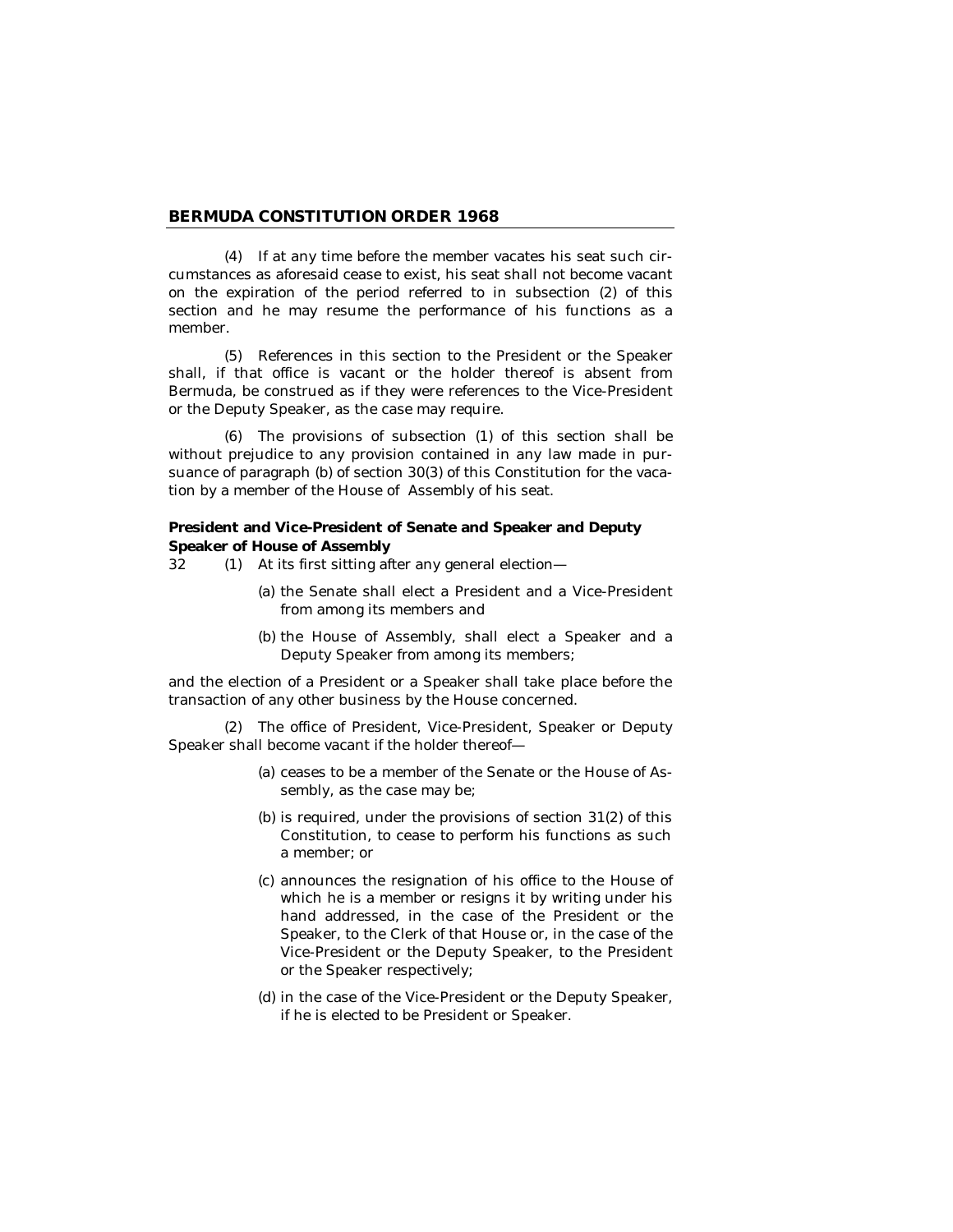| Laws of Bermuda | Item 1 |
|-----------------|--------|
|                 |        |

**Title 2** 

(3) If the office of President, Vice-President, Speaker or Deputy Speaker becomes vacant for any reason other than a dissolution of the Legislature, the Senate or, as the case may require, the House of Assembly shall (unless the Legislature is sooner dissolved) elect one of its members to fill the vacancy at its next sitting after the occurrence of the vacancy or as soon as practicable thereafter.

# **Determination of questions of membership of Senate and House of Assembly**

33 (1) The Supreme Court shall have jurisdiction to hear and determine any question whether—

- (a) any person has been validly appointed as a Senator or has vacated his seat as a Senator or is required, under the provisions of section 31(2) of this Constitution, to cease to perform his functions as a Senator;
- (b) any person has been validly elected as a member of the House of Assembly; or
- (c) any member of the House of Assembly has vacated his seat as such a member or is required, under the provisions of section 31(2) of this Constitution, to cease to perform his functions as such.
- (2) An application to the Supreme Court for the determination

of—

- (a) any question under paragraph (a) of subsection (1) of this section may be made by any Senator or by any person registered in any constituency as an elector for the purposes of elections or by the Attorney-General;
- (b) any question under paragraph (b) of that subsection may be made by any person registered as such an elector in the constituency in which the election to which the application relates was held or by any person who was a candidate in that constituency at that election or by the Attorney-General;
- (c) any question under paragraph (c) of that subsection may be made by any member of the House of Assembly or by any person registered as an elector for the purposes of elections in the constituency for which the member in question was returned or by the Attorney-General;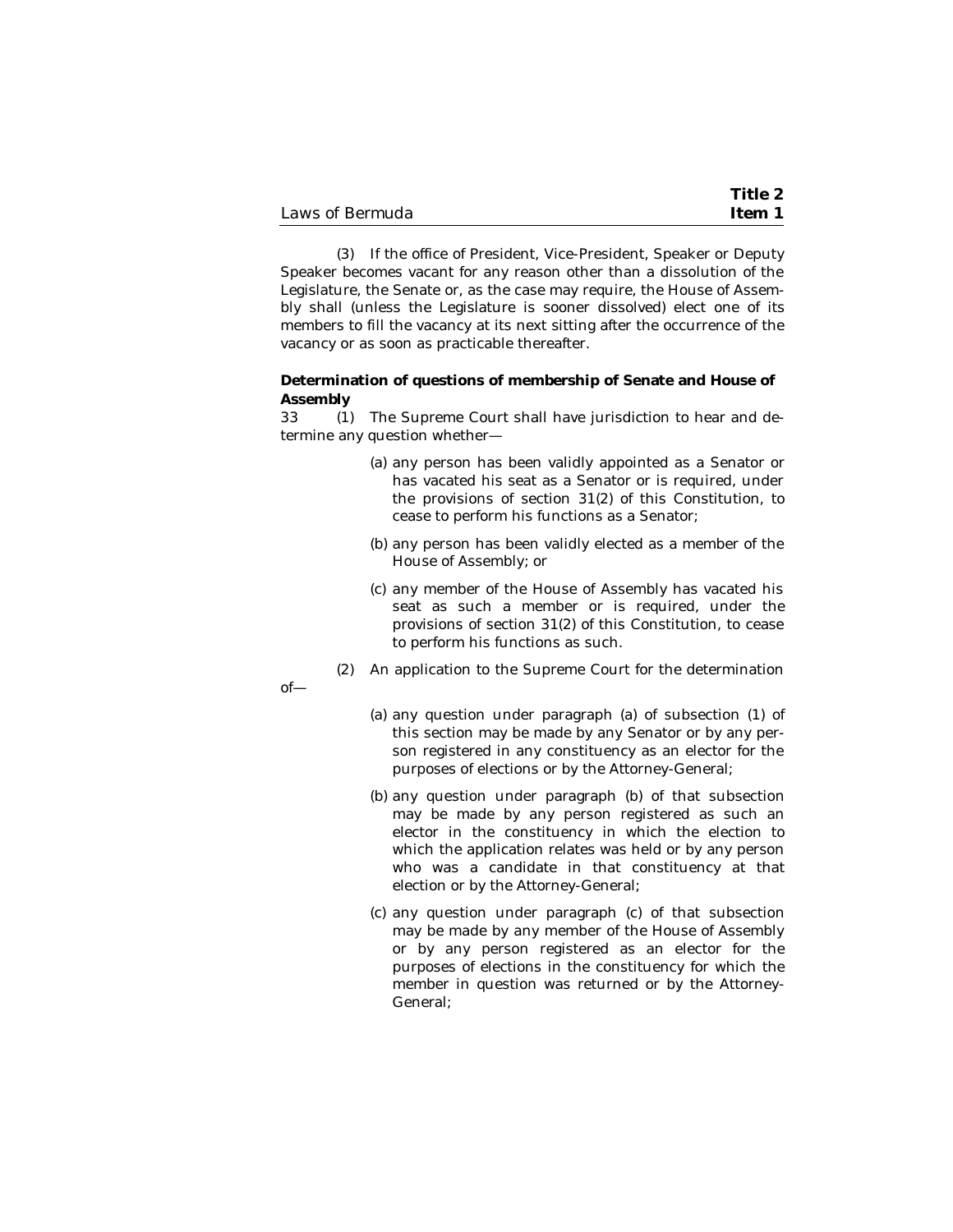and if such an application is made by a person other than the Attorney-General, the Attorney-General may intervene and may then appear or be represented in the proceedings.

(3) The Legislature may by law make, or provide for the making of, provision with respect to—

- (a) the circumstances and manner in which and the imposition of conditions upon which any application may be made to the Supreme Court for the determination of any question under this section; and
- (b) the powers, practice and procedure of the Supreme Court in relation to any such application.

(4) An appeal shall lie as of right to the Court of Appeal on any final decision of the Supreme Court determining such a question as is referred to in subsection (1) of this section.

(5) No appeal shall lie from any decision of the Court of Appeal in exercise of the jurisdiction conferred by subsection (4) of this section and no appeal shall lie from any decision of the Supreme Court in proceedings under this section other than a final decision determining such a question as is referred to in subsection (1) of this section.

(6) In the exercise of his functions under this section the Attorney-General shall not be subject to the direction or control of any other person or authority.

## *Powers and Procedure*

### **Power to make laws**

34 Subject to the provisions of this Constitution, the Legislature may make laws for the peace, order and good government of Bermuda.

#### **Mode of exercise of power to make laws**

35 (1) Subject to the provisions of sections 37 and 38 of this Constitution, the power of the Legislature to make laws shall be exercised by bills passed by both Houses, either without amendment or with such amendments only as are agreed to by both Houses, and assented to by Her Majesty or by the Governor on behalf of Her Majesty.

(2) When a bill is presented to the Governor for assent, he shall signify that he assents or that he withholds assent or that he reserves the bill for the signification of Her Majesty's pleasure:

Provided that, unless he has been authorised by a Secretary of State to assent thereto, the Governor shall reserve for the signification of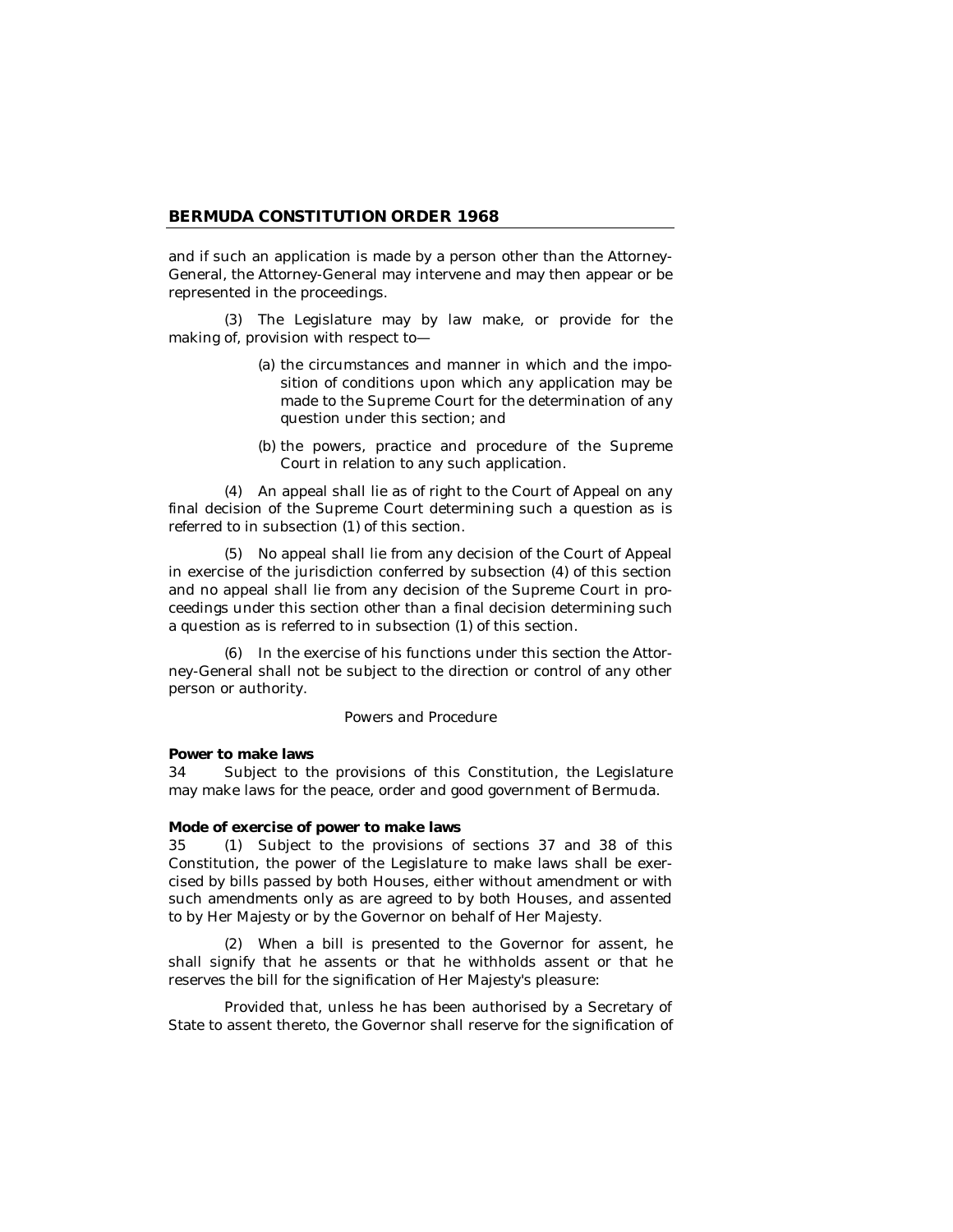Her Majesty's pleasure any bill which appears to him, acting in his discretion—

- (a) to be inconsistent with any obligation of Her Majesty or of Her Majesty's Government in the United Kingdom towards any other state or power or any international organisation;
- (b) to be likely to prejudice the Royal prerogative;
- (c) to be in any way repugnant to or inconsistent with the provisions of this Constitution;
- (d) to affect any matter for which he is responsible under section 62 of this Constitution; or
- (e) to relate to currency or banking.

(3) A Bill assented to by Her Majesty shall become a law when the Governor has signified such assent by proclamation published in the Gazette.

(4) In every Bill presented to the Governor for assent, other than a Bill presented under section 37 or section 38 of this Constitution, the words of enactment shall be as follows:—

> "Be it enacted by The Queen's Most Excellent Majesty, by and with the advice and consent of the Senate and the House of Assembly of Bermuda, and by the authority of the same, as follows:—

(5) In every Bill presented to the Governor for assent under section 37 or section 38 of this Constitution the words of enactment shall be as follows:—

> "Be it enacted by The Queen's Most Excellent Majesty, by and with the advice and consent of the House of Assembly of Bermuda in accordance with the provisions of section 37 (or section 38, as the case may be) of the Constitution of Bermuda, and by the authority of the same, as follows:— ".

#### **Restrictions with regard to certain financial measures**

- 36 (1) The Senate shall not—
	- (a) proceed upon any money bill, other than a money bill sent from the House of Assembly, or upon any amendment to a money bill;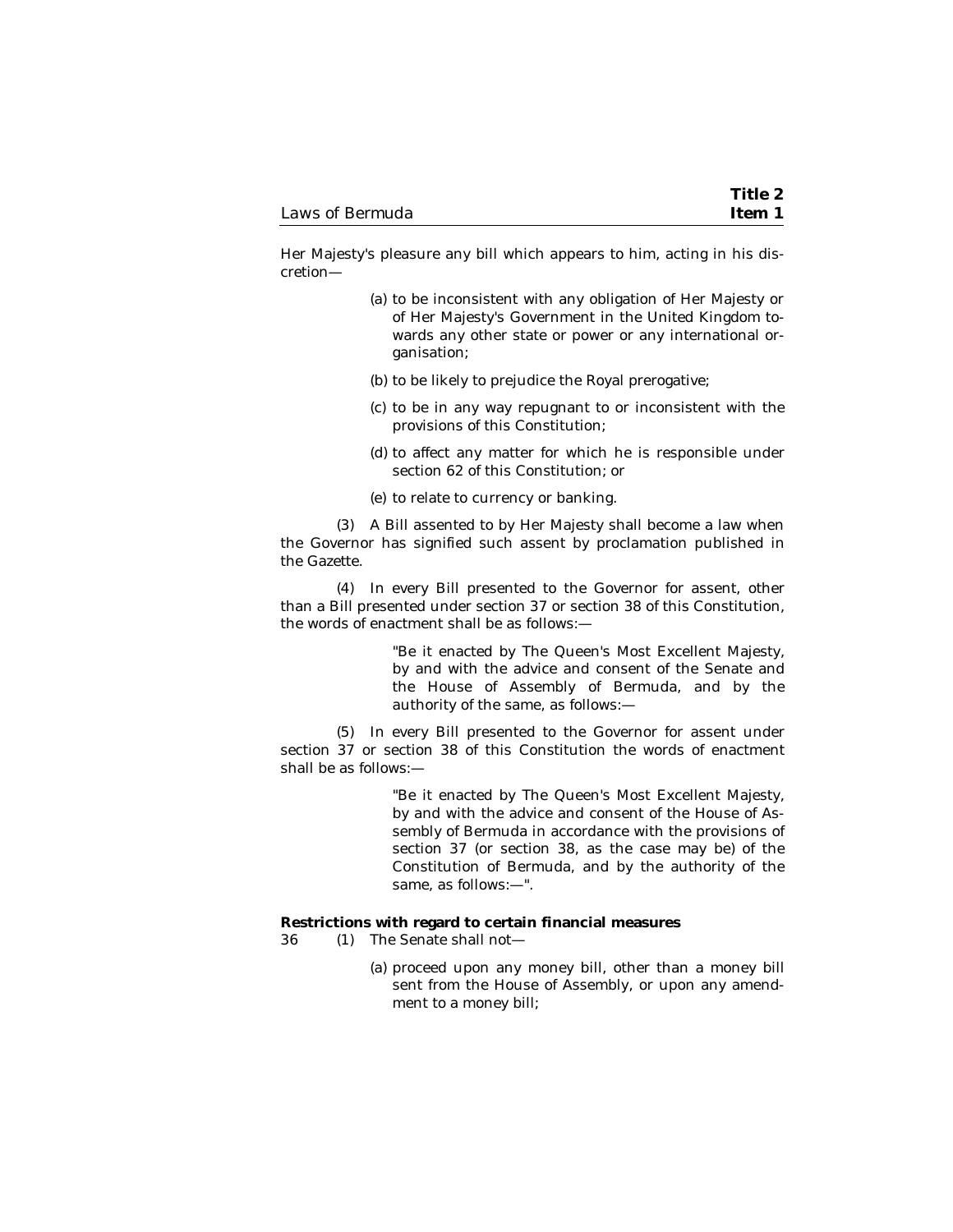- (b) proceed upon any other bill, other than a bill sent as aforesaid, that, in the opinion of the person presiding, makes provision for any of the following purposes—
	- (i) the imposition, repeal or alteration of taxation;
	- (ii) the imposition, repeal or alteration of any charge upon the Consolidated Fund or any other public fund of Bermuda;
	- (iii) the payment, issue or withdrawal from the Consolidated Fund or any other public fund of Bermuda of any moneys not charged thereon or any alteration in the amount of such payment, issue or withdrawal; or
	- (iv) the composition or remission of any debt due to the Government;
- (c) proceed upon any amendment to a bill other than a money bill that, in the opinion of the person presiding, is an amendment that makes provision for any of the purposes specified in paragraph (b) of this subsection or an amendment to any provision for any of those purposes contained in the bill; or
- (d) proceed upon any motion (including any amendment to a motion) the effect of which, in the opinion of the person presiding, would be to make provision for any of those purposes.

(2) Nothing in subsection (1) of this section shall be construed as preventing the Senate from returning any bill to the House of Assembly with a message recommending any amendment to the bill that the Senate may consider desirable.

(3) Except on the recommendation of the Governor signified by a Minister, the House of Assembly shall not—

- (a) proceed upon any bill (including any amendment to a bill) that, in the opinion of the person presiding, makes provision for any of the following purposes:
	- (i) for the imposition of taxation or the alteration of taxation otherwise than by reduction;
	- (ii) for the imposition of any charge upon the Consolidated Fund or any other public fund of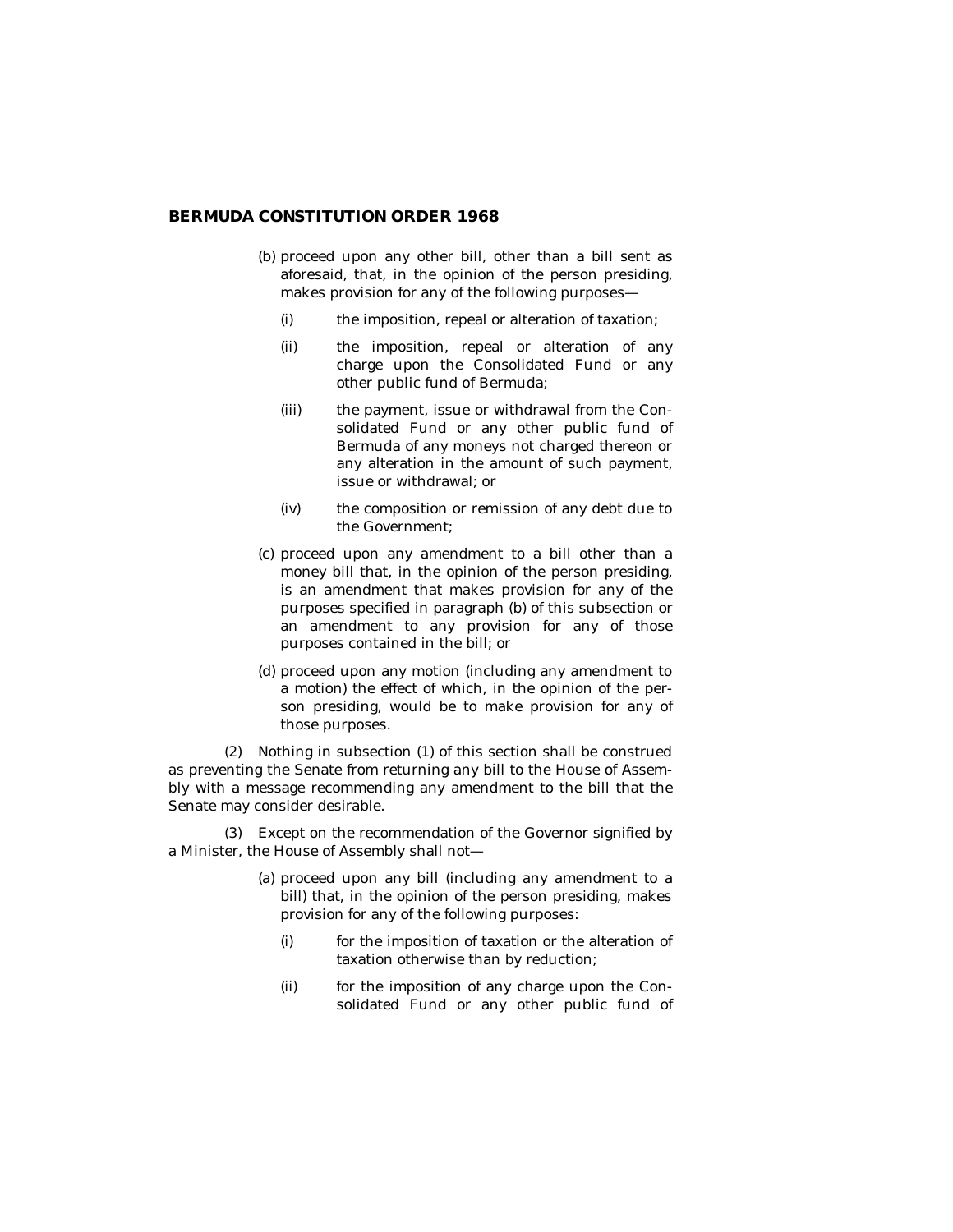Bermuda or the alteration of any such charge otherwise than by reduction;

- (iii) for the payment, issue or withdrawal from the Consolidated Fund or any other public fund of Bermuda of any moneys not charged thereon or any increase in the amount of such a payment, issue or withdrawal; or
- (iv) for the composition or remission of any debt due to the Government; or
- (b) proceed upon any motion (including any amendment to a motion) the effect of which, in the opinion of the person presiding, would be to make provision for any of those purposes.

## **Restriction on powers of Senate as to money bills which are not taxation bills**

37 (1) This section applies to any money bill that is not a taxation bill.

(2) If any bill to which this section applies, having been passed by the House of Assembly and sent to the Senate at least two months before the end of the session, is not passed by the Senate within two months after it is sent to the Senate, the bill shall, unless the House of Assembly otherwise resolves, be presented to the Governor for assent notwithstanding that the Senate has not consented to the bill.

(3) There shall be inserted in any bill that is presented to the Governor for assent in pursuance of subsection (2) of this section any amendments to it that are certified by the Speaker to have been recommended by the Senate and agreed to by the House of Assembly.

(4) There shall be endorsed on every bill to which this section applies when it is sent to the Senate the certificate of the Speaker signed by him that it is a money bill which is not a taxation bill; and there shall be endorsed on any bill that is presented to the Governor for assent in pursuance of subsection (2) of this section the certificate of the Speaker signed by him that it is a money bill which is not a taxation bill and that the provisions of subsections (2) and (3) of this section have been complied with.

#### **Restriction on powers of Senate as to other public bills**

38 (1) This section applies to any public bill other than a bill to which section 37 of this Constitution applies.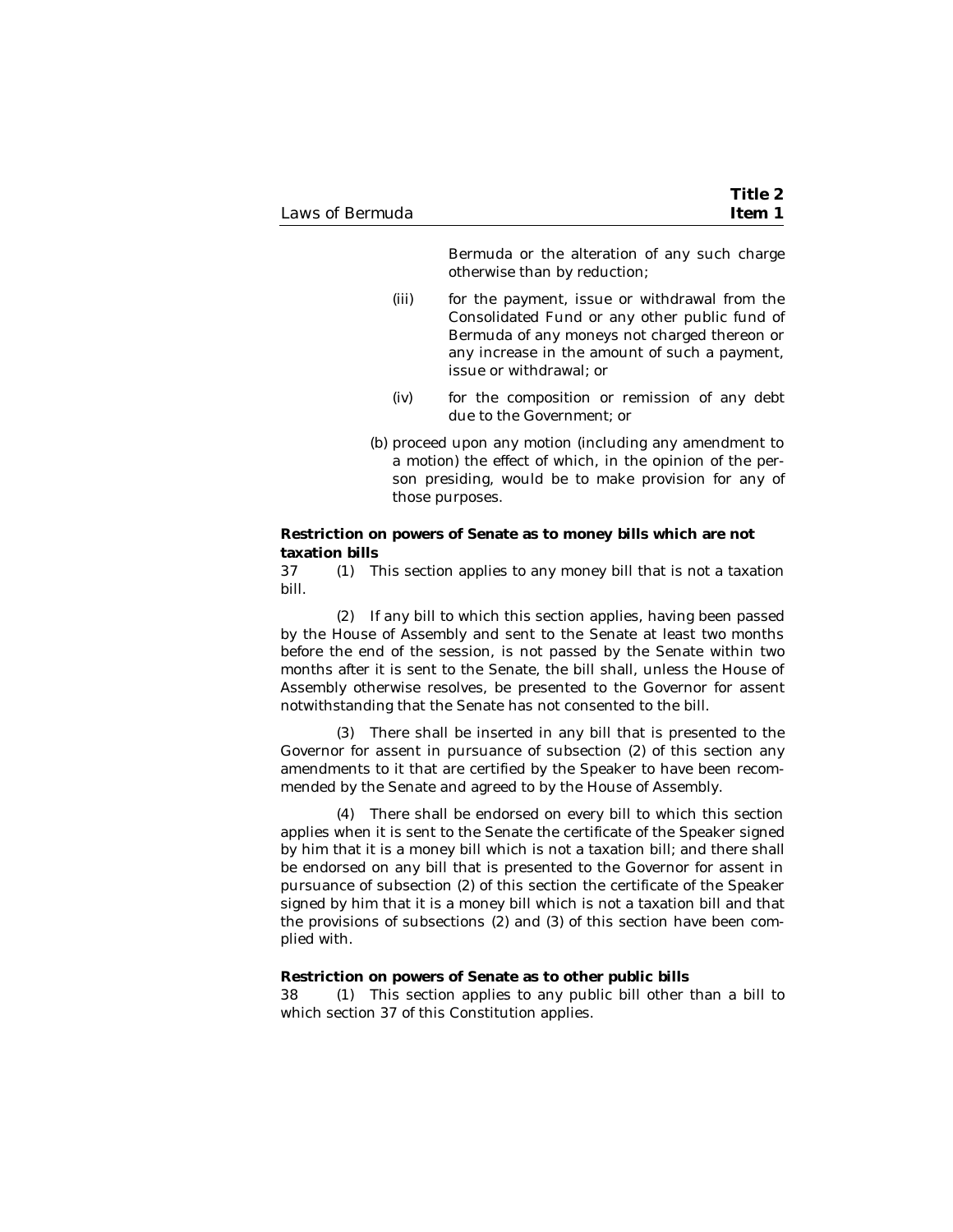(2) If any bill to which this section applies is passed by the House of Assembly in two successive sessions (whether or not the Legislature is dissolved between those sessions) and, having been sent to the Senate in each of those sessions at least one month before the end of the session, is rejected by the Senate in each of those sessions, that bill shall, on its rejection for the second time by the Senate, unless the House of Assembly otherwise resolves, be presented to the Governor for assent notwithstanding that the Senate has not consented to the bill:

Provided that the foregoing provisions of this subsection shall not have effect unless at least twelve months have elapsed between the date on which the bill is passed by the House of Assembly in the first session and the date on which it is passed by that House in the second session.

(3) For the purposes of this section, a bill shall be deemed to be rejected by the Senate if—

- (a) in the case of a taxation bill, it is not passed by the Senate; or
- (b) in the case of any other bill, it is not passed by the Senate without amendment, or it is passed by the Senate with any amendment which is not agreed to by the House of Assembly.

(4) There shall be endorsed on every taxation bill when it is sent to the Senate the certificate of the Speaker signed by him that it is a taxation bill.

(5) For the purposes of this section, a bill that is sent to the Senate in any session shall be deemed to be the same bill as a former bill sent to the Senate in the preceding session if, when it is sent to the Senate, it is identical with the former bill or contains only such alterations as are certified by the Speaker to be necessary owing to the time that has elapsed since the date of the former bill or to represent any amendments which have been made or recommended by the Senate in the former bill in the preceding session and agreed to by the House of Assembly.

(6) The House of Assembly may, if it thinks fit, on the passage through that House of a bill that is deemed to be the same bill as a former bill sent to the Senate in the preceding session, suggest any amendments without inserting the amendments in the bill, and any such amendments shall be considered by the Senate and, if agreed to by the Senate, shall be treated as amendments made by the Senate and agreed to by the House of Assembly; but the exercise of this power by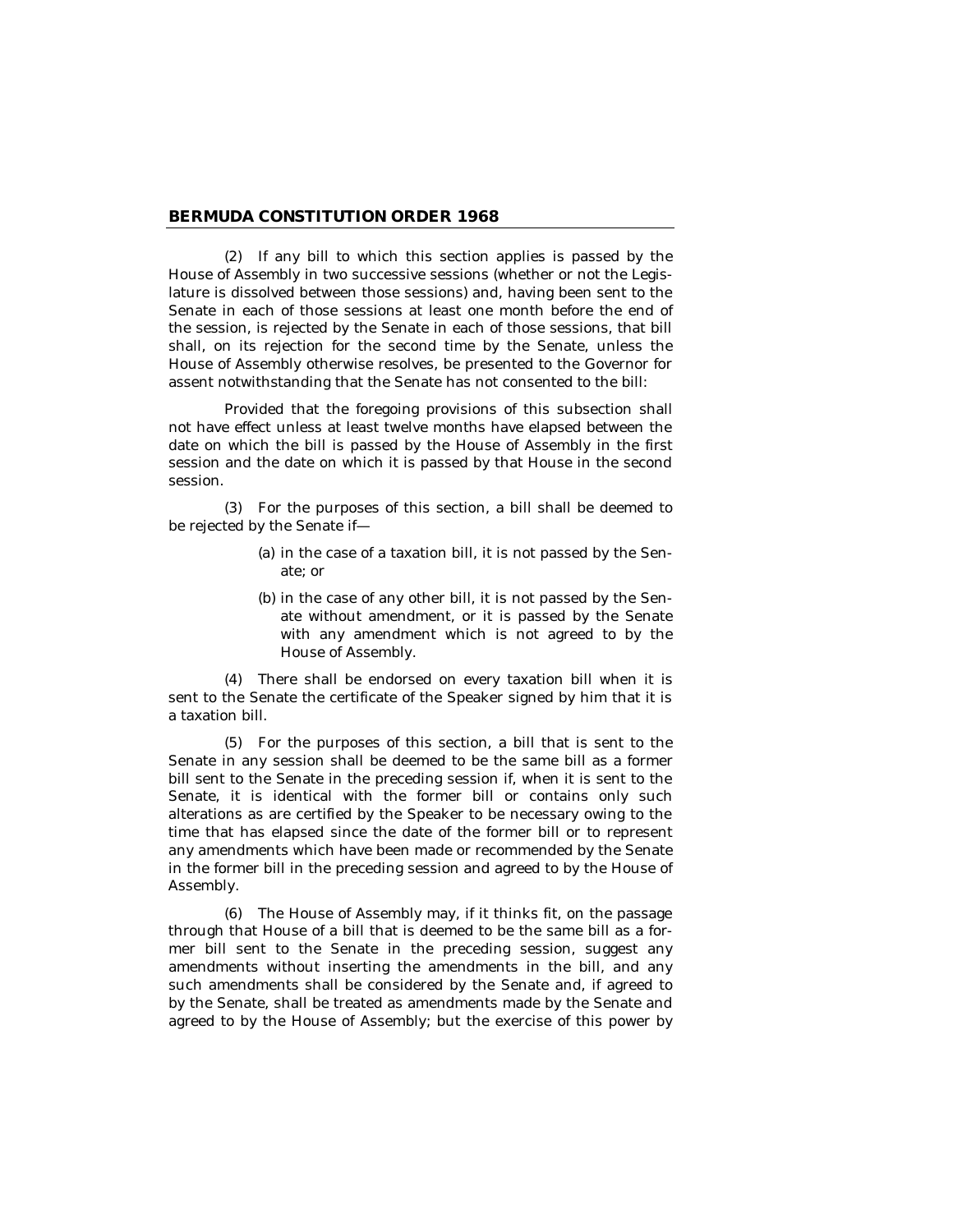|                 | $\blacksquare$ |
|-----------------|----------------|
| Laws of Bermuda | Item 1         |

**Till**, 0

the House of Assembly shall not affect the operation of this section in the event of the rejection of the bill by the Senate.

(7) There shall be inserted in any bill that is presented to the Governor for assent in pursuance of this section any amendments to it that are certified by the Speaker to have been made or recommended by the Senate in the second session and agreed to by the House of Assembly.

(8) There shall be endorsed on any bill that is presented to the Governor for assent in pursuance of this section the certificate of the Speaker signed by him that it is a bill to which his section applies and that the provisions of this section have been complied with.

# **Provisions relating to sections 36, 37 and 38**

39 (1) In sections 36, 37 and 38 of this Constitution "money bill" means a public bill which, in the opinion of the Speaker, contains only provisions dealing with all or any of the following matters, that is to say—

- (a) the imposition, repeal, remission, alteration or regulation of taxation;
- (b) the imposition, for the payment of debt or other financial purposes, of charges on public money, or the variation or repeal of any such charges;
- (c) the grant of money to the Crown or to any authority or person, or the variation or revocation of any such grant;
- (d) the appropriation, receipt, custody, investment, issue or audit of accounts of public money;
- (e) the raising or guarantee of any loan or the repayment thereof, or the establishment, alteration, administration or abolition of any sinking fund provided in connection with any such loan; or
- (f) subordinate matters incidental to any of the matters aforesaid:

and in this subsection the expressions "taxation", "debt", "public money" and "loan" do not include any taxation imposed, debt incurred, money provided or loan raised by any local authority body for local purposes.

(2) In sections 37 and 38 of this Constitution "taxation bill" means a money bill which, in the opinion of the Speaker, contains provisions for the imposition of an income tax, a capital gains tax, a corporation tax, a profits tax, an inheritance tax, a capital levy or estate duty or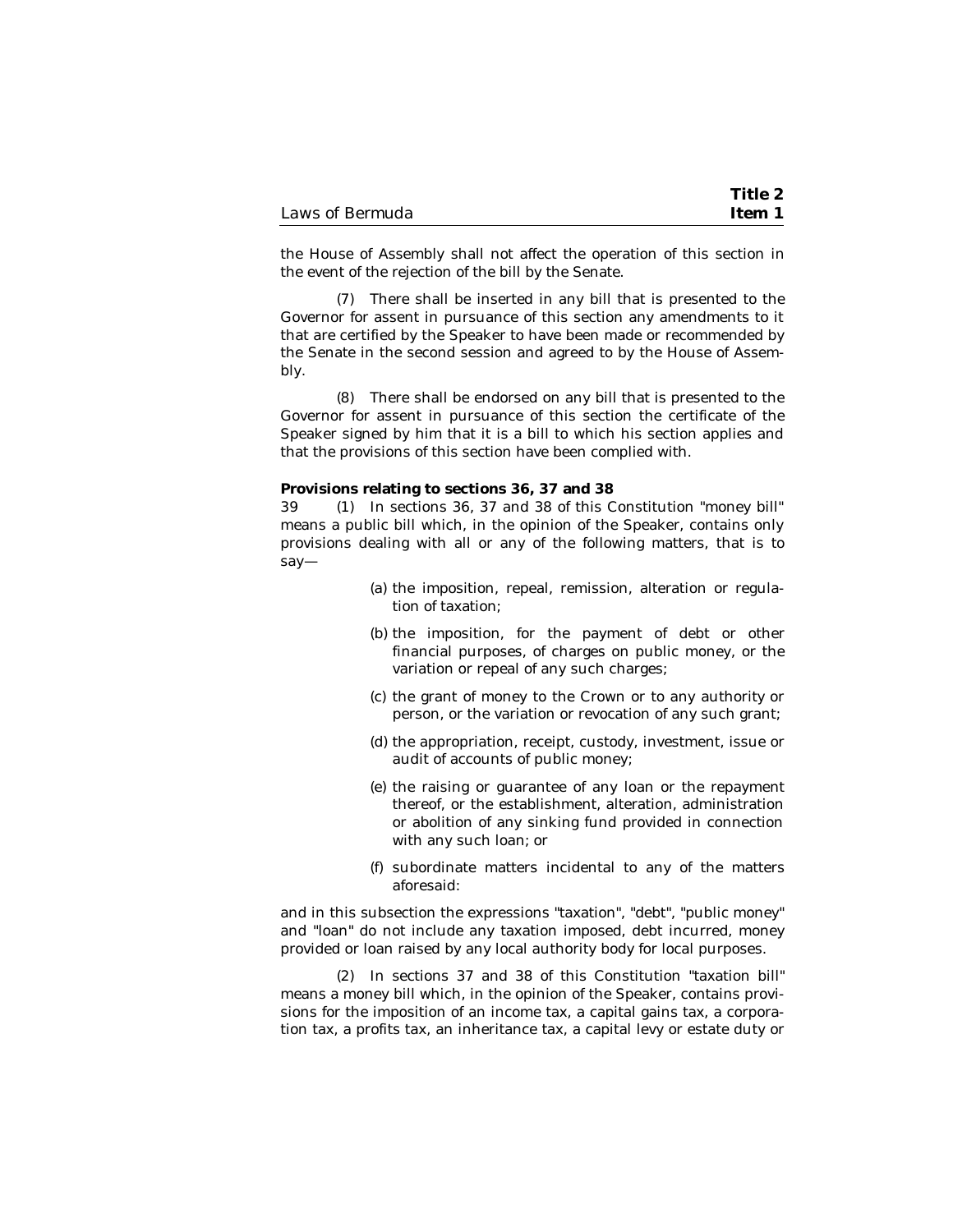makes provision for the cesser, remission, suspension, alteration or regulation of any such tax, levy or duty.

(3) Whenever the office of Speaker is vacant or the Speaker is for any reason unable to perform any function conferred upon him by subsection (1) or (2) of this section or by section 37 or 38 of this Constitution, that function may be performed by the Deputy Speaker.

(4) Any certificate given by the Speaker or Deputy Speaker under section 37 or 38 of this Constitution shall be conclusive for all purposes and shall not be questioned in any court.

### **Oath of allegiance**

40 No member of either House shall be permitted to take part in the proceedings of that House (other than proceedings necessary for the purposes of this section) until he has made and subscribed before that House an oath or affirmation of allegiance in the form set out in the Schedule to this Constitution:

Provided that the election of a President of the Senate or the election of a Speaker of the House of Assembly may take place before the members of the Senate or the House of Assembly, as the case may be, have made such oath or affirmation.

#### **Validity of proceedings**

41 A House shall not be disqualified for the transaction of business by reason of any vacancy in the membership thereof including any vacancy not filled when the House first meets after any general election), and any proceedings therein shall be valid notwithstanding that some person who was not entitled so to do sat or voted in the House or otherwise took part in the proceedings.

#### **Presiding in the Senate and House of Assembly**

42 (1) The President of the Senate or, in his absence, the Vice-President or, if they are both absent, a Senator (not being a Minister or a Parliamentary Secretary) elected by the Senate for that sitting shall preside at each sitting of the Senate.

(2) The Speaker or, in his absence, the Deputy Speaker or if they are both absent, a member of the House of Assembly (not being a Minister or a Parliamentary Secretary) elected by the House for that sitting shall preside at each sitting of the House.

(3) References in this section to circumstances in which the President, Vice-President, Speaker or Deputy Speaker is absent include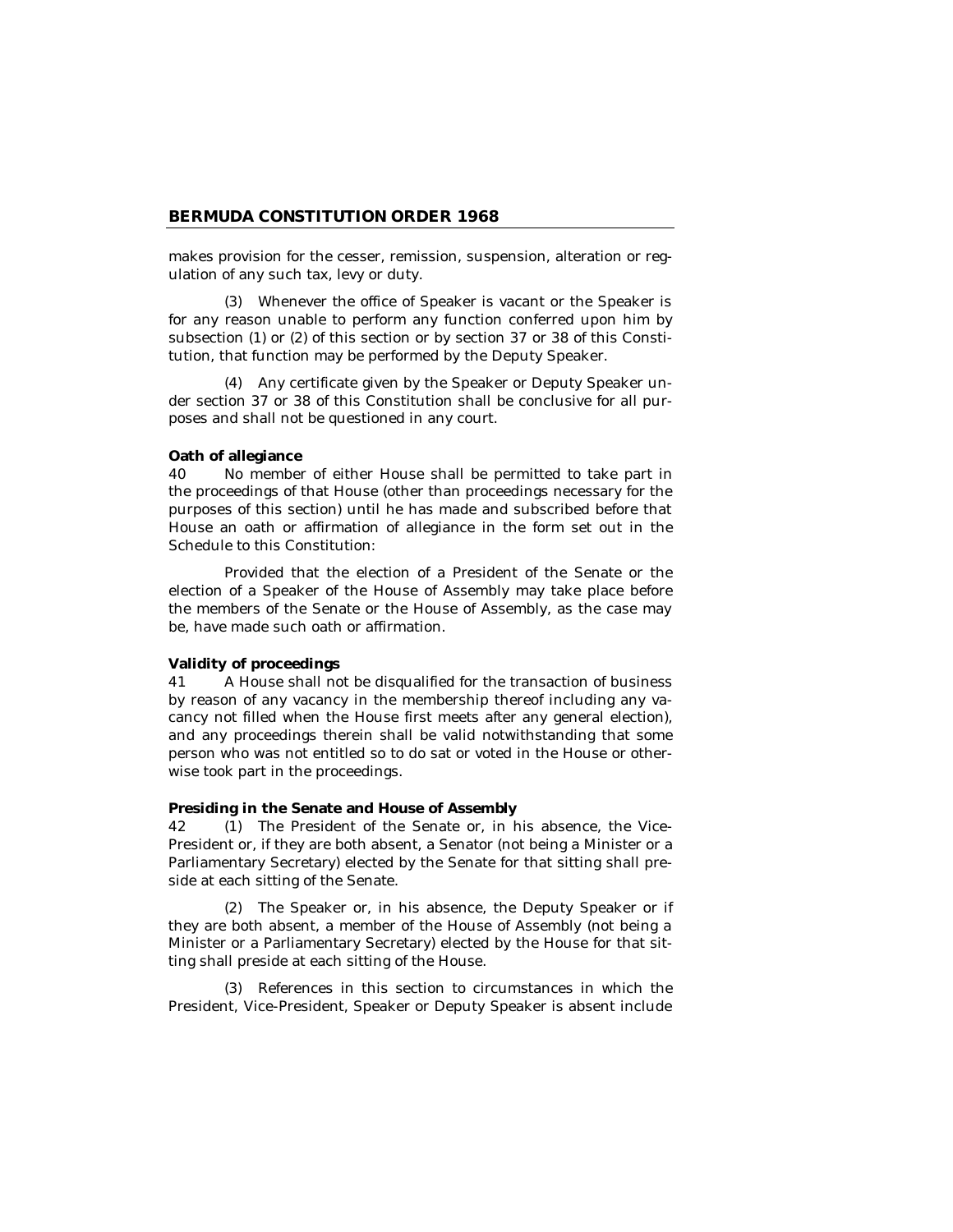references to circumstances in which the office of President, Vice-President, Speaker or Deputy Speaker is vacant.

#### **Quorum**

43 (1) If at any sitting of either House any member of the House who is present draws the attention of the member presiding at the sitting to the absence of a quorum and, after such interval as may be prescribed in the rules of procedure of the House, the member presiding at the sitting ascertains that a quorum of the House is still not present, the House shall be adjourned.

- (2) For the purposes of this section—
	- (a) a quorum of the Senate shall consist of the President or the Senator presiding and four other Senators; and
	- (b) a quorum of the House of Assembly shall consist of the Speaker or other member presiding and fourteen other members of the House.

#### **Voting**

44 (1) Save as otherwise provided in this Constitution or in rules of procedure of the House made in accordance with section 45(2) of this Constitution, all questions proposed for decision in either House shall be determined by a majority of the votes of the members thereof present and voting.

(2) The President or other member presiding in the Senate shall have an original but no casting vote; and in the event of an equality of votes on any question, the motion shall be lost.

(3) The Speaker or other member presiding in the House of Assembly shall not vote unless on any question the votes are equally divided, in which case he shall have and exercise a casting vote.

#### **Rules of procedure**

45 (1) Subject to the provisions of this Constitution, each House may make rules of procedure for the regulation and orderly conduct of its own proceedings and the despatch of business, and the passing, intituling and numbering of bills and the presentation of the same to the Governor for assent.

(2) The rules of procedure of a House may provide that a rule shall not be suspended, or that the ordinary procedure for the despatch of business shall not be departed from in favour of any exceptional procedure provided for in the rules, if such number of members of the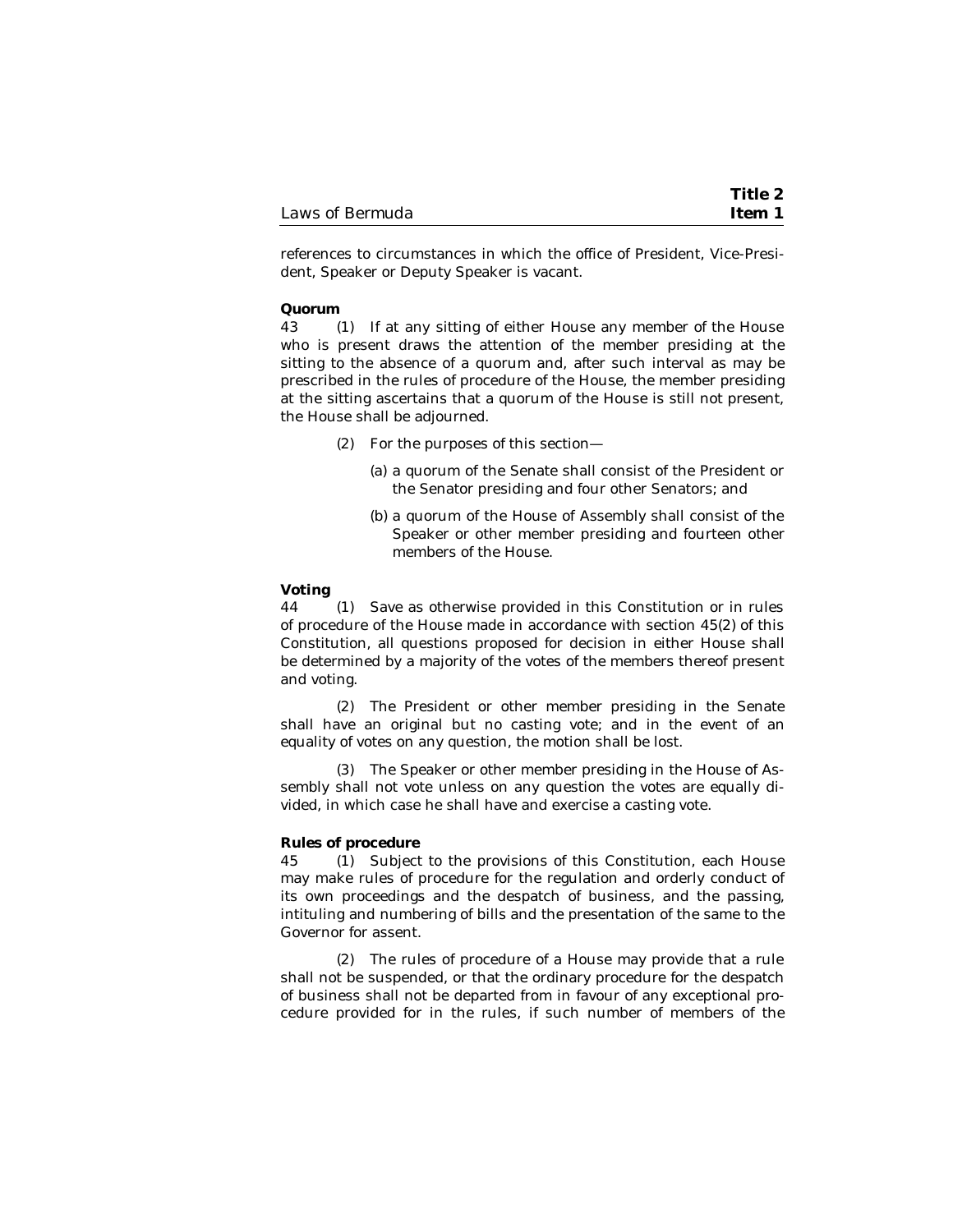House as is specified by the rules object to such suspension or departure.

#### **Privileges of Houses**

46 The Legislature may by law determine and regulate the privileges, immunities and powers of either House and the members thereof, but no such privileges, immunities or powers shall exceed those of the Commons House of Parliament of the United Kingdom or of the members thereof.

## **Power of disallowance in respect of laws relating to Government stock**

47 (1) Any law enacted by the Legislature which has been assented to by the Governor and which appears to Her Majesty's Government in the United Kingdom to alter, to the injury of the stockholder, any provision relating to any stock to which this section applies or to involve a departure from the original contract in respect of any such stock, may be disallowed by Her Majesty through a Secretary of State.

(2) Whenever such a law has been disallowed by Her Majesty the Governor shall cause notice of such disallowance to be published in the Gazette and the law shall be annulled with effect from the date of publication of that notice.

(3) On the annulment of any law under this section any enactment repealed or amended by or in pursuance of that law shall have effect as from the date of the annulment as if that law had not been made; and, save as provided in the foregoing provisions of this subsection, the provisions of section 38(2) of the Interpretation Act 1889 [*NOTE the Interpretation Act 1889 was repealed and replaced by the Interpretation Act 1978 [title 1 item 1A]*] shall apply to that annulment as they apply to the repeal of an Act of Parliament.

(4) The stock to which this section applies is stock forming the whole or any part of the public debt of Bermuda by the conditions of issue of which it is provided that this section shall apply to it.

#### **Session of the Legislature**

48 (1) Each session of the Legislature shall be held in such place and shall commence at such time as the Governor may appoint by proclamation published in the Gazette.

The time appointed for the commencement of any session of the Legislature shall be such that a period of twelve months does not intervene between the end of one session and the first sitting of the Legislature in the next session.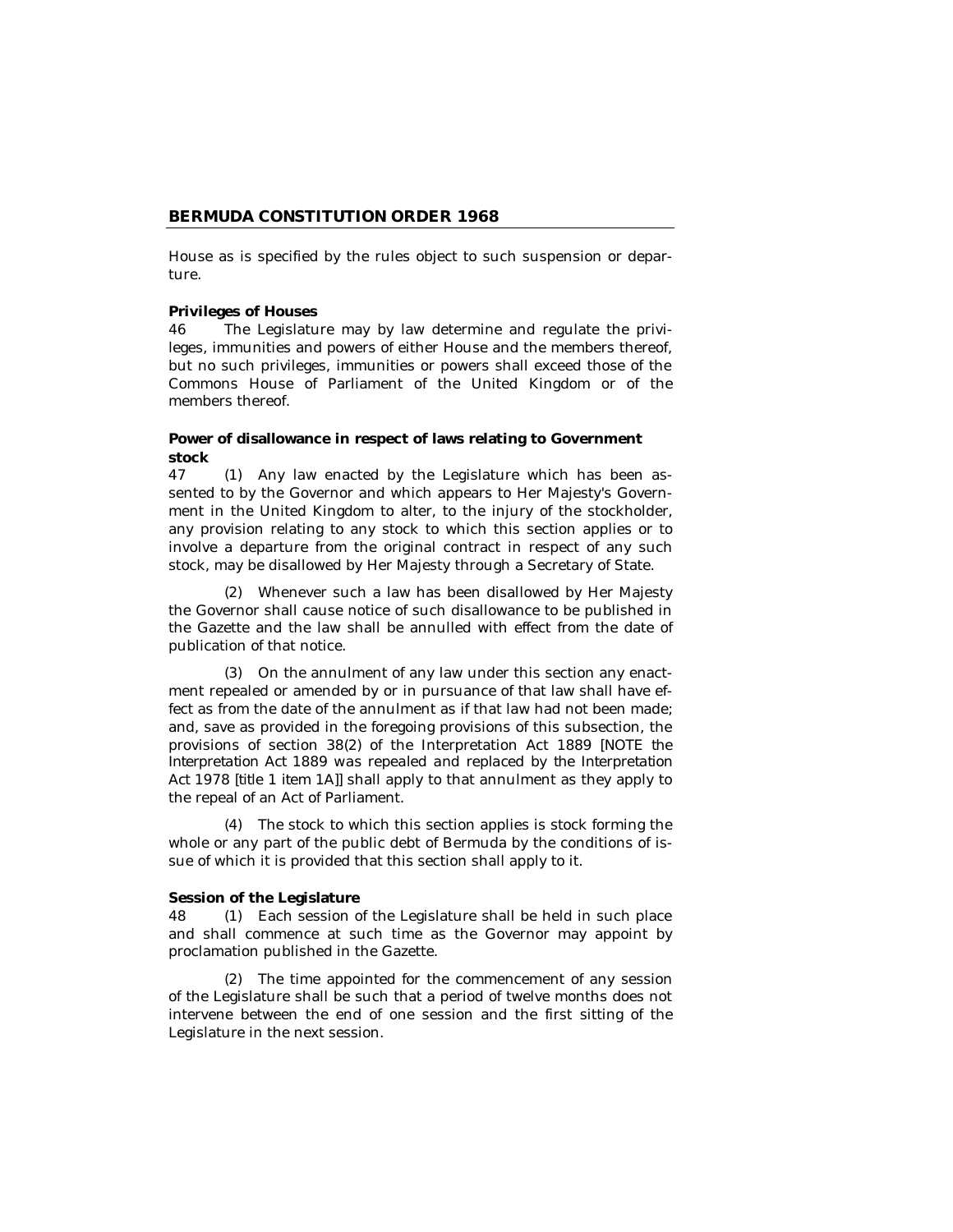### **Prorogation and dissolution of the Legislature**

49 (1) The Governor, acting in accordance with the advice of the Premier, may at any time, by proclamation published in the Gazette, prorogue or dissolve the Legislature:

Provided that—

- (a) if the Premier advises the Governor to dissolve the Legislature and the Governor considers that the government of Bermuda can be carried on without a dissolution and that a dissolution would not be in the interests of Bermuda, the Governor, acting in his discretion, may refuse to dissolve the Legislature; and
- (b) if the office of Premier is vacant and the Governor considers that there is no prospect of his being able within a reasonable time to appoint to that office a person who can command the support of majority of the members of the House of Assembly the Governor, acting in his discretion, may dissolve the Legislature.

(2) Unless sooner dissolved, the Legislature shall stand dissolved on the expiration of five years from the date of its first sitting after any general election.

#### **Recalling dissolved Legislature in case of emergency**

50 If between a dissolution of the Legislature and the next ensuing general election, an emergency arises of such a nature that, in the opinion of the Governor, it is necessary for the two Houses to be summoned before that general election can be held, the Governor may, after consultation with the Premier, by proclamation published in the Gazette, summon the two Houses of the preceding Legislature, and that Legislature shall thereupon be deemed (except for the purposes of section 51(1) of this Constitution) not to have been dissolved but shall be deemed (except as aforesaid) to be dissolved on the date on which the next ensuing general election is held.

#### **General elections, bye-elections and appointments to Senate**

51 (1) A general election of members of the House of Assembly shall be held at such time within three months after every dissolution of the Legislature as the Governor shall appoint by proclamation published in the Gazette.

(2) Whenever any person vacates his seat as a member of the House of Assembly for any reason other than a dissolution of the Legislature, an election to fill the vacancy shall be held within two months af-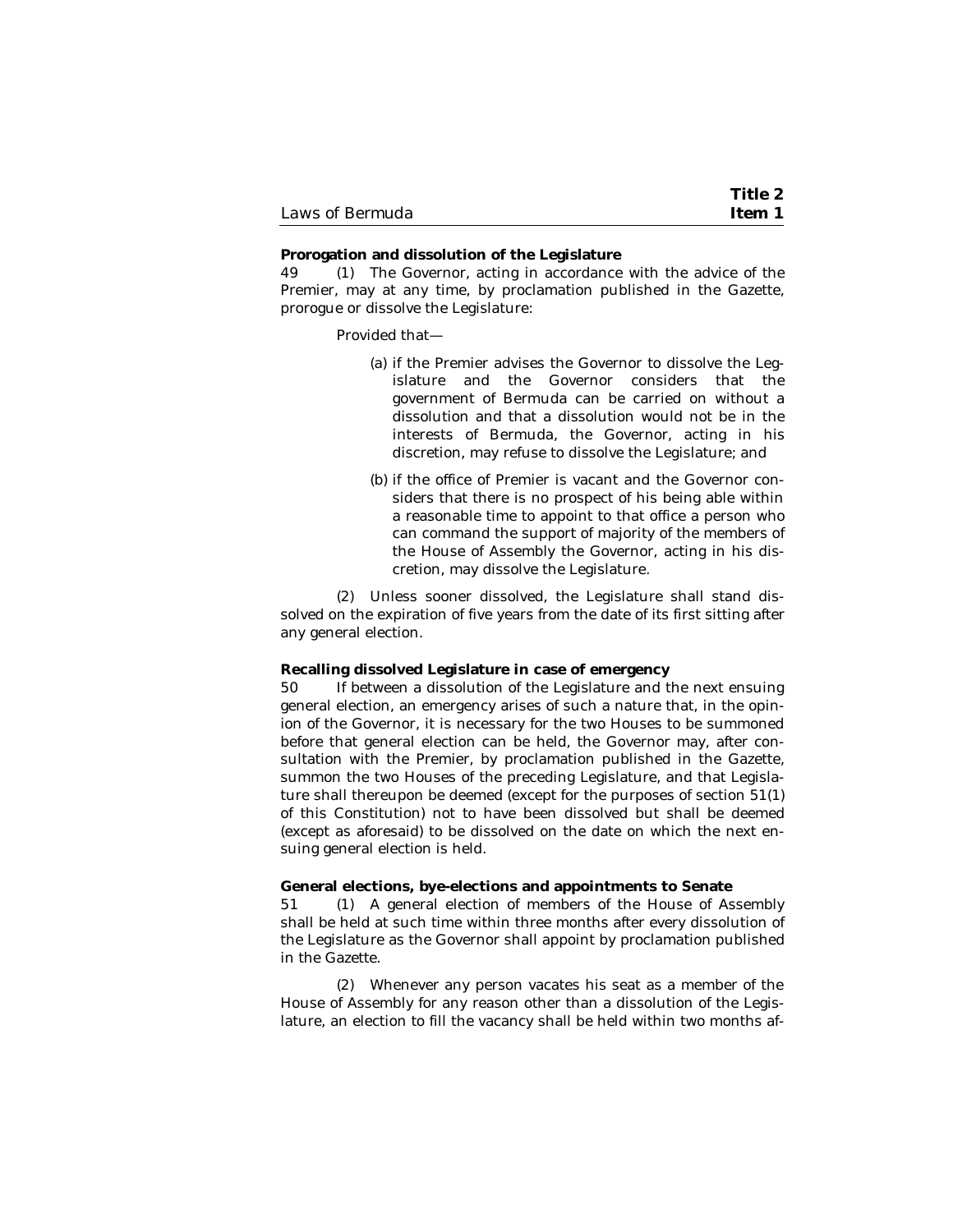ter the occurrence of the vacancy unless the Legislature is sooner dissolved or the date on which the Legislature will stand dissolved under the provisions of section 49(2) of this Constitution is less than four months after the occurrence of the vacancy.

(3) As soon as practicable after every general election the Governor shall proceed under section 27 of this Constitution to the appointment of members of the Senate.

(4) Whenever any person vacates his seat as a Senator for any reason other than a dissolution of the Legislature, the Governor shall, as soon as practicable, appoint a person to fill the vacancy under the same paragraph of section 27(2) of this Constitution as the person whose seat has become vacant was appointed.

#### *Constituencies and the Franchise*

## **Division of parishes of Bermuda into two-member constituencies**

52 (1) For the purpose of elections, the parish of Pembroke shall be divided into four constituencies and each of the other eight parishes of Bermuda shall be divided into two constituencies.

(2) Each constituency shall return two members to the House of Assembly.

(3) For the purposes of subsection (1) of this section, the boundaries of the parishes of Bermuda shall be the boundaries of those parishes subsisting immediately before the coming into operation of this Constitution [*2 June 1968*]:

Provided that the Legislature may by law include any reclaimed land within the boundaries of any parish and (without prejudice to the provisions of section 54 of this Constitution) of any constituency within that parish.

#### **Constituency Boundaries Commission**

53 (1) A Constituency Boundaries Commission for Bermuda shall be appointed from time to time at such time as the Governor, after consultation with the Premier and the Opposition Leader, may determine:

Provided that—

- (a) the first such Commission shall be appointed not earlier than 20th May 1970 nor later than 20th May 1974;
- (b) any subsequent Commission shall be appointed not less than three nor more than seven years from the date on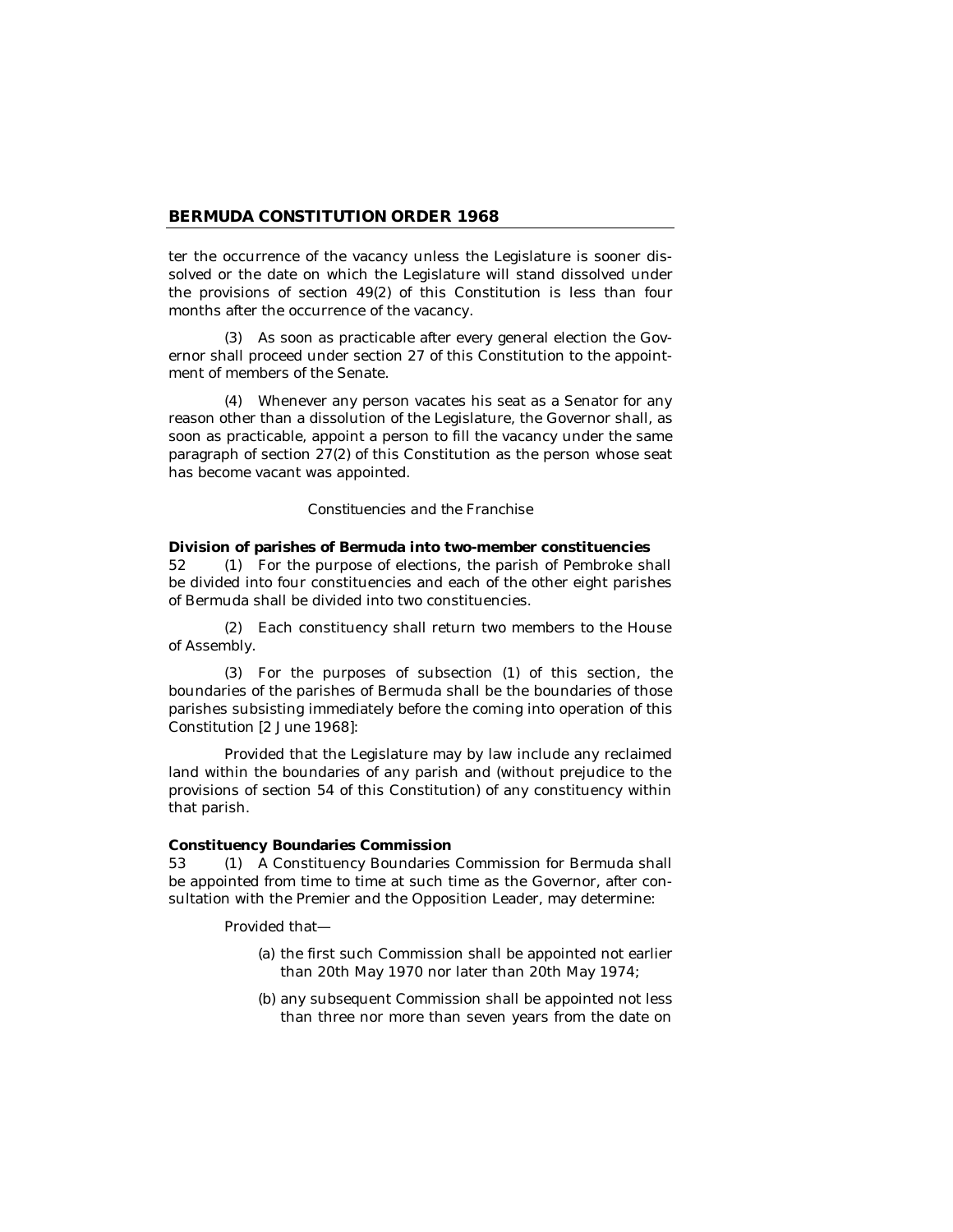which the previous Commission submitted its report in accordance with the provisions of section 54 of this Constitution.

- (2) A Constituency Boundaries Commission shall consist of—
	- (a) a Chairman appointed by the Governor, acting in his discretion;
	- (b) a member (in this section referred to as "the judicial member") appointed by the Governor, acting in his discretion, from among persons who hold or have held high judicial office;
	- (c) two members appointed by the Governor, acting in accordance with the advice of the Premier, from among the members of the two Houses; and
	- (d) two members appointed by the Governor, acting in accordance with the advice of the Opposition Leader, from among those members.

(3) A person shall not be qualified to be appointed as the Chairman or the judicial member of a Constituency Boundaries Commission if he is a member of either House or a public officer.

(4) The Chairman or the judicial member of a Constituency Boundaries Commission shall vacate his office—

- (a) on the day following the date of submission under section 54 of this Constitution of the report of the Commission;
- (b) if any circumstances arise that, if he were not such a member of the Commission, would cause him to be disqualified for appointment as such;
- (c) if the Governor, acting in his discretion, directs that he shall be removed from office for inability to discharge the functions thereof (whether arising from infirmity of body or mind or any other cause) or for misbehaviour.

(5) Any other member of a Constituency Boundaries Commission shall vacate his office—

- (a) on the day following the date of submission under section 54 of this Constitution of the report of the Commission;
- (b) if he ceases to be a member of either House;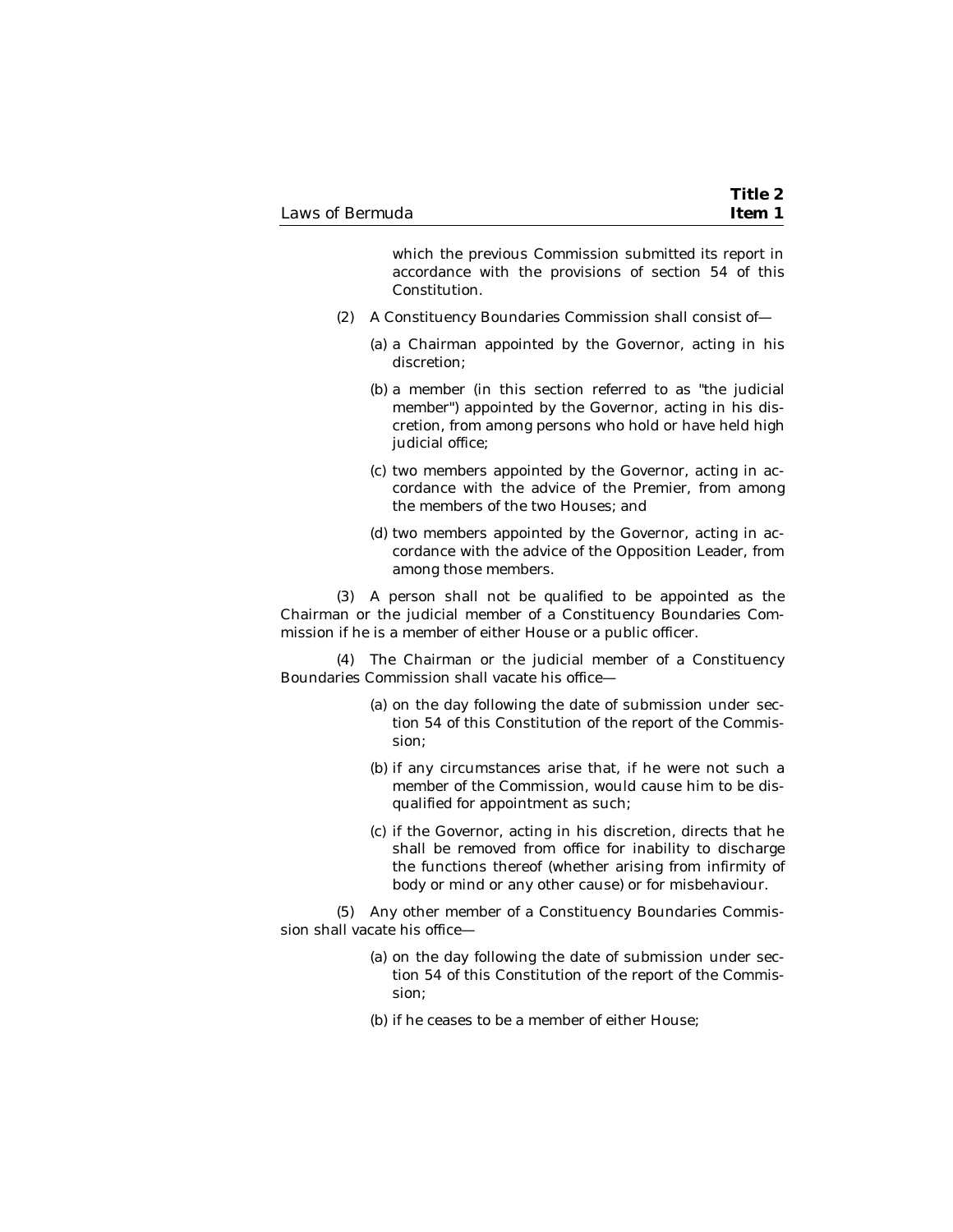(c) if his appointment is revoked by the Governor, acting, in the case of a member appointed under subsection (2)(c) of this section, in accordance with the advice of the Premier or, in the case of a member appointed under subsection (2)(d) of this section, in accordance with the advice of the Opposition Leader.

(6) A Constituency Boundaries Commission may regulate its own procedure and, with the consent of the Governor, confer powers and impose duties on any public officer or on any authority of the Government for the purpose of the discharge of its functions.

(7) A Constituency Boundaries Commission may act notwithstanding any vacancy in its membership (including any vacancy not filled when appointments of members are first made) and its proceedings shall be valid notwithstanding that some person who was not entitled so to do took part therein:

Provided that any decision of the Commission shall require the concurrence of not less than three members of the Commission.

(8) In the exercise of its functions under this Constitution, a Constituency Boundaries Commission shall not be subject to the direction or control of any other person or authority.

(9) Subject to the provisions of subsection (7) of this section, any question before a Constituency Boundaries Commission may be determined by the vote of a majority of the members of the Commission present and voting:

Provided that in the event of an equality of votes, the Chairman shall have and shall exercise a casting vote.

# **Review and alteration of constituency boundaries**

54 (1) A Constituency Boundaries Commission shall, as soon as practicable after its appointment, review the boundaries of the constituencies into which the parishes of Bermuda are divided and submit to the House of Assembly a report either—

- (a) stating that, in the opinion of the Commission, no change in those boundaries is required; or
- (b) recommending the changes in those boundaries specified in the report.

(2) In determining whether or not to recommend any changes in the boundaries of the constituencies, the Commission shall—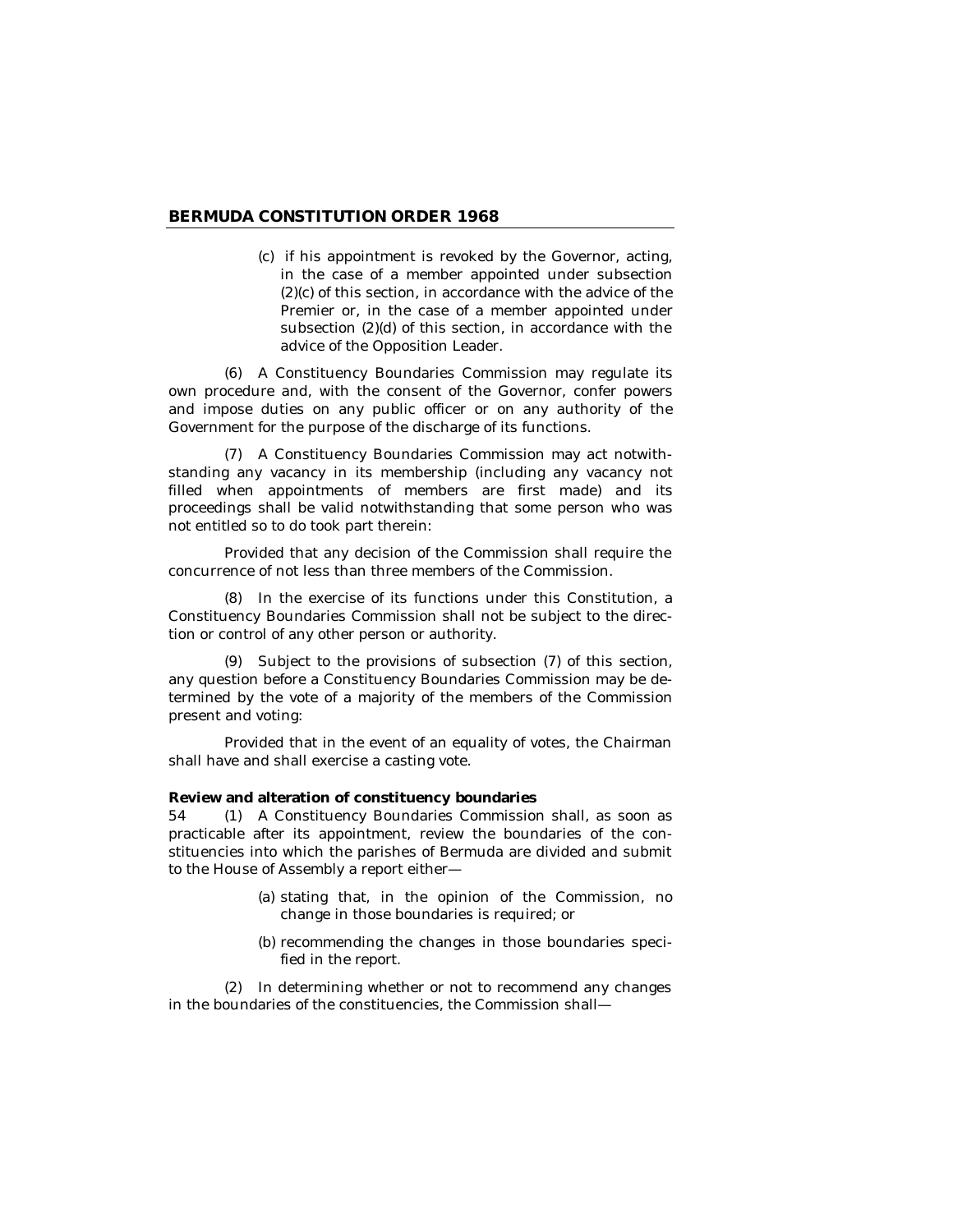- (a) take no account of the racial distribution of electors within a parish;
- (b) take account of the natural boundaries within a parish; and
- (c) subject to the provisions of section 52(1) of this Constitution and to the foregoing provisions of this subsection, ensure that the constituencies shall contain, so far as it reasonably practicable, equal numbers of persons qualified to be registered as electors under section 55 of this Constitution:

Provided that no account shall be taken of the population resident in any area leased to the United States of America in pursuance of the agreement between the Governments of the United Kingdom and the United States of America signed on 27th March, 1941 or which by virtue of any law is in the possession of the United States of America in anticipation of such a lease.

(3) As soon as may be after the Commission has submitted a report under subsection (1)(b) of this section, the Premier shall lay before the House of Assembly for its approval the draft of an order by the Governor for giving effect, whether with or without modifications, to the recommendations contained in the report, and that draft may make provision for any matters which appear to the Premier to be incidental to or consequential upon the other provisions of the draft.

(4) Where any draft order laid under this section would give effect to any such recommendations with modifications, the Premier shall lay before the House of Assembly together with the draft a statement of the reasons for the modifications.

(5) If the motion for the approval of any draft order laid under this section is rejected by the House of Assembly, or is withdrawn by leave of that House, an amended draft shall be laid without undue delay by the Premier before the House of Assembly.

(6) If any draft order laid under this section is approved by resolution of the House of Assembly, the Premier shall submit it to the Governor who shall make an order (which shall be published in the Gazette) in terms of the draft; and that order shall come into force upon the next dissolution of the Legislature after it is made.

(7) The question of the validity of any order by the Governor purporting to be made under this section and reciting that a draft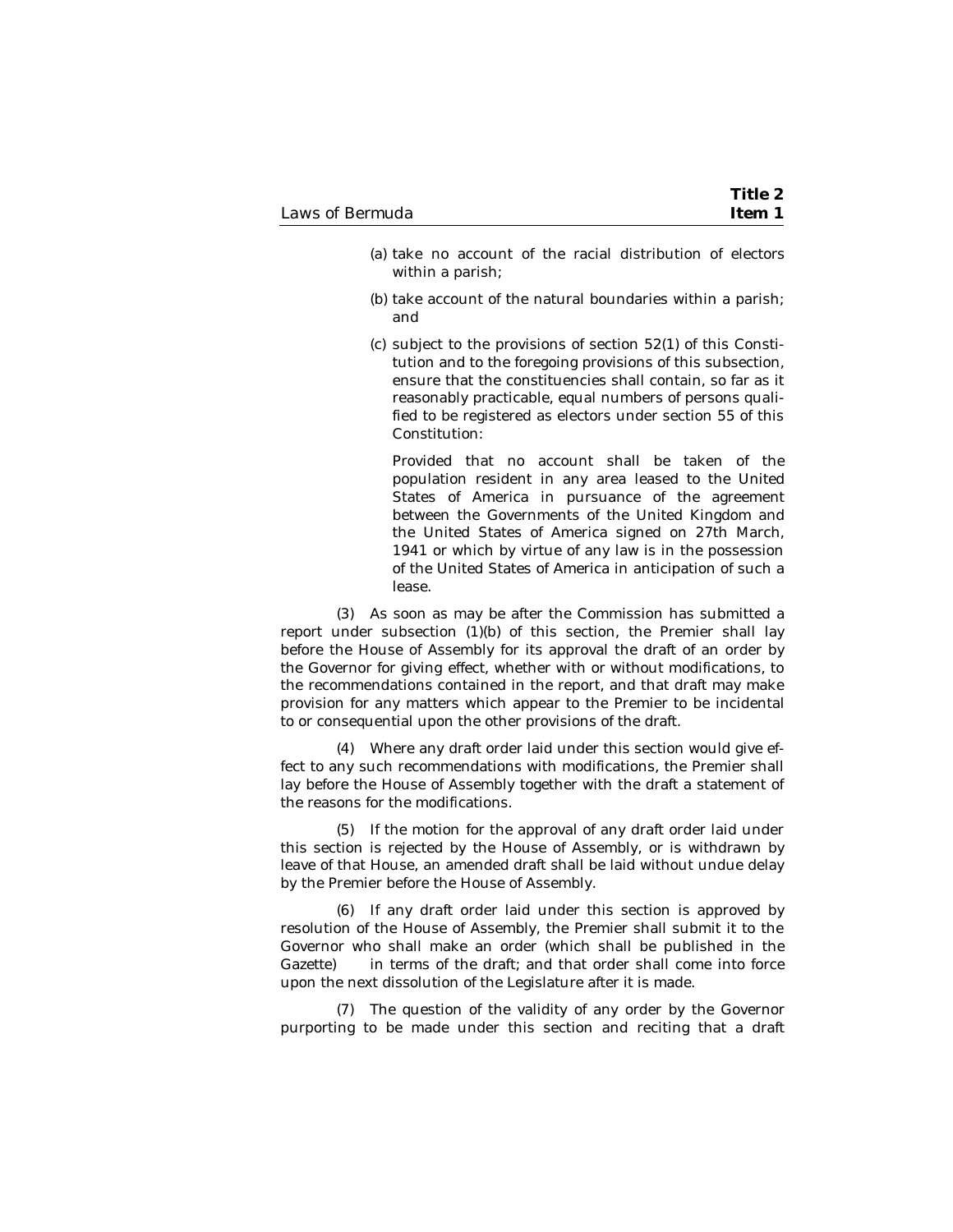thereof has been approved by resolution of the House of Assembly shall not be inquired into in any court except on the ground that it is inconsistent with the provisions of section 52(1) of this Constitution.

### **Qualifications and disqualifications of electors**

55 (1) Subject to the provisions of subsection (2) of this section, a person shall be qualified to be registered as an elector for the purposes of elections in a constituency if and shall not be so qualified unless, on the qualifying date, he—

> (a) is a British subject who has attained the age of eighteen years;

*[paragraph (a) amended to give effect to 1989:57 section 3 effective 1 January 1990]*

- (b) he possesses Bermudian status or, if he does not possess that status, was registered as an elector on 1st May, 1976; and
- (c) he is ordinarily resident in that constituency.

[*NOTE by the British Nationality Act 1981 section 51 without prejudice to subsection (3)(c) thereof in any UK statutory instrument made before 1 January 1983 "British subject" and "Commonwealth citizen" have the same meaning and in relation to any time after 1 January 1983 means a person who has the status of a Commonwealth citizen under the British Nationality Act 1981*]

(2) No person shall be qualified to be registered as aforesaid who, on the qualifying date—

- (a) is registered as an elector for the purposes of elections in any other constituency;
- (b) is a person certified to be insane or otherwise adjudged to be of unsound mind under any law in force in Bermuda;
- (c) is disqualified for such registration under any law in force in Bermuda by reason of his serving or being under such a sentence of imprisonment (by whatever name called) as may be prescribed by any such law; or
- (d) is disqualified for such registration under any such law by reason of his having been convicted of any offence relating to elections.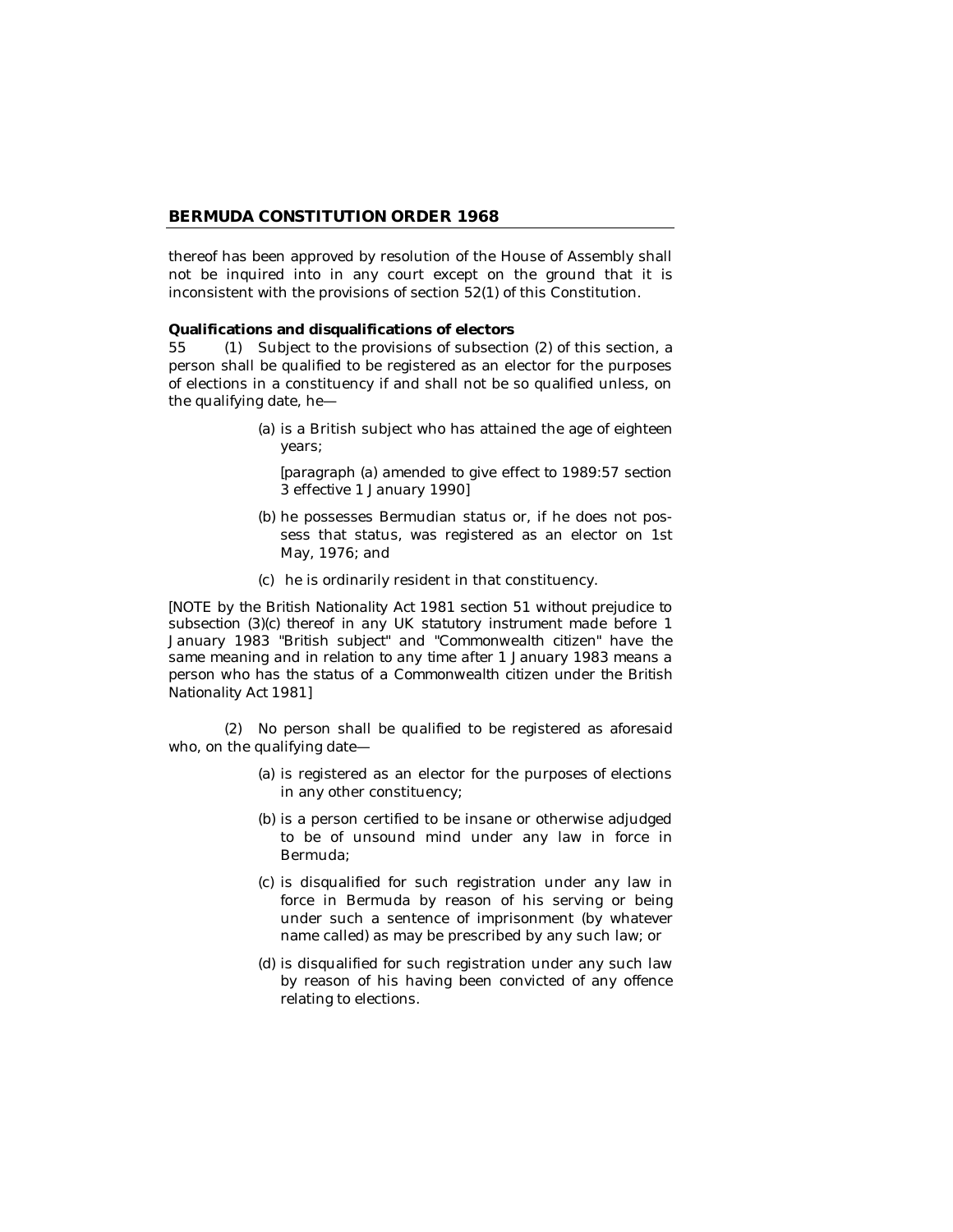(3) In this section "the qualifying date" means, in relation to any person, such date as may be prescribed by law as the date with reference to which that person's qualifications for registration shall be ascertained for the purposes of the preparation or revision of a register of electors for the constituency concerned.

### **CHAPTER IV**

#### THE EXECUTIVE

#### **Executive authority**

56 (1) The executive authority of Bermuda is vested in Her Majesty.

(2) Subject to the provisions of this Constitution, the executive authority of Bermuda may be exercised on behalf of Her Majesty by the Governor, either directly or through officers subordinate to him.

(3) Nothing in this section shall prevent the Legislature from conferring functions on persons or authorities other than the Governor.

### **The Cabinet**

57 (1) There shall be a Cabinet for Bermuda which shall consist of the Premier and, subject to the provisions of section 64 of this Constitution, not less than six other Ministers appointed in accordance with section 58 of this Constitution.

(2) The Cabinet shall be collectively responsible to the Legislature for any advice given to the Governor by or under the general authority of the Cabinet and for all things done by or under the authority of any Minister in the execution of his office.

(3) The provisions of subsection (2) of this section shall not apply in relation to—

- (a) the appointment and removal from office of Ministers and Parliamentary Secretaries, the charging of a Minister under section 61 of this Constitution with responsibility for the conduct of any business of the Government, or the authorisation of another Minister to perform the functions of the Premier during absence or illness;
- (b) the appointment of any Senator under paragraph (a) of section 27(2) of this Constitution; or
- (c) the dissolution of the Legislature.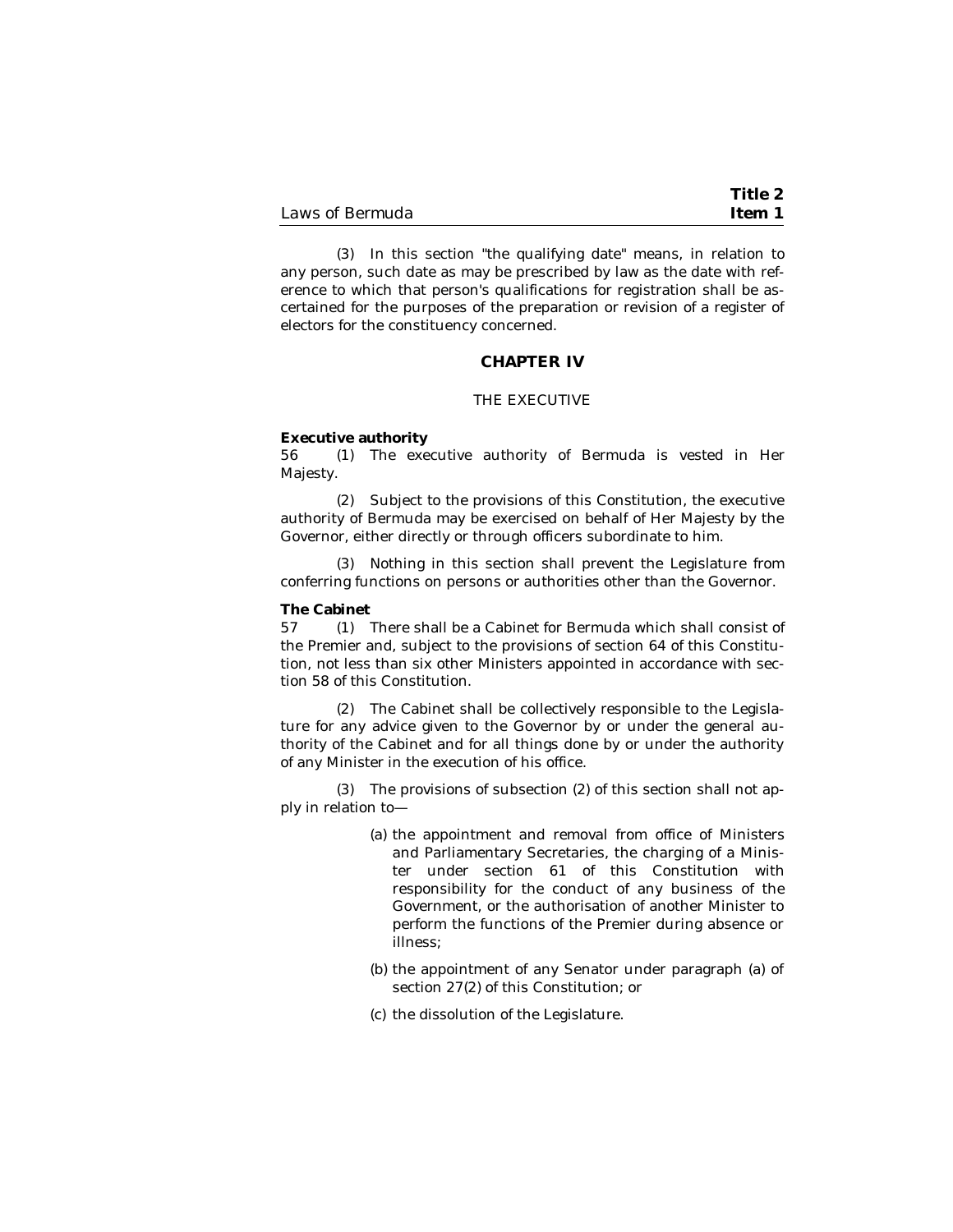#### **Appointment of Premier and other Ministers**

58 (1) The Governor, acting in his discretion, shall appoint as the Premier the member of the House of Assembly who appears to him best able to command the confidence of a majority of the members of that House.

(2) The other Ministers shall be appointed by the Governor in accordance with the advice of the Premier and, of those Ministers, not less than one nor more than two shall be appointed from among the Senators and the remainder shall be appointed from among the members of the House of Assembly.

(3) If occasion arises for making an appointment of a Minister between a dissolution of the Legislature and the polling in the next following general election the preceding provisions of this section shall have effect for that purpose as if the Legislature had not been dissolved.

(4) A person shall not be qualified to be appointed as a Minister if he is the President or Vice-President of the Senate or the Speaker or Deputy Speaker of the House of Assembly or holds or is acting in any public office specified under paragraph (a) of section 30(3) of this Constitution.

(5) Appointments under this section shall be made by instrument under the Public Seal.

#### **Tenure of office of Premier and other Ministers**

59 (1) If the House of Assembly by the affirmative votes of a majority of all the members thereof passes a resolution that it has no confidence in the Government, the Governor shall, by instrument under the Public Seal, revoke the Premier's appointment:

Provided that before so doing the Governor shall consult with the Premier and may dissolve the Legislature in accordance with the provisions of section 49(1) of this Constitution instead of revoking the Premier's appointment.

(2) The Governor, acting in his discretion, may by instrument under the Public Seal revoke the appointment of the Premier if at any time between the polling in a general election and the first sitting of the House of Assembly thereafter the Governor considers that, in consequence of the changes in the membership of the House of Assembly resulting from that election, the Premier will not be the member of the House best able to command the confidence of a majority of the members thereof.

(3) The office of any Minister shall become vacant—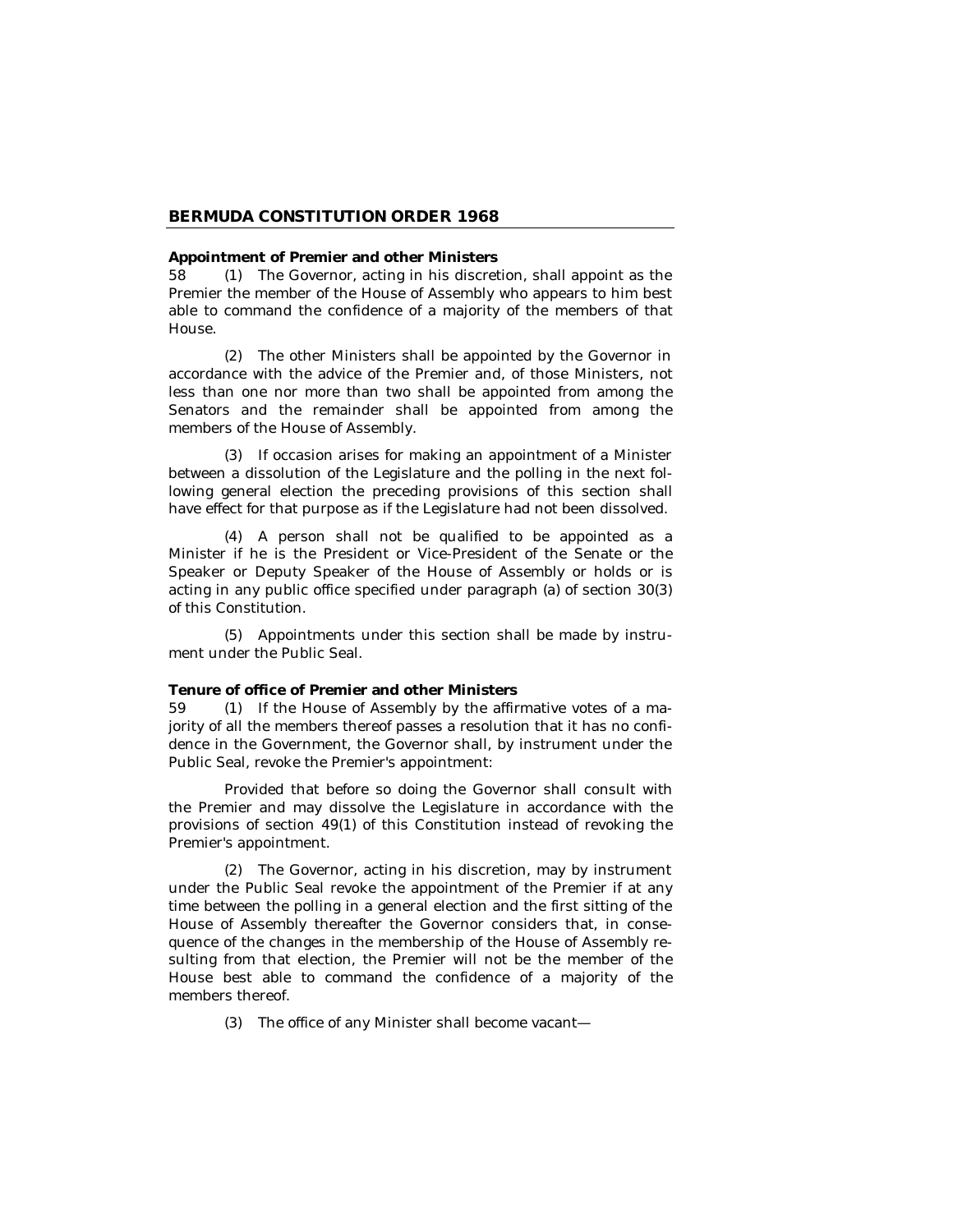- (a) if for any reason other than a dissolution of the Legislature the holder thereof ceases to be a member of the House of which he was a member at the time of his appointment as a Minister;
- (b) if, under the provisions of section 31(2) of this Constitution, he is required to cease to perform his functions as a member of that House; or
- (c) if he is elected to be the President or Vice-President of the Senate or the Speaker or Deputy Speaker of the House of Assembly or is appointed to or to act in any public office specified under paragraph (a) of section 30(3) of this Constitution.

(4) The office of any Minister other than the Premier shall become vacant—

- (a) if his appointment thereto is revoked by the Governor, acting in accordance with the advice of the Premier, by instrument under the Public Seal;
- (b) whenever the office of Premier becomes vacant; or
- (c) if he is not, at the commencement of the first Session of the Legislature after a dissolution thereof, a member of the House of which he was a member at the time of his appointment as a Minister.

## **Performance of functions of Premier in certain events**

60 (1) Whenever the Premier is absent from Bermuda or is unable by reason of illness to perform the functions conferred upon him by this Constitution, the Governor may, by directions in writing, authorise any other Minister who was appointed from among the members of the House of Assembly to perform those functions (other than the functions conferred on the Premier by subsection (2) of this section) and that Minister may perform those functions until his authority is revoked by the Governor.

(2) The powers conferred upon the Governor by this section shall be exercised by him in accordance with the advice of the Premier:

Provided that if the Governor considers that it is impracticable to obtain the Premier's advice owing to his absence or illness the Governor may exercise those powers in his discretion.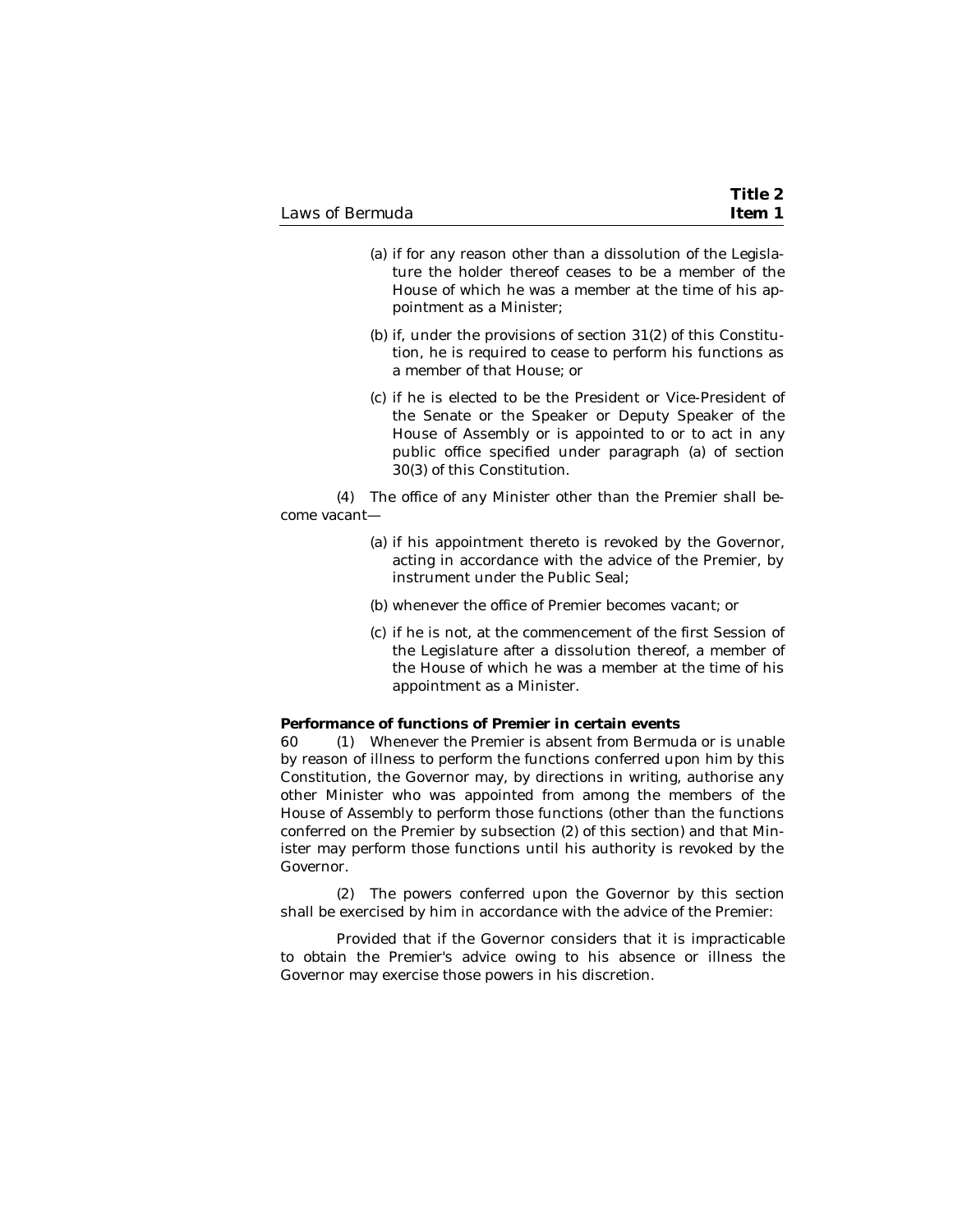## **Performance of functions of other Ministers in certain events**

60A (1) Whenever a Minister other than the Premier is unable, by reason of illness or absence from Bermuda or absence from his duties on leave, to perform the functions of his office, the Governor may, in writing—

- (a) appoint a person who is a member of the same House as that Minister to be a temporary Minister; or
- (b) assign responsibility for the performance of the functions of that Minister to another Minister (including the Premier),

and may specify the period for which such person shall be a temporary Minister or for which such other Minister shall perform the functions of that Minister:

Provided that, if occasion arises for the making of an appointment under paragraph (a) between a dissolution of the Legislature and the next following general election, the preceding provisions of this section shall have effect for the purpose as if the Legislature had not been dissolved.

(2) Subject to the provisions of section 59(3) and (4) of this Constitution—

- (a) a temporary Minister shall hold office, and
- (b) a Minister assigned to perform the functions of another Minister shall perform those functions,

until the expiry of the period specified under subsection (1) of this section or, where no period was so specified, until he is notified by the Governor in writing that he shall cease to hold that office or to perform those functions.

(3) The powers conferred on the Governor by this section shall be exercised by him in accordance with the advice of the Premier.

## **Allocation of portfolios to Ministers**

61 (1) The Governor, acting in accordance with the advice of the Premier, may by directions in writing—

> (a) charge the Premier or any other Minister with responsibility for the conduct (subject to the provisions of this Constitution and of any other law) of any business of the Government including responsibility for the administration of any department of government;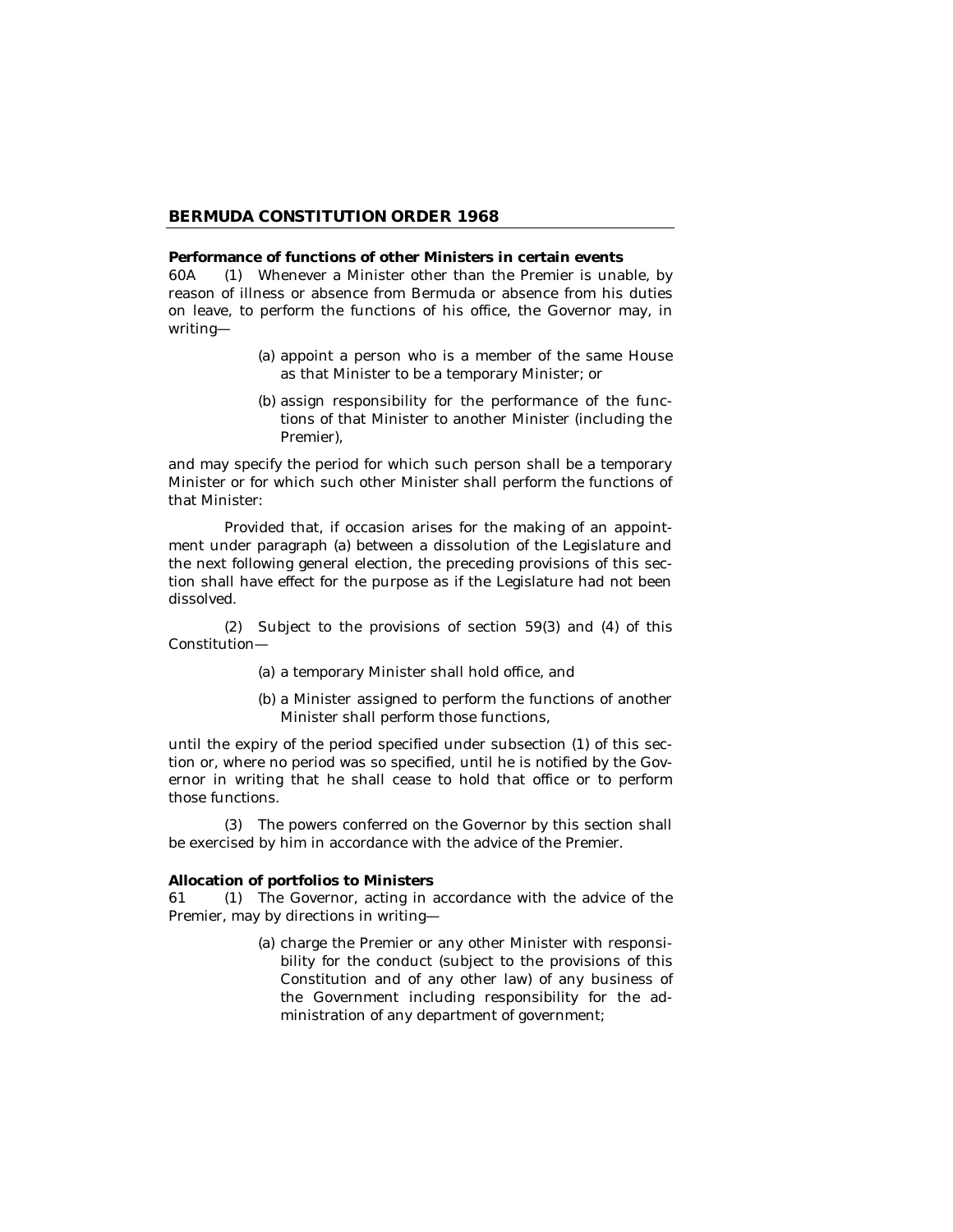| Laws of Bermuda | Item 1 |
|-----------------|--------|
|-----------------|--------|

**Title 2** 

(b) designate the style by which any Minister so charged shall be known:

Provided that a Minister appointed from among the members of the House of Assembly shall be charged with responsibility for finance and shall be styled "Minister of Finance".

(2) Nothing in this section shall empower the Governor to confer on any Minister authority to exercise any powers or discharge any duty that is conferred or imposed by this Constitution or any other law on the Governor or any person or authority other than a Minister.

(3) Without prejudice to the generality of subsection (2) of this section, except for the purpose of submitting questions relating to such matters to the Cabinet and conducting government business relating to such matters in either House, a Minister shall not be charged under this section with responsibility for—

- (a) any matter for which the Governor, acting in his discretion, is responsible under section 62 of this Constitution;
- (b) the discharge by the courts of Bermuda of their judicial functions;
- (c) the initiation, conduct and discontinuance of criminal proceedings;
- (d) the audit of the accounts of Bermuda;
- (e) the making of appointments to public offices, the removal or disciplinary control of persons holding or acting in such offices and the grant of any benefits in relation to pensions and gratuities in pursuance of section 93 of this Constitution.

(4) A Minister charged under subsection (1) of this section with responsibility for the conduct of any business of the Government may be assisted in the discharge of that responsibility by a board, committee or other similar body consisting wholly or partly of persons who are not public officers and established by a law enacted by the Legislature or by directions in writing given by the Minister concerned; and any such body shall have such advisory, consultative and administrative functions as may be conferred on it by such a law or such directions, but, in exercising any such functions, the body shall be subject to the directions of the Minister concerned.

(5) Where a Minister has been charged under subsection (1) of this section with responsibility for the administration of any department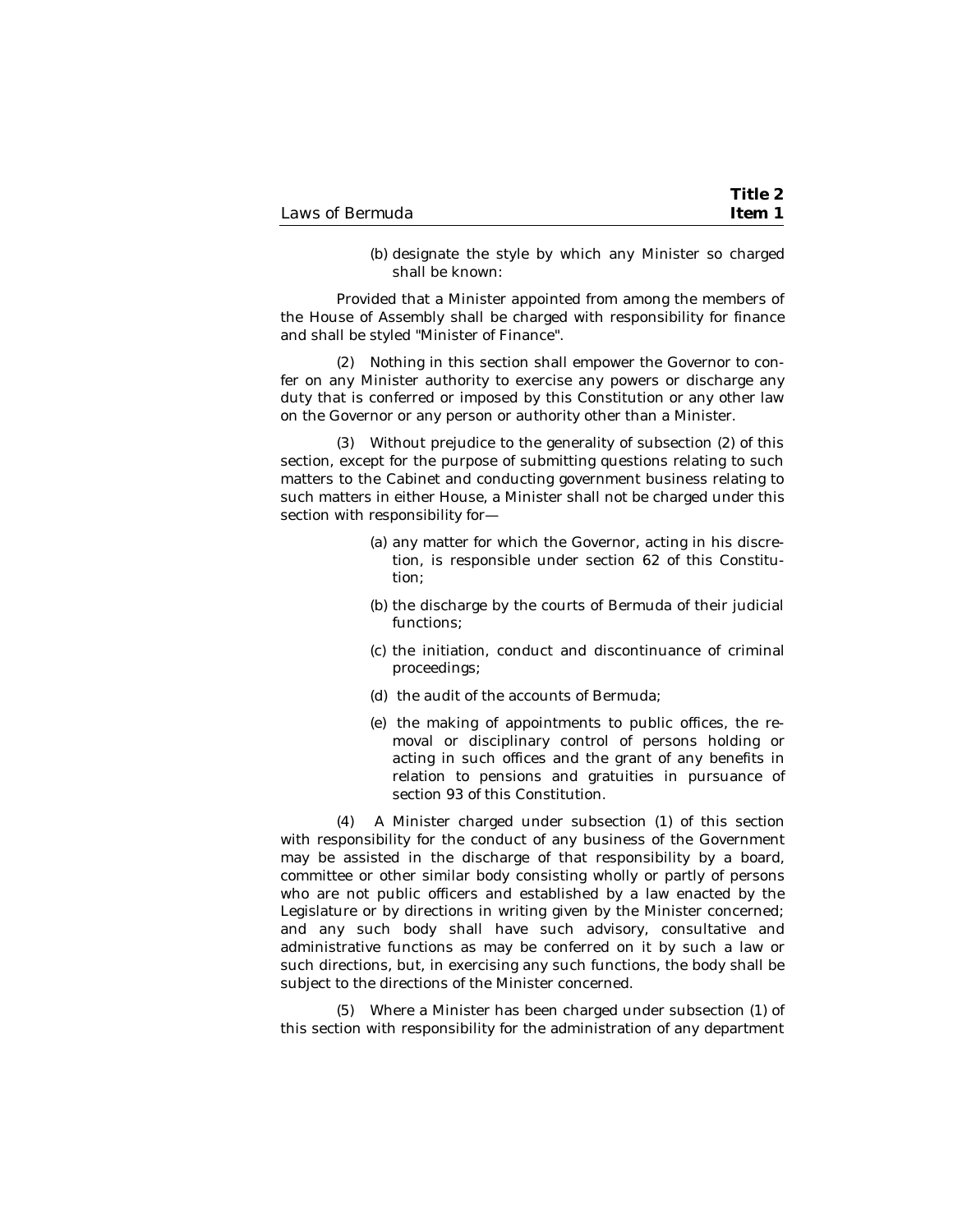of government, the Minister shall (subject to the provisions of this Constitution and of any other law) exercise general direction and control over that department, and, subject to such direction and control, the department shall be under the supervision of a public officer (whose office is referred to in this Constitution as the office of a permanent secretary):

Provided that two or more departments of government may be placed under the supervision of one permanent secretary.

## **Governor's special responsibilities**

62 (1) The Governor, acting in his discretion, shall be responsible for the conduct (subject to the provisions of this Constitution and of any other law) of any business of the Government, including the administration of any department of government, with respect to the following matters—

- (a) external affairs;
- (b) defence, including armed forces;
- (c) internal security;
- (d) the police.

(2) The Governor, acting in his discretion, may by directions in writing delegate, with the prior approval of the Secretary of State, to the Premier or any other Minister designated by him after consultation with the Premier such responsibility for any of the matters specified in subsection (1) of this section as the Governor may think fit upon such conditions as he may impose.

#### **Parliamentary Secretaries**

63 (1) The Governor, acting in accordance with the advice of the Premier, may by instrument under the Public Seal appoint Parliamentary Secretaries from among the Senators and, subject to the provisions of section 64 of this Constitution, the members of the House of Assembly to assist Ministers in the performance of their functions.

(2) If occasion arises for making an appointment of a Parliamentary Secretary between a dissolution of the Legislature and the polling in the next following general election the provisions of subsection (1) of this section shall have effect for that purpose as if the Legislature had not been dissolved.

(3) A person shall not be qualified to be appointed as a Parliamentary Secretary if he is the President or Vice-President of the Senate or the Speaker or Deputy Speaker of the House of Assembly or holds or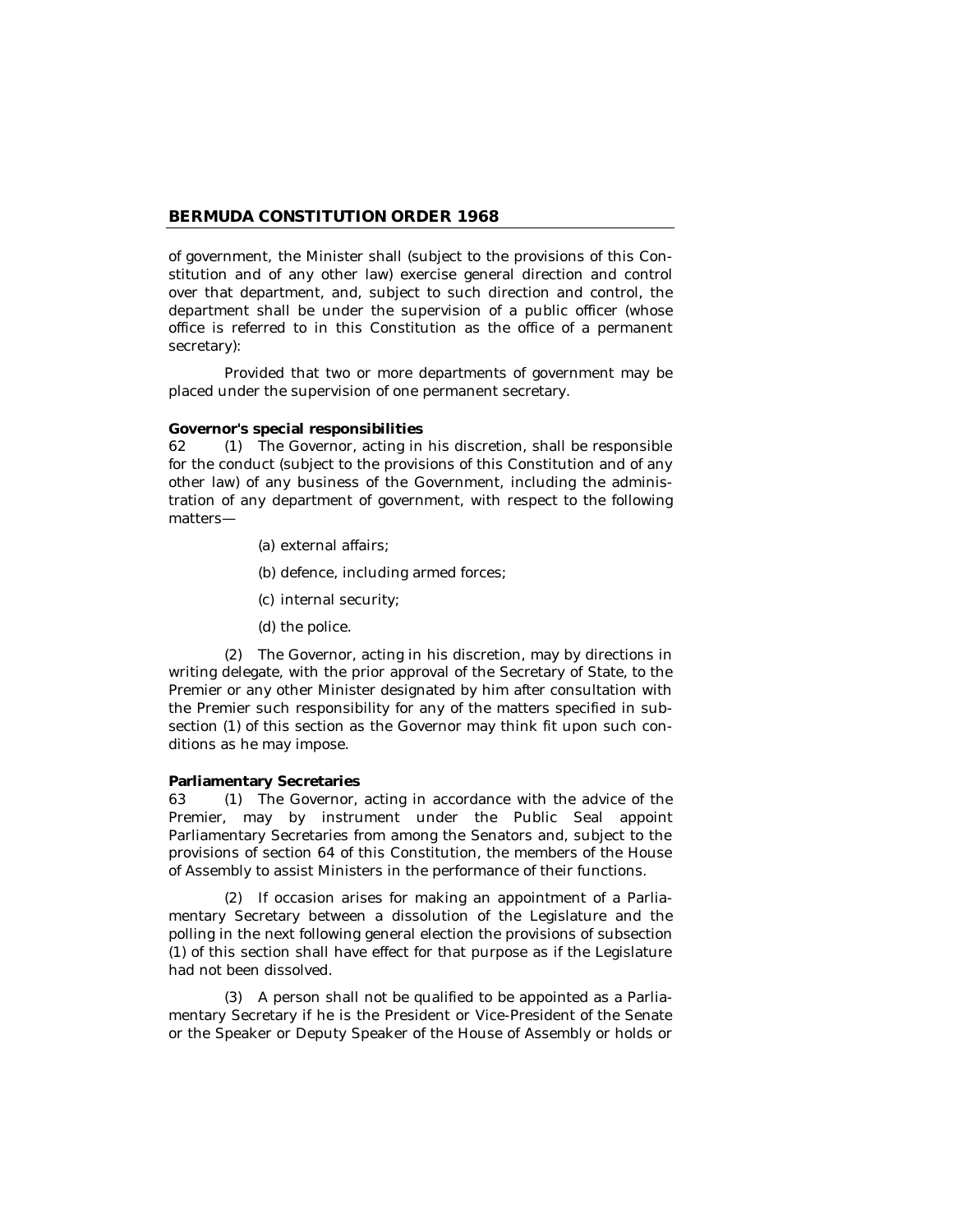| Laws of Bermuda | Item 1 |
|-----------------|--------|
|-----------------|--------|

is acting in any public office specified under paragraph (a) of section 30(3) of this Constitution.

(4) The provisions of subsections (3) and (4) of section 59 of this Constitution shall apply in relation to Parliamentary Secretaries as they apply in relation to Ministers.

### **Restriction on appointments from House of Assembly**

64 The number of Ministers and Parliamentary Secretaries who are members of the House of Assembly shall not at any time exceed twelve.

## **Summoning of Cabinet**

65 The Cabinet shall not be summoned except by the authority of the Premier.

#### **Proceedings of Cabinet**

66 (1) The Premier shall, so far as is practicable, attend and preside at all meetings of the Cabinet and in his absence such other Minister shall preside as the Premier shall appoint.

(2) The Cabinet shall not be disqualified for the transaction of business by reason of any vacancy in the membership of the Cabinet (including any vacancy not filled when the Cabinet is first constituted or is reconstituted at any time) and the validity of the transaction of business in the Cabinet shall not be affected by reason only of the fact that some person who was not entitled to do so took part in the proceedings.

### **Summoning of persons to Cabinet**

67 The Premier may summon any Parliamentary Secretary or public officer to a meeting of the Cabinet whenever, in the opinion of the Premier, the business before the Cabinet renders his presence desirable.

#### **Oaths**

68 A Minister or a Parliamentary Secretary shall not enter upon the functions of his office unless he has made before the Governor an oath or affirmation of allegiance and an oath or affirmation for the due execution of his office in the forms set out in the Schedule to this Constitution.

#### **Secretary to Cabinet**

69 (1) There shall be a Secretary to the Cabinet whose office shall be a public office.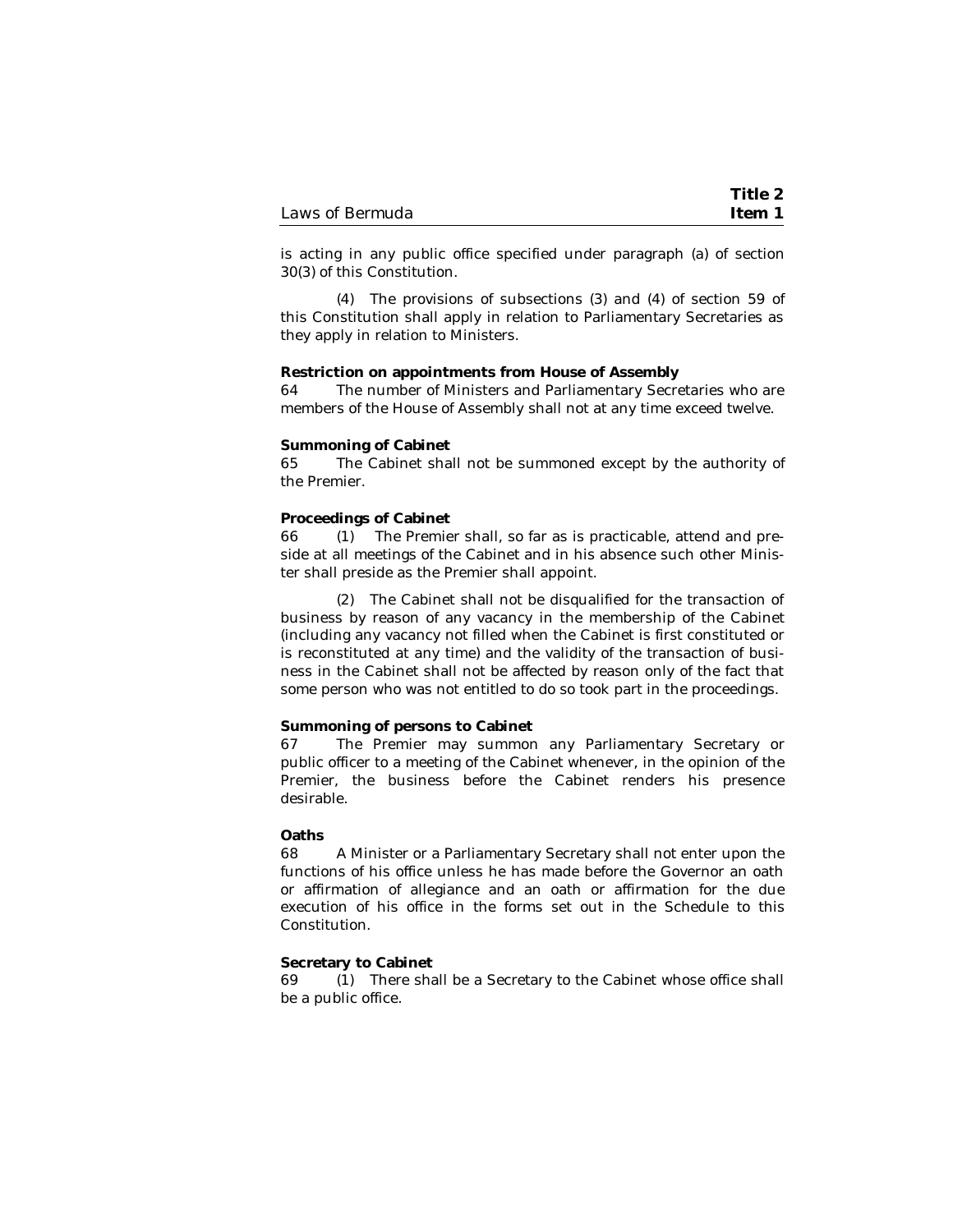(2) The Secretary to the Cabinet shall have charge of the Cabinet Office and shall be responsible, in accordance with such instructions as may be given to him by the Premier, for arranging the business for, and keeping the minutes of, the meetings of the Cabinet or any committee thereof and for conveying the conclusions reached at the meetings to the appropriate person or authority, and shall have such other functions as the Premier may from time to time direct.

- (3) The Secretary to the Cabinet shall—
	- (a) transmit to the Governor copies of all papers submitted for consideration by the Cabinet or any committee thereof at the same time as those papers are transmitted to Ministers;
	- (b) inform the Governor of the summoning of any meeting of the Cabinet or any committee of the Cabinet and of the matters to be discussed at any meeting of the Cabinet or any committee thereof at the same time as Ministers are so informed; and
	- (c) furnish the Governor, as soon as practicable after each meeting of the Cabinet or any committee thereof with a copy of the minutes of that meeting showing the matters discussed and the conclusions reached at that meeting.

#### **Governor's Council**

70 (1) There shall be a Governor's Council for the purpose of considering matters for which the Governor is responsible under section 62(1) of this Constitution.

- (2) The Governor's Council shall consist of—
	- (a) the Governor, as Chairman;
	- (b) the Premier; and
	- (c) not less than two or more than three other Ministers appointed in writing by the Governor after consultation with the Premier.

(3) In the absence of the Governor the Deputy Governor shall preside at any meeting of the Governor's Council.

(4) A Minister appointed under subsection 2(c) of this section shall vacate his seat on the Council if—

> (a) his office becomes vacant under section 59(3) or (4) of this Constitution; or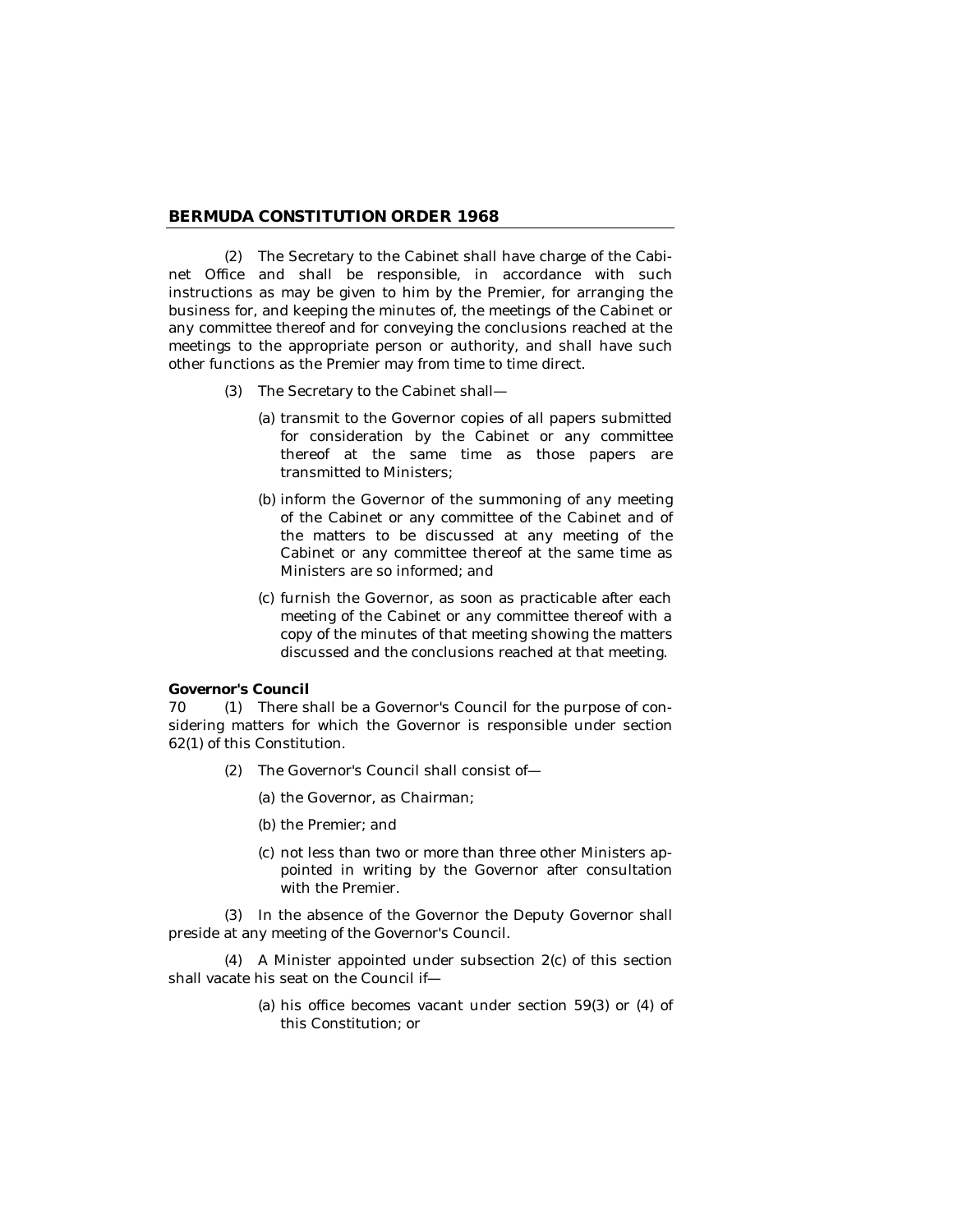(b) the Governor, acting after consultation with the Premier, so directs in writing.

(5) Nothing in subsection (1) shall be construed as requiring the Governor to act in accordance with the advice of the Council in the discharge of his responsibilities under the said section 62(1).

(6) The Governor, acting in his discretion, may summon a meeting of the Council whenever he considers it desirable to do so and shall summon such a meeting whenever the Premier requests him to do so.

- (7) The Governor may—
	- (a) after consultation with the Premier, summon any Minister who is not a member of the Council to attend any meeting of the Council;
	- (b) summon any other person to attend any meeting of the Council whenever he considers it desirable to do so.

(8) Subject to the provisions of this section, the Council may regulate its own procedure.

(9) The Secretary to the Cabinet shall be the Secretary to the Council.

## **Attorney-General**

71 (1) There shall be an Attorney-General who shall be the principal legal adviser to the Government.

(1A) The Attorney-General shall be either a member of either House who is entitled to practise as a barrister in Bermuda, in which case he shall be appointed by the Governor in accordance with the advice of the Premier, or a public officer.

(2) The Attorney-General shall have power, in any case in which he considers it desirable so to do—

- (a) to institute and undertake criminal proceedings against any person before any civil court of Bermuda in respect of any offence against any law in force in Bermuda;
- (b) to take over and continue any such criminal proceedings that have been instituted or undertaken by any other person or authority; and
- (c) to discontinue, at any stage before judgment is delivered, any such criminal proceedings instituted or undertaken by himself or any other person or authority.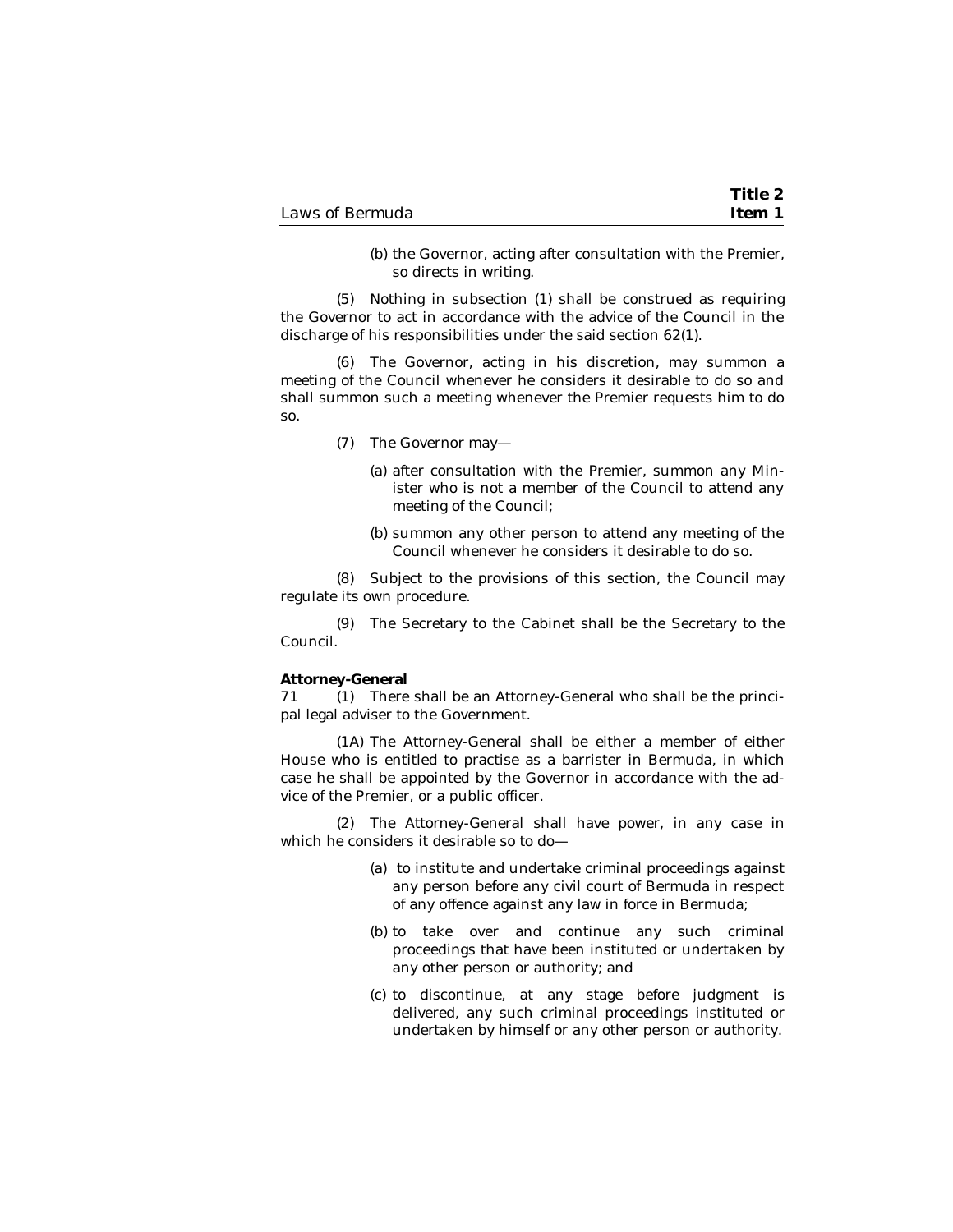(3) The powers of the Attorney-General under subsection (2) of this section may be exercised by him in person or by officers subordinate to him acting under and in accordance with his general or special instructions.

(4) The powers conferred upon the Attorney-General by paragraphs (b) and (c) of subsection (2) of this section shall be vested in him to the exclusion of any other person:

Provided that, where any other person or authority has instituted criminal proceedings which have not been taken over and continued by the Attorney-General under the said paragraph (b), nothing in this subsection shall, save when the Attorney-General has exercised his powers under the said paragraph (b), prevent the withdrawal of those proceedings by or at the instance of that person or authority and with the leave of the court.

(5) For the purposes of this section, any appeal from any determination in any criminal proceedings before any court, or any case stated or question of law reserved for the purpose of any such proceedings, to any other court or to Her Majesty in Council shall be deemed to be part of those proceedings.

(6) In the exercise of the powers conferred on him by this section, the Attorney-General shall not be subject to the direction or control of any other person or authority.

#### **Director of Public Prosecutions**

71A At any time when the office of Attorney-General is held by a member of either House—

- (a) there shall be a Director of Public Prosecutions whose office shall be a public office;
- (b) the following provisions of this Constitution shall have effect as if references therein to the Attorney-general were references to the Director of Public Prosecutions that is to say, subsections (2) to (6) of section 71, section 82(4), section 86, section 100(5), section 104(5), and section 105(3);
- (c) section 93(2) of this Constitution shall have effect as if the reference therein to the Attorney-General included a reference to the Director of Public Prosecutions.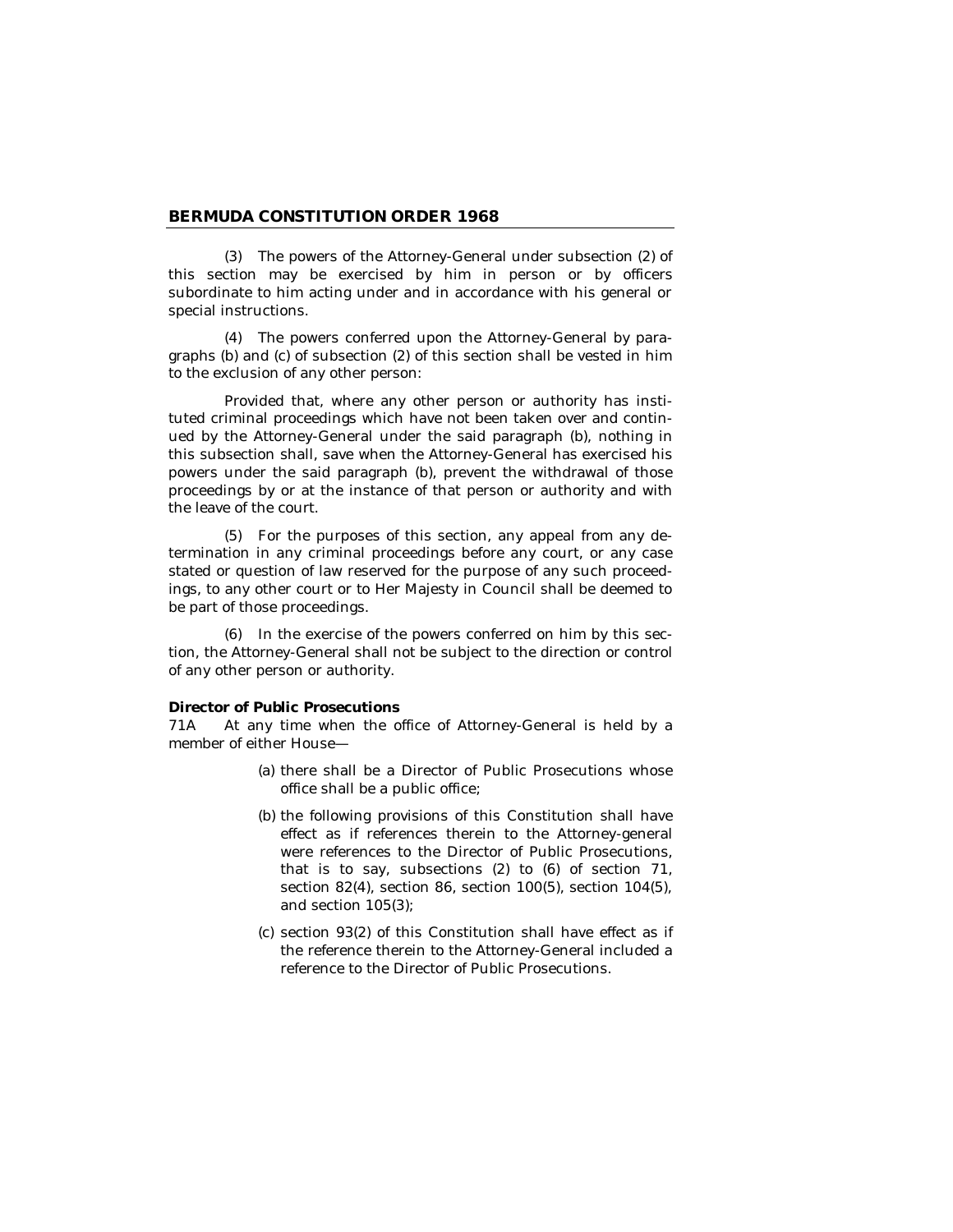## **Opposition Leader**

72 (1) Subject to the provisions of this section, there shall be an Opposition Leader who shall be appointed by the Governor.

- (2) The Governor shall appoint as the Opposition Leader—
	- (a) the member of the House of Assembly who, in the opinion of the Governor, is the leader in that House of any opposition party whose numerical strength in that House is greater than that of any other opposition party; or
	- (b) if it appears to the Governor that there is no such party but that there is a member of the House of Assembly who would be acceptable as Opposition Leader to a majority of the members of that House in opposition to the Government, that member.

(3) Whenever the office of Opposition Leader is vacant by reason of the fact that the Governor is of the opinion that there is no member of the House of Assembly whom he can appoint thereto in accordance with the provisions of subsection (2) of this section—

- (a) the function conferred upon the Governor by paragraph (b) of section 27(2) of this Constitution shall be exercised by him after consultation with the leaders in the House of Assembly of the opposition parties whose numerical strength in that House is greatest;
- (b) the function conferred upon the Governor by section 53(1) of this Constitution shall be exercised by him after consultation with the Premier and the leaders aforesaid; and
- (c) the function conferred upon the Governor by paragraph (d) of section 53(2) and, in any case in which, but for the provisions of this subsection, it would be exercisable in accordance with the advice of the Opposition Leader, the function conferred upon him by paragraph (c) of section 53(5) of this Constitution shall be exercised by him in accordance with such advice as may be given to him jointly by the leaders aforesaid.

(4) If at any time between the polling in a general election and the next following dissolution of the Legislature the Governor is satisfied that, if the office of the Opposition Leader were then vacant, he would appoint thereto a person other than the person then holding that office, the Governor shall revoke the appointment of the Opposition Leader.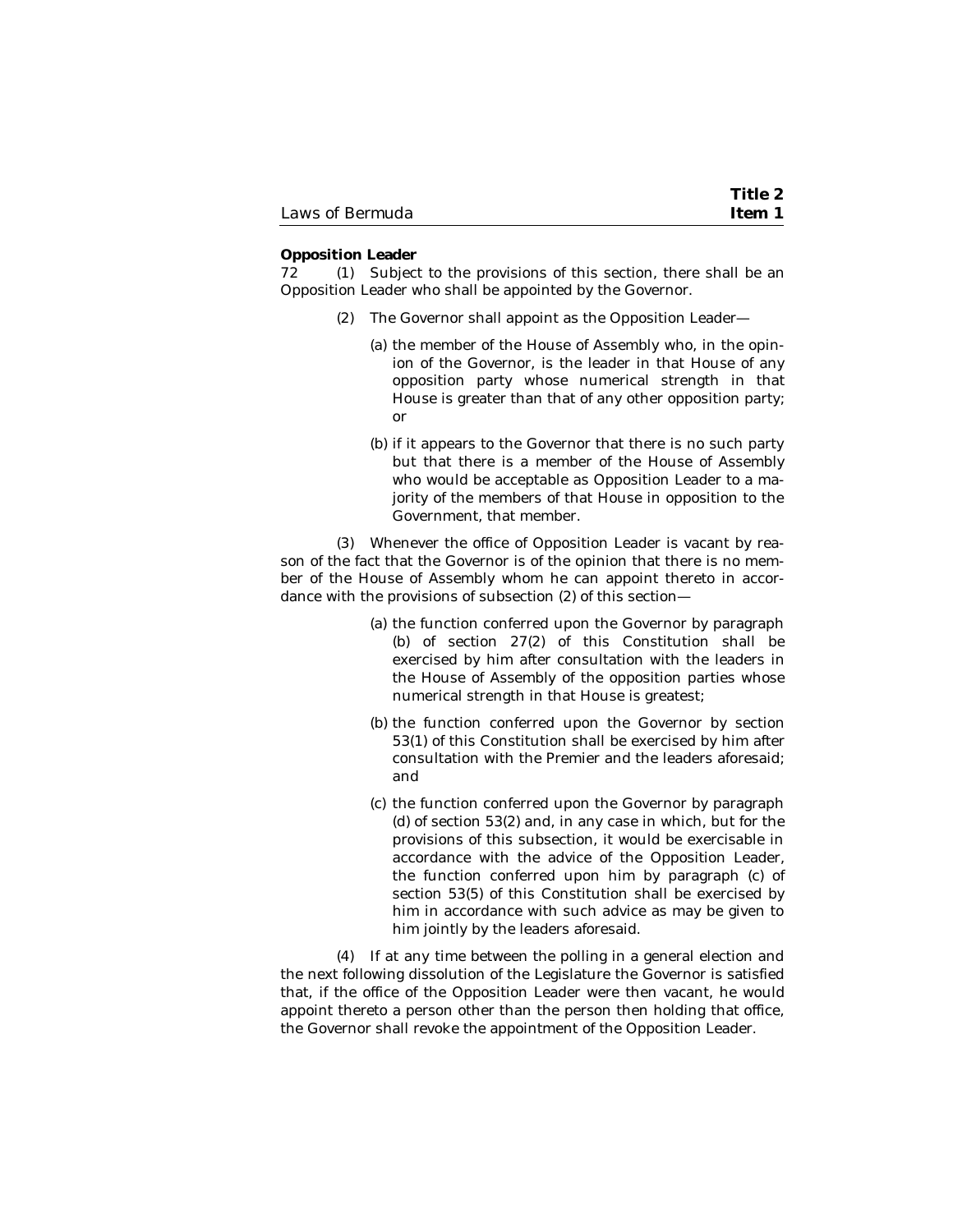(5) The office of the Opposition Leader shall also become vacant—

- (a) if for any reason other than a dissolution of the Legislature the holder thereof ceases to be a member of the House of Assembly; or
- (b) if the holder thereof is appointed as the Premier.

(6) In this section, "opposition party" means a group of members of the House of Assembly in opposition to the Government who are prepared to support one of their number as their leader.

(7) In the exercise of his functions under this section the Governor shall act in his discretion.

## **CHAPTER V**

## THE JUDICIARY

#### *The Supreme Court*

#### **Constitution of Supreme Court**

73 (1) There shall be a Supreme Court for Bermuda which shall have such jurisdiction and powers as may be conferred upon it by this Constitution and any other law.

(2) The judges of the Supreme Court shall be a Chief Justice and such number of Puisne Judges as may be prescribed by any law enacted by the Legislature:

Provided that the office of a Puisne Judge shall not, without his consent, be abolished during his continuance in office.

(3) The Chief Justice shall be a person qualified for appointment under subsection (5) of this section and shall be appointed by the Governor, by instrument under the Public Seal, acting after consultation with the Premier who shall first have consulted the Opposition Leader.

(4) The Puisne Judges of the Supreme Court shall be persons qualified as aforesaid and shall be appointed by the Governor, by instrument under the Public Seal, after consultation with the Chief Justice.

(5) The qualifications for appointment as a judge of the Supreme Court shall be such as may be prescribed by any law enacted by the Legislature: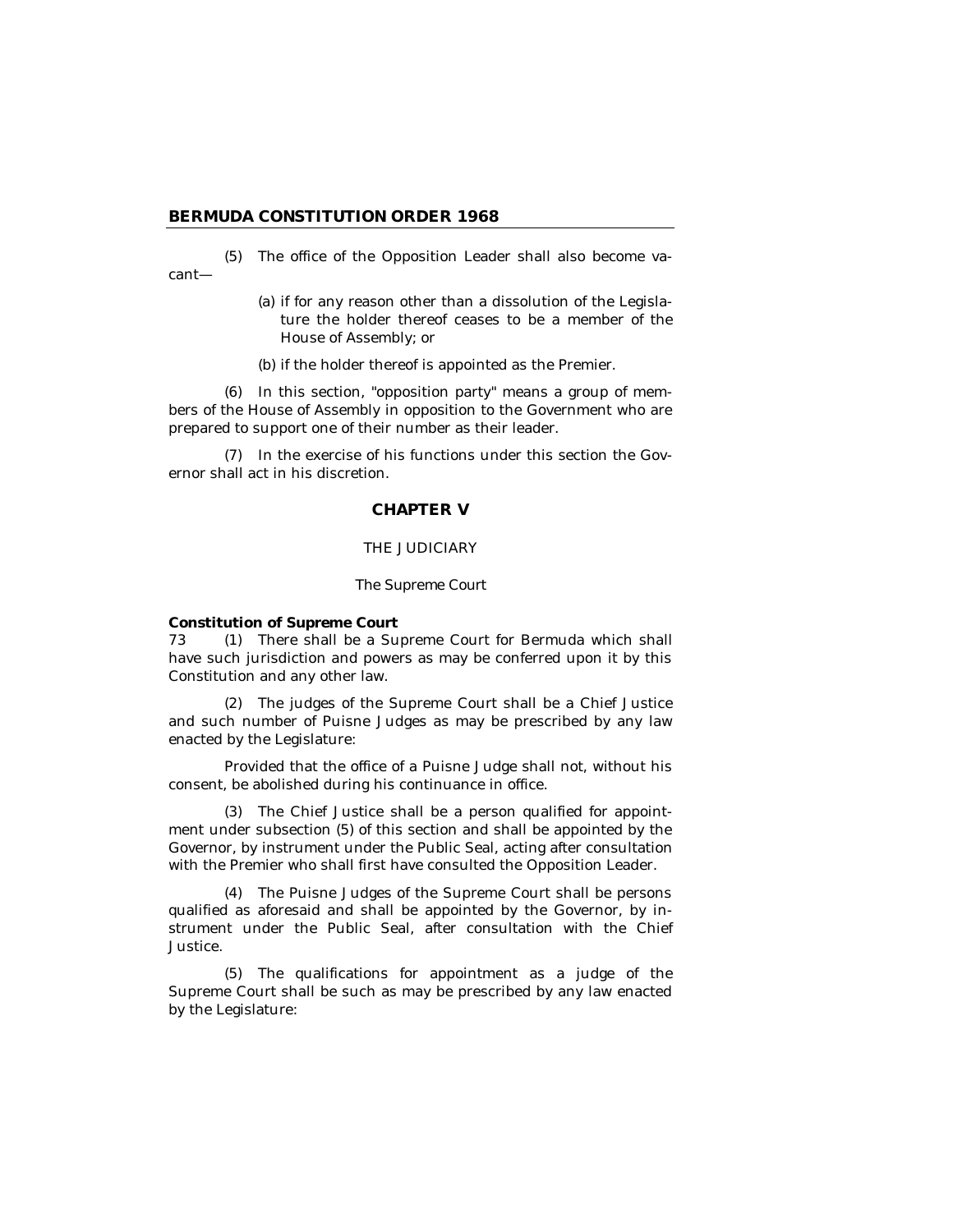Provided that a person who has been appointed as a judge of the Supreme Court may continue in office notwithstanding any subsequent variation in the qualifications so prescribed.

(6) Whenever the Governor, acting after consultation with the Chief Justice, is satisfied that the state of business in the Supreme Court so requires, he may, acting as aforesaid, appoint a person, possessing such legal qualifications and experience as he may deem appropriate, to be an Assistant Justice on such terms and conditions of service as he may think fit, and any Assistant Justice shall have all the powers of a Puisne Judge:

Provided that the number of Assistant Justices holding office at any time shall not exceed such number as the Legislature may by law prescribe.

(7) References in sections 30(1), 76 and 103 of this Constitution to a judge of the Supreme Court shall be construed as including references to an Assistant Justice.

### **Tenure of office of judges of Supreme Court**

74 (1) Subject to the following provisions of this section, a judge of the Supreme Court shall vacate his office when he attains the age of sixty-five years:

Provided that—

- (a) the Governor may permit a judge who attains the age of sixty-five years to continue in office until he has attained such later age, not exceeding the age of seventy years, as may have been agreed between the Governor and that judge; and
- (b) a judge who has attained the age at which he would otherwise vacate office under this subsection may continue in office for such period as may be necessary to enable him to deliver judgment or to do any other thing in relation to any proceeding commenced before him before he attained that age.

(2) A judge of the Supreme Court may be removed from office only for inability to discharge the functions of his office (whether arising from infirmity of body or mind or any other cause) or for misbehaviour, and shall not be so removed except in accordance with the provisions of subsection (3) of this section.

(3) A judge of the Supreme Court shall be removed from office by the Governor by instrument under the Public Seal if the question of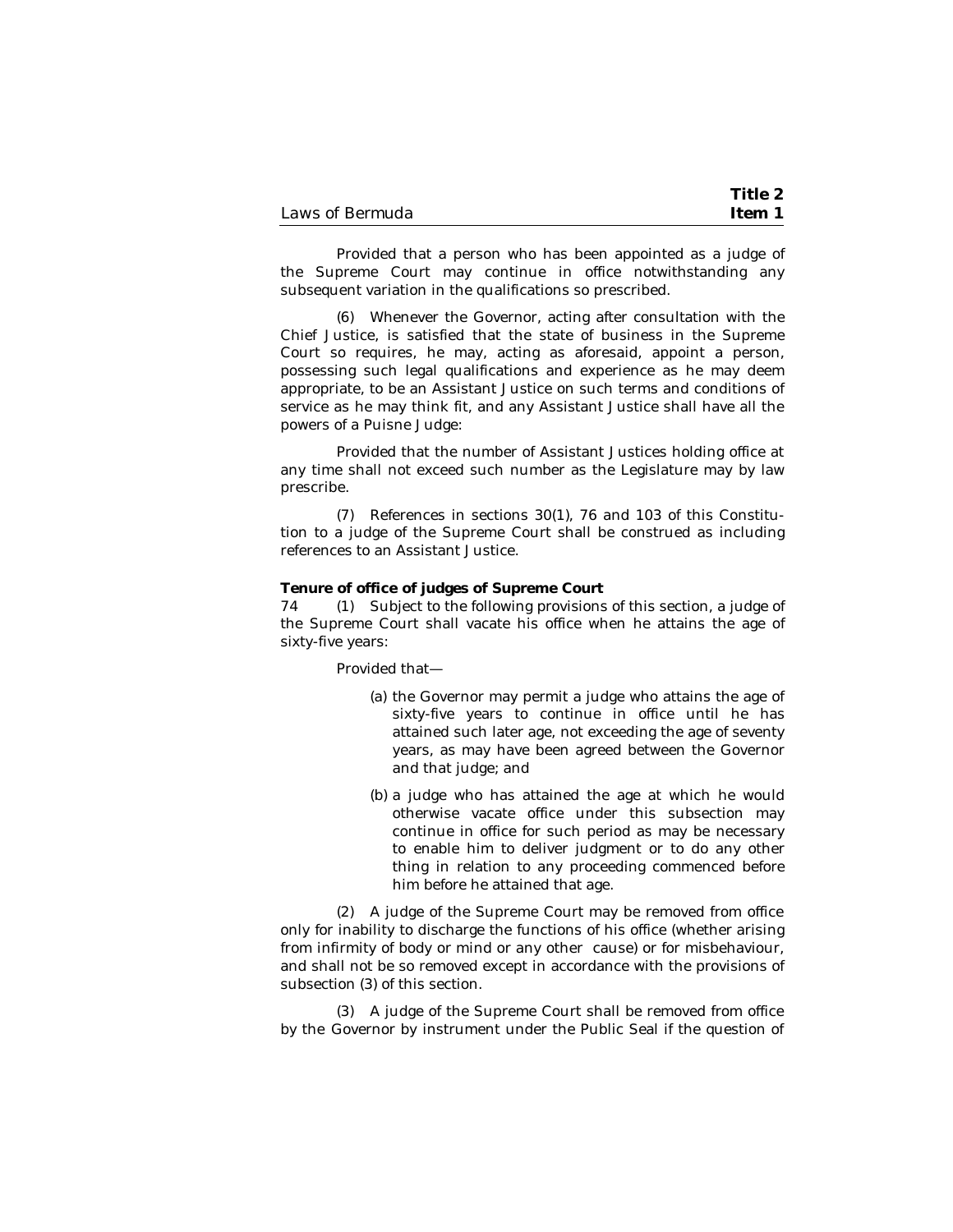the removal of that judge from office has, at the request of the Governor, made in pursuance of subsection (4) of this section, been referred by Her Majesty to the Judicial Committee of Her Majesty's Privy Council under section 4 of the Judicial Committee Act 1833 or any other enactment enabling Her Majesty in that behalf, and the Judicial Committee has advised Her Majesty that the judge ought to be removed from office for inability as aforesaid or misbehaviour.

(4) If the Governor considers that the question of removing a judge of the Supreme Court from office for inability as aforesaid or misbehaviour ought to be investigated, then—

- (a) the Governor shall appoint a tribunal, which shall consist of a Chairman and not less than two other members selected by the Governor from among persons who hold or have held high judicial office;
- (b) the tribunal shall inquire into the matter and report on the facts thereof to the Governor and advise the Governor whether he should request that the question of the removal of that judge should be referred by Her Majesty to the Judicial Committee; and
- (c) if the tribunal so advises, the Governor shall request that the question should be referred accordingly.

(5) The provisions of the Commissions of Inquiry Act 1935 [*title 28 item 19*] of Bermuda as in force immediately before the coming into operation of this Constitution [*2 June 1968*] shall, subject to the provisions of this section, apply as nearly as may be in relation to tribunals appointed under subsection (4) of this section or, as the context may require, to the members thereof as they apply in relation to Commissions or Commissioners appointed under that Act.

(6) If the question of removing a judge of the Supreme Court from office has been referred to a tribunal under subsection (4) of this section the Governor may suspend the judge from performing the functions of his office, and any such suspension may at any time be revoked by the Governor, and shall in any case cease to have effect—

- (a) if the tribunal advises the Governor that he should not request that the question of the removal of the judge from office should be referred by Her Majesty to the Judicial Committee; or
- (b) if the Judicial Committee advises Her Majesty that the judge ought not to be removed from office.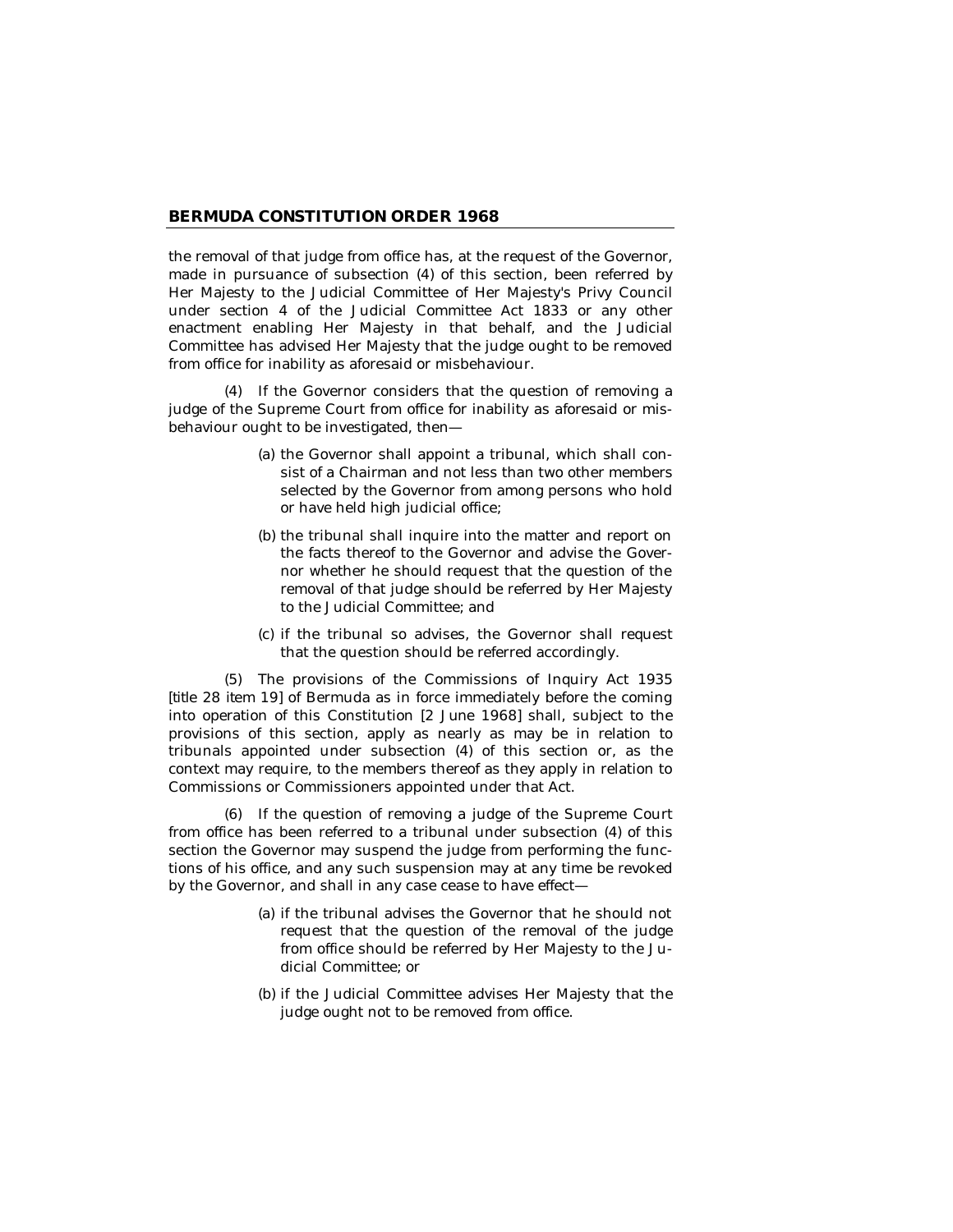(7) The powers conferred upon the Governor by this section shall be exercised by him acting in his discretion.

# **Acting judges of Supreme Court**

75 (1) If the office of Chief Justice is vacant, or if the holder thereof is for any reason unable to perform the functions of his office, then, until some other person has been appointed to, and has assumed the functions of, that office, or until the holder of that office has resumed those functions, as the case may be, such one of the Puisne Judges or such other person qualified for appointment as a judge of the Supreme Court as the Governor may, after consultation with the Premier, appoint for that purpose shall act in the office of Chief Justice.

(2) If the office of a Puisne Judge is vacant, or if any such judge is acting as Chief Justice, or is for any reason unable to perform the functions of his office the Governor, acting after consultation with the Chief Justice, may appoint a person, possessing such legal qualifications and experience as he may deem appropriate, to act as a Puisne Judge.

(3) A person may be appointed under subsection (1) or subsection (2) of this section notwithstanding that he has attained the age of sixty-five years.

(4) Any person appointed under this section to act as a Puisne Judge shall, unless he is removed from office under the preceding section, continue to act for the period of his appointment or, if no such period is specified, until his appointment is revoked by the Governor, acting after consultation with the Chief Justice:

Provided that a person whose appointment so to act has expired or been revoked may, with the permission of the Governor, acting after consultation with the Chief Justice, continue so to act for such period as may be necessary to enable him to deliver judgment or to do any other thing in relation to proceedings that were commenced before him previously thereto.

#### **Oaths to be taken by judges of Supreme Court**

76 Before entering upon the functions of his office, every judge of the Supreme Court shall make and subscribe before the Governor, or some other person authorised in that behalf by the Governor, oaths or affirmations of allegiance and for the due execution of his office in the forms set out in the Schedule to this Constitution.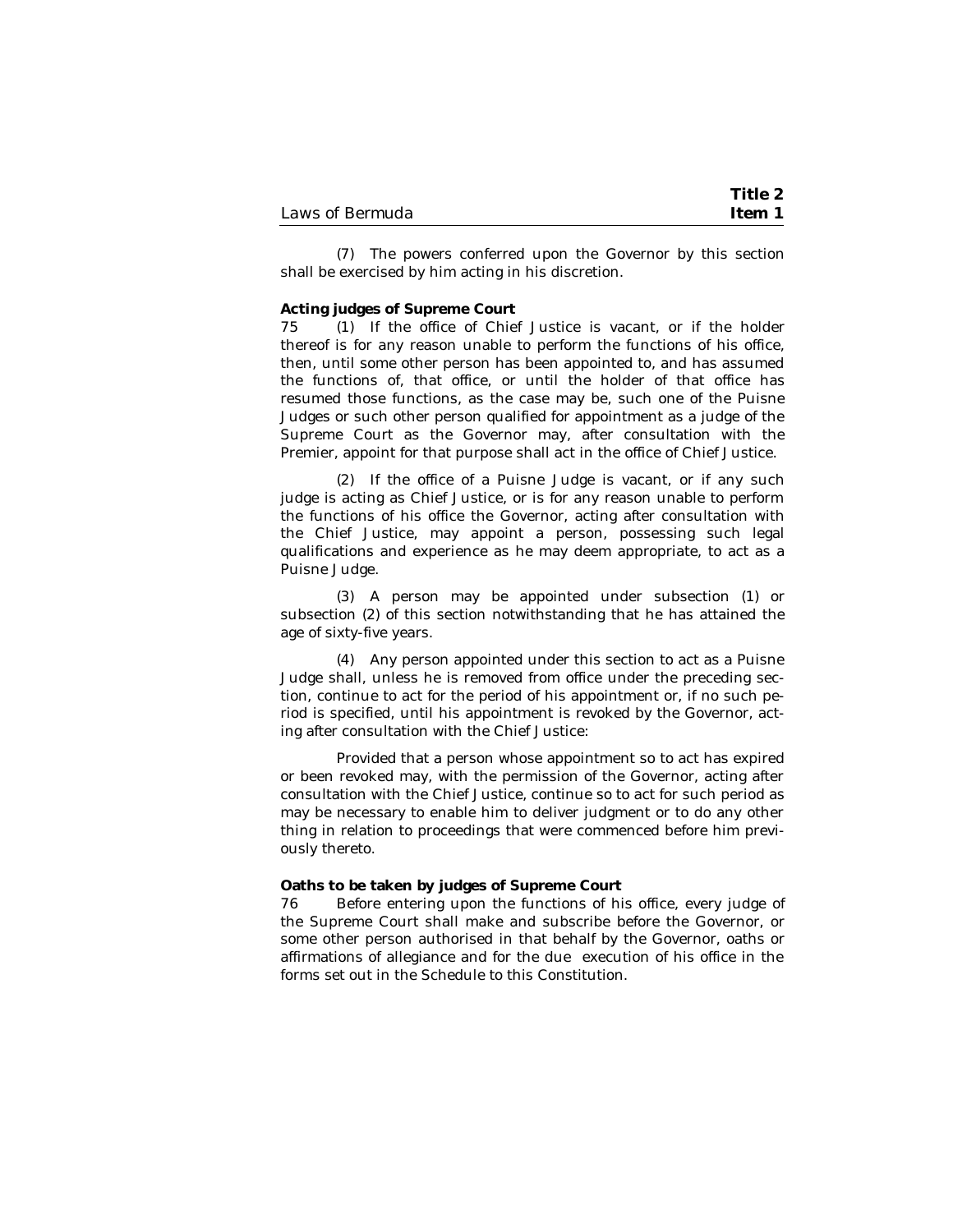### *The Court of Appeal*

#### **Constitution of Court of Appeal**

77 (1) There shall be a Court of Appeal for Bermuda which shall have such jurisdiction and powers as may be conferred upon it by this Constitution and any other law.

(2) The judges of the Court of Appeal shall be a President and such number of Justices of Appeal, not being less than two, as the Legislature may by law prescribe:

Provided that the office of a Justice of Appeal shall not, without his consent be abolished during his continuance in office.

(3) The judges of the Court of Appeal shall be appointed by the Governor, acting in his discretion, by instrument under the Public Seal, for such period as may be specified in their respective instruments of appointment.

(4) A person shall be qualified to be appointed as a judge of the Court of Appeal if, and shall not be qualified to be so appointed unless, he holds or has held high judicial office.

(5) A judge of the Supreme Court may exercise any of the powers of a single judge of the Court of Appeal to such extent as the Legislature may by law prescribe.

### **Tenure of office of judges of Court of Appeal**

78 (1) Subject to the following provisions of this section, the office of a judge of the Court of Appeal shall become vacant upon the expiration of the period of his appointment to that office.

(2) A judge of the Court of Appeal may be removed from office only for inability to discharge the functions of his office (whether arising from infirmity of body or mind or any other cause) or for misbehaviour, and shall not be so removed except in accordance with the provisions of subsection (3) of this section.

(3) A judge of the Court of Appeal shall be removed from office by the Governor by instrument under the Public Seal if the question of the removal of that judge from office has, at the request of the Governor, made in pursuance of subsection (4) of this section, been referred by Her Majesty to the Judicial Committee of Her Majesty's Privy Council under section 4 of the Judicial Committee Act 1833 or any other enactment enabling Her Majesty in that behalf, and the Judicial Committee has advised Her Majesty that the judge ought to be removed from office for inability as aforesaid or misbehaviour.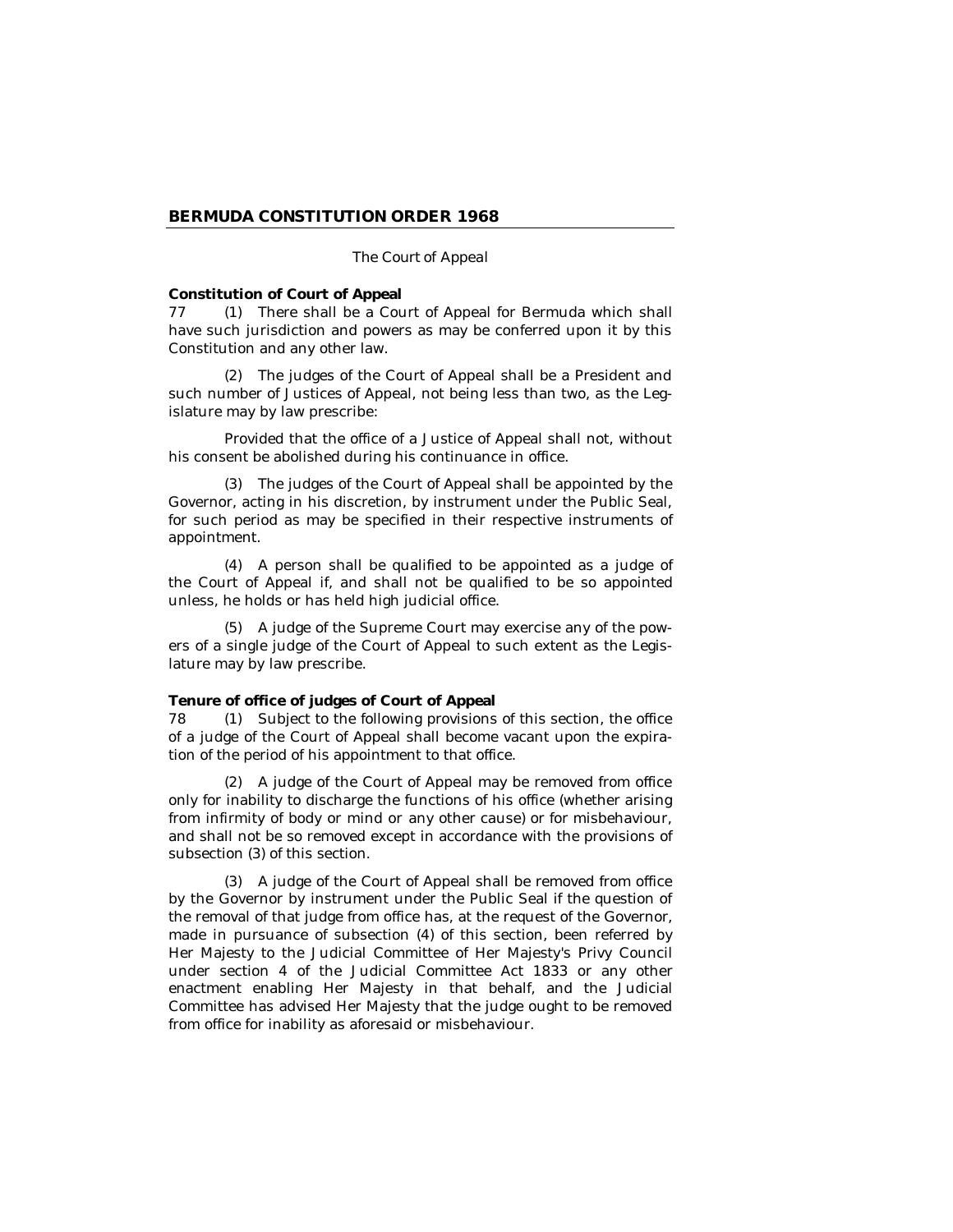**Title 2** 

(4) If the Governor considers that the question of removing a judge of the Court of Appeal from office for inability as aforesaid or misbehaviour ought to be investigated, then—

- (a) the Governor shall appoint a tribunal, which shall consist of a Chairman and not less than two other members selected by the Governor from among persons who hold or have held high judicial office;
- (b) the tribunal shall inquire into the matter and report on the facts thereof to the Governor and advise the Governor whether he should request that the question of the removal of that judge should be referred by Her Majesty to the Judicial Committee; and
- (c) if the tribunal so advises, the Governor shall request that the question should be referred accordingly.

(5) The provisions of the Commissions of Inquiry Act 1935 [*title 28 item 19*] of Bermuda as in force immediately before the coming into operation of this Constitution [*2 June 1968*] shall, subject to the provisions of this section, apply as nearly as may be in relation to tribunals appointed under subsection (4) of this section or, as the context may require, to the members thereof as they apply in relation to Commissions or Commissioners appointed under that Act.

(6) If the question of removing a judge of the Court of Appeal from office has been referred to a tribunal under subsection (4) of this section the Governor may suspend the judge from performing the functions of this office, and any such suspension may at any time be revoked by the Governor, and shall in any case cease to have effect—

- (a) if the tribunal advises the Governor that he should not request that the question of the removal of the judge from office should be referred by Her Majesty to the Judicial Committee; or
- (b) if the Judicial Committee advises Her Majesty that the judge ought not to be removed from office.

(7) The powers conferred upon the Governor by this section shall be exercised by him acting in his discretion.

## **Acting judges of Court of Appeal**

79 (1) If the office of the President of the Court of Appeal is vacant, or if the holder thereof is for any reason unable to perform the functions of his office, then, until some other person has been appointed to, and has assumed the functions of, that office, or until the holder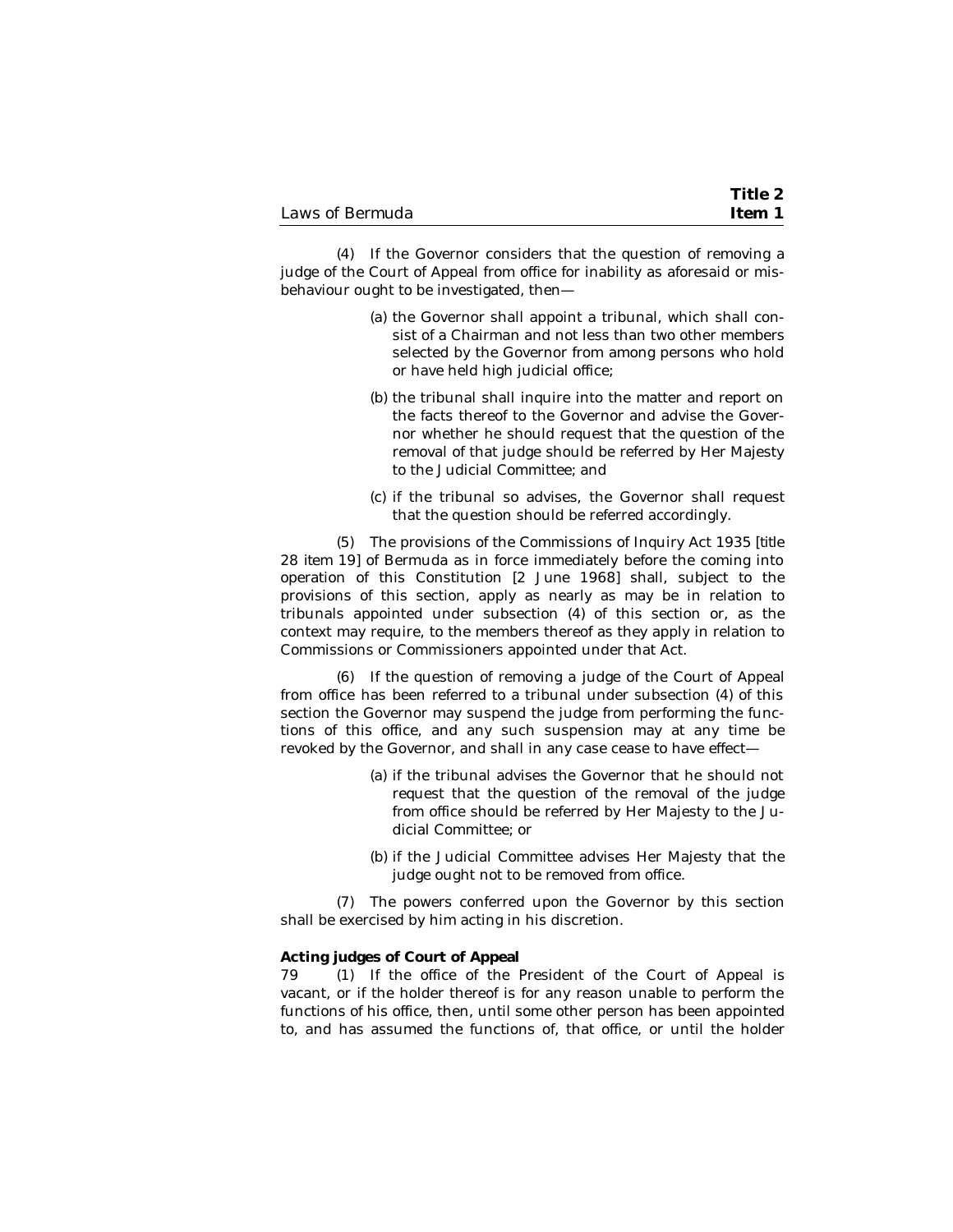thereof has assumed those functions, as the case may be, such one of the Justices of Appeal or such other person qualified for appointment as a judge of the Court of Appeal as the Governor, acting in his discretion, may appoint for that purpose shall act in the office of President.

(2) If the office of a Justice of Appeal is vacant, or if any Justice of Appeal is acting as the President, or is for any reason unable to perform the functions of his office the Governor, acting in his discretion, may appoint a person possessing such legal qualifications and experience as he, after consultation with the President, may deem appropriate to act as a Justice of Appeal.

(3) Any person appointed under this section to act as a Justice of Appeal shall, unless he is removed from office under the preceding section, continue to act for the period of his appointment or, if no such period is specified, until his appointment is revoked by the Governor, acting in his discretion:

Provided that a person whose appointment so to act has expired or been revoked may, with the permission of the Governor, acting in his discretion, continue so to act for such period as may be necessary to enable him to deliver judgment or to do any other thing in relation to proceedings that were commenced before him previously thereto.

### **Oaths to be taken by judges of Court of Appeal**

80 Before entering upon the functions of his office every judge of the Court of Appeal shall make and subscribe before the Governor, or some other person authorised in that behalf by the Governor, oaths or affirmations of allegiance and for the due execution of his office in the forms set out in the Schedule to this Constitution.

# **CHAPTER VI**

## THE PUBLIC SERVICE

### *General*

### **Public Service Commission**

81 (1) There shall be a Public Service Commission for Bermuda consisting of a Chairman and four other members.

(2) The members of the Public Service Commission shall be appointed by the Governor, by instrument under the Public Seal, acting after consultation with the Premier who shall first have consulted the Opposition Leader, for such period, not being less than three nor more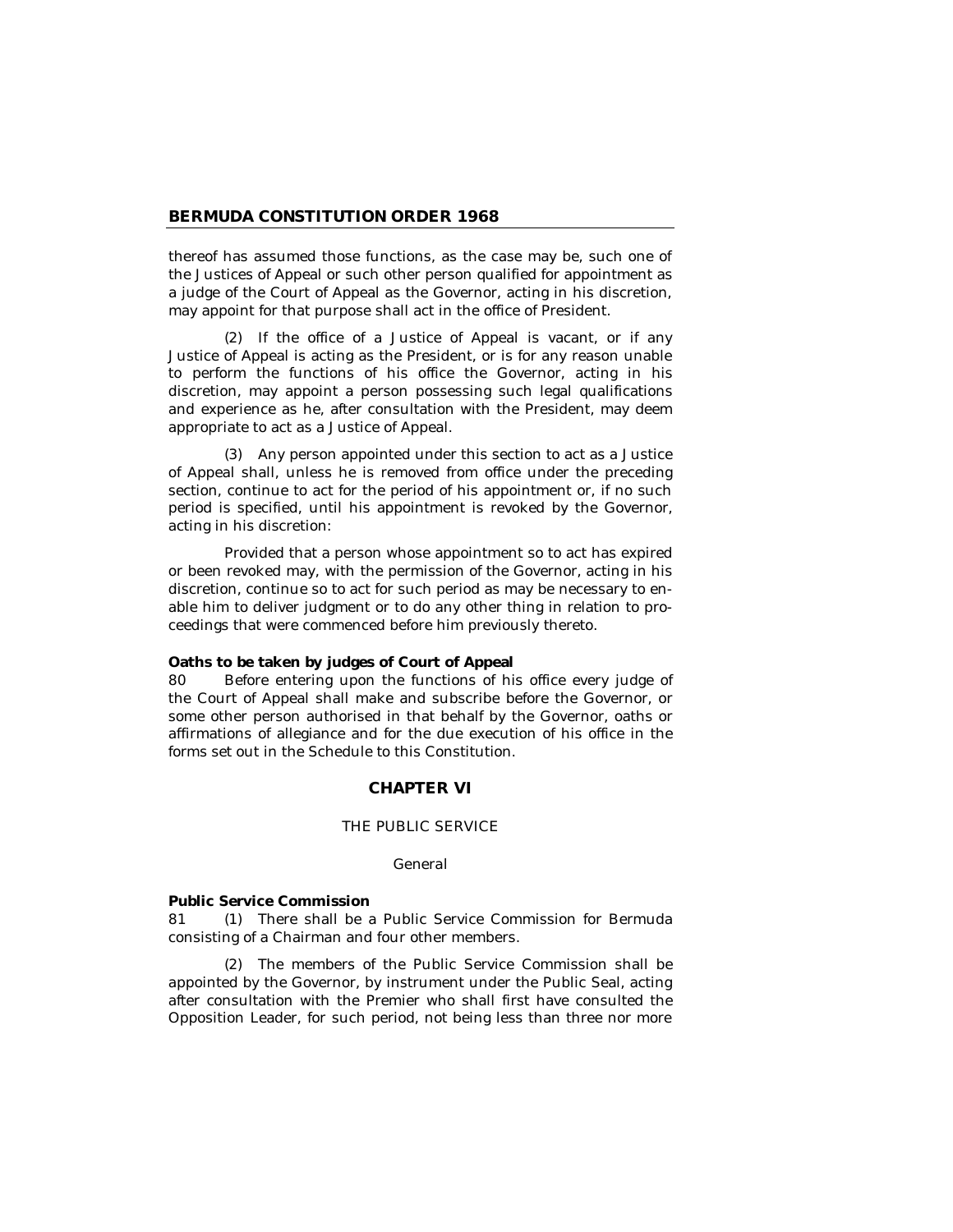than five years, as may be specified in their respective instruments of appointment.

(3) No person shall be qualified to be appointed as a member of the Public Service Commission if he is a member of either House or a public officer.

(4) A person shall not, while he holds or is acting in the office of a member of the Public Service Commission or within a period of five years commencing with the date on which he last held or acted in that office, be eligible for appointment to or to act in any public office.

(5) The office of a member of the Public Service Commission shall become vacant—

- (a) at the expiration of the period specified in the instrument by which he was appointed;
- (b) if he becomes a member of either House; or
- (c) if he is removed from office in accordance with the provisions of subsection (6) of this section.

(6) A member of the Public Service Commission shall be removed from office by the Governor if the Governor, acting in his discretion, is satisfied that he ought to be removed from office for inability to discharge the functions thereof (whether arising from infirmity of body or mind or any other cause) or for misbehaviour.

(7) During any period when the question of removing a member of the Public Service Commission from office for inability as aforesaid or for misbehaviour is being investigated by, or in pursuance of directions given by, the Governor, the Governor, acting in his discretion, may suspend that member from performing the functions of his office.

(8) Whenever the office of the Chairman of the Public Service Commission is vacant or the holder thereof is for any reason unable to perform the functions of his office, such one of the other members of the Public Service Commission as the Governor, acting after consultation with the Premier, may appoint shall act in the office of the Chairman.

(9) If the office of a member of the Public Service Commission other than the Chairman is vacant or the holder thereof is acting as the Chairman or is for any reason unable to perform the functions of his office, the Governor, acting after consultation with the Premier, may appoint a person who is qualified for appointment as a member of the Commission to act as a member of the Commission; and any person so appointed shall, subject to the provisions of subsection (5) of this sec-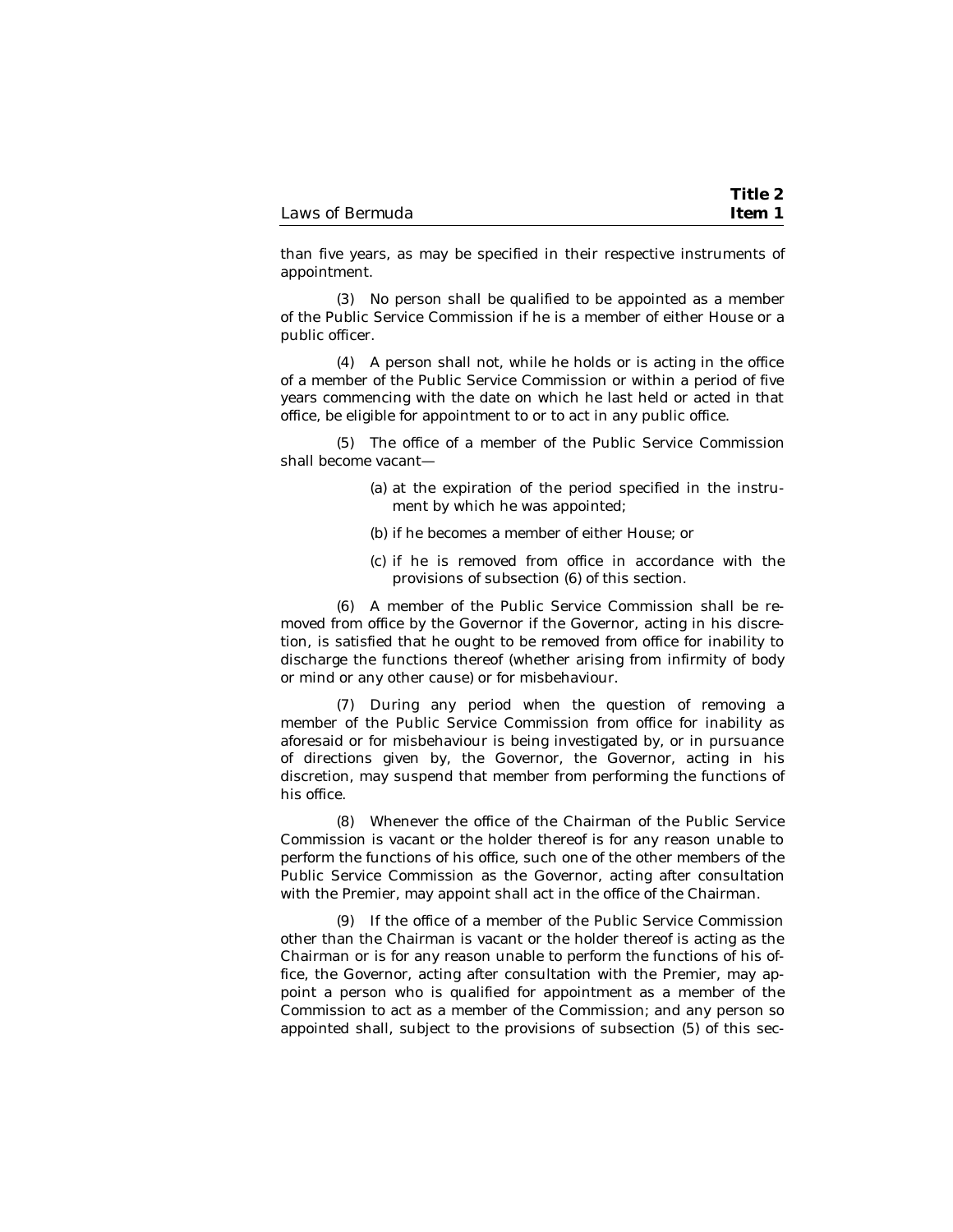tion, continue so to act until he is notified by the Governor, acting in his discretion, that the circumstances giving rise to the appointment have ceased to exist.

### **Appointment etc., of public officers**

82 (1) Subject to the provisions of this Constitution, power to make appointments to public offices, and to remove or exercise disciplinary control over persons holding or acting in such offices, is vested in the Governor acting in accordance with the recommendation of the Public Service Commission.

(2) Before the Public Service Commission recommends to the Governor the appointment of a person to the office of a permanent secretary or head of a department of government the Commission shall consult the Premier.

(3) The Legislature may by law make, or provide for the making of, provision with respect to offences against the discipline of any police force or the prison service of Bermuda and the punishment that may be imposed for any such offence; and the power to exercise disciplinary control (including the power to remove a person from office) over members of any such force or the prison service vested in the Governor, acting in accordance with the recommendation of the Public Service Commission, by this section shall be exercised in accordance with any such provision relating to the force or service concerned.

- (4) The provisions of this section shall not apply in relation
	- (a) the office of the Attorney-General, Commissioner of Police, Deputy Commissioner of Police and the Auditor;
	- (b) any office to which section 89 of this Constitution applies; or
	- (c) the office of Secretary to the Cabinet except as respects power to remove or exercise disciplinary control over a person holding or acting in that office.

### **Delegation of Governor's powers**

to—

83 (1) The Governor, acting in accordance with the recommendation of the Public Service Commission, may by regulations delegate, to such extent and subject to such conditions as may be specified in the regulations, the powers vested in him by section 82 of this Constitution (other than powers in relation to the offices referred to in subsections (2) and (4)(c) thereof to the Chairman of the Commission or to such public officers as may be so specified.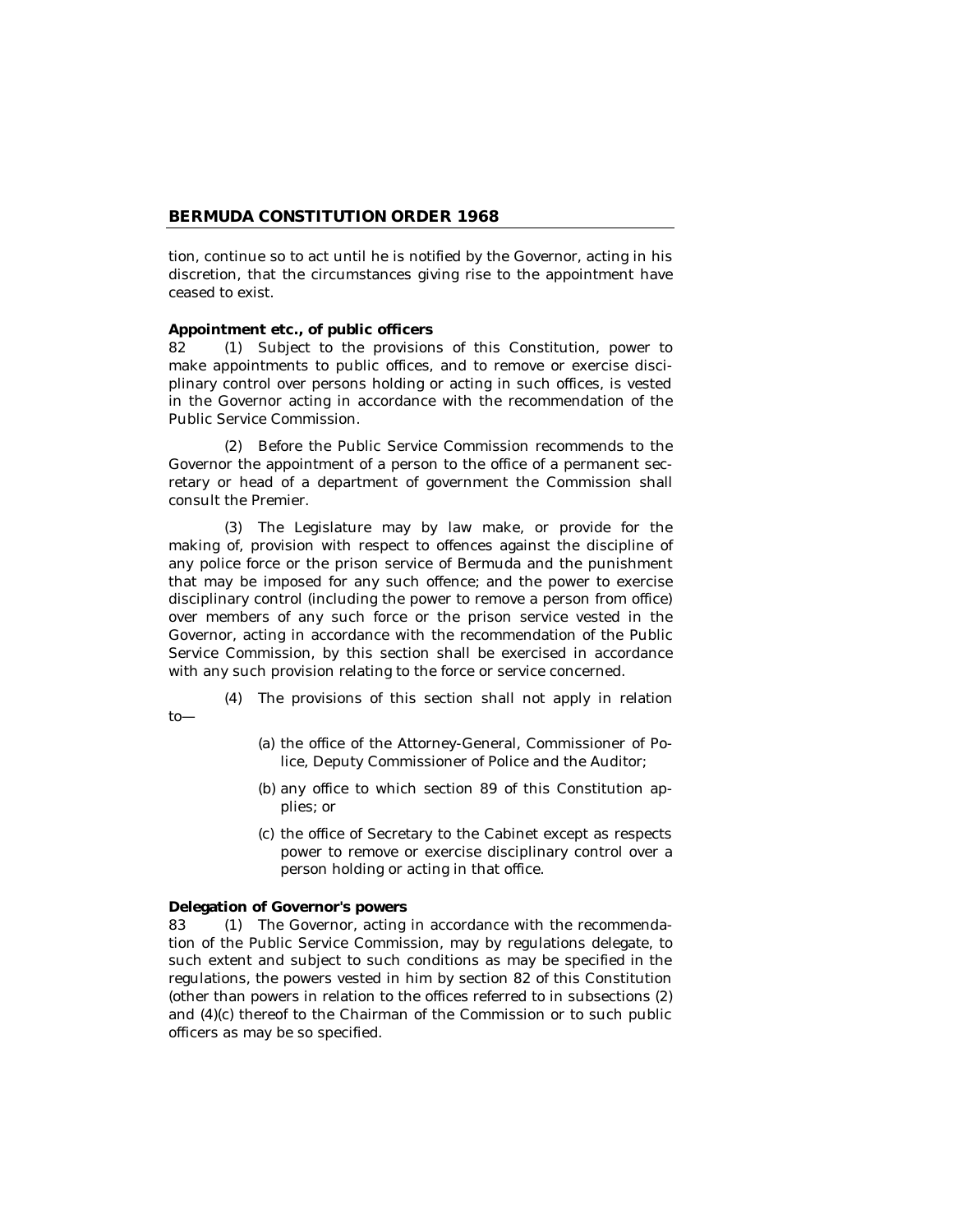**Title 2** 

(2) Except in so far as regulations made under this section otherwise provide, any power delegated by such regulations may be exercised by any person to whom it is delegated without reference to the Public Service Commission.

#### **Performance of functions of Public Service Commission**

84 (1) No business shall be transacted at any meeting of the Public Service Commission unless the Chairman and not less than two other members of the Commission are present.

(2) Subject to the provisions of subsection (1) of this section, the Public Service Commission may act notwithstanding any vacancy in its membership or the absence of any member and its proceedings shall be valid notwithstanding that some person who was not entitled so to do took part therein.

(3) Any question proposed for decision at any meeting of the Commission shall be determined by a majority of the votes of the members present and voting, and if on any such question the votes are equally divided the Chairman shall have and exercise a casting vote.

(4) When the Public Service Commission is meeting to consider the appointment of any person to an office in the Police Force (other than the office of Commissioner of Police or Deputy Commissioner of Police) or the removal of, or the exercise of disciplinary control over, any person holding or acting in such an office, the Commissioner of Police shall be entitled to attend and express his views on the matter to the Commission.

(5) Subject to the provisions of this Constitution, the Governor, acting after consultation with the Premier and the Public Service Commission, may by regulations make provision for regulating and facilitating the performance by the Commission of its functions under this Constitution, including (without prejudice to the generality of the foregoing power) provision for any of the following matters—

- (a) conferring powers and imposing duties on any public officer or any authority of the Government for the purpose of facilitating the performance by the Commission of those functions;
- (b) the protection and privileges of members of the Commission in respect of the performance of their functions and the privilege of communications to and from the Commission and its members in the case of legal proceedings;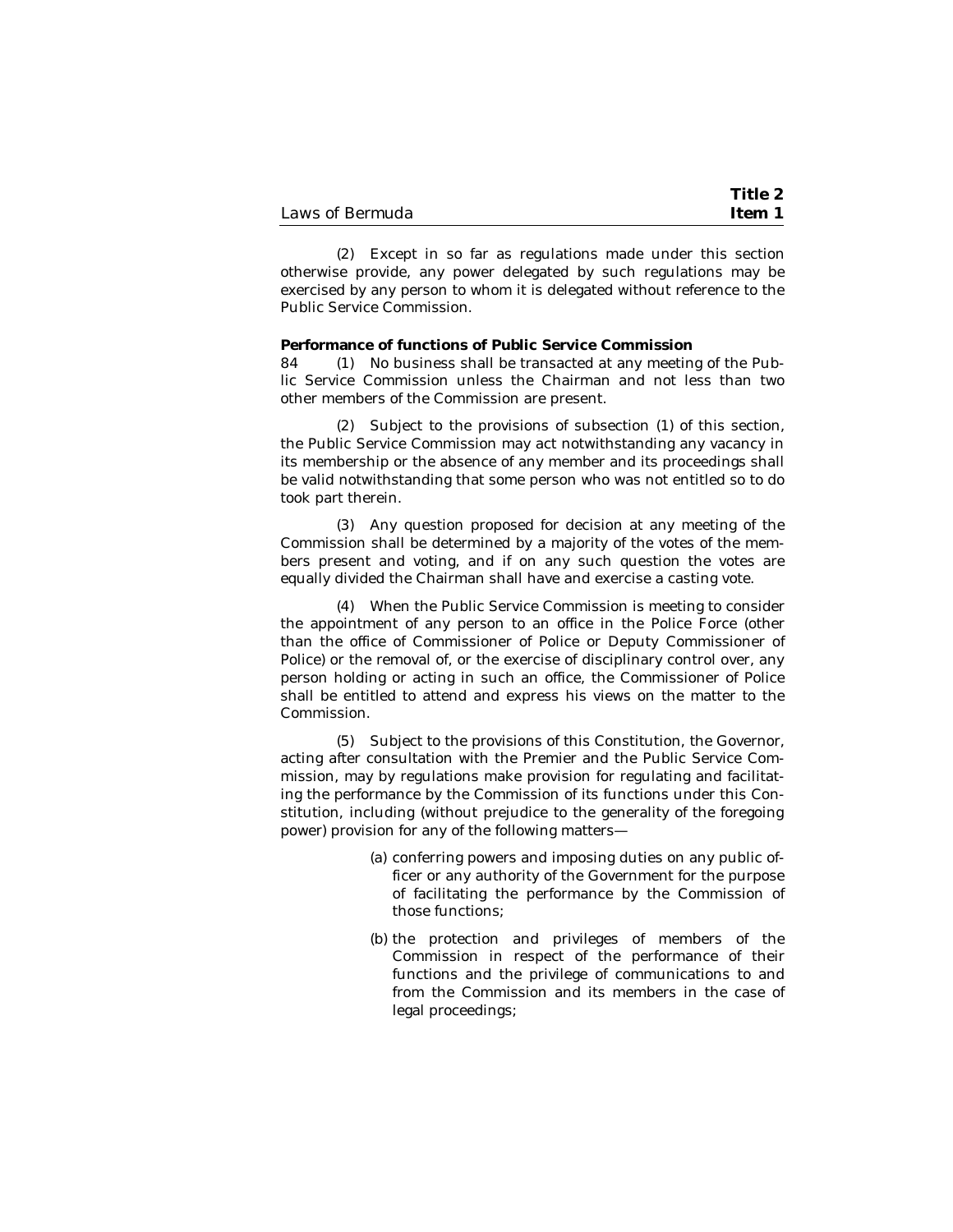(c) the definition and trial of offences in relation to the functions of the Commission and the imposition of penalties for such offences:

Provided that no such penalty shall exceed a fine of twelve hundred dollars or imprisonment for a term of one year or both such fine and such imprisonment.

(6) Subject to the provisions of this Constitution and of any regulations made under subsection (5) of this section, the Public Service Commission may regulate its own procedure.

(7) Subject to the provisions of subsection (5) of this section and of any regulations made thereunder, in the performance of its functions under this Constitution the Public Service Commission shall not be subject to the direction or control of any other person or authority.

#### **Particular Offices**

85 [*Deleted by UK SI 1973 No. 233*].

#### **Appointment, etc., of Attorney-General**

86 (1) Power to make appointments to the office of Attorney-General is vested in the Governor acting in his discretion.

(2) Subject to the following provisions of this section, the Attorney-General shall vacate his office when he attains the age of sixtyfive years:

Provided that the Governor, acting after consultation with the Premier, may permit an Attorney-General who attains the age of sixtyfive years to continue in office until he has attained such later age, not exceeding the age of seventy years, as may have been agreed between the Governor and that Attorney-General.

(3) The Attorney-General may be removed from office only for inability to discharge the functions thereof (whether arising from infirmity of body or mind or any other cause) or for misbehaviour, and shall not be so removed except in accordance with the provisions of subsection (4) of this section.

(4) The Attorney-General shall be removed from office by the Governor if the question of his removal from office has been referred to a tribunal appointed under subsection (5) of this section and the tribunal has advised the Governor that he ought to be removed from office for inability as aforesaid or for misbehaviour.

(5) If the Governor, acting in his discretion, considers that the question of removing the Attorney-General from office for inability as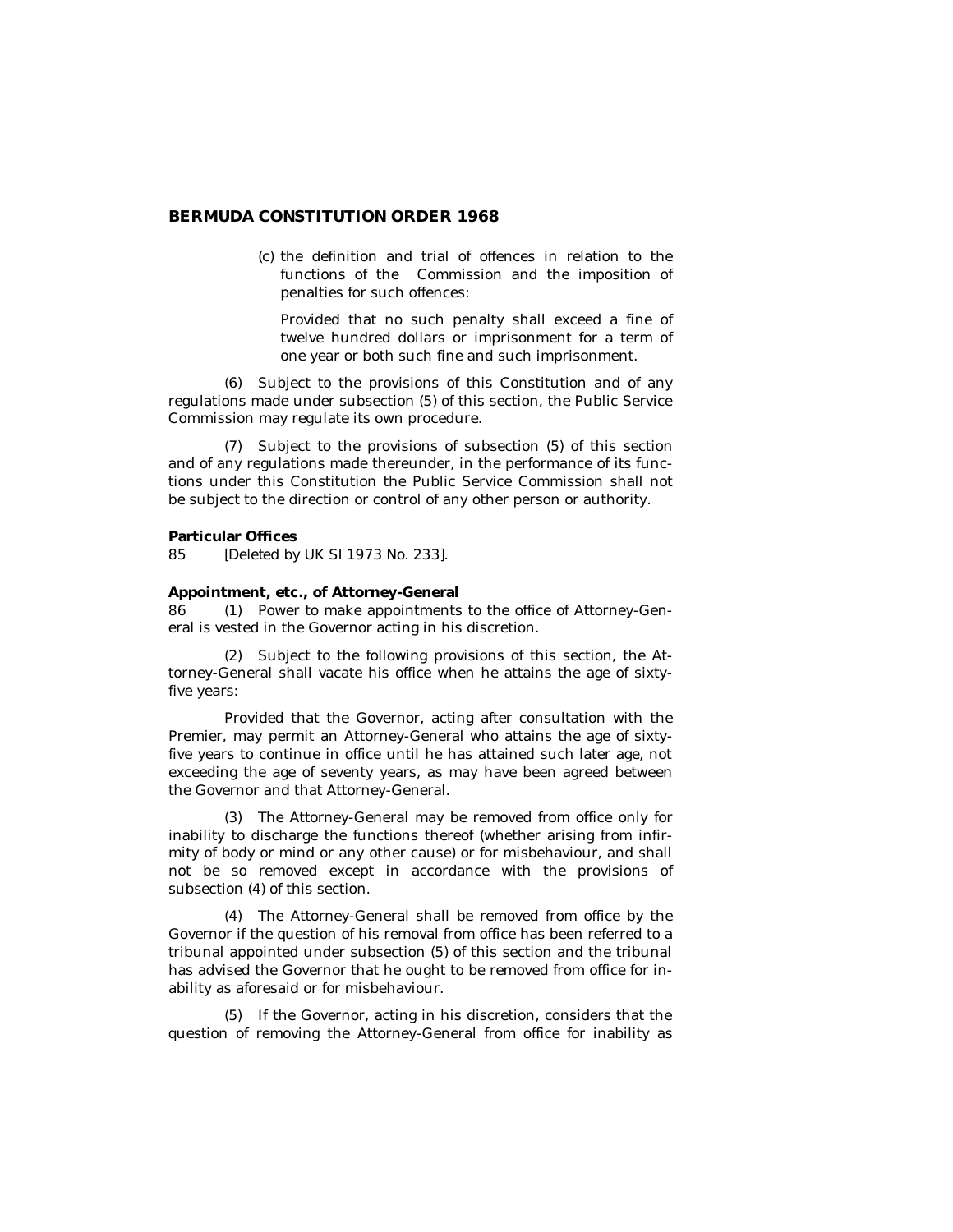aforesaid or for misbehaviour ought to be investigated, or if the Premier or the Chief Justice after consultation with the Premier represents to the Governor that that question ought to be investigated, then—

- (a) the Governor shall appoint a tribunal, which shall consist of a Chairman and not less than two other members selected by the Governor, acting in his discretion, from among persons who hold or have held high judicial office; and
- (b) that tribunal shall inquire into the matter and report on the facts thereof to the Governor and advise the Governor whether the Attorney-General ought to be removed from office for inability as aforesaid or for misbehaviour.

(6) The provisions of the Commissions of Inquiry Act 1935 [*title 28 item 19*] of Bermuda as in force immediately before the coming into operation of this Constitution [*2 June 1968*] shall, subject to the provisions of this section, apply as nearly as may be in relation to tribunals appointed under subsection (5) of this section or, as the context may require, to the members thereof as they apply in relation to Commissions or Commissioners appointed under that Act.

(7) If the question of removing the Attorney-General from office has been referred to a tribunal under subsection (5) of this section, the Governor, acting in his discretion, may suspend the Attorney-General from performing the functions of his office, and any such suspension may at any time be revoked by the Governor, acting in his discretion, and shall in any case cease to have effect if the tribunal advises the Governor that the Attorney-General should not be removed from office.

(8) References in subsections (2) to (7) of this section to the Attorney-General do not include references to a person appointed to act in the office of Attorney-General during any period when it is vacant or the holder thereof is unable to perform the functions thereof; and the appointment of such a person may be revoked by the Governor, acting in his discretion, at any time before the expiration of that period.

## **Appointment, etc., of Commissioner and Deputy Commissioner of Police**

87 Power to make appointments to, the offices of Commissioner of Police and Deputy Commissioner of Police and to remove or exercise disciplinary control over persons holding or acting in those offices is vested in the Governor acting after consultation with the Public Service Commission.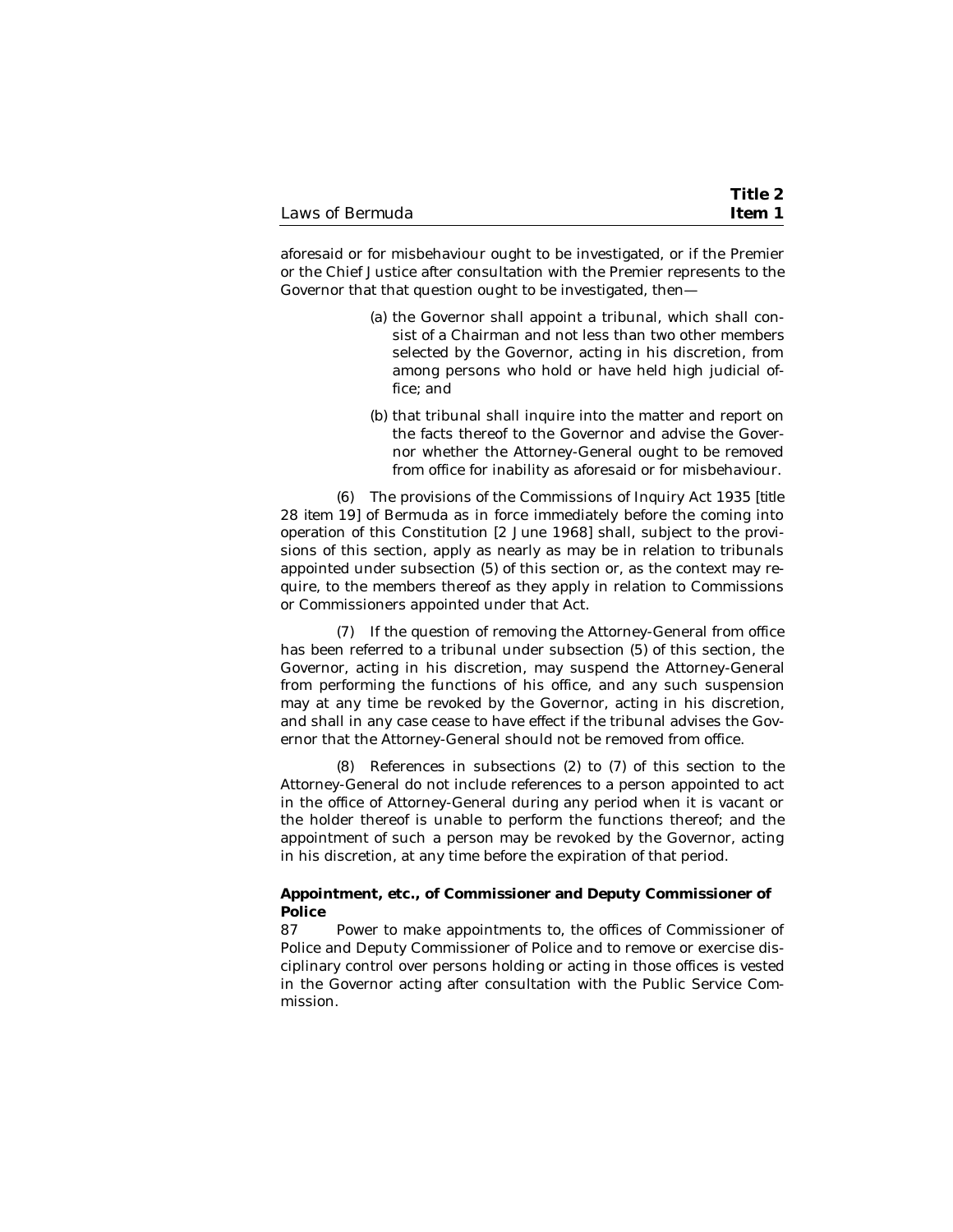#### **Appointment, etc., of the Auditor**

88 (1) Power to make appointments to the office of the Auditor is vested in the Governor acting in his discretion.

(2) Subject to the following provisions of this section, the Auditor shall vacate his office when he attains the age of sixty-five years:

Provided that the Governor, acting after consultation with the Premier, may permit an Auditor who attains the age of sixty-five years to continue in office until he has attained such later age, not exceeding the age of seventy years, as may have been agreed between the Governor and that Auditor.

(3) The Auditor may be removed from office only for inability to discharge the functions of his office (whether arising from inability of body or mind or any other cause) or for misbehaviour, and shall not be so removed except in accordance with the provisions of subsection (4) of this section.

(4) The Auditor shall be removed from office by the Governor if the Governor, acting in his discretion, is satisfied that he ought to be removed from office for inability as aforesaid or for misbehaviour.

(5) During any period when the question of removing the Auditor from office for inability as aforesaid or for misbehaviour is being investigated by, or in pursuance of directions given by, the Governor, the Governor, acting in his discretion, may suspend the Auditor from performing the functions of his office.

(6) References in subsections (2) to (5) of this section to the Auditor do not include references to a person appointed to act in the office of Auditor during any period when it is vacant or the holder thereof is unable to perform the functions thereof; and the appointment of such a person may be revoked by the Governor, acting in his discretion, at any time before the expiration of that period.

### **Appointment, etc., of magistrates and other legally qualified staff of the courts**

89 (1) Power to make appointments to the offices to which this section applies and to remove or exercise disciplinary control over persons holding or acting in those offices is vested in the Governor acting after consultation with the Chief Justice.

(2) This section applies to the offices of magistrate, member of any other civil court subordinate to the Supreme Court and registrar of the Supreme Court or the Court of Appeal and of such other officers of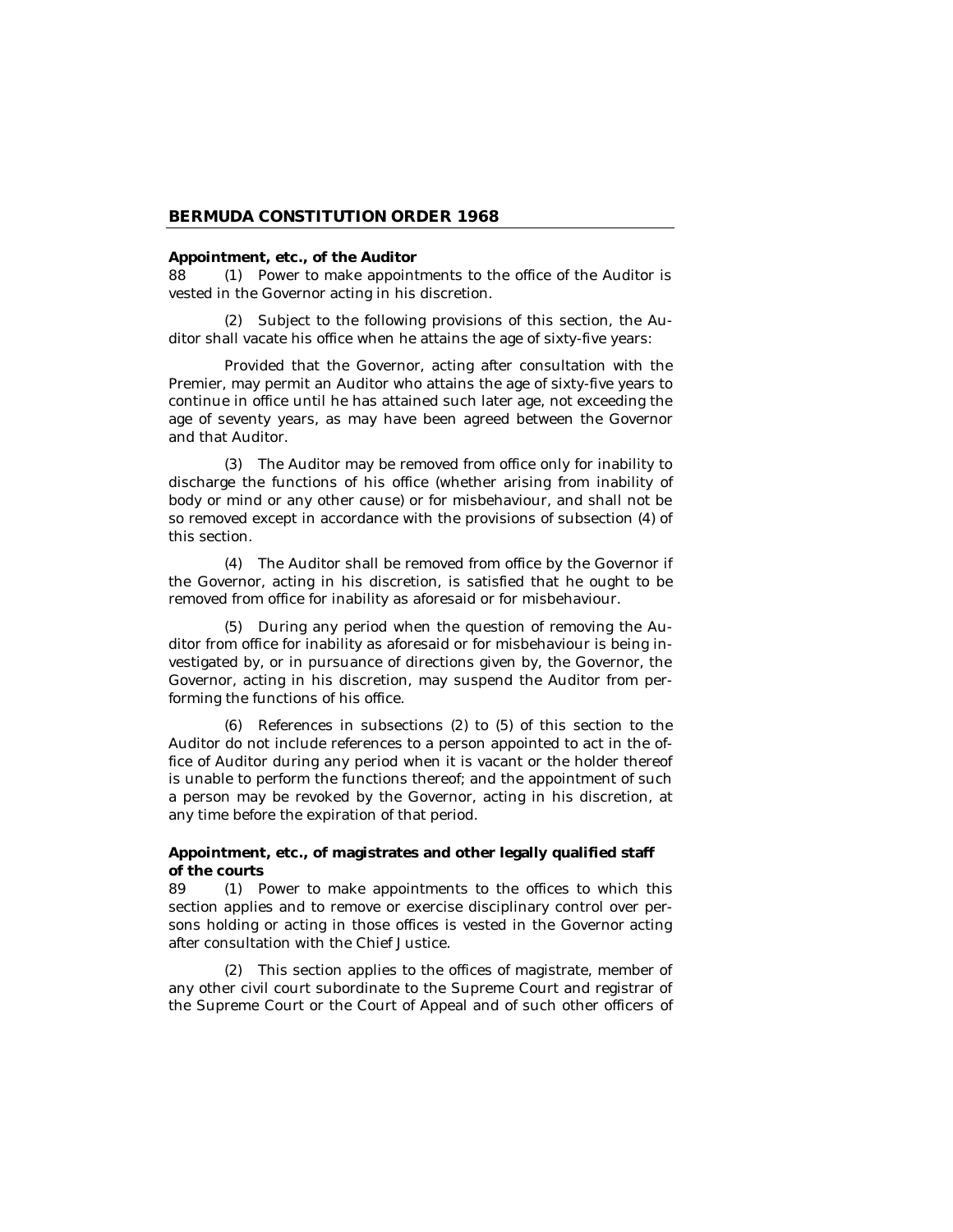the civil courts of Bermuda who are required to possess legal qualifications as the Legislature may by law prescribe.

#### **Appointment of Secretary to Cabinet**

90 (1) Power to make appointments to the office of Secretary to the Cabinet is vested in the Governor acting in accordance with the recommendation of the Premier.

(2) Whenever occasion arises for making an appointment under this section the Public Service Commission shall submit to the Premier a list of public officers who appear to the Commission to be qualified for the appointment and the Premier shall recommend to the Governor a person whose name appears on that list.

*Pensions*

#### **Applicability of pensions law**

91 (1) Subject to the provisions of Section 93 of this Constitution, the law to be applied to the grant and payment to any officer, or to his widow, children, dependants or personal representatives, of any pension, gratuity or other like allowance (in this section and sections 92 and 93 of this Constitution referred to as an "award") in respect of the service of that officer in a public office shall be that in force on the relevant day or any later law not less favourable to the person concerned.

- (2) For the purposes of this section the relevant day is—
	- (a) in relation to an award granted before the date on which this Constitution comes into operation, the day on which the award was granted;
	- (b) in relation to an award granted or to be granted on or after the date on which this Constitution comes into operation to or in respect of a person who was a public officer before that date, the day immediately before that date;
	- (c) in relation to an award granted or to be granted to or in respect of a person who first becomes a public officer on or after the date on which this Constitution comes into operation, the day on which he becomes a public officer.

(3) For the purposes of this section, in so far as the law applicable to an award depends on the option of the person to or in respect of whom it is granted or to be granted, the law for which he opts shall be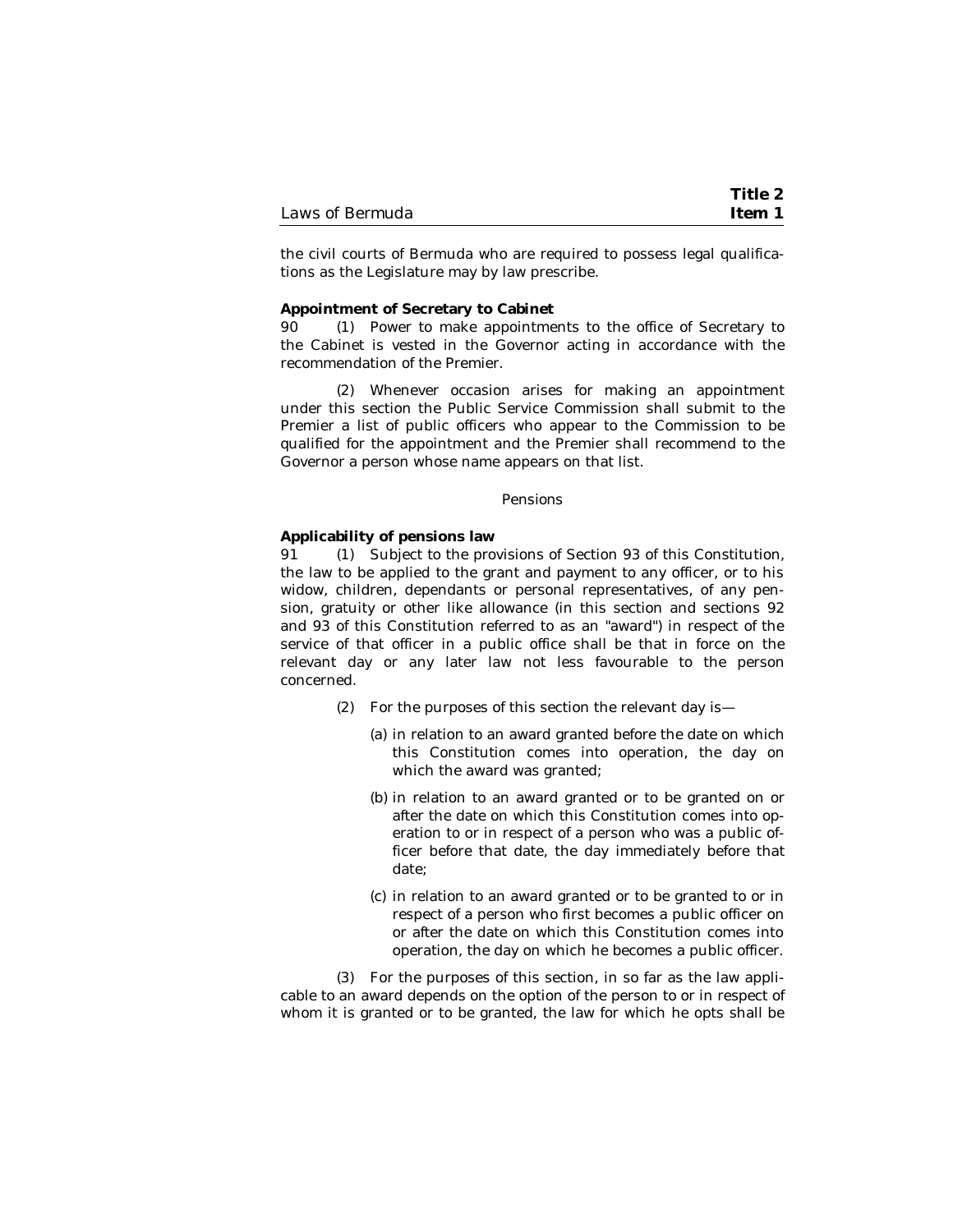taken to be more favourable to him than any other law for which he might have opted.

#### **Pensions, etc., charged on the Consolidated Fund**

92 Awards granted under any law for the time being in force in Bermuda shall (except so far as they are a charge on some other fund and are duly paid out of that fund to the person to whom payment is due) be a charge on and paid out of the Consolidated Fund.

# **Grant and withholding of pensions, etc.**

93 (1) The power to grant any award under any pensions law for the time being in force in Bermuda (other than an award to which, under that law, the person to whom it is payable is entitled as of right) and, in accordance with any provisions in that behalf in any such law, to withhold, reduce in amount or suspend any award payable under any such law shall vest in the Governor.

(2) The power vested in the Governor by, subsection (1) of this section shall be exercised by him—

- (a) in his discretion in the case of an award payable in respect of the services of any person who, having been a public officer, was, immediately before the date on which he ceased to hold public office, serving as—
	- (i) Deputy Governor;
	- (ii) a judge of the Supreme Court;
	- (iii) a judge of the Court of Appeal;
	- (iv) Attorney-General;
	- (v) Auditor; or
	- (vi) a member of the personal staff of the Governor;
- (b) after consultation with the Public Service Commission in the case of an award payable in respect of any person who, having been a public officer, was, immediately before the date aforesaid, serving as Commissioner of Police or Deputy Commissioner of Police or in any office to which section 89 of this Constitution applies; and
- (c) in accordance with the recommendation of the Public Service Commission in any other case.

(3) In this section "pensions law" means any law relating to the grant to any person, or to the widow, children, dependants or personal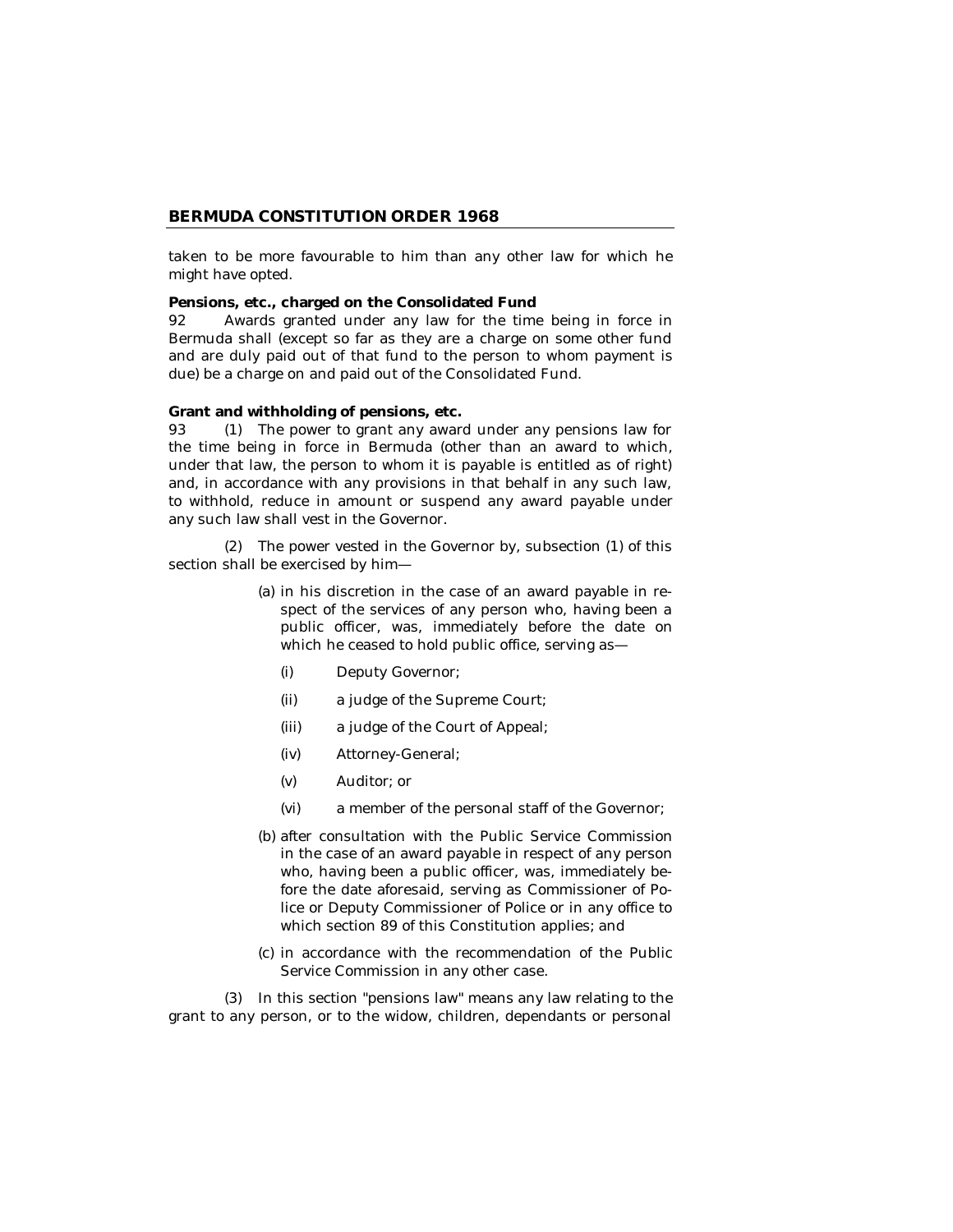representatives of that person, of an award in respect of the services of that person in a public office.

## **CHAPTER VII**

### FINANCE

### **Consolidated Fund**

94 All revenues or other moneys raised or received by or for the purposes of the Government (not being revenues or other moneys that are payable by or under any law into some other fund established for any specific purpose or that may, by or under any law, be retained by the authority that received them for the purpose of defraying the expenses of that authority) shall be paid into and form a Consolidated Fund.

## **Withdrawal of money from the Consolidated Fund or other public funds**

95 (1) No money shall be withdrawn from the Consolidated Fund except upon the authority of a warrant under the hand of the Minister of Finance:

Provided that where, in the opinion of the Governor, acting in his discretion, moneys are required to enable him to discharge his responsibilities for the defence of Bermuda, internal security or the police, such moneys may be withdrawn from the Consolidated Fund either—

- (a) upon the authority of a warrant under the hand of the Minister of Finance; or
- (b) upon the authority of a warrant under the hand of the Governor, acting in his discretion.

(2) No warrant shall be issued by the Minister of Finance for the purpose of meeting any expenditure unless—

- (a) the expenditure has been authorised for the financial year during which the withdrawal is to take place—
	- (i) by an Appropriation law; or
	- (ii) by a supplementary estimate approved by resolution of the House of Assembly;
- (b) the expenditure has been authorised in accordance with the provisions of section 97 of this Constitution; or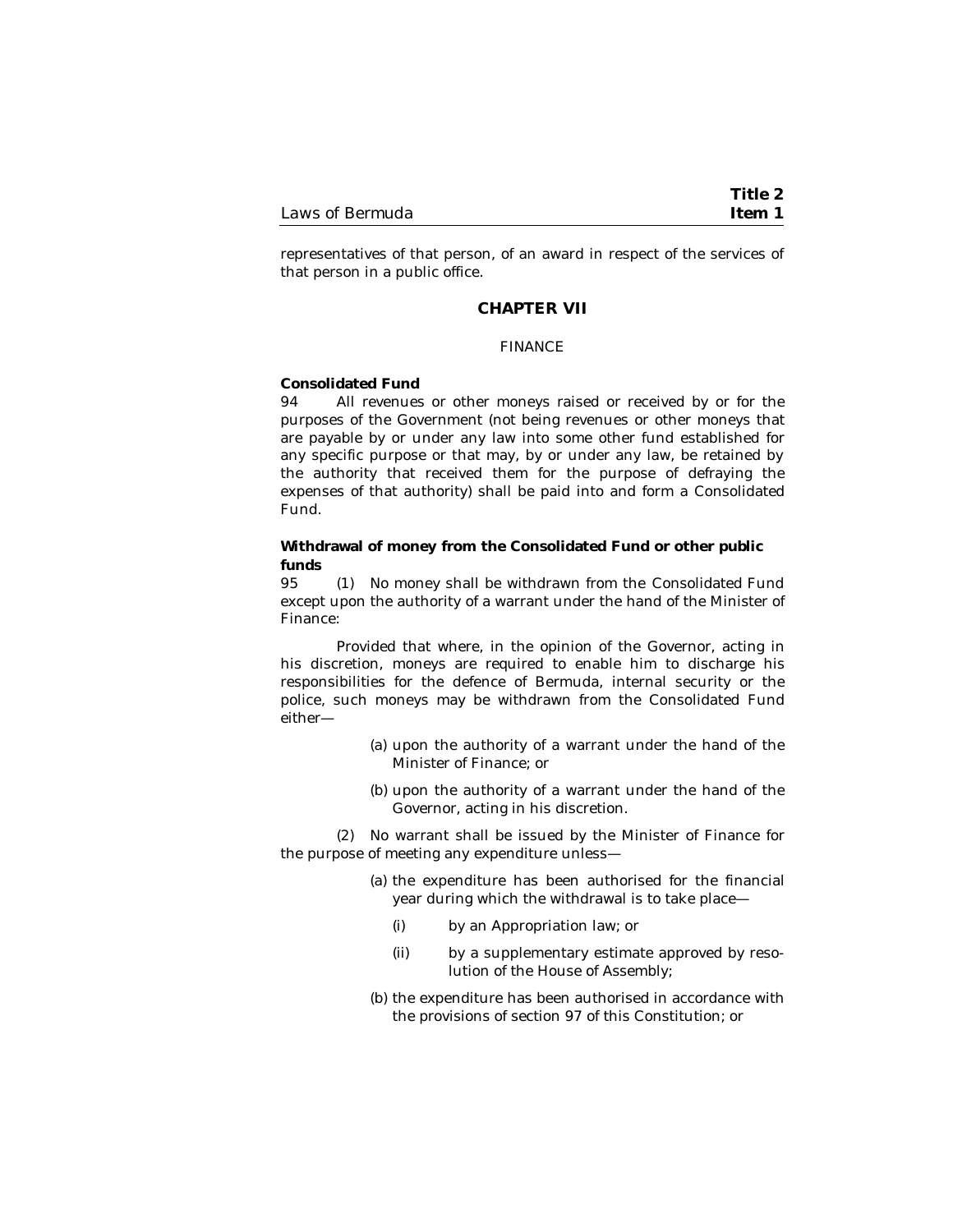(c) it is expenditure (in this Chapter referred to as "statutory expenditure") that is charged upon the Consolidated Fund by this Constitution or by any other law.

(3) No moneys shall be withdrawn from any public fund other than the Consolidated Fund unless the issue of those moneys has been authorised by or under any law.

#### **Authorisation of expenditure**

96 (1) The Minister of Finance shall cause to be prepared and laid before the House of Assembly as soon as practicable before the commencement of each financial year estimates of the revenues and expenditure of Bermuda for that year:

Provided that, if the Legislature is dissolved less than three months before the commencement of any financial year, the estimates for that year may be laid before the House as soon as practicable after the commencement of that year.

(2) The heads of expenditure contained in the estimates (other than statutory expenditure) shall be included in a bill to be known as an Appropriation bill which shall be introduced into the House of Assembly to provide for the issue from the Consolidated Fund of the sums necessary to meet that expenditure and the appropriation of those sums to the purposes specified therein.

- (3) If in respect of any financial year it is found—
	- (a) that the amount appropriated by the Appropriation law to any purpose is insufficient or that a need has arisen for expenditure for a purpose to which no amount has been appropriated by that law; or
	- (b) that any moneys have been expended for any purpose in excess of the amount appropriated to that purpose by the Appropriation law or for a purpose to which no amount has been appropriated by that law,

a supplementary estimate, showing the sum required or spent, shall be laid before the House of Assembly.

(4) Where in respect of any financial year any supplementary estimates have been laid before the House of Assembly in accordance with the provisions of subsection (3) of this section and approved by resolution of that House, a supplementary Appropriation bill shall, as soon as practicable after the end of that year, be introduced into that House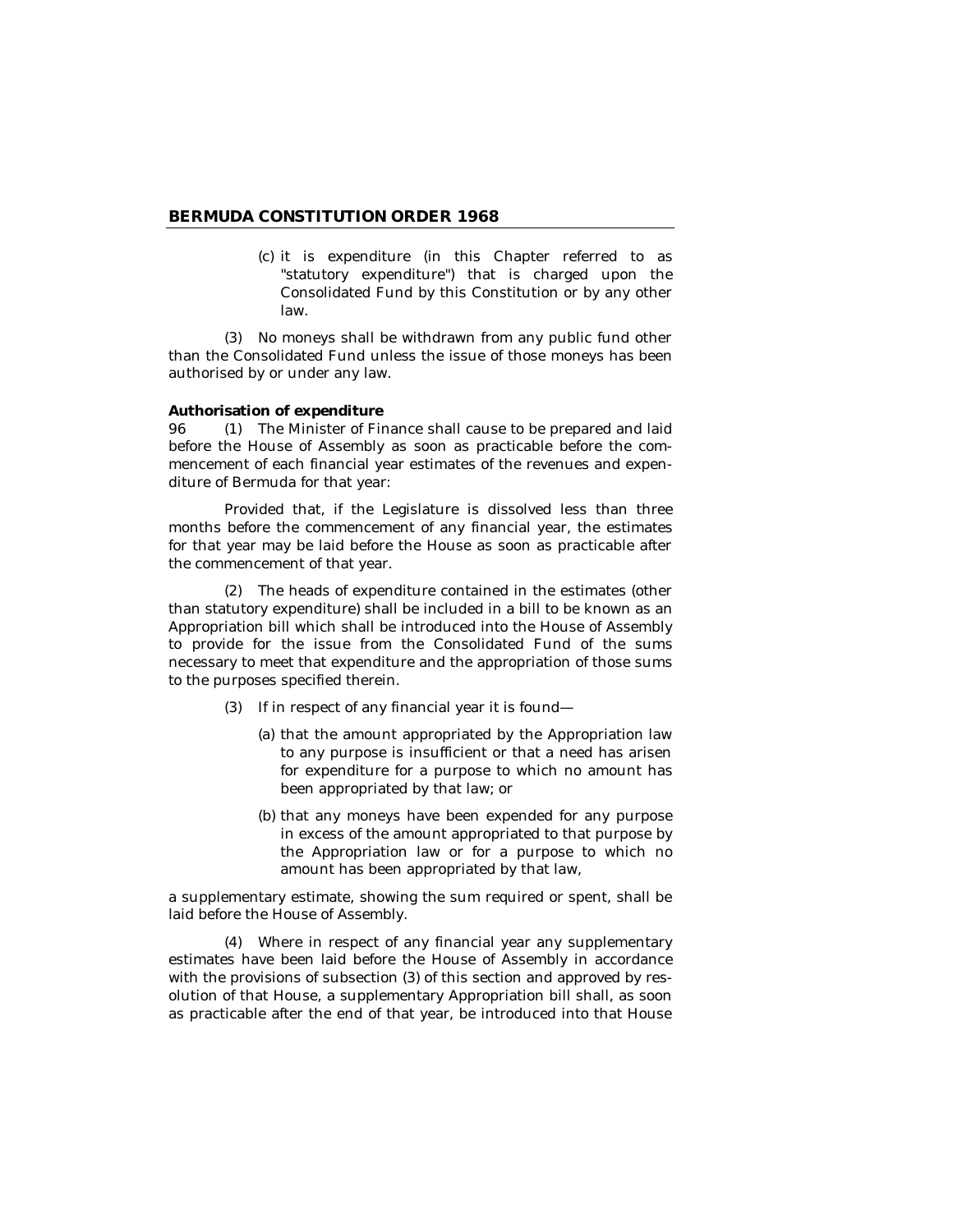|                 | ***** |
|-----------------|-------|
| Laws of Bermuda | Item  |

**Title 2** 

to provide for the appropriation to the purposes in question of the sums included in such estimates that have been expended for that year.

(5) Where in respect of any financial year moneys have been withdrawn from the Consolidated Fund upon the authority of a warrant issued by the Governor by virtue of the proviso to section 95(1) of this Constitution, the Minister of Finance shall, if the circumstances of the case so require, cause a statement of expenditure in respect of such moneys to be prepared and laid before the House of Assembly.

## **Authorisation of expenditure in advance of appropriation**

97 If the Appropriation law in respect of any financial year has not come into operation by the beginning of that financial year, the House of Assembly by resolution may empower the Minister of Finance to authorise the withdrawal of moneys from the Consolidated Fund for the purpose of meeting expenditure necessary to carry on the services of the Government until the expiration of four months from the beginning of that financial year or the coming into operation of the Appropriation law, whichever is the earlier.

#### **Contingencies fund**

98 (1) The Legislature may by law make provision for the establishment of a contingencies fund and for authorising the Minister of Finance to make advances from that fund if he is satisfied that there is an urgent and unforeseen need for expenditure for which no other provision exists.

(2) When any advance is made from the contingencies fund a supplementary estimate shall, as soon as practicable, be laid before the House of Assembly for the purpose of authorising the replacement of the amount so advanced.

#### **Public debt**

99 (1) All debt charges for which Bermuda is liable shall be a charge on the Consolidated Fund.

(2) For the purposes of this section, debt charges include interest, sinking fund charges, the repayment or amortisation debt and all expenditure in connection with the raising of loan on the security of the revenues of Bermuda or the Consolidated Fund and the service and redemption of debt thereby created.

## **Remuneration of certain officers**

100 (1) There shall be paid to the holders of the offices to which this section applies such salary or other remuneration and such al-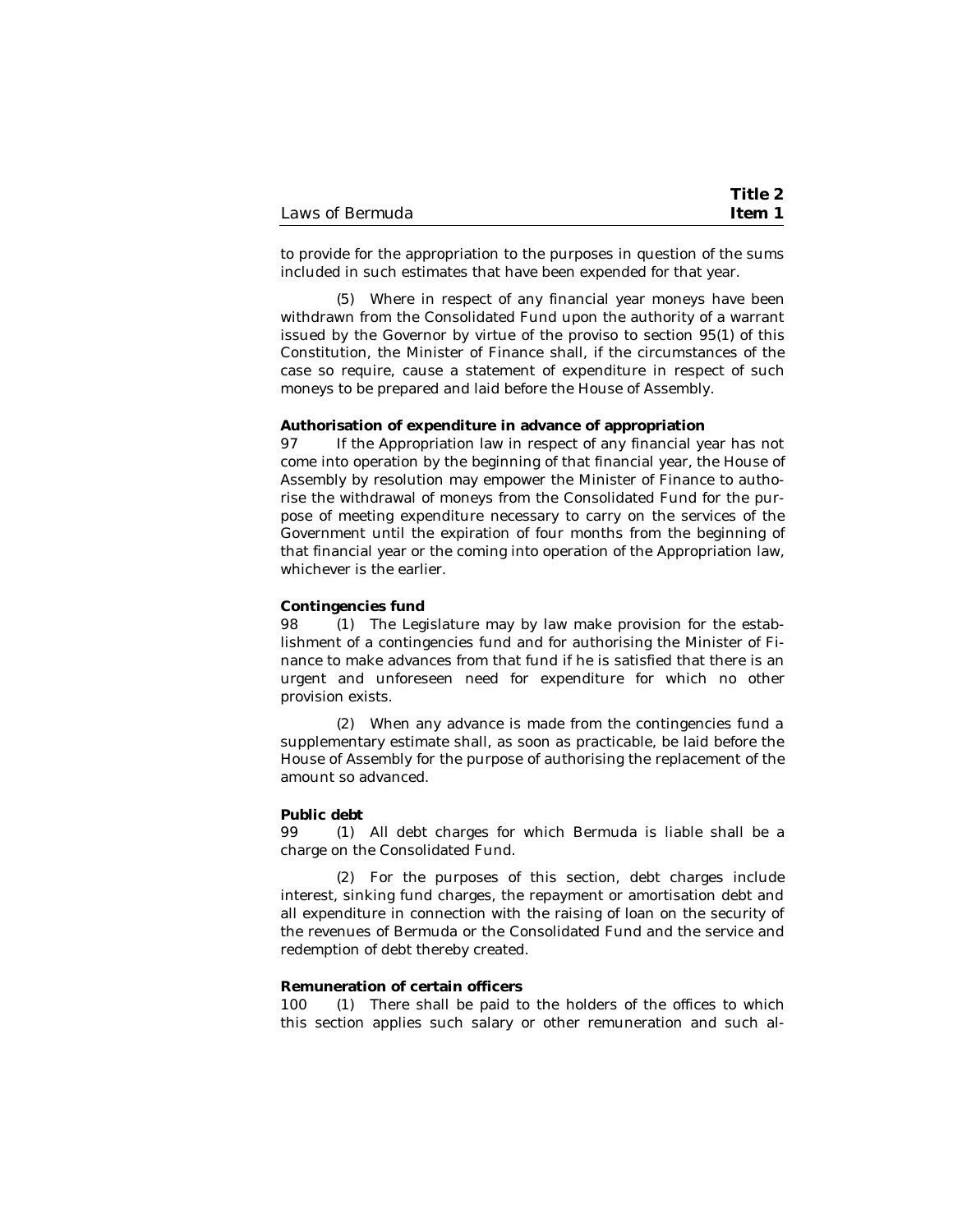lowances as may be prescribed by or under a law enacted by the Legislature.

(2) The remuneration and allowances payable to the holders of those offices shall be a charge on the Consolidated Fund.

(3) The remuneration prescribed in pursuance of this section in respect of the holder of any such office and his other terms of service (other than allowances that are not taken into account in computing, under any law in that behalf, any pension payable in respect of his service in that office) shall not be altered to his disadvantage after his appointment.

(4) Where a person's remuneration or other terms of service depend upon his option, the remuneration or terms for which he opts shall, for the purposes of subsection (3) of this section, be deemed to be more advantageous to him than any others for which he might have opted.

(5) This section applies to the offices of Governor, Chief Justice, Puisne Judge, President of the Court of Appeal, Justice of Appeal, Chairman or other member of the Public Service Commission, Attorney-General, Auditor, and Chairman and judicial member of a Constituency Boundaries Commission.

#### **The Auditor**

101 (1) There shall be an Auditor whose office shall be a public of- fice.

(2) The accounts of the Senate, the House of Assembly, all government departments and offices (including the Public Service Commission) and all courts of Bermuda shall be audited and reported on annually by the Auditor, and for that purpose the Auditor or any person authorised by him in that behalf shall have access to all books, records, returns and other documents relating to such accounts.

(3) The Auditor shall submit his reports made under subsection (2) of this section to the Speaker of the House of Assembly who shall cause them to be laid before the House; and the Auditor shall also send a copy of each report to the Governor and to the President of the Senate and the President shall cause the copy sent to him to be laid before the Senate.

(4) In the exercise of his functions under the provisions of this section, the Auditor shall not be subject to the direction or control of any other person or authority.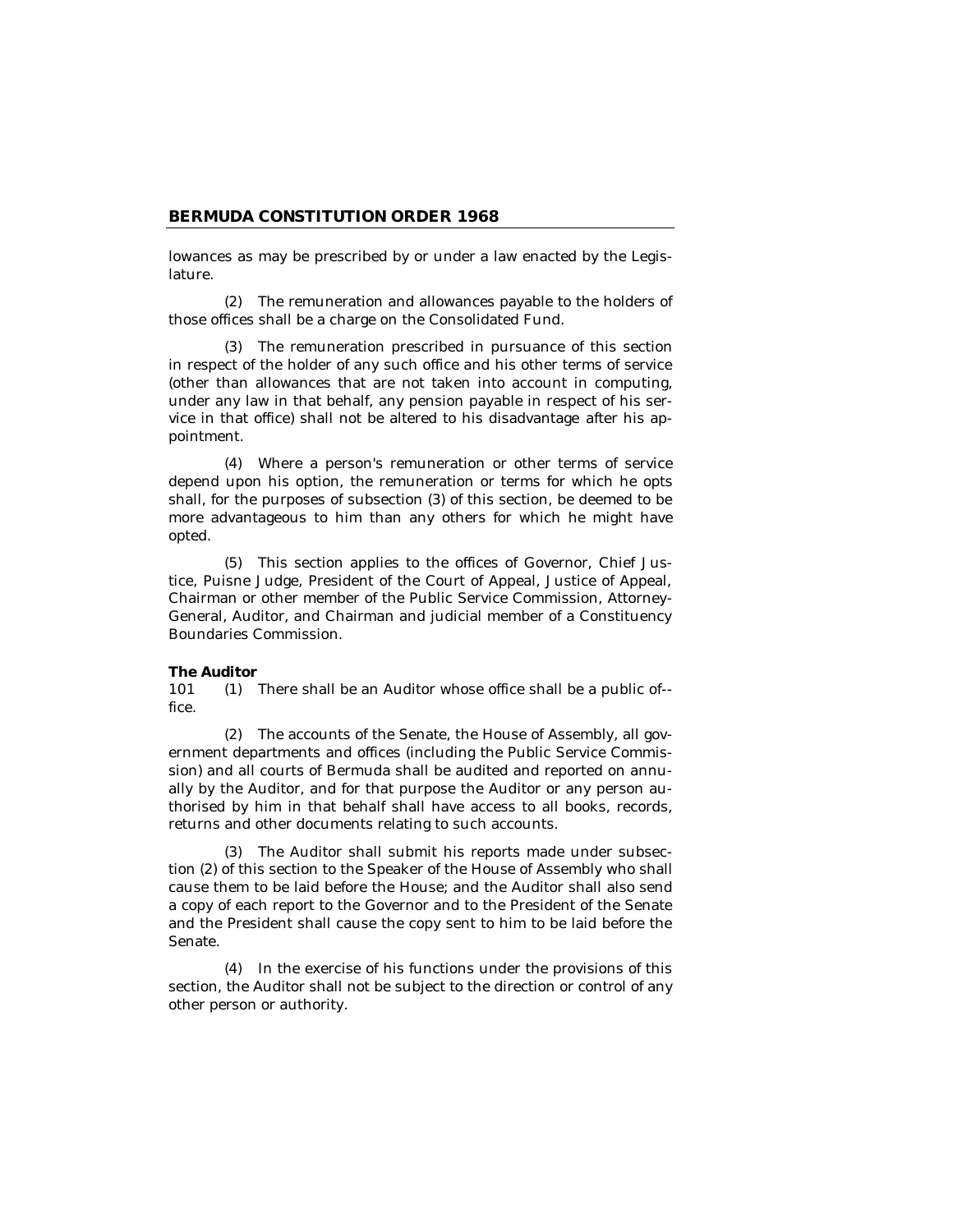## **CHAPTER VIII**

### **MISCELLANEOUS**

#### **Interpretation**

102 (1) In this Constitution, unless it is otherwise provided or required by the context—

- "election" means an election of a member or members of the House of Assembly;
- "financial year" means the period of twelve months beginning on the first day of January in any year or such other day as the Legislature may prescribe;
- "the Gazette" means such publication as may for the time being be appointed by the Governor to be the publication in which Government notices are published by authority and includes any supplement thereto in which Government notices are published;
- "the Government" means the Government of Bermuda;
- "the Governor" means the Governor and Commander-in-Chief of Bermuda;
- "high judicial office" means the office of judge of a court having unlimited jurisdiction in civil and criminal matters in some part of the Commonwealth or a court having jurisdiction in appeals from any such court;
- "House" means the Senate or the House of Assembly, as the context may require;
- "law" includes any instrument having the force of law and any unwritten rule of law, and "lawful" and "lawfully" shall be construed accordingly;
- "the Legislature" means the Legislature established by this Constitution;
- "the Police Force" means the Bermuda Police Force established in accordance with the provisions of the Police Act 1951 of Bermuda or any law amending or replacing that Act [*Police Act 1974 title 10 item 21*];
- "public office" means, subject to the provisions of section 103 of this Constitution, an office of emolument in the public service;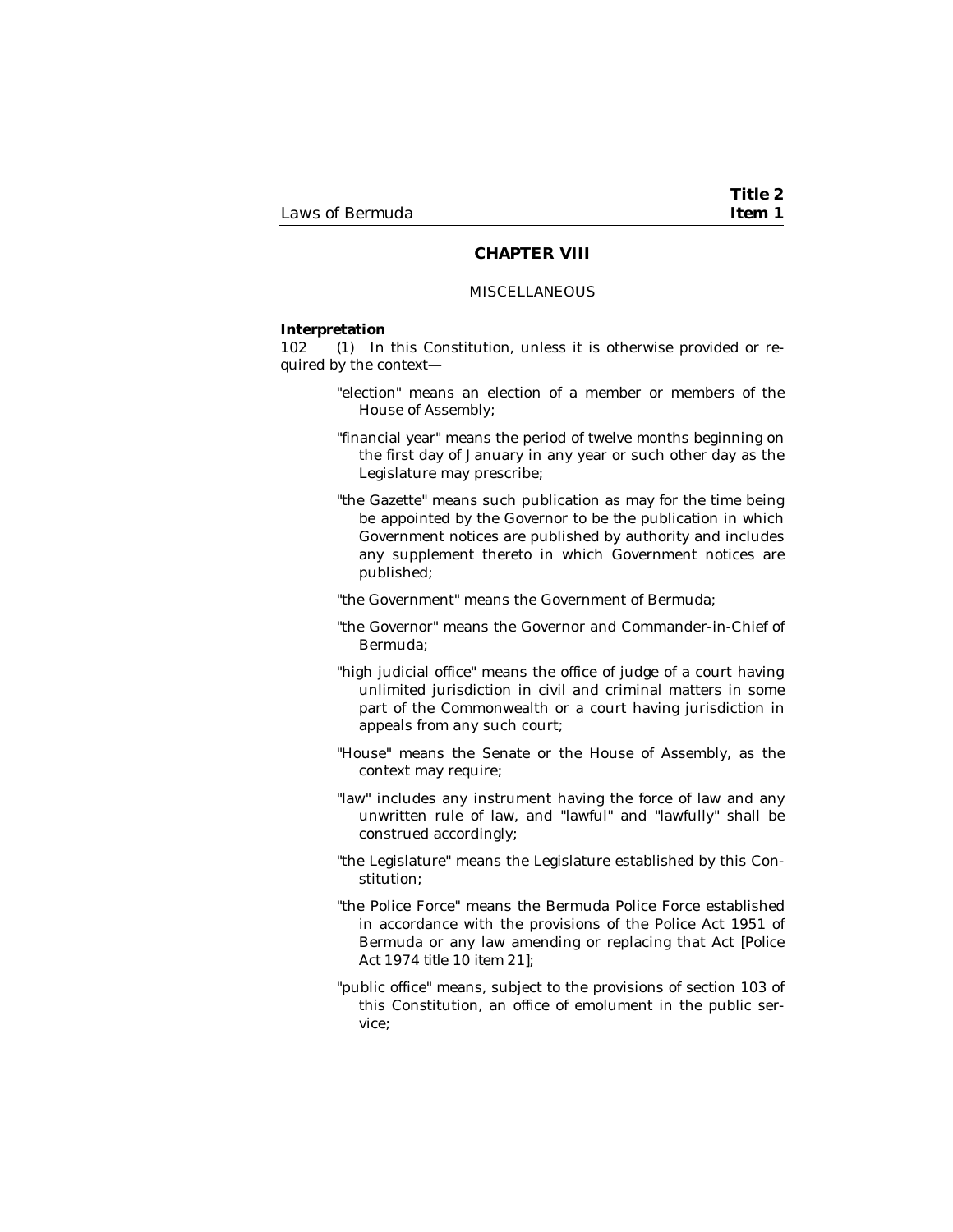"public officer" means the holder of any public office, and includes a person appointed to act in any public office;

"the Public Seal" means the Public Seal of Bermuda;

- "the public service" means the service of the Crown in a civil capacity in respect of the government of Bermuda;
- "session" means, in relation to a House, the sittings of that House commencing when it first meets after any general election or prorogation of the Legislature and terminating when the Legislature is prorogued or is dissolved without having been prorogued;
- "sitting" means, in relation to a House, a period during which that House is sitting continuously without adjournment and includes any period during which the House is in committee.

(2) In this Constitution, unless it is otherwise provided or required by the context—

- (a) a reference to the holder of an office by the term designating his office shall be construed as including a reference to any person acting in that office or, to the extent of his authority, otherwise performing the functions of that office;
- (b) references to the functions of the Governor shall be construed as references to his powers and duties in exercise of the executive authority of Bermuda and to any other powers or duties conferred or imposed on him as Governor by or under this Constitution or any other law.

(3) For the purposes of this Constitution, a person shall be deemed to possess Bermudian status—

- (a) in the case of a person who possesses that status on the date on which this Constitution comes into operation under the law then in force in Bermuda, if he has not lost that status under that law or any later law amending or replacing that law that is not less favourable to him; and
- (b) in the case of a person who acquires that status at any date after this Constitution comes into operation, if he has not lost that status under the law in force at the date he acquired it or any later law amending or replacing that law that is not less favourable to him.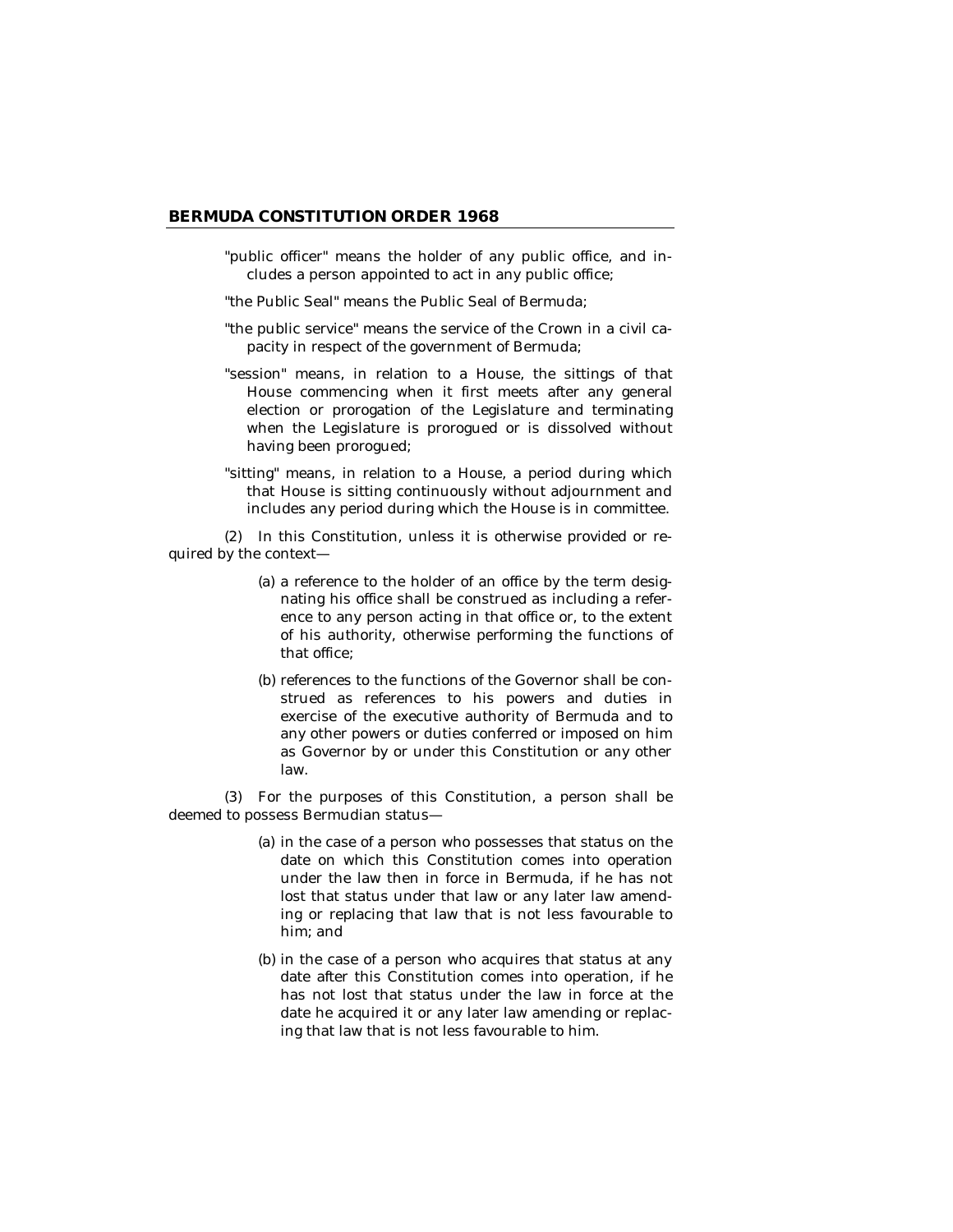(4) The Interpretation Act 1889 shall apply, with the necessary adaptations, for the purpose of interpreting this Constitution and otherwise in relation thereto as it applies for the purpose of interpreting and otherwise in relation to Acts of Parliament of the United Kingdom.

[*NOTE the Interpretation Act 1889 was repealed and replaced by the Interpretation Act 1978 [title 1 item 1A]*]

### **References to public offices**

103 (1) In this Constitution, references to public offices shall not be construed as including—

- (a) references to the office of President or Vice-President of the Senate or Senator, Speaker, Deputy Speaker or member of the House of Assembly, Premier or other Minister, Parliamentary Secretary or Opposition Leader;
- (b) except in sections 61, 91 and 93 of this Constitution, references to the office of a judge of the Supreme Court or the Court of Appeal or, subject to any provision made in pursuance of paragraph (c) of section 30(3) of this Constitution, any member of the Governor's personal staff;
- (c) references to the office of a member of the Public Service Commission, a Constituency Boundaries Commission or the Advisory Committee on the Prerogative of Mercy;
- (d) references to the office of a member of any other board, council, committee or other similar body (whether incorporated or not) established by or under any law, except in so far as the Legislature may by law otherwise prescribe, or of any such body established by directions given under section 61(2) of this Constitution;
- (e) except in so far as the Legislature may by law otherwise prescribe, references to the office of any employee of any body corporate established directly by law for public purposes which is not subject under any law to any direction or control by the Governor or any Minister in the performance of its functions other than general directions as to the policy to be followed by that body.

(2) For the purposes of this Constitution, a person shall not be considered as holding a public office by reason only that he is in receipt of a pension or other like allowance in respect of service under the Crown.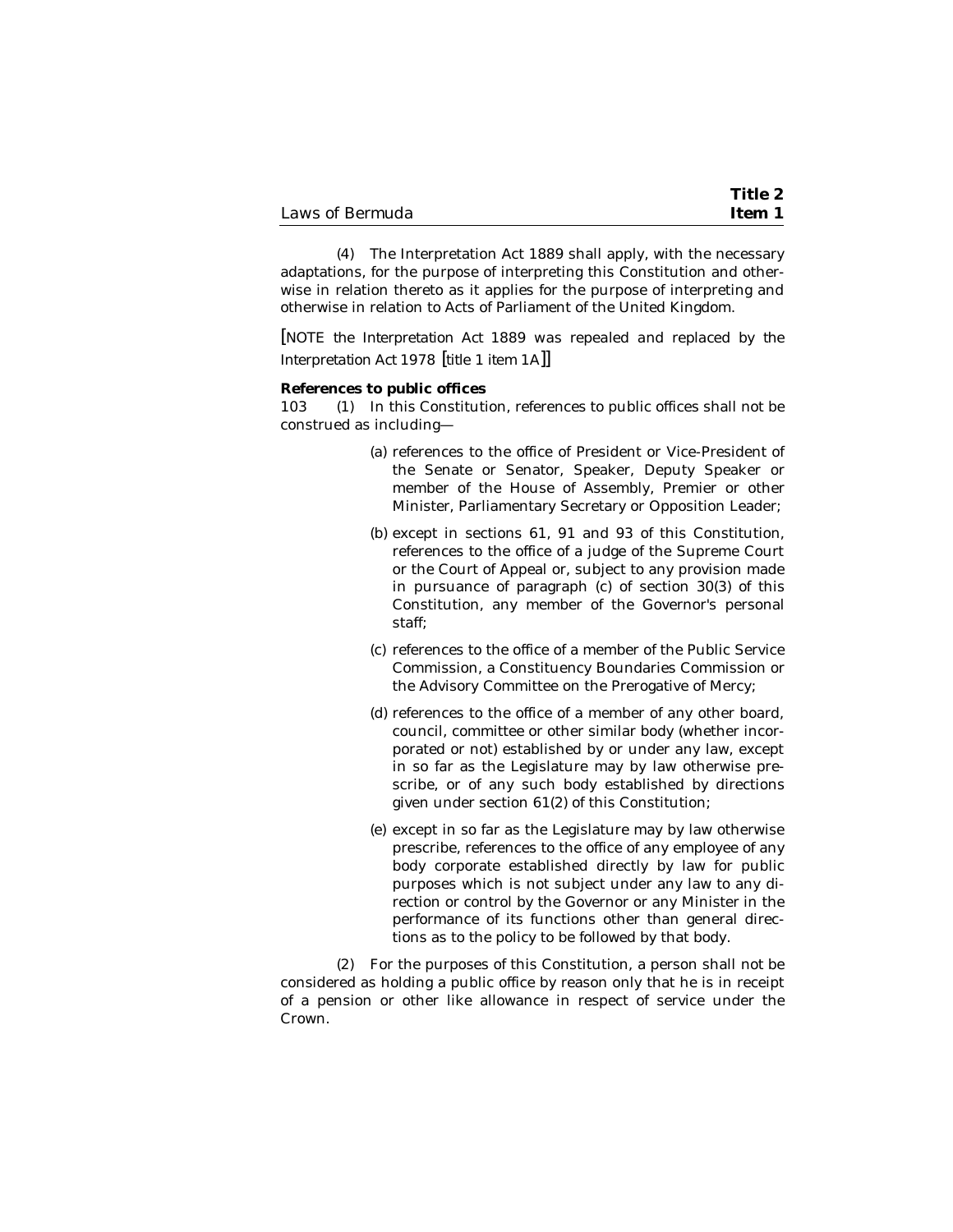#### **Appointments**

104 (1) Where any person has vacated any office (including any seat in either House) established by this Constitution, he may, if qualified, again be appointed or elected or otherwise selected to hold that office in accordance with the provisions of this Constitution.

(2) Where a power is conferred by this Constitution upon any person to make any appointment to any office, a person may be appointed to that office, notwithstanding that some other person may be holding that office, when that other person is on leave of absence pending relinquishment of that office; and where two or more persons are holding the same office by reason of an appointment made in pursuance of this subsection, then, for the purposes of any function conferred upon the holder of that office the person last appointed to that office shall be deemed to be the sole holder of the office.

(3) In this Constitution, unless it is otherwise provided or required by the context, any reference to power to make appointments to any public office shall be construed as including reference to power to make appointments on promotion and transfer to that office and the power to appoint a person to act in that office during any period when it is vacant or the holder thereof is unable (whether by reason of absence or infirmity of body or mind or any other cause) to perform the functions of that office.

(4) Where by this Constitution any person is directed, or power is conferred on any person or authority to appoint a person, to act in an office if the holder thereof is unable to perform the functions of that office, the validity of any performance of those functions by the person so directed or of any appointment made in exercise of that power shall not be called in question in any court on the ground that the holder of the office is not unable to perform the functions of the office.

(5) Notwithstanding any other provision of this Constitution, a person may be appointed to the office of—

- (a) judge of the Supreme Court;
- (b) Attorney-General; or
- (c) Auditor,

for such term as may be specified in the instrument of appointment, and the office of a person so appointed shall become vacant on the day on which the specified term expires.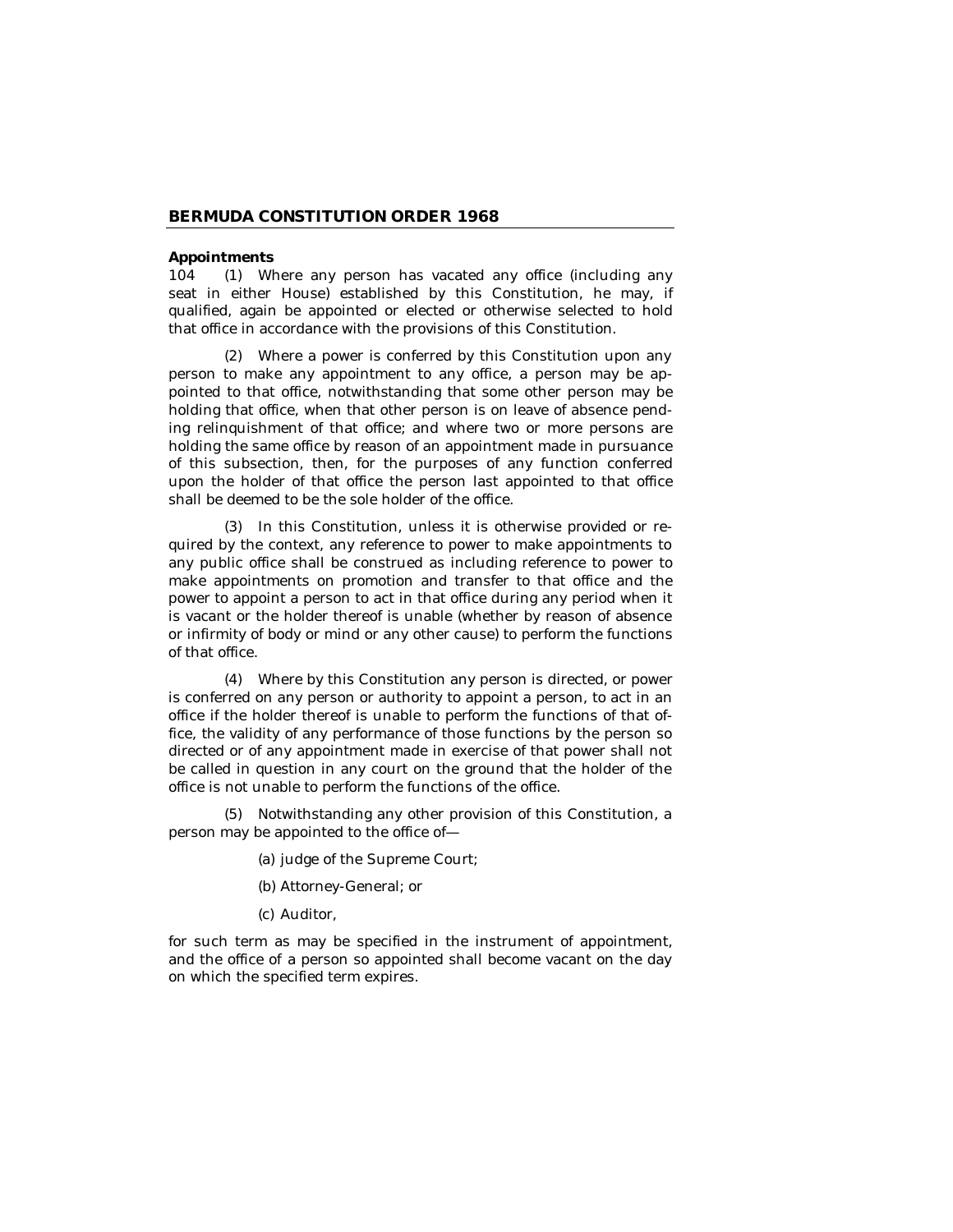| Laws of Bermuda<br>Item 1 |  |
|---------------------------|--|
|---------------------------|--|

#### **Removal from office**

105 (1) References in this Constitution to the power to remove a public officer from his office shall be construed as including references to any power conferred by any law to require or permit that officer to retire from the public service and to any power or right to terminate a contract on which a person is employed as a public officer and to determine whether any such contract shall or shall not be renewed.

(2) Any provision of this Constitution that vests in any person or authority power to remove any public officer from his office shall be without prejudice to the power of any person or authority to abolish any office or to any law providing for the compulsory retirement of public officers generally or any class of public officer on attaining an age specified therein.

(3) If any circumstances arise that, under the provisions of this Constitution, require the Governor to remove a judge of the Supreme Court or the Court of Appeal or the Attorney General or the Auditor from office for inability to discharge the functions of his office, the Governor, acting in his discretion, may carry out such removal either by dismissing that officer or by requiring him to retire.

(4) Any power conferred by any law to permit any officer mentioned in subsection (3) of this section to retire before the date on which, under the provisions of this Constitution, he is required to vacate his office shall vest in the Governor acting in his discretion.

#### **Resignations**

106 (1) Save as otherwise provided in sections 31(1) and 32(2) of this Constitution, any person who is appointed to or to act in any office established by this Constitution may resign from that office by writing under his hand addressed to the person by whom he was appointed.

(2) The resignation of any person from any such office (including any seat in either House) by writing under his hand addressed in accordance with this Constitution to any other person shall take effect when the writing signifying the resignation is received by that other person.

## **Saving for jurisdiction of courts**

107 No provision of this Constitution that any person or authority shall not be subject to the direction or control of any other person or authority in the exercise of any functions under this Constitution shall be construed as precluding a court from exercising jurisdiction in relation to any question whether that person or authority has exercised those functions in accordance with this Constitution.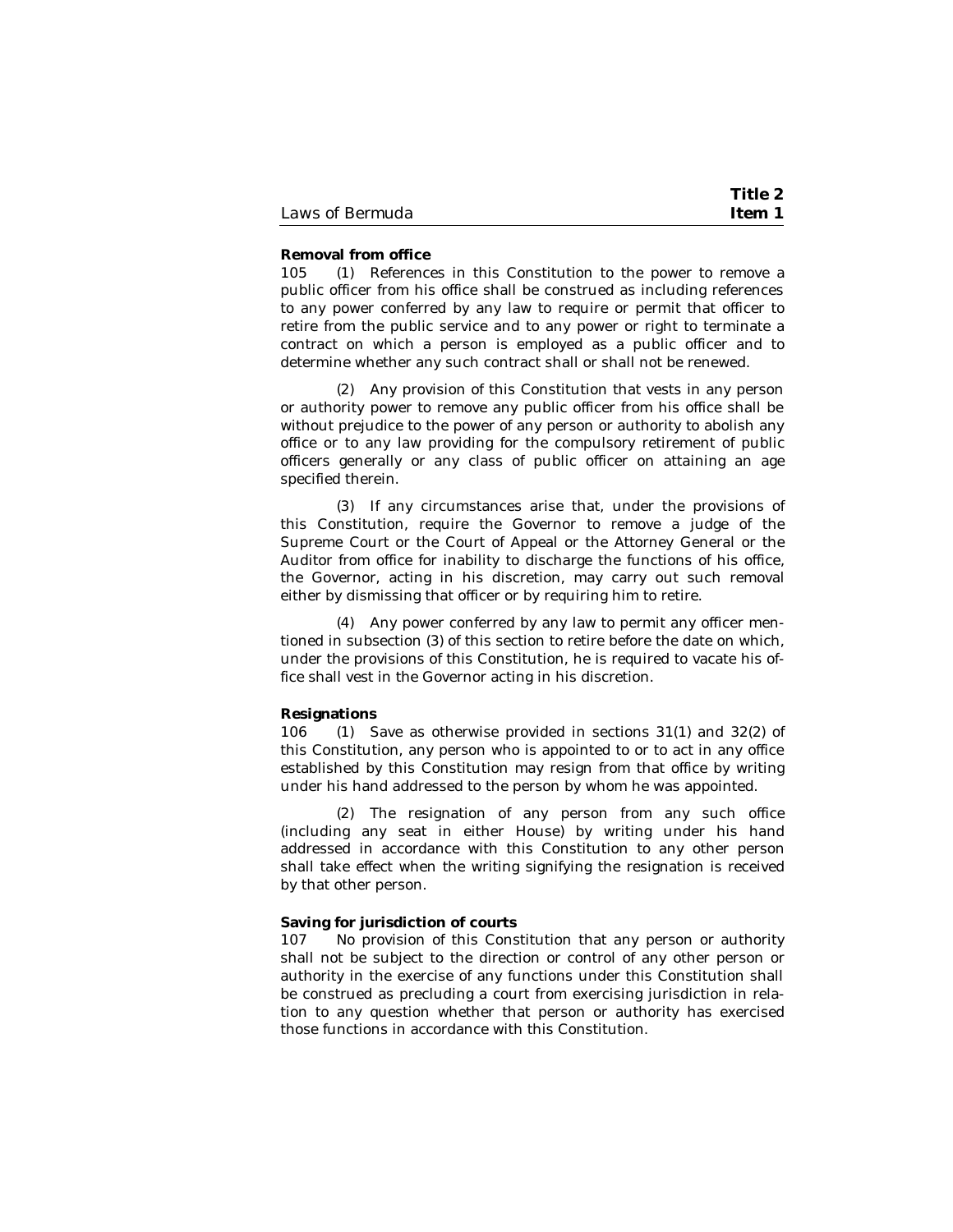#### **Power to amend and revoke instruments, etc.**

108 Where any power is conferred by this Constitution to make any proclamation, order, rules or regulations or to give any directions, the power shall be construed as including a power exercisable in like manner to amend or revoke any such proclamation, order, rules, regulations or directions.

# **THE SCHEDULE TO THE CONSTITUTION OF BERMUDA**

[Sections 17, 40, 68, 76 and 80]

### **Forms of Oaths and Affirmations**

1 Oath of Allegiance

I,........................, do swear that I will be faithful and bear true allegiance to Her Majesty Queen Elizabeth the Second, Her Heirs and Successors, according to law. So help me God.

2 Affirmation of Allegiance

I,........................, do solemnly and sincerely affirm and declare that I will be faithful and bear true allegiance to Her Majesty Queen Elizabeth the Second, Her Heirs and Successors, according to law.

3 Oath for the due execution of the office of Governor and Commander-in-Chief

I,........................., do swear that I will well and truly serve Her Majesty Queen Elizabeth the Second in the office of Governor and Commander-in-Chief. So help me God.

4 Affirmation for the due execution of the office of Governor and Commander-in-Chief.

I,........................., do solemnly and sincerely affirm and declare that I will well and truly serve Her Majesty Queen Elizabeth the Second in the office of Governor and Commander-in-Chief.

5 Oath for the due execution of the office of Premier or other Minister or Parliamentary Secretary.

I,................................., being appointed Premier/ Minister/Parliamentary Secretary, do swear that I will to the best of my judgment, at all times when so required, freely give my counsel and advice to the Governor (or any other person for the time being lawfully performing the functions of that office) for the good management of the public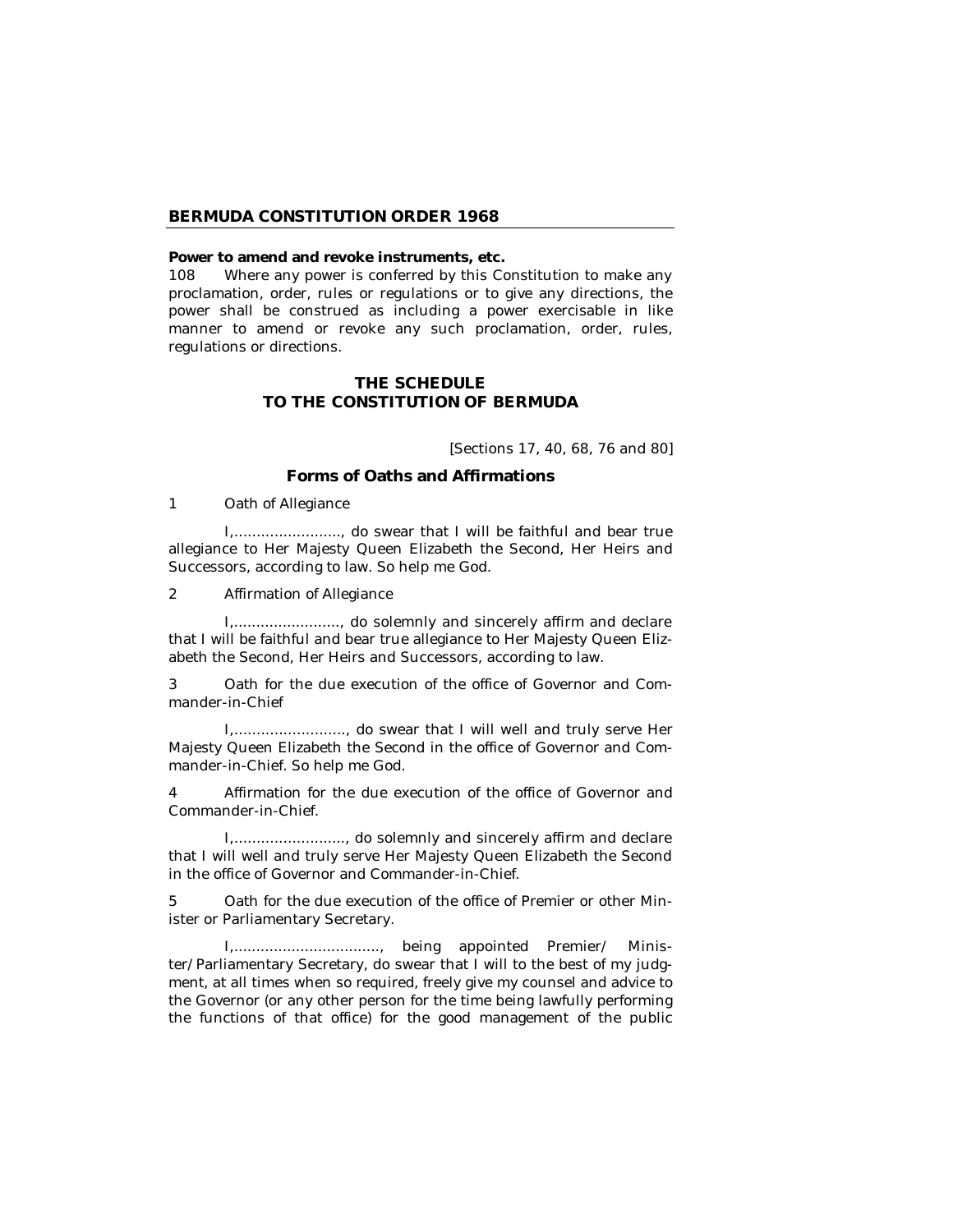|                 | <b>Title 2</b> |
|-----------------|----------------|
| Laws of Bermuda | Item 1         |

affairs of Bermuda, and I do further swear that I will not on any account, at any time whatsoever, disclose the counsel, advice, opinion or vote of any particular Minister or Parliamentary Secretary, and that I will not, except with the authority of the Cabinet and to such extent as may be required for the good management of the affairs of Bermuda, directly or indirectly reveal the business or proceedings of the Cabinet or the nature or contents of any documents communicated to me as a Minister/Parliamentary Secretary or any matter coming to my knowledge in my capacity as such, and that in all things I will be a true and faithful Premier/Minister/Parliamentary Secretary. So help me God.

6 Affirmation for the due execution of the office of Premier or other Minister or Parliamentary Secretary.

I,........................................, being appointed Premier Minister/Parliamentary Secretary, do solemnly and sincerely affirm and declare that I will to the best of my judgment, at all times when so required, freely give my counsel and advice to the Governor (or any other person for the time being lawfully performing the functions of that office) for the good management of the public affairs of Bermuda, and I do further solemnly and sincerely affirm and declare that I will not on any account, at any time whatsoever, disclose the counsel, advice, opinion or vote of any particular Minister or Parliamentary Secretary, and that I will not, except with the authority of the Cabinet and to such extent as may be required for the good management of the affairs of Bermuda, directly or indirectly reveal the business or proceedings of the Cabinet or the nature or contents of any documents communicated to me as a Minister/Parliamentary Secretary or any matter coming to my knowledge in my capacity as such, and that in all things I will be a true and faithful Premier/ Minister/Parliamentary Secretary.

7 Judicial Oath.

I,................., do swear that I will well and truly serve Her Majesty Queen Elizabeth the Second, Her Heirs and Successors, in the office of ................ and will do right to all manner of people after the laws and usages of Bermuda without fear or favour, affection or ill will. So help me God.

#### 8 Judicial Affirmation.

I,..................., do solemnly and sincerely affirm and declare that I will well and truly serve Her Majesty Queen Elizabeth the Second, Her Heirs and Successors, in the office of ................ and will do right to all manner of people after the laws and usages of Bermuda without fear or favour, affection or ill will.